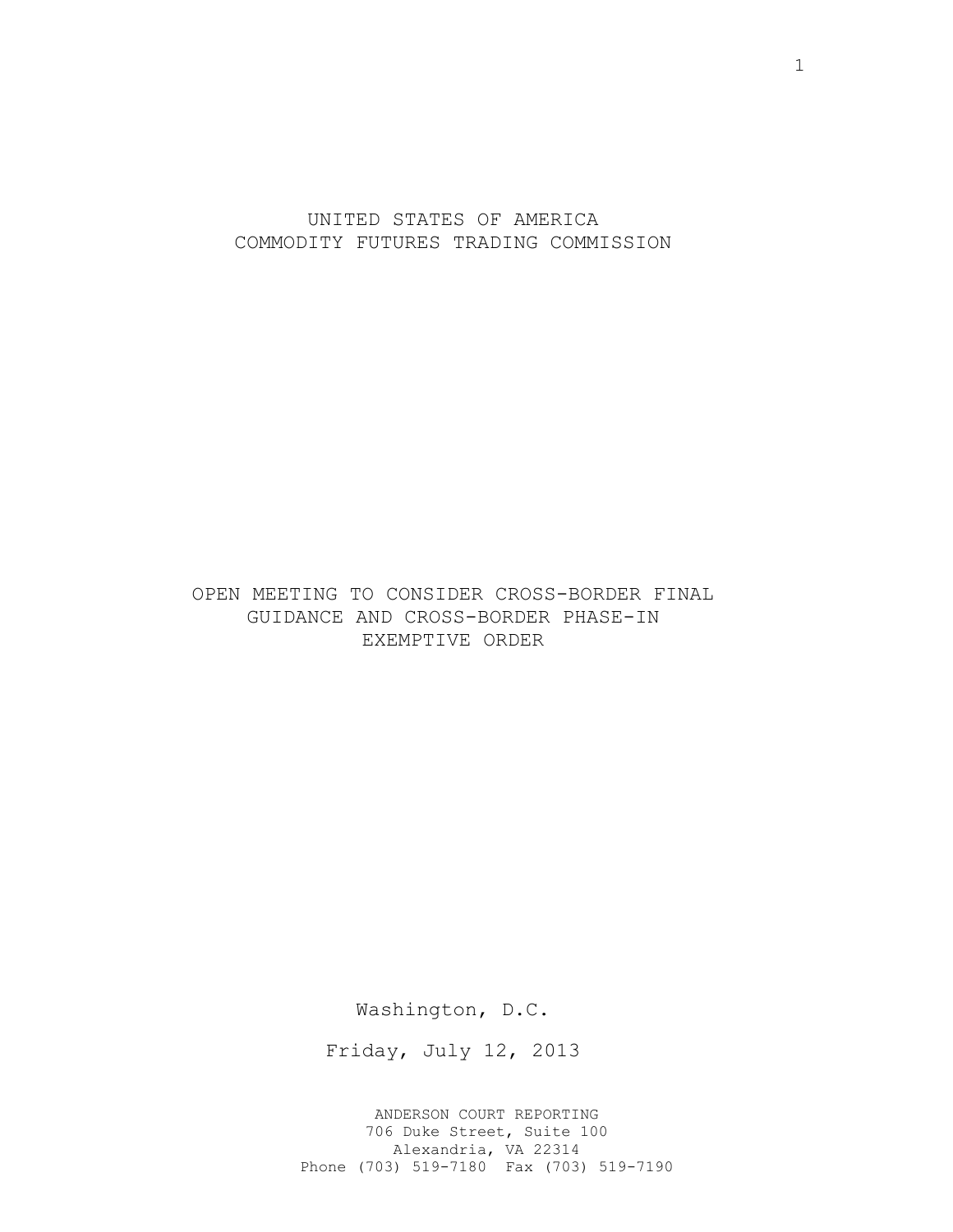PARTICIPANTS:

## **Commission Members:**

GARY GENSLER, Chairman

BART CHILTON, Commissioner

SCOTT D. O'MALIA, Commissioner

MARK P. WETJEN, Commissioner

## **Staff Present:**

LAURA BADIAN, Office of General Counsel

GARY BARNETT, Division of Swap Dealer and Intermediary Oversight

SARAH JOSEPHSON, Office of International Affairs

MELISSA JURGENS, Secretary of the Commission

CARLENE KIM, Office of General Counsel

CHRISTOPHER KIRKPATRICK, Deputy Secretary of the Commission

JONATHAN MARCUS, Office of General Counsel

ERIK REMMLER, Division of Swap Dealer and Intermediary Oversight

## **Also Present:**

DAVID VAN WAGNER SUSAN NATHAN NORA FLOOD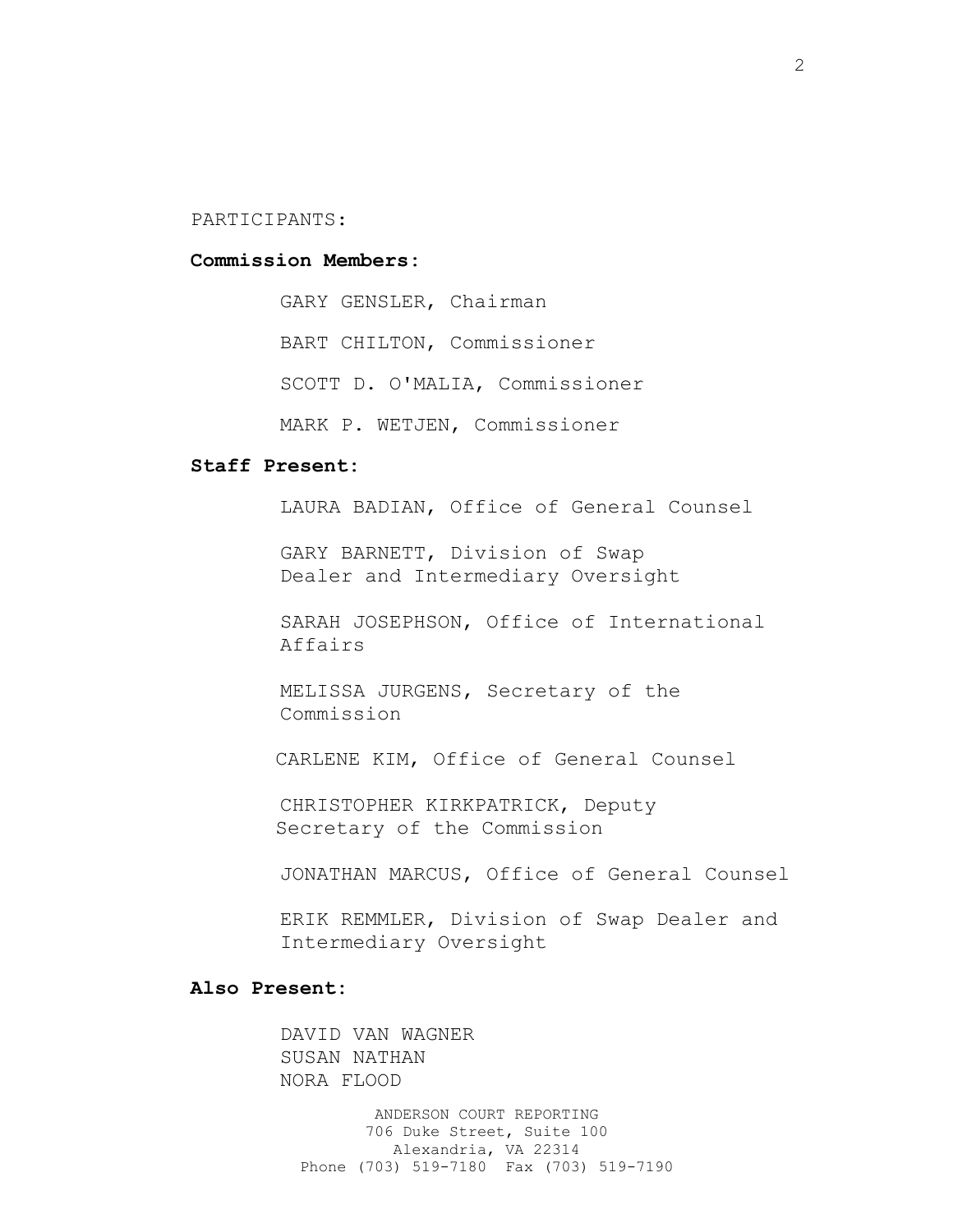## P R O C E E D I N G S

(9:34 a.m.)

CHAIRMAN GENSLER: Good morning, this meeting will come to order. This is a public meeting of the Commodity Futures Trading Commission to consider Interpretive Guidance and Policy Statement Regarding Compliance with Certain Swap Regulations, or what we call cross-border guidance, and an exemptive order regarding compliance with these provisions, or phase-in of these provisions under Dodd-Frank.

I'd like to welcome members of the public, market participants, members of the media, as well as those listening to this meeting on the phone or watching the webcast. This is our 30th meeting to implement Dodd-Frank, and I would like to thank Commissioners Chilton, O'Malia, and Wetjen for their significant contribution to the efforts here today, as well as their efforts over the three years since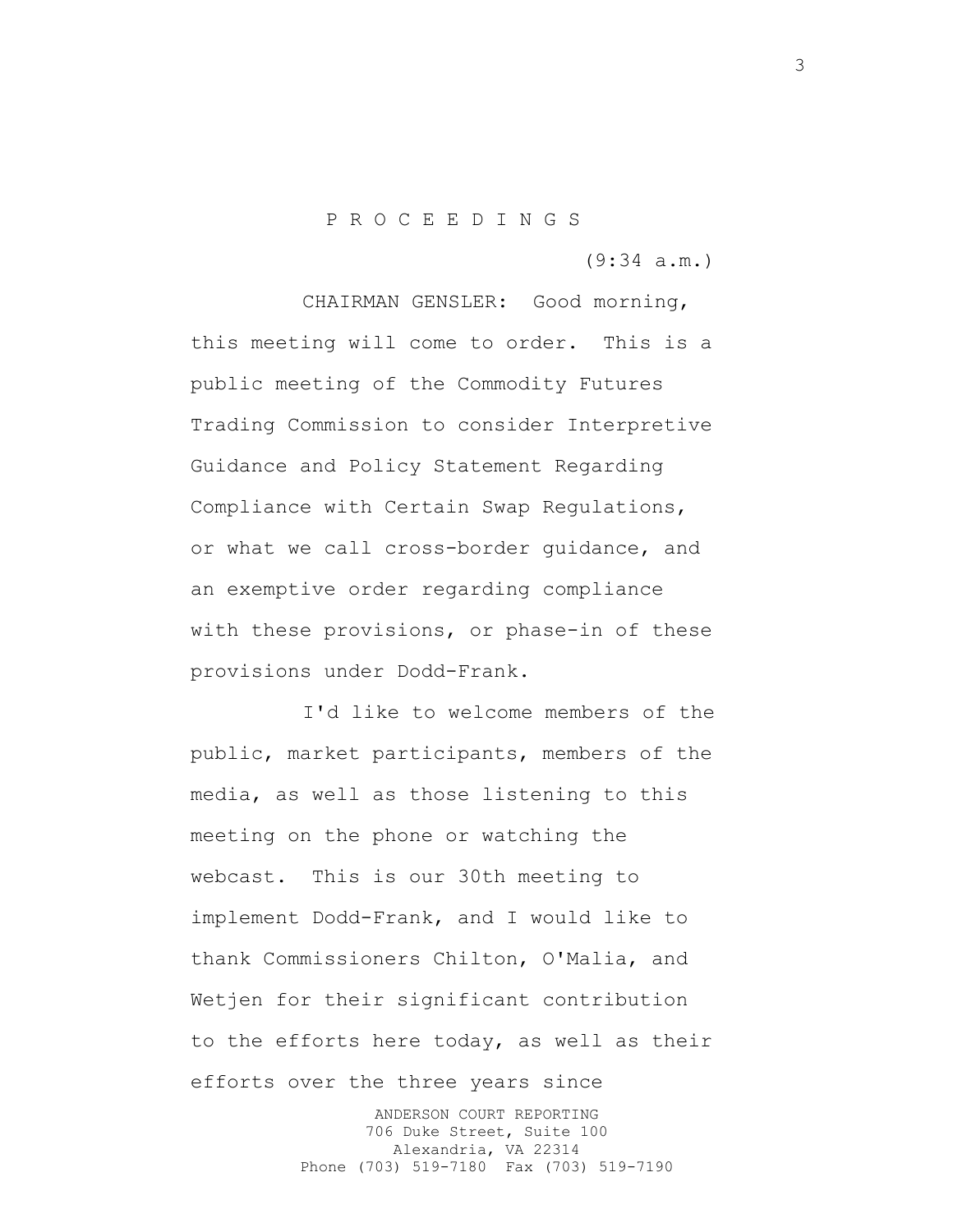Dodd-Frank passed.

I do note with, after Commissioner Sommers' long and very dedicated service, that she is not with us, and they've rearranged the chairs, and I see, Commissioner O'Malia, you're back on my right.

COMMISSIONER O'MALIA: I've always been on your right.

CHAIRMAN GENSLER: Yeah, I know, I know, it feels good. And I've got Commissioner Chilton on my left. And Commissioner Wetjen on my far left, now. (Laughter) So, it's good. I wonder who arranged this seating. But this meeting is just shy of the third anniversary of President Obama signing the Dodd-Frank Act, and the law was historic, and it was an historic answer to an historic problem the near collapse of the American economy driven, in part, by the unregulated derivatives marketplace. Congress and the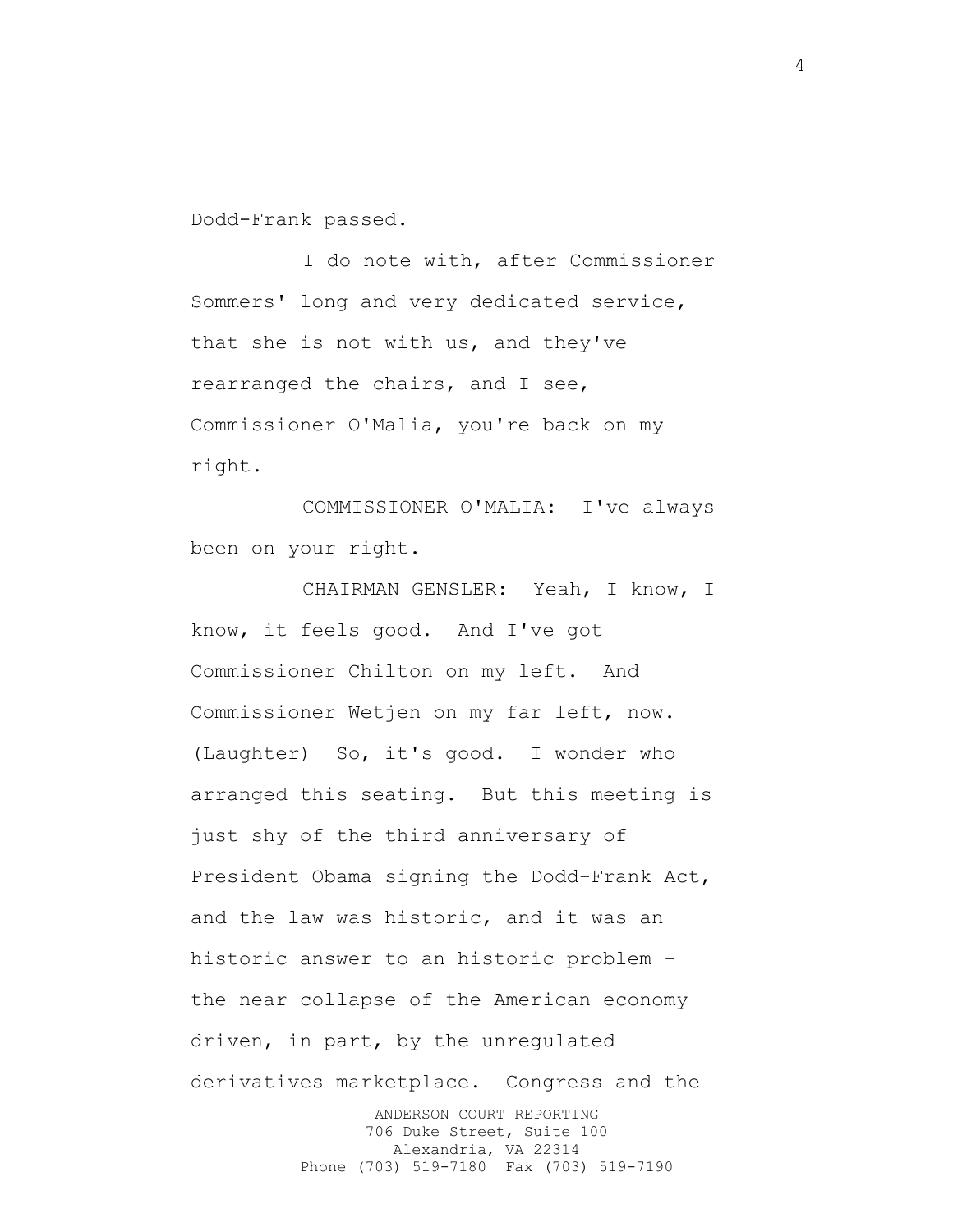President were clear in their intention to bring transparency to this marketplace, to lower risk to the public, and ensure that the regulation of swap dealers and major swap participants.

And, in 2008, when both the financial system and the financial regulatory system failed the public, Americans paid the price with this crisis with their jobs, their pensions, and their homes. We lost 8 million jobs in that crisis and thousands of businesses shuttered. The swaps market was one of the central features of the crisis, and financial institutions operating complicated swaps businesses and offshore entities nearly toppled the economy. Congress responded. Americans are remarkably resilient, but the public really does expect us to learn from the lessons of the crisis. I think that they expect us to do everything possible to prevent this from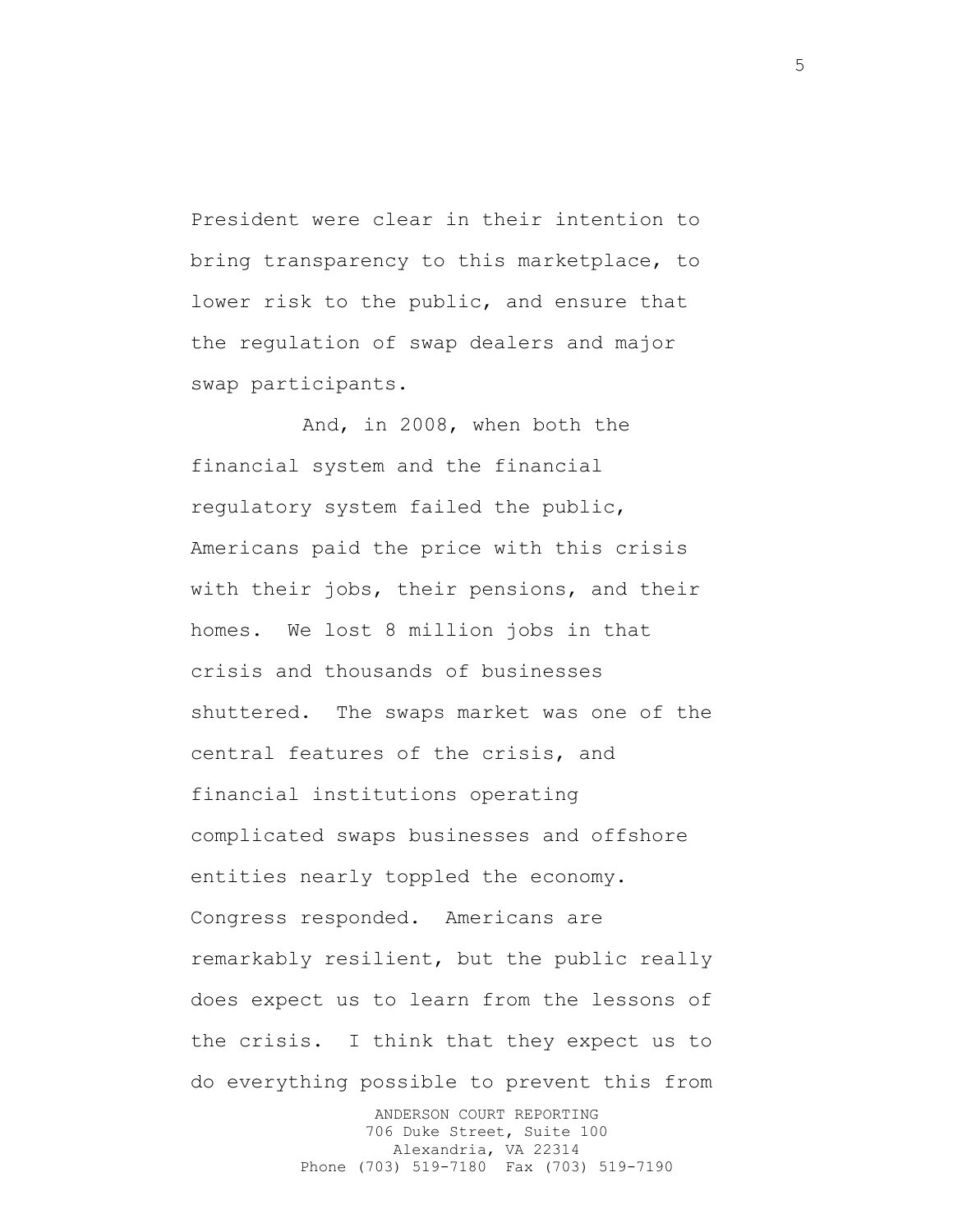happening to any of us again.

And it's really straightforward, I think, even though we oversee, here at the Commodity Futures Trading Commission, a complex and sometimes difficult to understand market. My mom consistently asks me, Gary, what are swaps? But the questions the American people are looking for us to answer, really, are - have we lowered risk, have we brought about transparency to these markets, have we promoted competition and openness in these markets so that end users can get the greatest benefit when they seek to lower their risk and focus on what they do well is employing people, innovating, and moving our economy forward? That's why reform matters.

Five years after the crisis and three years after Dodd-Frank passed, market participants are coming into compliance with common sense reforms that Congress and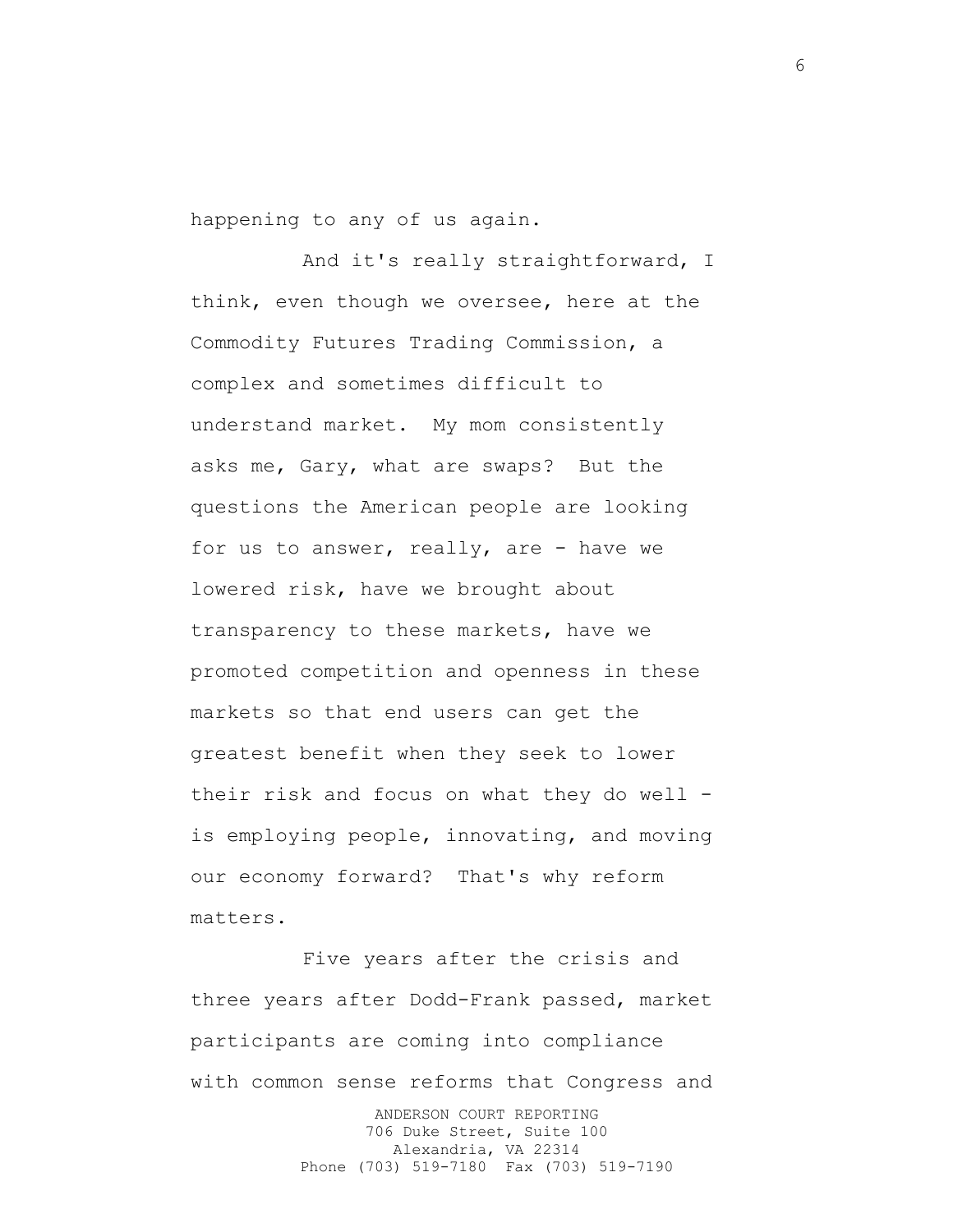the President laid out. Through Dodd-Frank and the rules that this agency has been able to put in place, no longer will the markets be closed and dark, and we will have transparency in the markets. In fact, throughout this year, for the first time, the public and regulators have benefitted from reporting the data repositories and reporting to the public. And later this year, starting, actually, in August, facilities called swap execution facilities will start so that the public can benefit from greater openness and competition before the transaction occurs. And by the end of this year, there's likely to be trade execution mandates for interest rate and credit derivative index products, as well.

ANDERSON COURT REPORTING The broad market has moved into central clearing earlier this year, with key phase-in dates later this year, as well, and we have 80 swap dealers, and,

706 Duke Street, Suite 100 Alexandria, VA 22314 Phone (703) 519-7180 Fax (703) 519-7190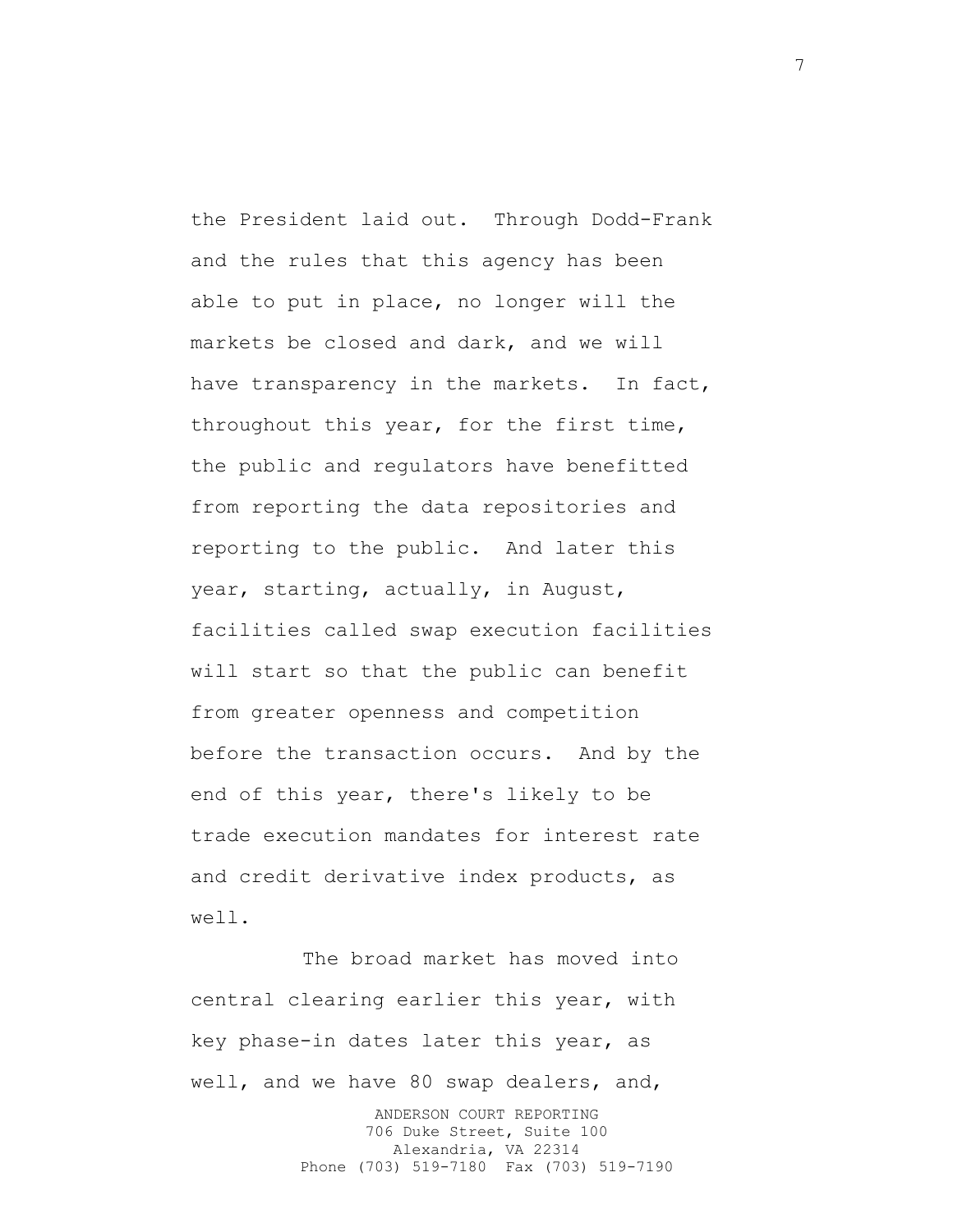yes, two major swap participants now provisionally registered. And with this new oversight, they're responsible for sales practice, recordkeeping and other business conduct that helps lower the risk to the public.

Yesterday, we too, we stepped forward and did another significant step when the European Commission and we announced a path forward regarding joint understandings with regard to cross-border derivatives.

And I want to publicly thank Commissioner Barnier, his Director General Jonathan Faull, and all of their staffs, and the staffs at the European Securities Market Authority and Steven Maijoor's leadership for the constructive collaboration throughout the reform process. We have different cultures and different political systems, and we're at times at different stages of development of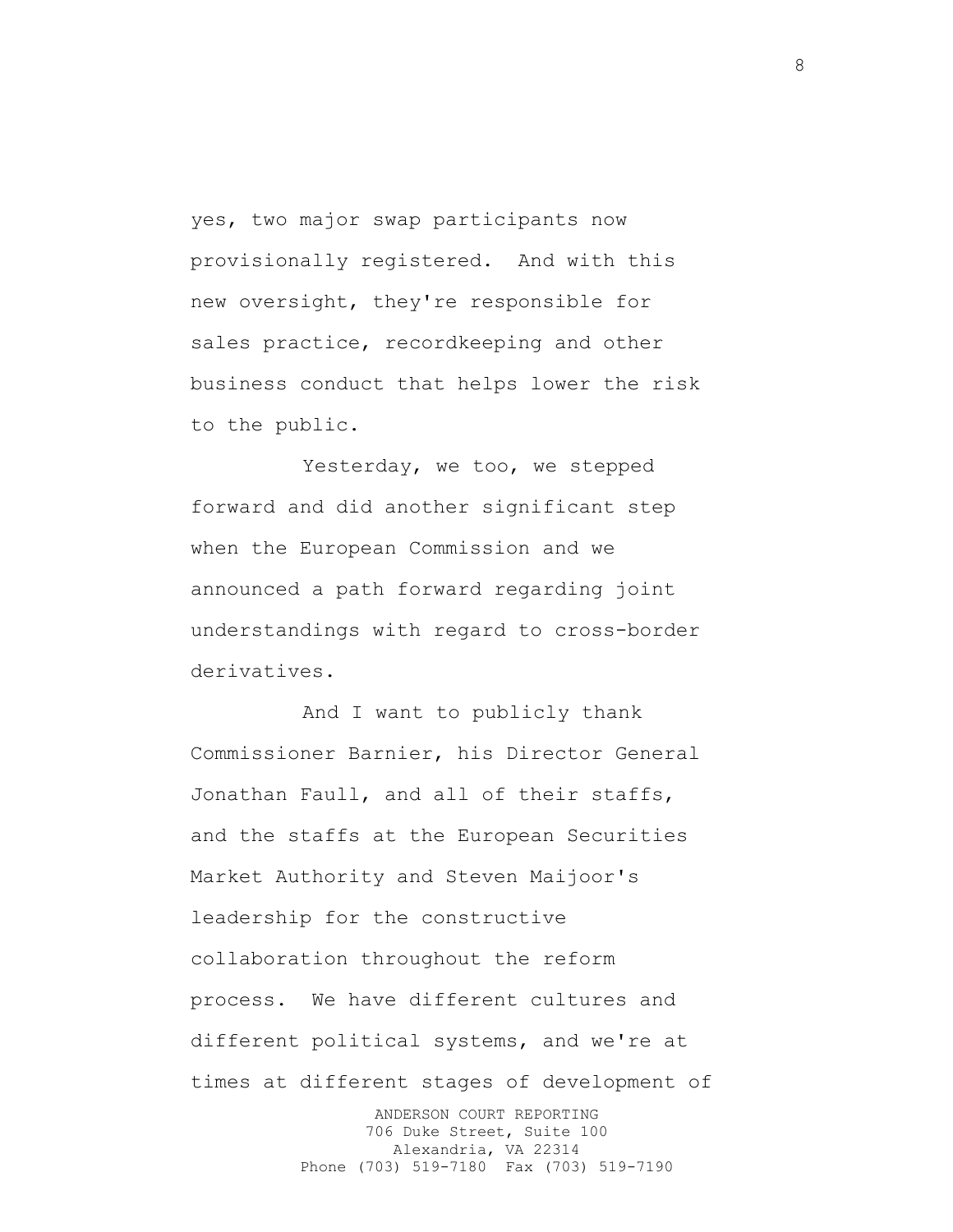reforms, but I think this was a significant step forward in harmonizing and giving clarity to the markets as when there might be jurisdictional overlaps with regard to this reform.

Today, we are considering two important actions, the final guidance, as well as an exemptive order. And as you probably heard me say, if you, I recognize many of you here in this audience, the nature of modern finance is that financial institutions commonly set up hundreds, if not thousands, of legal entities around the globe. In fact, the U.S.'s largest banks each have somewhere between 2,000 and 3,000 legal entities around the globe, some of them have hundreds of them just in the Cayman Islands alone. We have to remind ourselves that the largest banks and institutions are global in nature, and when a run starts on any part of an overseas affiliate or branch of a modern financial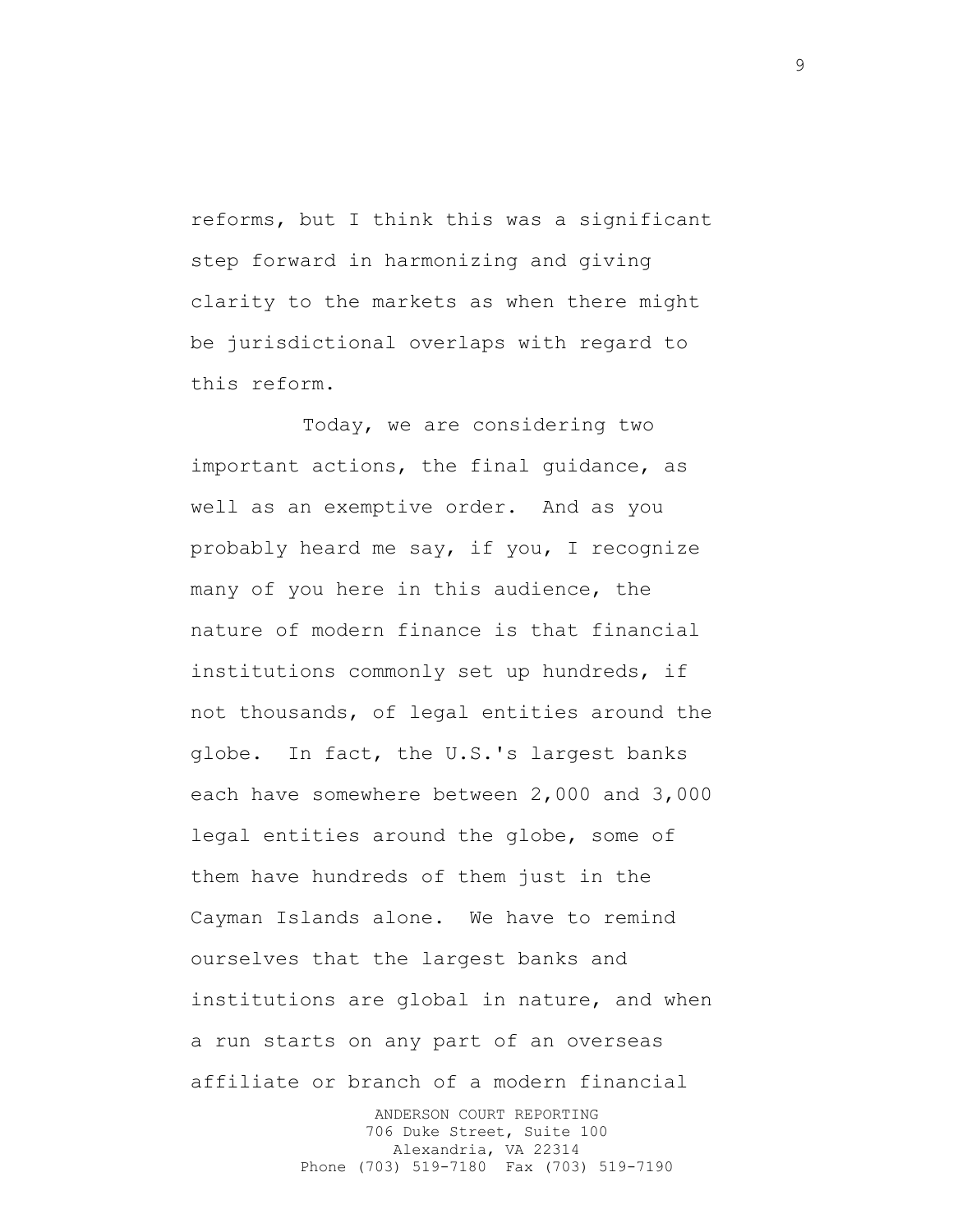institution, risk comes crashing right back to our shores.

Or, in the other direction, if it's an EU financial institution and it has some guaranteed affiliate in the U.S. or overseas, that risk can go back, as well, to their shores. And that's why, together, in this path forward yesterday, both Europe and we recognize the importance of covering guaranteed affiliates, whether they're guaranteed affiliates of a U.S. Person or of an EU person. There's no question to me, at least, that the words of Dodd-Frank addressed this when they said that a direct and significant connection with activities and/or effect on commerce in the United States covers these risks that may come back to us.

And I want to publicly thank Chairman Barney Frank, who he and his staff, along with Spencer Bachus, Frank Lucas, and Collin Peterson's staffs reached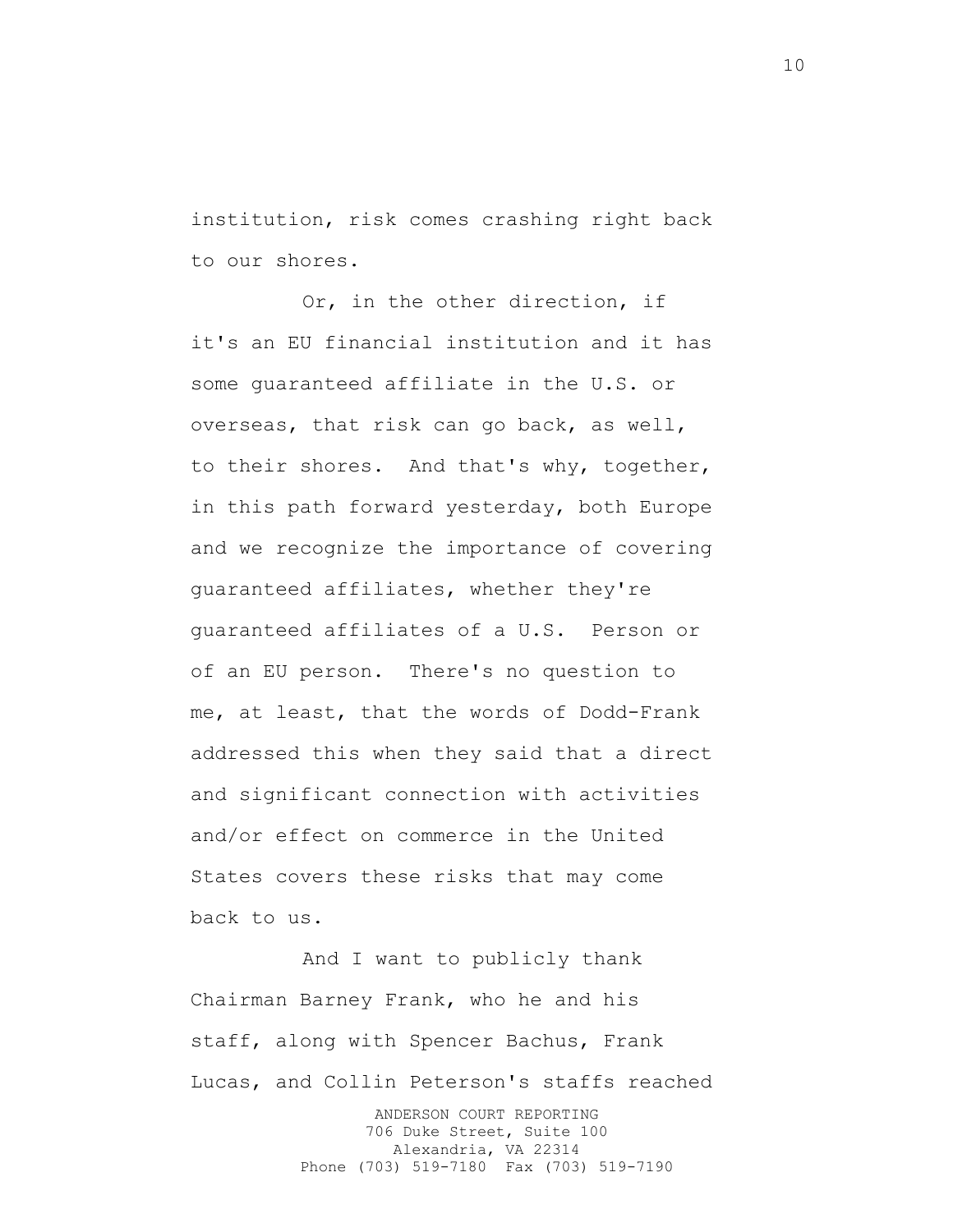out to this Commission and reached out to the public to ask what was the best way to address this in statute, because they understood that risk can wash back to these shores. Lest we forget AIG that nearly brought down the U.S. economy. Lest we forget Lehman Brothers and its 3,300 legal entities, including a London affiliate that was guaranteed here in the U.S. and had 130,000 outstanding swap transactions.

Lest we forget Citigroup that had structured investment vehicles that were set up in the Cayman Islands, run out of London, and yet were at the center of the bailout - not one bailout but two bailouts of that institution. Lest we forget Bear Stearns that started us on this path in 2007, that had two sinking hedge funds that had to be bailed out by Bear Stearns, and, yes, those hedge funds were organized in the jurisdiction of the Cayman Islands. A decade earlier, I happened to be the, I'd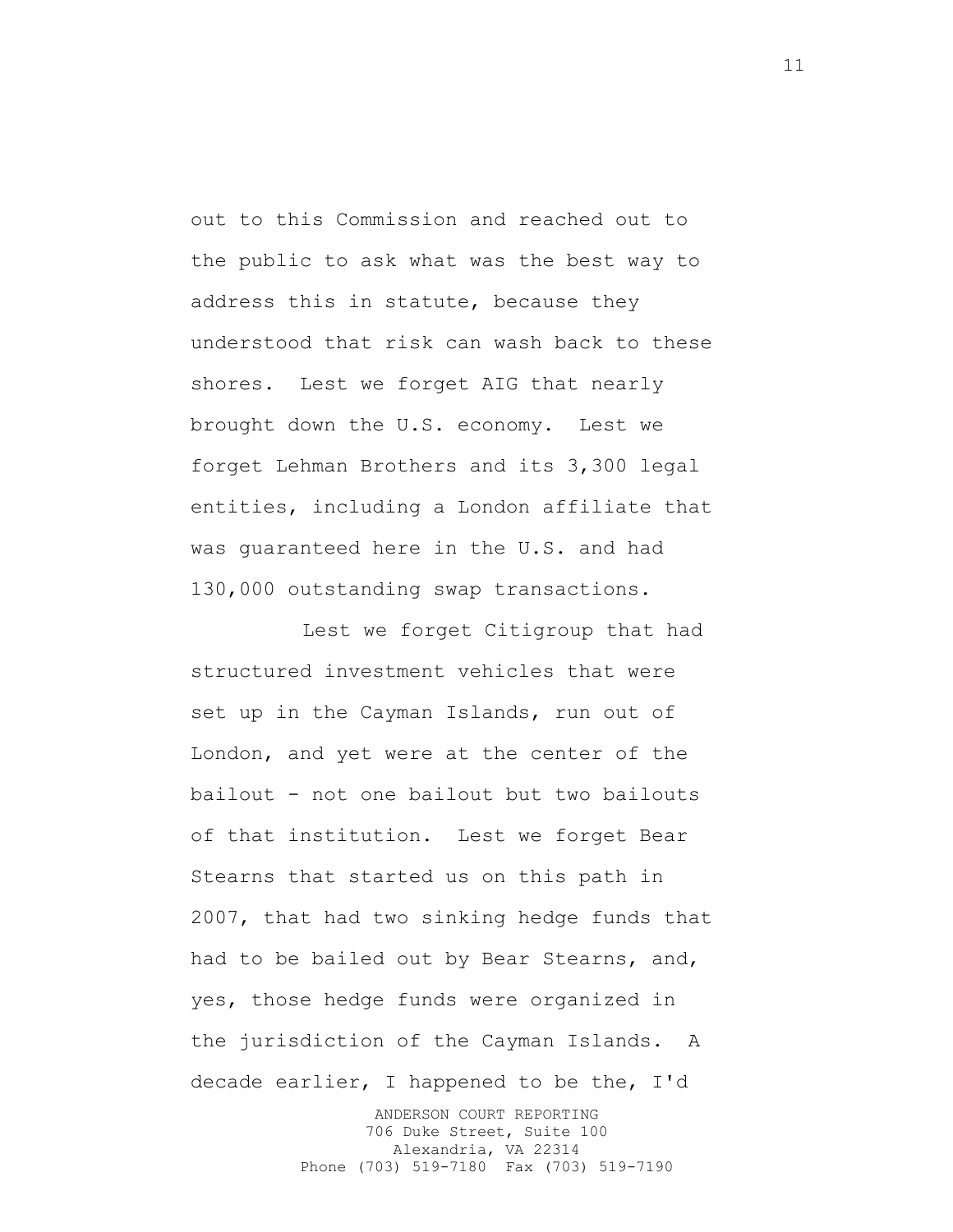say, somewhat lonely Assistant Secretary of the Treasury and making a call to then Treasury Secretary Rubin from Connecticut to report that Long-Term Capital Management's \$1.2 trillion swaps book was not only going to go down within a day or two, and though I was in Connecticut and sure thought that's where this business was operated and run, it was incorporated in the Cayman Islands in a PO Box facility.

Lest we forget even last year, the reminder that branches of big U.S. banks can bring risk back here, and though they were not the risks as large as I've just relayed, JP Morgan Chase's Chief Investment Officer, credit default swaps were executed primarily in the U.K. branch. Each of those examples clearly had a direct and significant connection with activities and/or effect on commerce in the United States. Congress knew this painful history when it crafted the cross-border provisions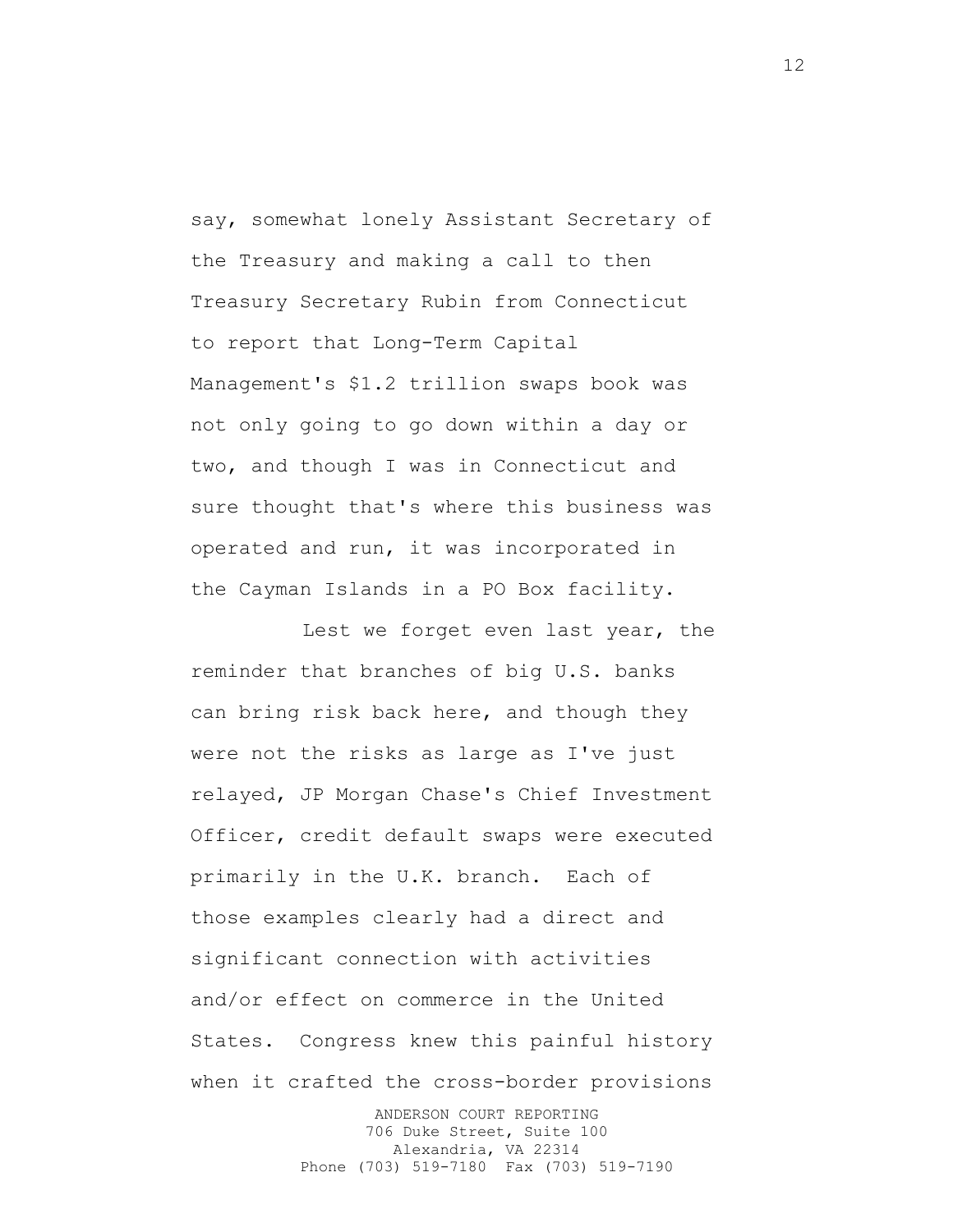swaps market reform, and it's market participants asked the CFTC to provide interpretive guidance on Congress's word, we, too, I believe, have kept this painful history in mind.

And at the request of market participants - and, yes, it was at the request of market participants two and a half years ago - the CFTC started working on guidance, which was published for notice and comment last June, which we went out for further questions on in December, and I think we have greatly benefitted from that public input. But I think the guidance before us today adequately addresses those comments, those concerns, and I think appropriately interprets these key provisions of Dodd-Frank. And if I could just say four areas that I think really are important - that the requirements do cover swaps between non-U.S. swap dealers and guaranteed affiliates of U.S. persons, as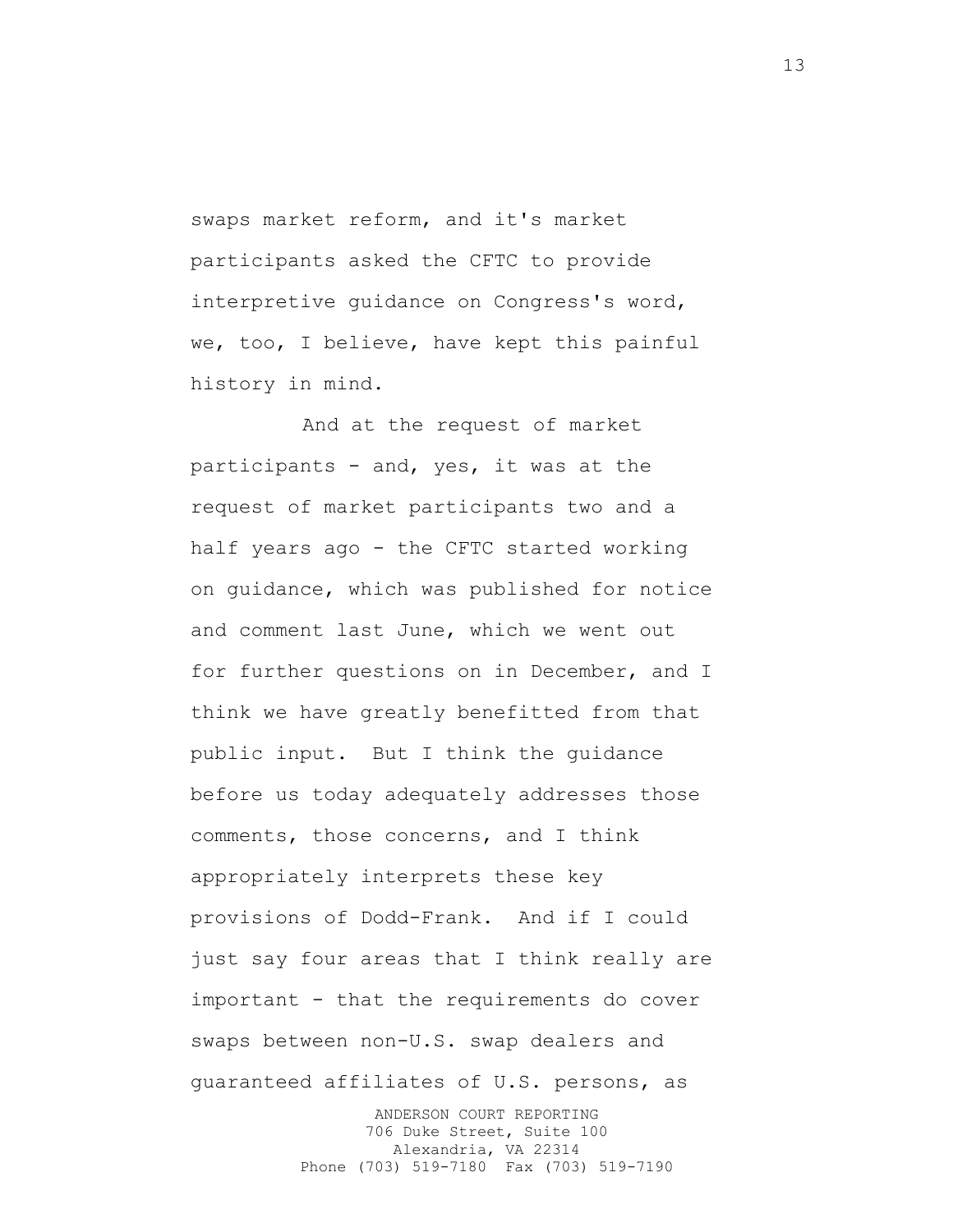well as swaps between two guaranteed affiliates that are not swap dealers. In essence, the issue of risk importation.

The guidance does, as was proposed, recognize and embrace the concept of substituted compliance where there's comparable and comprehensive rules abroad where they exist. But the history of AIG, Lehman Brothers, Citigroup and the others, and the guaranteed affiliates, I think, is a strong lesson that Congress knew when we were approaching these issues. Secondly, the definition of U.S. person in this guidance captures the offshore hedge funds and collective investment vehicles that have their principal place of business here in the U.S., are majority owned by U.S. persons. Addressing ourselves to guidance, and yet forgetting the lessons of Long-Term Capital Management or Bear Stearns I don't think is what Congress wanted, and I'm pleased that the staff's recommendation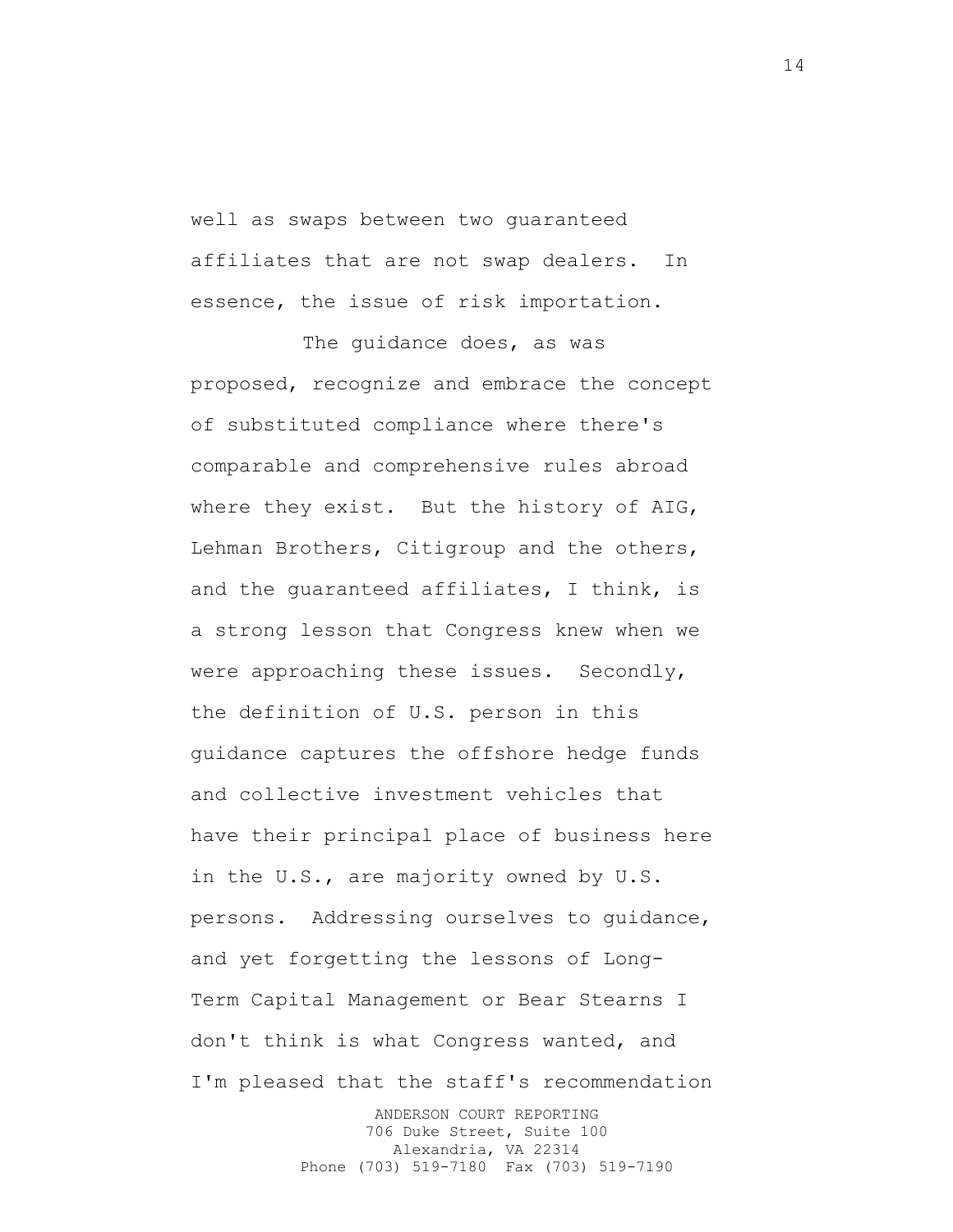includes coverage of these types of entities.

Under the guidance, also foreign branches, like the JP Morgan's U.K. branch, of U.S. swap dealers possibly may also comply with Dodd-Frank through substituted compliance. I think we looked very closely at this, took a lot of public feedback, and have appropriately ring-fenced that it's truly in a branch where employees and the booking and the taxes are truly offshore in a branch, but this allows, if there is comparable and comprehensive regimes overseas and supervisory authorities overseas looking at those branches, that those branches, as well, can avail themselves to substituted compliance as offshore guaranteed affiliates would, as well.

ANDERSON COURT REPORTING 706 Duke Street, Suite 100 Alexandria, VA 22314 Phone (703) 519-7180 Fax (703) 519-7190 And, lastly, that swap dealers, foreign or U.S., transacting with U.S. persons, whether they be in New Jersey,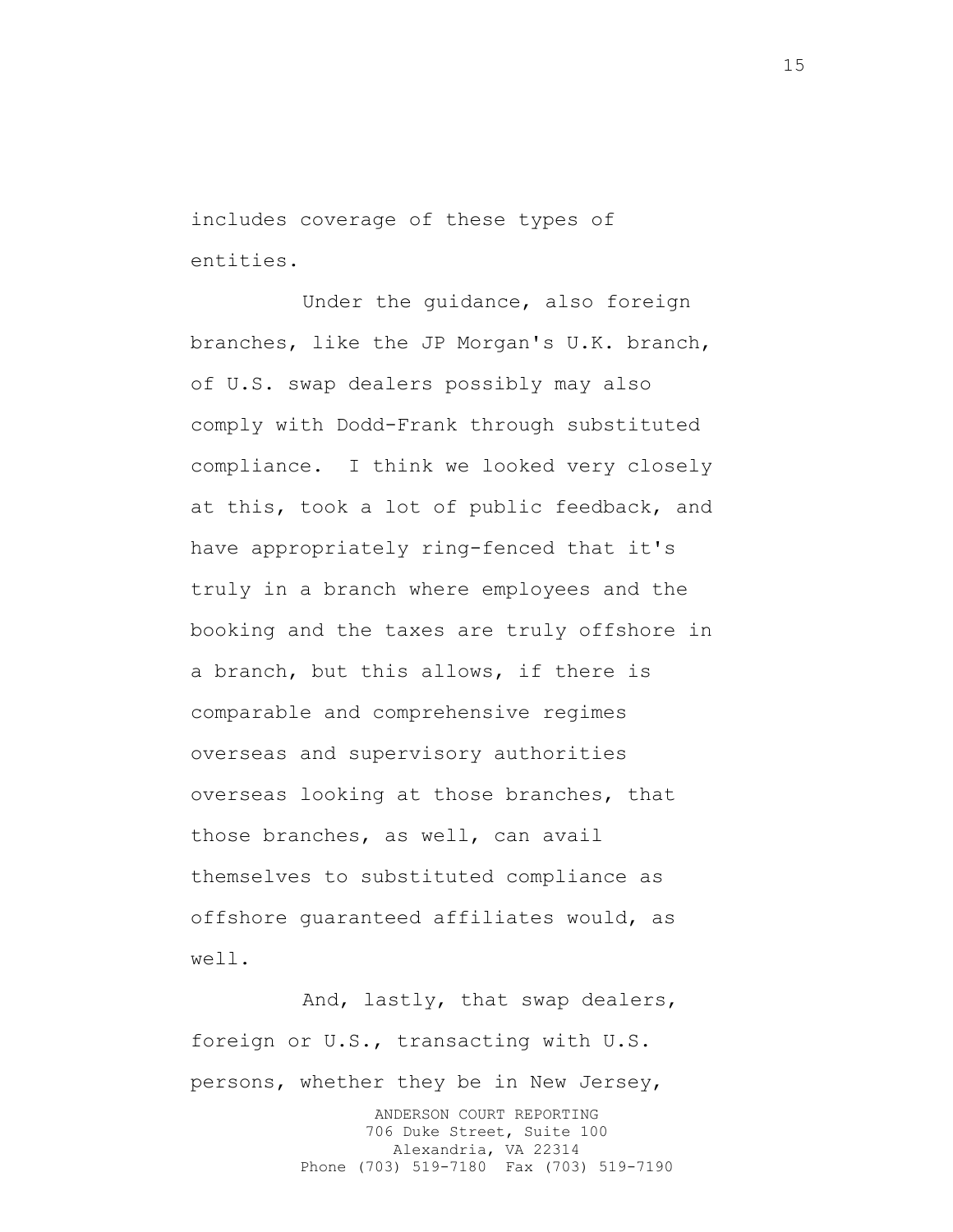Maryland, Michigan, Arkansas, Iowa -- I have to get all the right states - anywhere, really, in the United States, they comply with Dodd-Frank's swap market reform. The guidance does provide, though, that U.S. persons can meet international people anonymously on, and not only our exchanges called designated contract markets, but also on the new swap execution facilities, as well as foreign boards of trade, and that international people can look to those trading platforms rather than concerning themselves or getting caught up in counting towards a swap dealer definition or the rules of Dodd-Frank. And I think that that was important to maintain and promote the liquidity of these three very important types of platforms - foreign boards of trade, swap execution facilities, and designated contract markets.

In conclusion, I will be voting in support of the guidance and the exemptive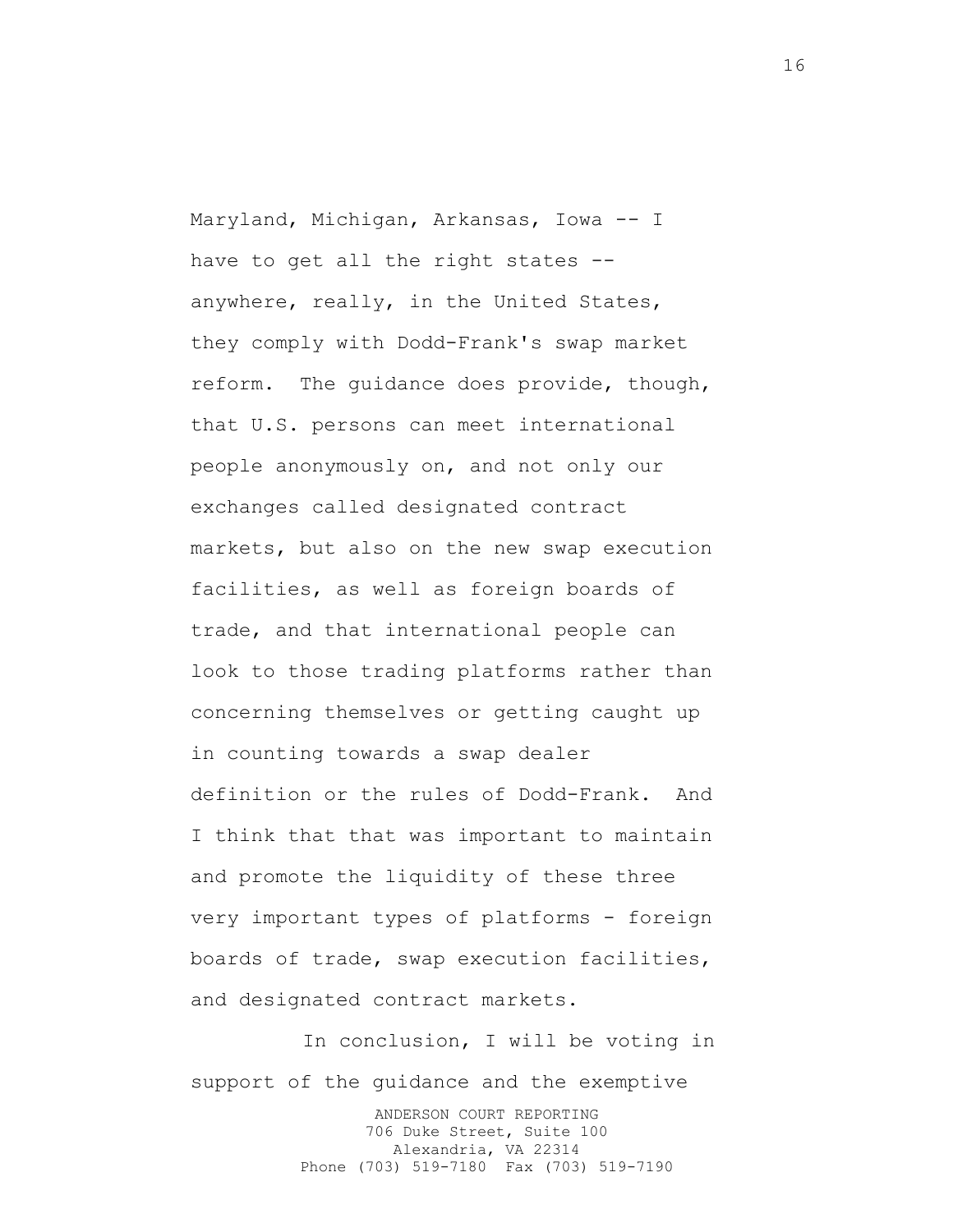order today. I'll say more about the exemptive order, but I think these are critical steps. They add to the nearly, I think it's 56 final guidance and rules that this Commission has adopted. We're well over 90 percent through the various rule and guidance writing. The markets are probably well towards halfway implementing these markets, and I have a deep respect for how much work market participants are doing to come into compliance.

With that, I think I'm going to turn it over to Commissioner Chilton.

COMMISSIONER CHILTON: Thank you, Mr. Chairman. And, yeah, we've done a whole lot because of your leadership. We've done a whole lot. And we've done all these rules, but without what we have the possibility to do today, it won't be, it won't reach its full effectiveness, everything that we have done. I'm just saying. It won't matter as much if we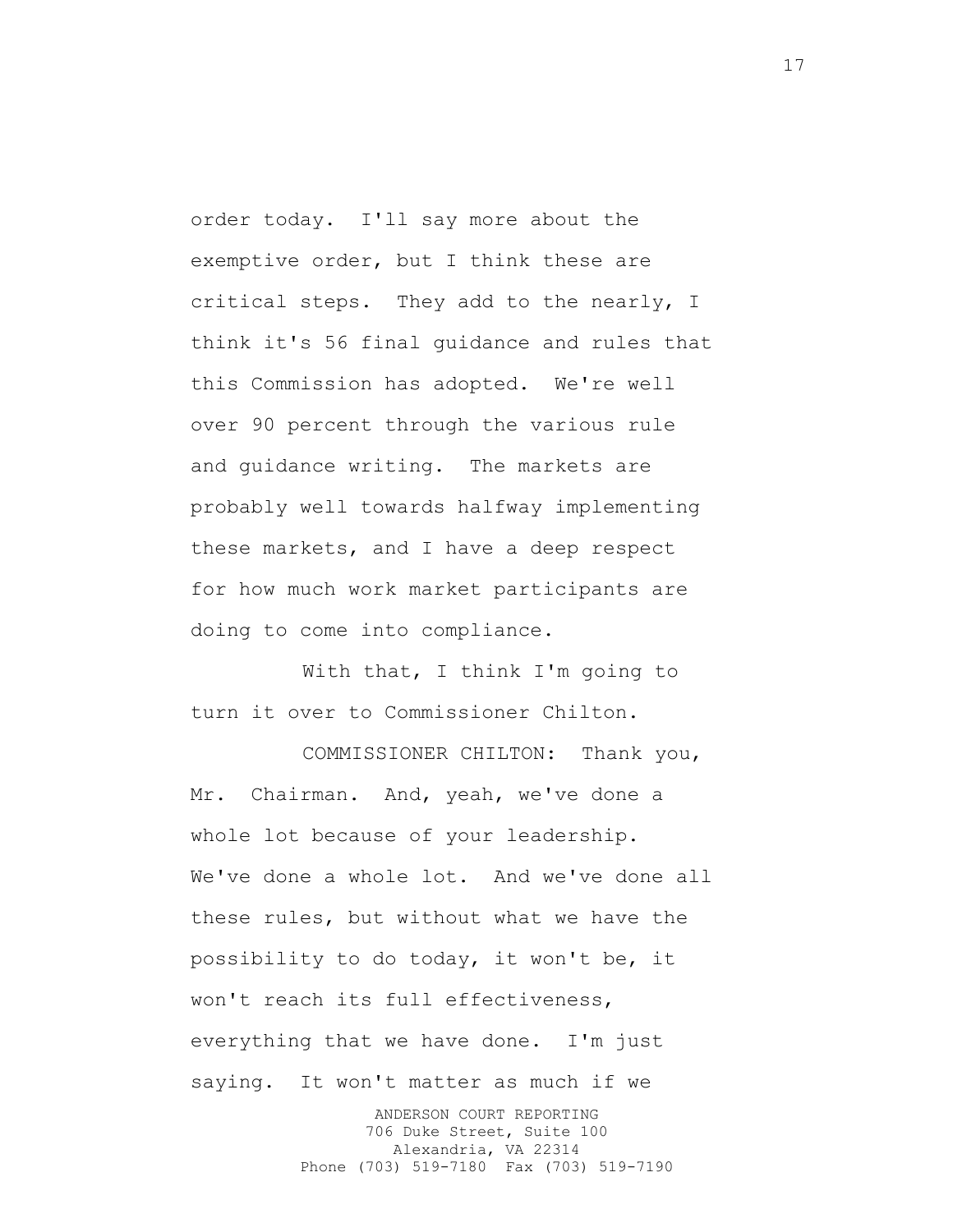don't do this thing, if we don't provide the guidance with the phased-in effective dates. Just saying.

So, I think it's really critical, and the reason is, the reason it wouldn't be effective is, as effective as it should, these other rules, is because, of course, we're interconnected, interrelated, interdependent, a bunch of inter markets, and there's more commonality of connections in the financial world than ever before. And so we learn that, as you say, Mr. Chairman, risk is a click of a mouse away, can shoot all around the globe, and that came home to roost in 2008. So my takeaway for the things we can do here today are twofold.

One, we can add certainty above everything else, that's what people said. We want, give us the rules. I mean, we want them done appropriately, but give us rules, let us know, we don't want to be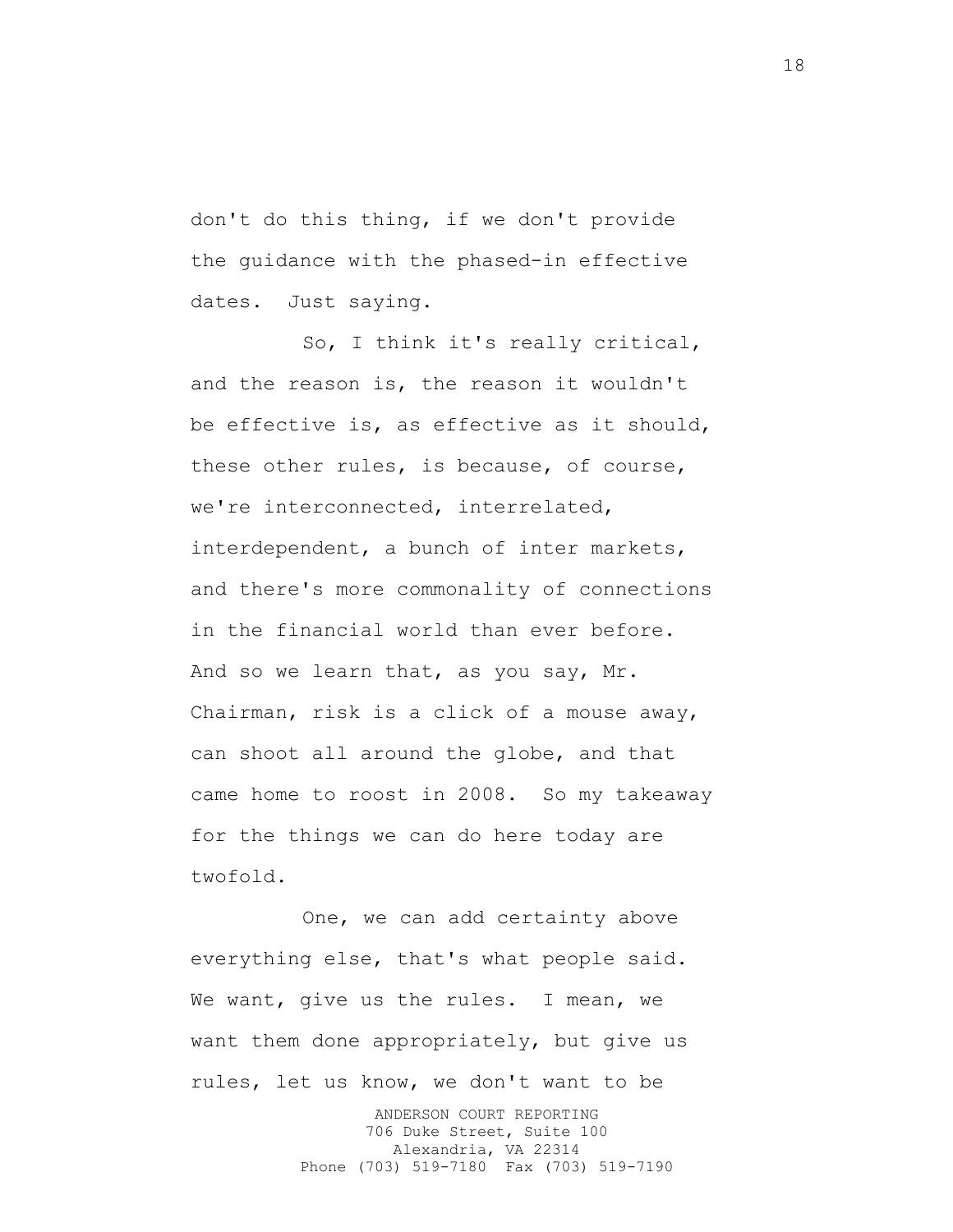hanging out there any longer. So this provides certainty, and it provides a financial regulatory structure in a changing world with morphing markets. And the second thing that it does is that it's more cognizant of what's going on outside of our little universe here in the States, because these are interconnected markets, and that's why the phase-in of the effective dates is so critical. I don't think it can support this thing without it.

And so we've worked a lot, and I appreciate the effort of all my colleagues in this regard. I think we've come to a good place where we will have, this will result in more harmonized global regulations. A couple of times I've talked about the movie, Field of Dreams, you know where Kevin Costner hears the voice from the cornfields. Anybody? Nobody saw Field of Dreams? And the voice says, "If you build it, he will come." And that's how I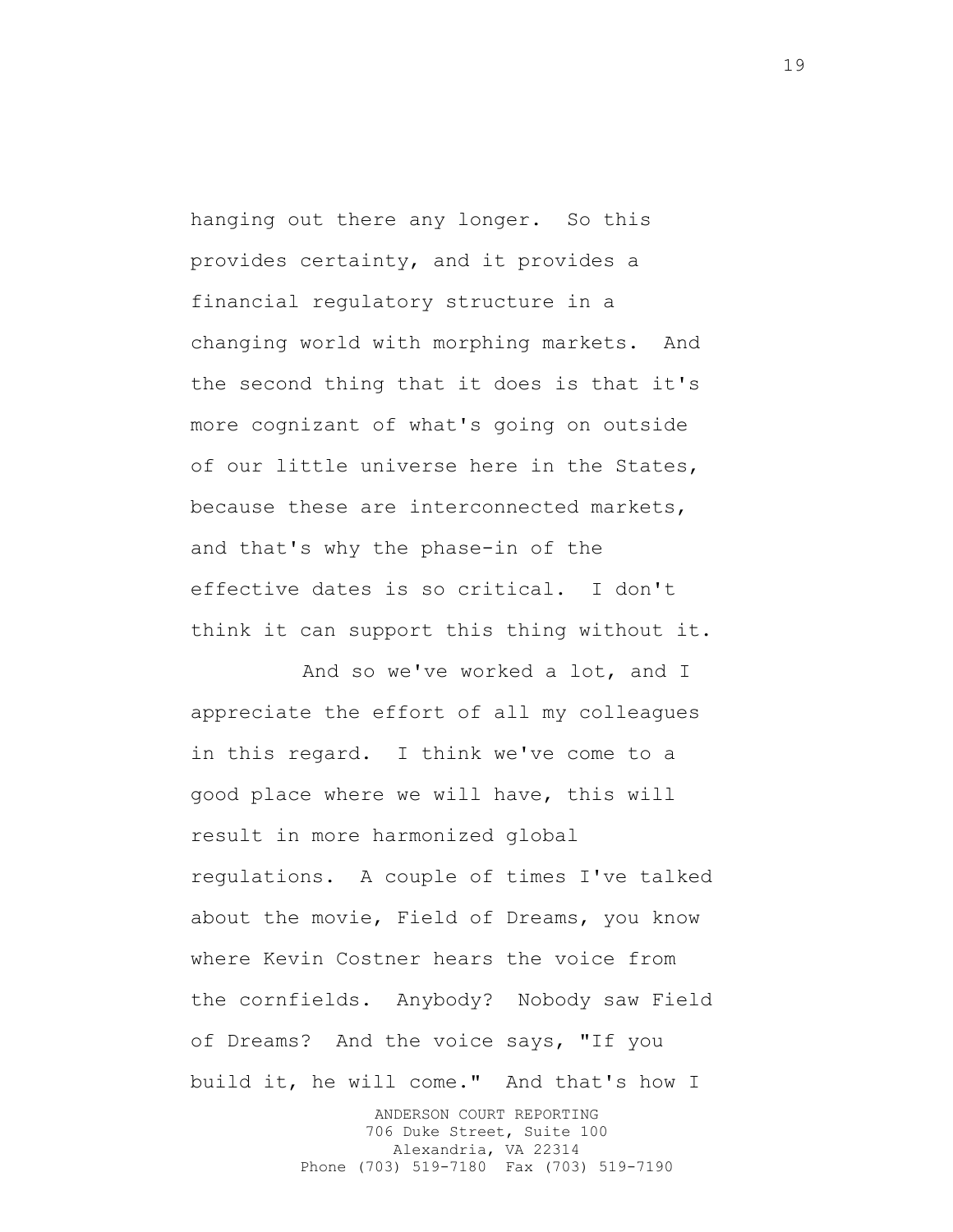view what we're doing here and what the European union is doing. If we build it, and if the EU builds it, the rest of the financial world will come. The rest of the global regulators will come. They'll have similar and more harmonized regulatory regimes.

And that's good, not just for individual countries. It's good for the world. It's good for consumers. It's good for our economies. The last point I wanted to make is that I know there's a lot of naysayers out there, and we shouldn't do this, we couldn't do this, we don't have enough time, we didn't do this. But, look, the economic collapse was in 2008, Dodd-Frank was 2011, Dodd-Frank mandated we do this stuff by 2011, the G20 agreed that we should have the swaps reforms in place by December of 2012. As the Chairman said, we've had this guidance out there for a long time. It's been hanging around in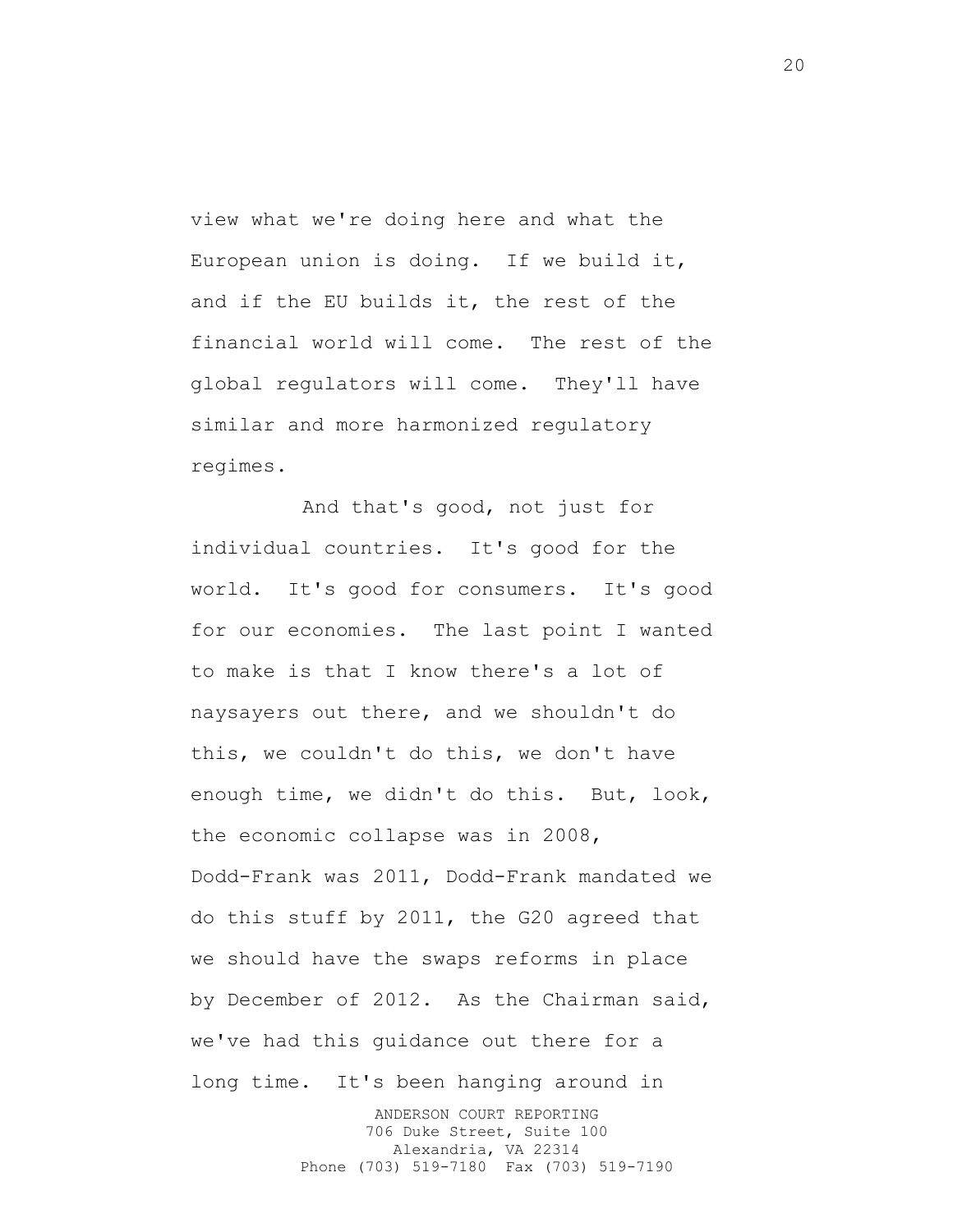various forms. It didn't just sneak up on us. It's been here, and so, you know, we shouldn't have any reguphobia. Paranoia will destroy ya.

So, one of the things, out of an abundance of caution -- that famous Washington phrase, right -- out of an abundance of caution, we have inserted, and I am really pleased with this, the comment period for 75 days. And it's not window dressing. It's not a whoop-de-do. We need it. We want it. We got to have it. And I look forward to receiving comments and listening to them carefully, and if we have left a thread hanging loose, if we've got some kinks that we've got to work out, then we can address it.

Finally, I just wanted to thank the Chairman, and truly, Gary, for your leadership on this. I mean, the thing with the EU is just miraculous, very critical and important and time sensitive, but all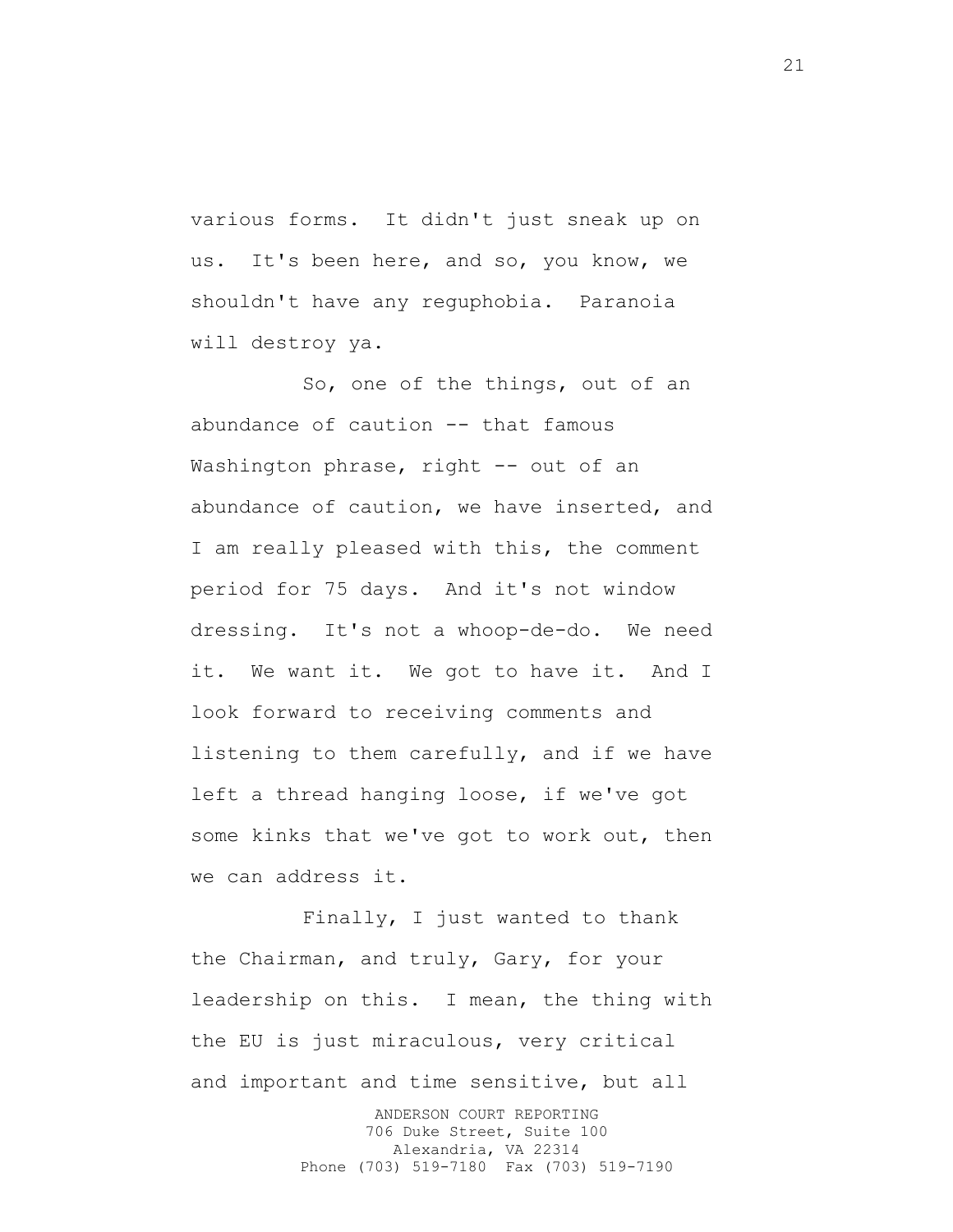of your leadership has been just exemplary, and I thank you. It's an honor to work with you. But that also goes for Commissioner Sommers, who we miss, and Commissioner O'Malia and Commissioner Wetjen, who is always thoughtful and has been very thoughtful in the last couple of days, spending hours and hours on this, and I really do consider it an honor and personal privilege to work with each of you.

And, finally, and your staffs, by the way, who  $-$ - I mean, this has got to be the most complicated guidance, the most complicated thing we've done in the three years, at least from my experience, and all of our staffs have done just a super job, so thank them. And, finally, the professional staff at the table behind you and up in your offices watching. Just a mammoth undertaking. I couldn't thank you, I can't thank you more, and I think the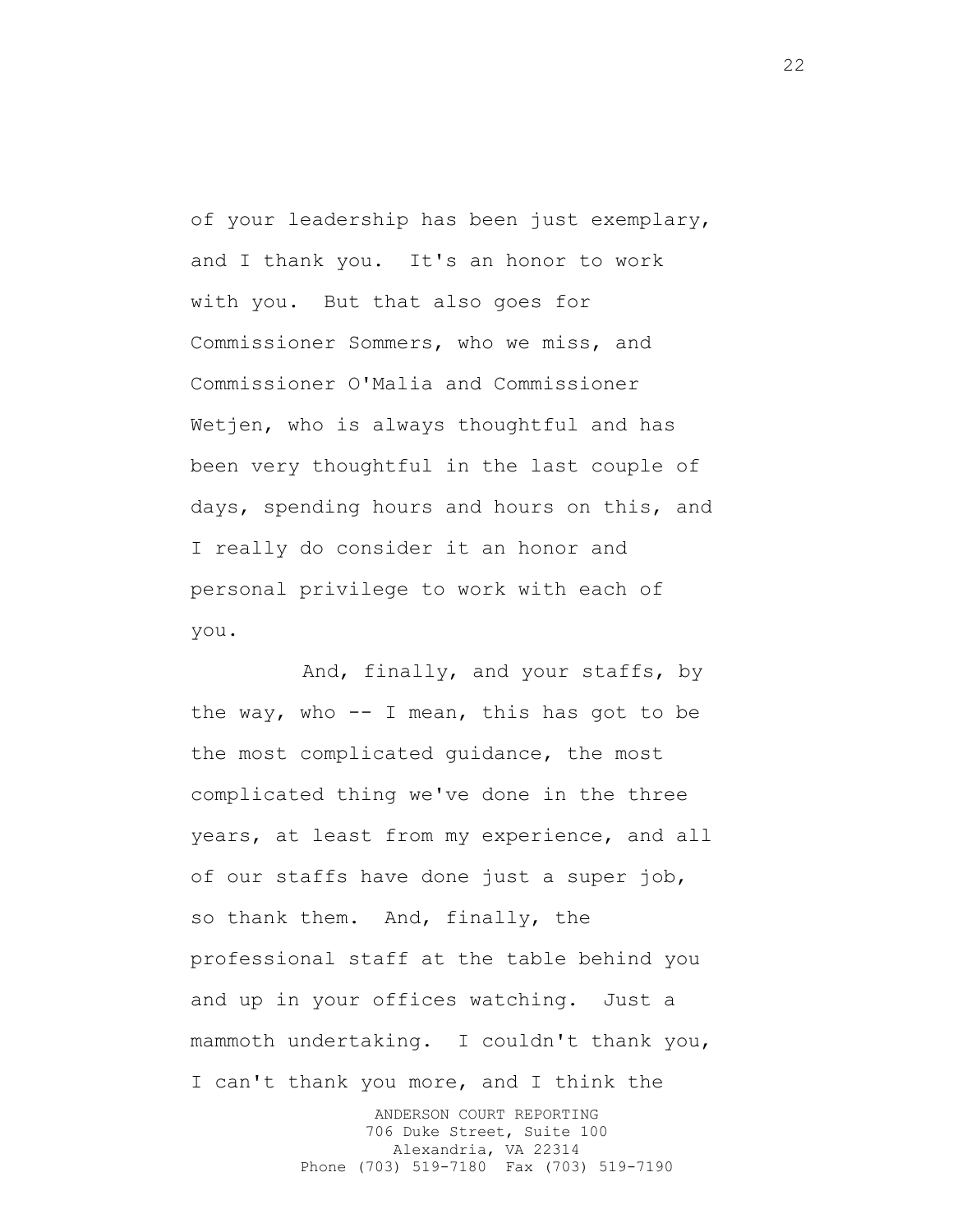right thing to do is to honor your tireless work by approving this thing today. If we don't do so, it means that we go back to having markets that are unprotected and consumers and our economy is unprotected, and that's not the right thing to do. Just saying.

CHAIRMAN GENSLER: Thank you, Commissioner Chilton, very much. Commissioner O'Malia, welcome back from vacation.

COMMISSIONER O'MALIA: Thank you to the staff and my fellow Commissioners, and obviously the international regulators for all the hard work that they took to get here and develop this document. But, first, I'd like to say a few words. Despite the elaborate confusion of the chairs in order to cover up Jill's absence, it is important we do recognize, as the Chairman and Commissioner Chilton have done, she was obviously our ambassador to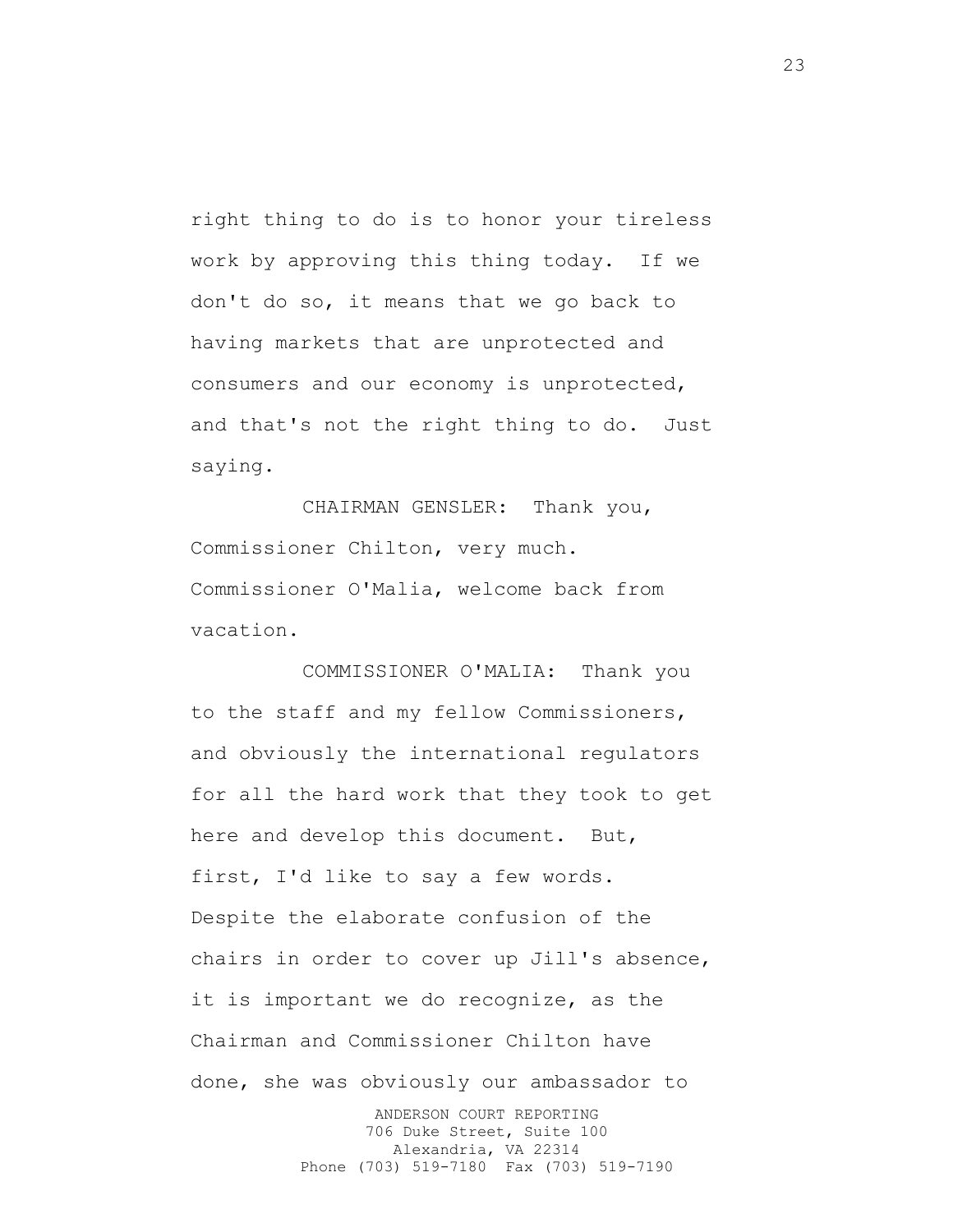the international regulatory body for a number of years and did an outstanding job working through these international issues, led the GMAC, she's very disciplined, careful, thoughtful, and knowledgeable. And, most recently, she led the successful investigation of the MF Global, which I think we'll all be thankful for as that proceeds.

So I do want to recognize her, and we'll certainly miss her, and it leaves not only a hole at the table, but a hole in the policy debate when you have somebody as experienced as Jill Sommers not participating in this discussion about cross-border regulation, which she has so much experience in. So, again, thank you to the staff and the Commission, and obviously, the international regulators for all the work to modify the cross-border document and the attendant exemptive relief and no-action letters that enabled us to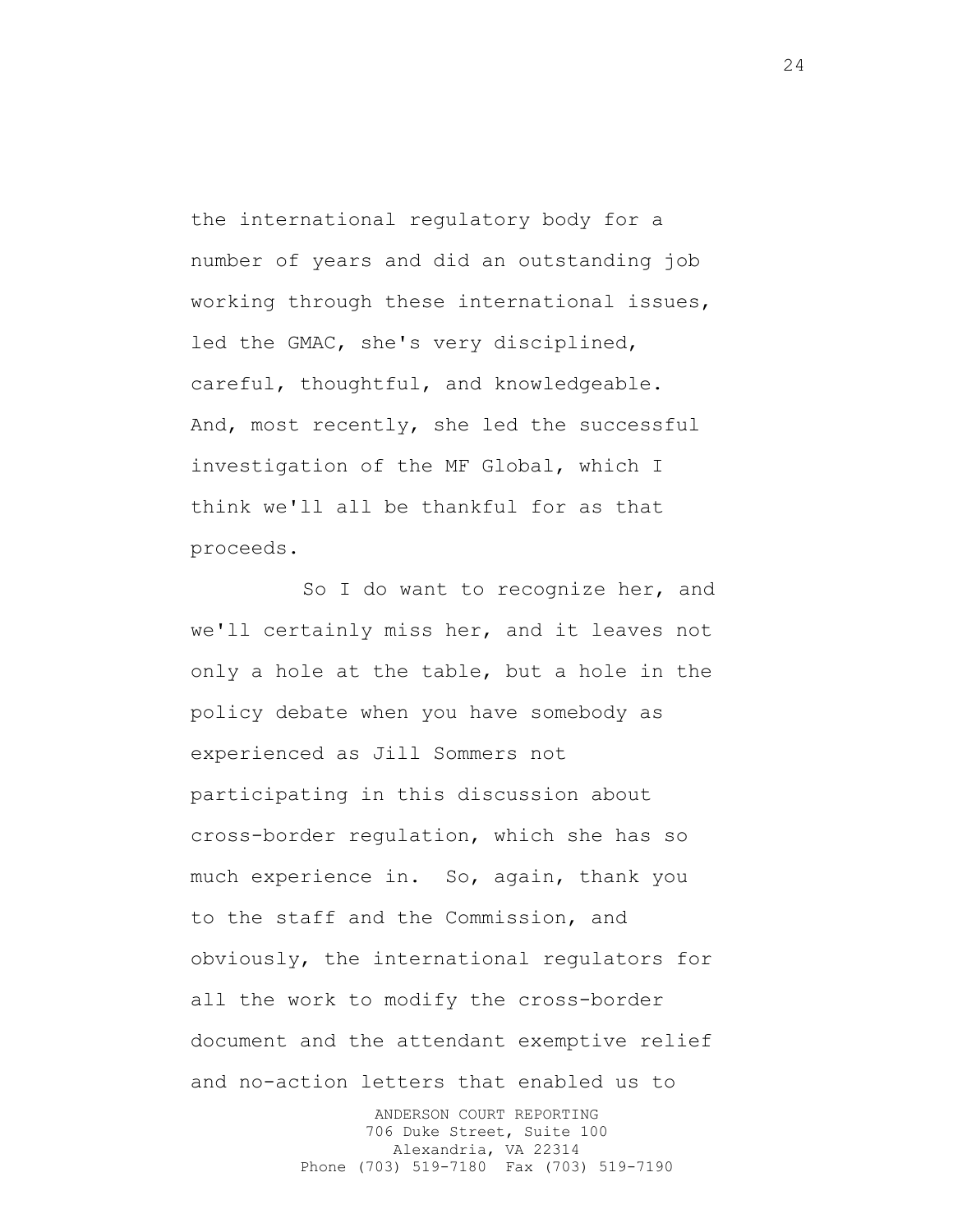avert the regulatory train wreck that might have occurred had we not engaged our European colleagues in these last minute negotiations.

While the agreement is far from perfect and requires extensive no-action relief, it will take away, I will take away the positive experiences from this process, which is obviously to validate the ability and the desire to harmonize our rules with home country regulators who have the same goals, and, in fact, many of the same rules as the U.S. does. Mr. Chairman, as you well know, I consistently advocated for close engagement between the full Commission and fellow regulators to harmonize our rules, and in my discussion with the various international regulatory bodies, it's clear to me that the varying degrees of reform that are comparable, some are less, but some also exceed our own rules. And I would have preferred that the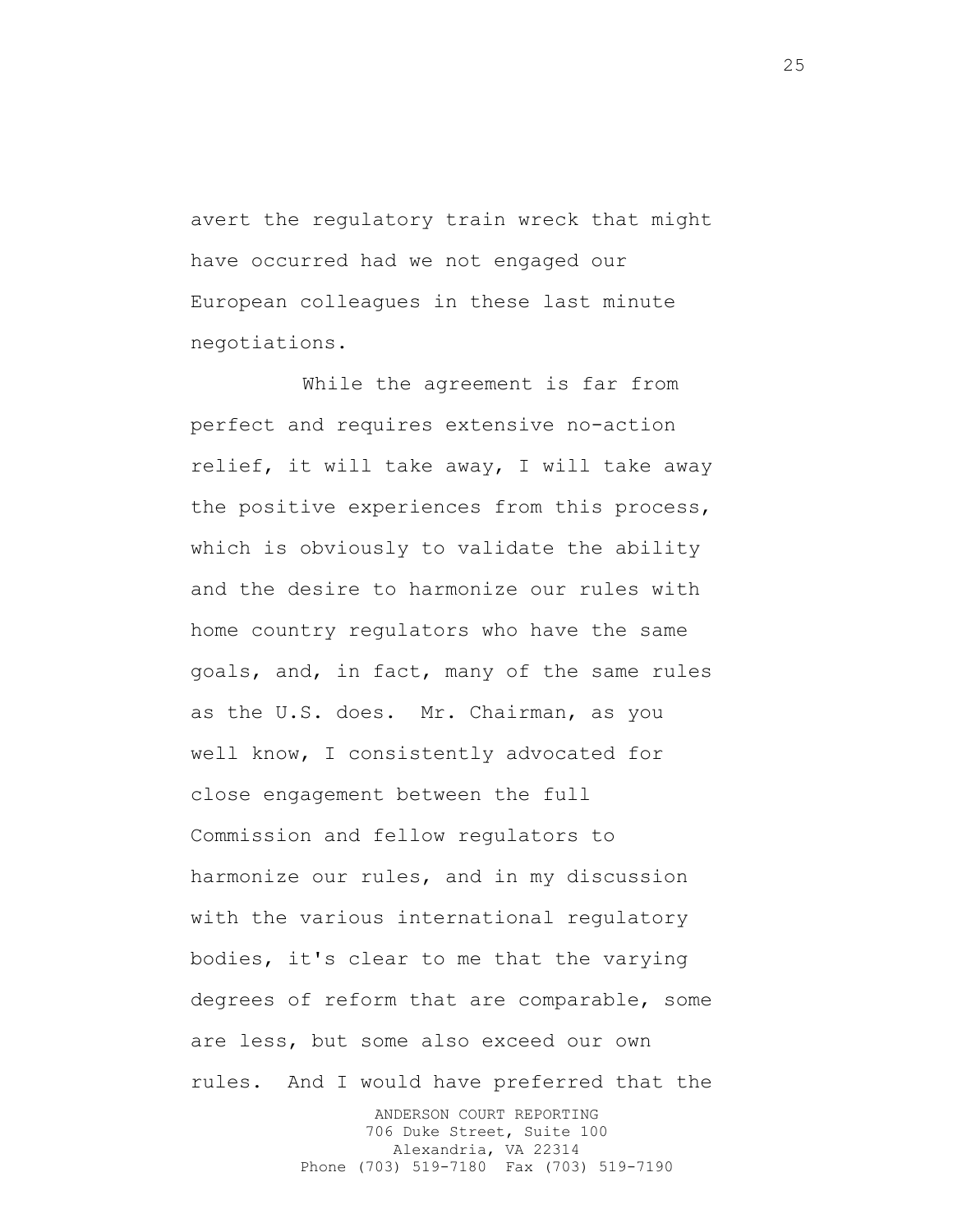Commission take the past year following the release of our proposed guidance that Commissioner Chilton noticed it was hanging around for the past year, to actually sit down and engage international colleagues and possibly engage IOSCO to determine how we could harmonize our rules and really engage in that substituted compliance determination that we're going to put after the rulemaking, or after the guidance process, not before.

But if we had done this in reverse, we could have put in place guidance that would have filled the gaps with the holes that we have recognized, taking into account where there might be shortcomings. Instead, we have chosen to impose statutorily weak guidance with all of its no-action riders and exemptions, with the promise of further negotiations. Given this process, however, it is my hope that the work lying ahead will be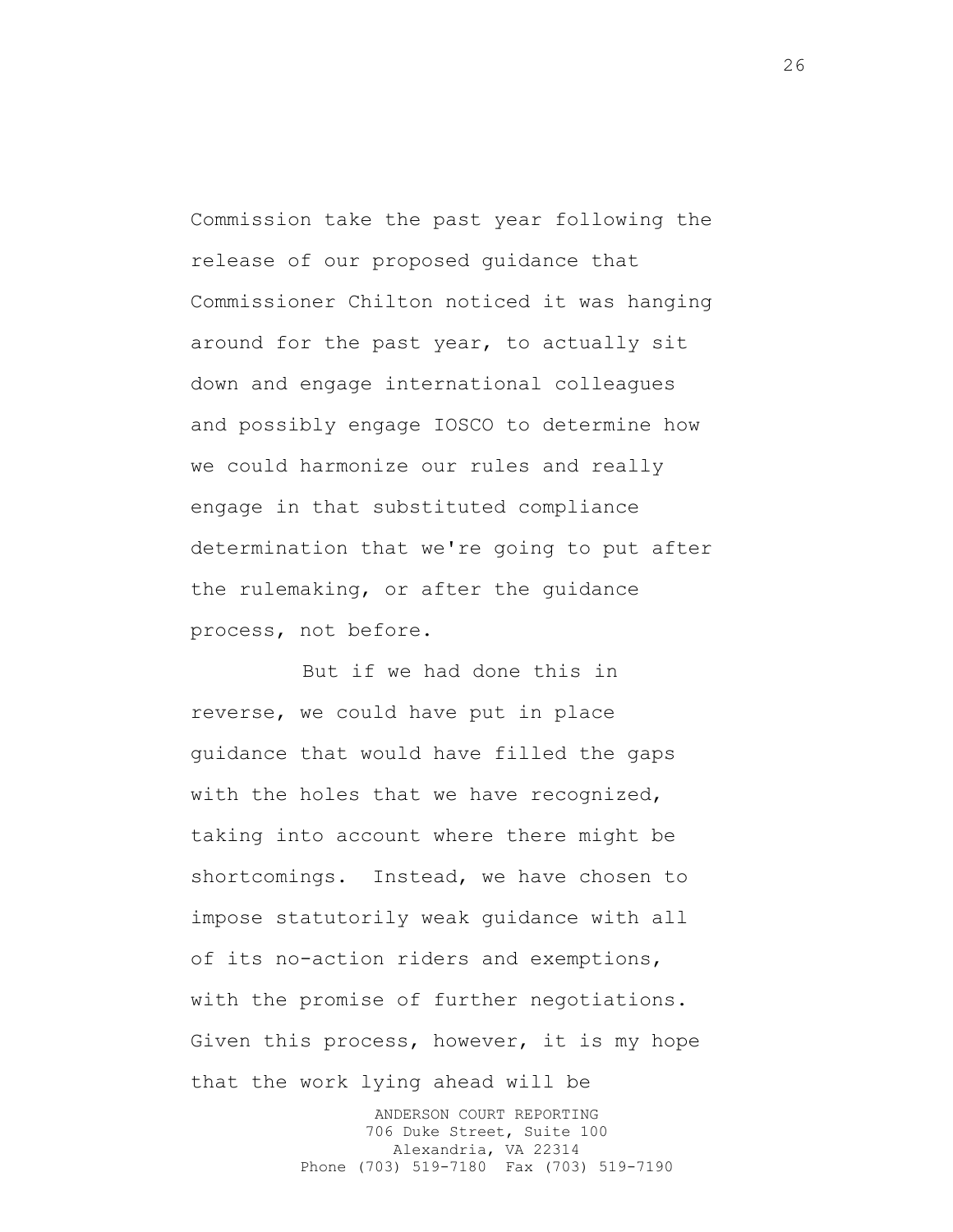undertaken in a more transparent manner and not done through the abused no-action process that lacks any formal Commission process or rigor. And, further, I hope that this process of substituted compliance will offer the opportunity for other regulatory bodies to engage directly with the full Commission so that we can better understand how our rules and theirs will work, and we can minimize the likelihood of regulatory retaliation, inconsistency, and duplication.

I believe the Commission has worked too hard to develop the principles and the standards that will encourage greater transparency, open access to clearing and trading, and improved market data. I want to work with other home country regulators to ensure that there is not the opportunity for entities to exploit regulatory loopholes. The stark reality is that the Commission is not the global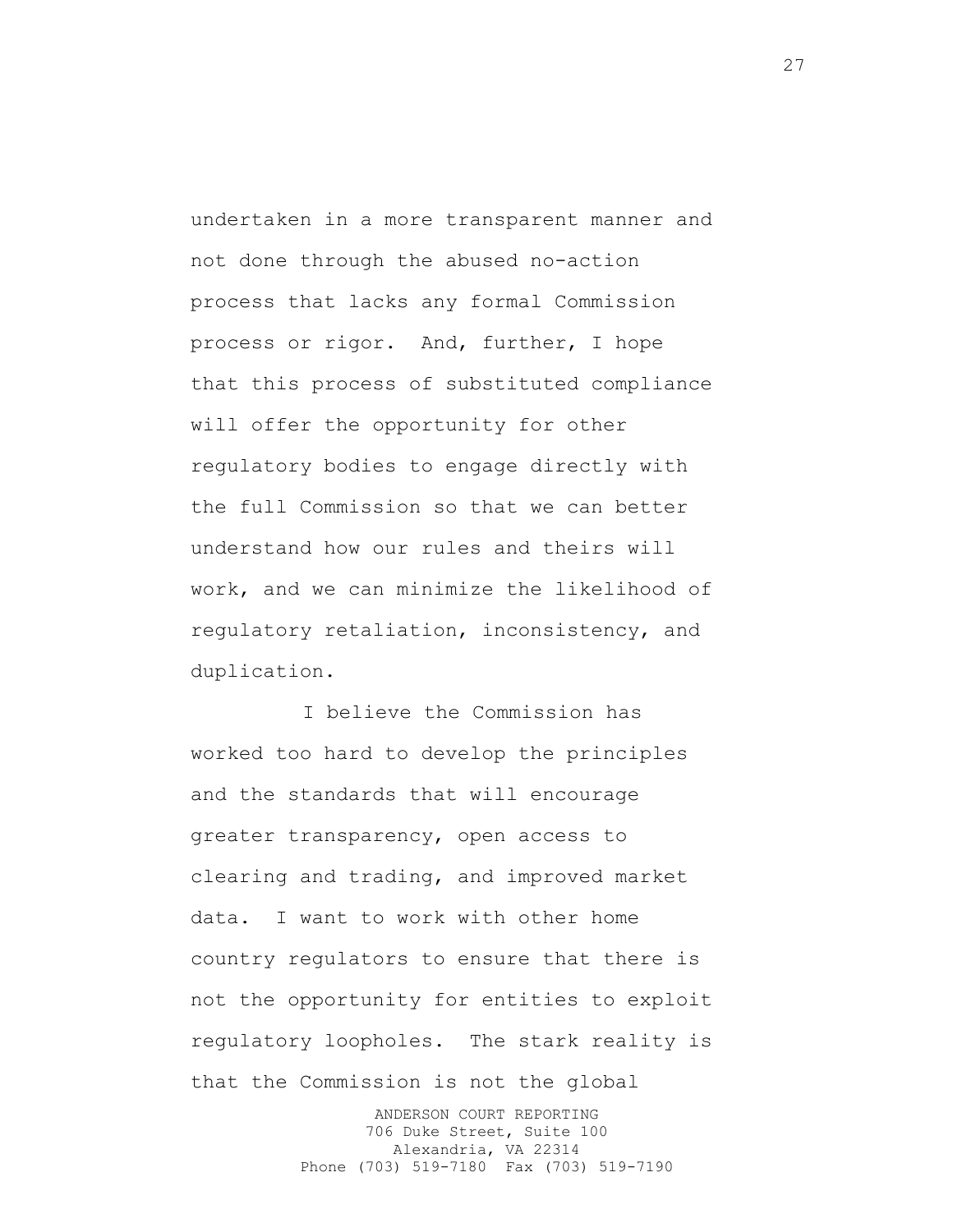regulatory authority that it may think it is, and it does not have the resources to support such a mission. Therefore, our best and our most effective solution is to engage in a fully transparent discussion in the substituted compliance, and to do so immediately.

When I voted in 2012 to issue for public comment the proposed guidance, I made it clear that if I had been asked to vote on the proposed guidance as final, my vote would have been no. I then laid out my concerns relating to the Commission's unsound interpretation of 2(i) of the CEA, which covers the extraterritorial application of the CEA swaps provisions. Regrettably, the final guidance fails to address these concerns as I have discussed, and it represents a regulatory overreach based on a weak foundation of thin statutory and legal authority. Just as the proposed guidance, the final guidance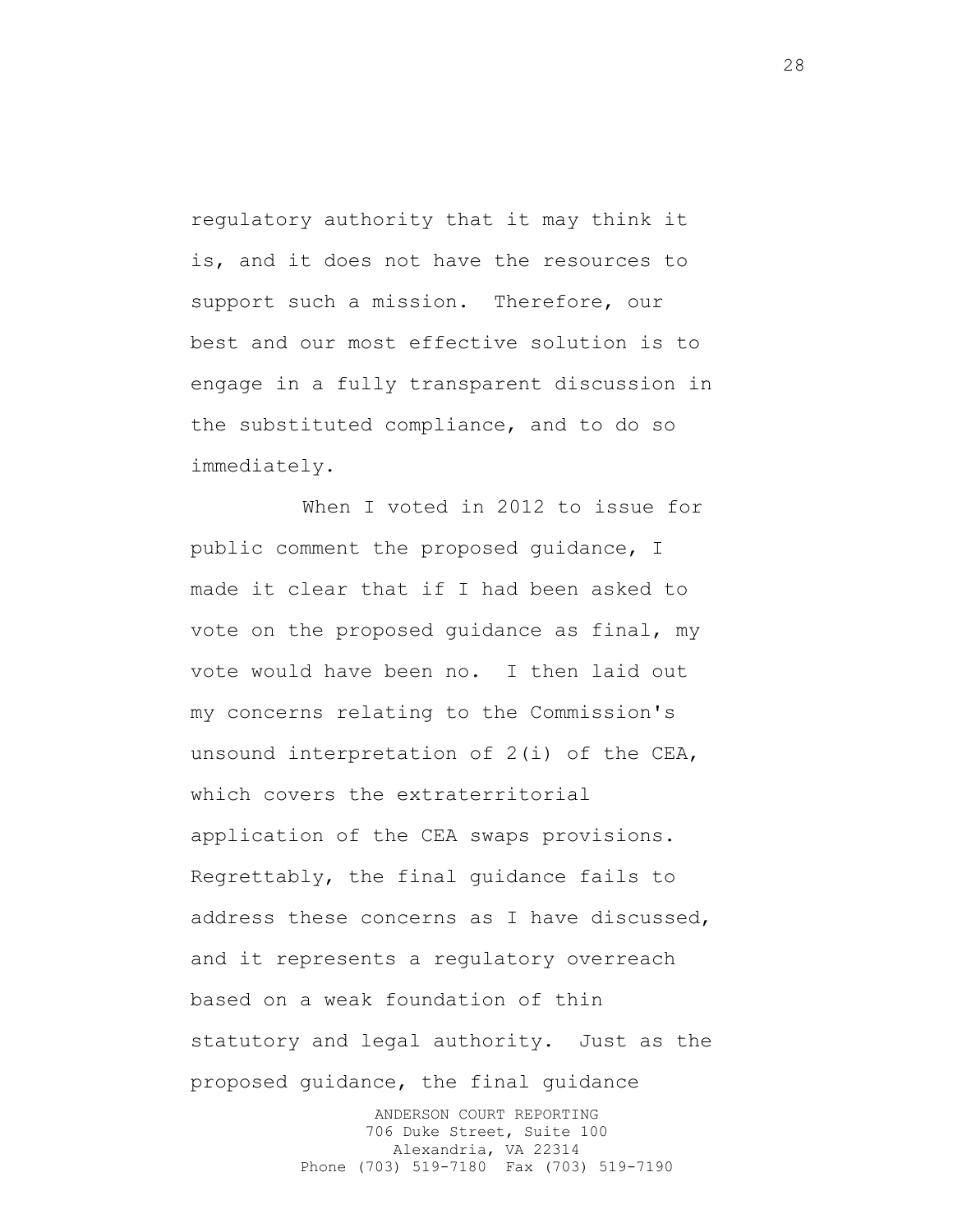misinterprets section 2(i) of the CEA, is inconsistently applied in different activities, and blurs the lines between interpretive guidance and rulemaking, and gives insignificant consideration to international law and comity.

Section 2(i) of the CEA, as amended by Dodd-Frank, provides, in part, that the Commission's swap authority "shall not apply" to foreign activities unless these activities "have a direct and significant connection with activities in, or effect on, the commerce of the United States." This provision is clearly a limitation on the Commission's authority, and it follows that the Commission must properly articulate how and when the "direct and significant" standard is met in order to apply the Commission rules to swap activities that take place outside the United States. The final guidance, however, fails to do so. Instead, it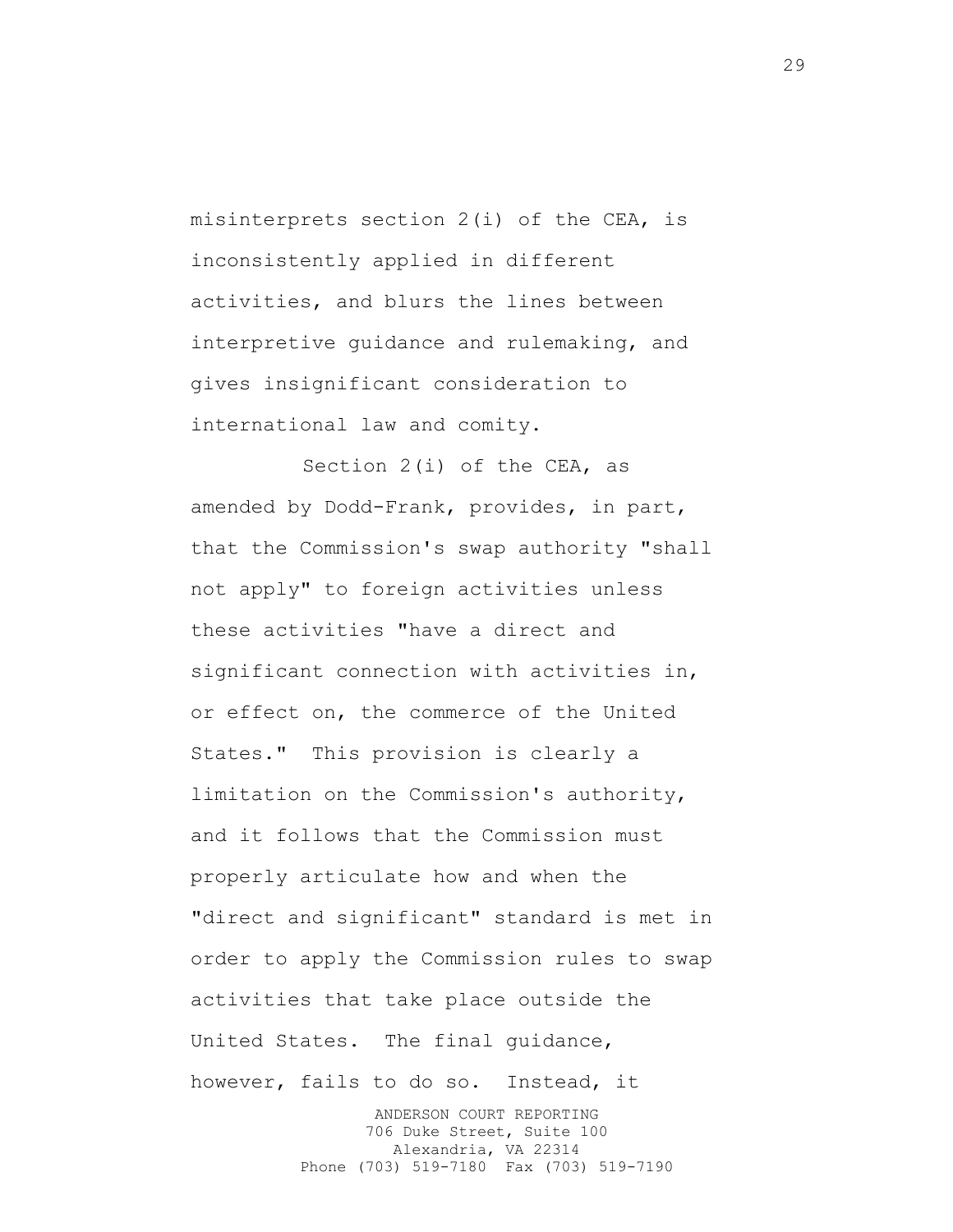treats section 2(i) as a ready tool to expand authority rather than as a limitation.

And the statutory analysis section of the final guidance is insufficient, relying heavily on a comparison with other statutory language whose wholly different context renders the comparison useless, because the proper foundation for the standard has never been laid. The rest of the document includes sporadic references to direct and significant, without explaining or justifying the various requirements being placed on market participants. In an effort to mitigate the broad reach of the guidance, and in a moment of humility, the Commission will agree to delay the application of certain agreement elements of the swap regulation, largely to accommodate the last minute finalization of this guidance.

> ANDERSON COURT REPORTING 706 Duke Street, Suite 100 Alexandria, VA 22314 Phone (703) 519-7180 Fax (703) 519-7190 The exemptive order, in broad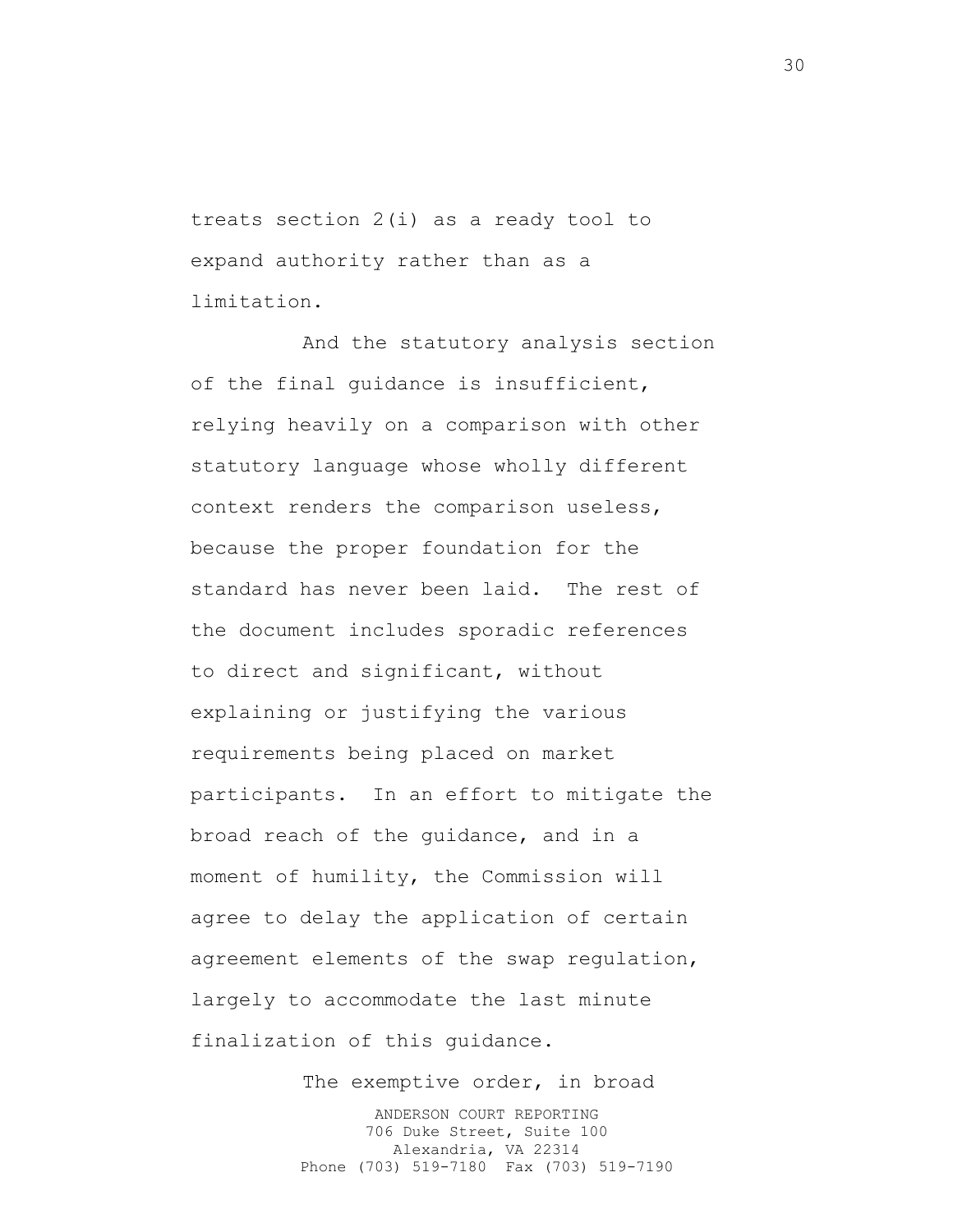terms, provides relief ranging from 75 days to apply the expanded U.S. persons to December 21st for entity-level and transaction-level requirements for U.S. Swap dealers in specific jurisdictions as well as further extensions for transaction-based rules. And in its failure to address this matter earlier, the Commission has included a 75-day comment period on the exemptive order, seemingly as an acknowledgment of the Administrative Procedure Act, but clearly not in compliance with this binding Federal statute. I support the additional time to allow market participants to comply with the last minute guidance, but I cannot support a final order that blatantly ignores the statutory required comment periods for Commission action, especially when I advocated for a relief package that would have provided for public comment over a month ago.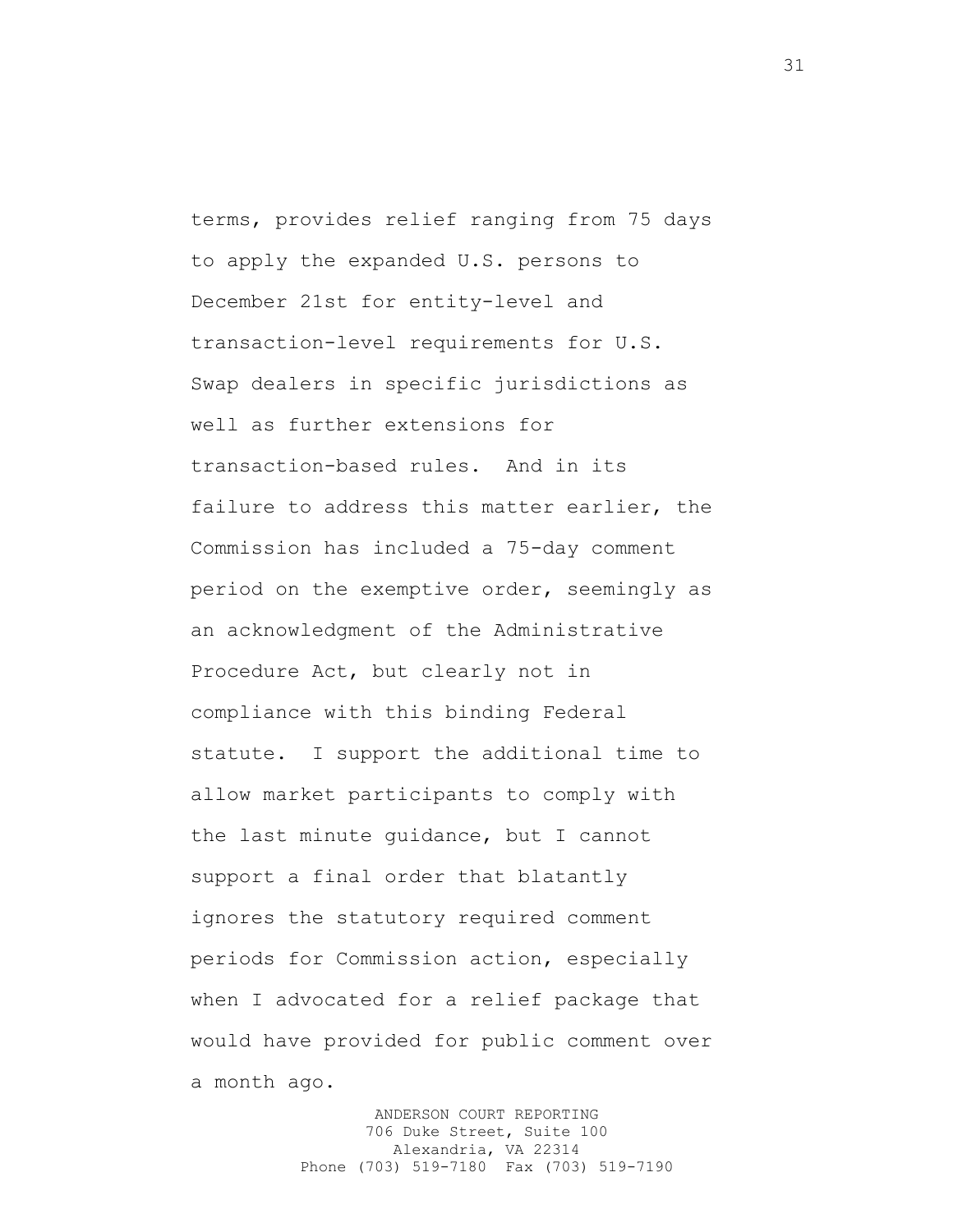Mr. Chairman, I've prepared a more thorough dissent that I ask be included in the Federal Register and the record of this meeting. Let me close by thanking the staff again, and the Commission, and our fellow international regulators for their cooperation in avoiding regulatory disaster that should have never been contemplated, let alone narrowly averted. I will look forward to a more transparent and inclusive discussion between the Commission and other home country regulators to harmonize our rules before the next deadline of December 21st. Thank you.

CHAIRMAN GENSLER: Thank you, Commissioner O'Malia. Commissioner Wetjen, before I turn over, I just want to thank you, particularly, for all that we've done together on this guidance. I think it is far better, given the many hours that we have spent since last June and July. Some people in the media focused on this week,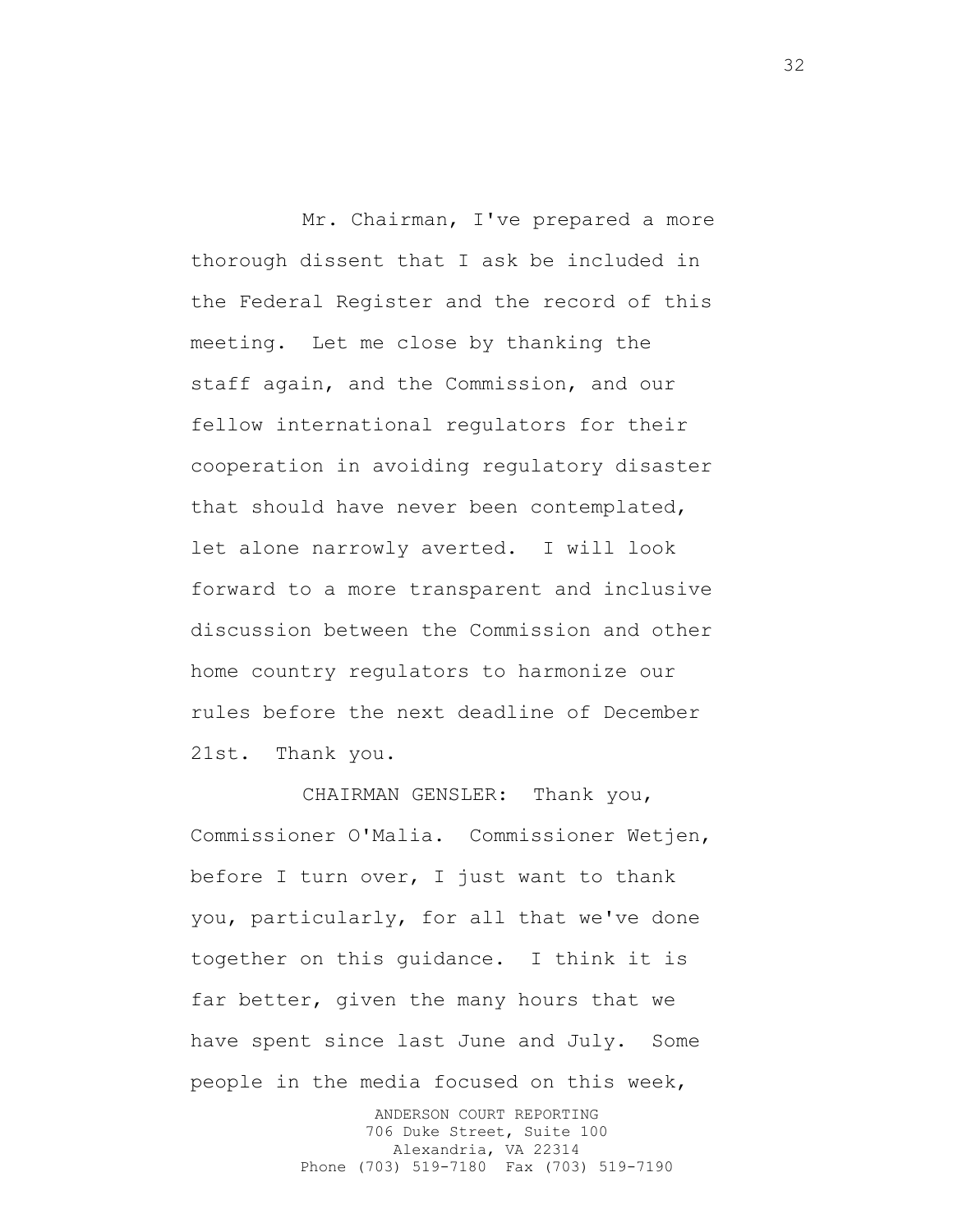but I can't imagine how many hundreds of hours you and I have spent together, but I knew we were going to make a breakthrough when, earlier this week, Commissioner Wetjen shared with me his own nicknames for his staff, and I knew that's when we were absolutely, we were going to get to this day. So I thank you.

I'm not going to share those nicknames, but it's up to you, Commissioner Wetjen.

COMMISSIONER WETJEN: I've embarrassed my staff enough. Thanks, Mr. Chairman, and forgive me for my cough, but I'm trying to get through this statement. Several weeks ago in London, as the Commission intensified discussions on a number of cross-border issues, I spoke about three key objectives that must be achieved in a workable cross-border framework. First and foremost, I said that the Commission's cross-border policy must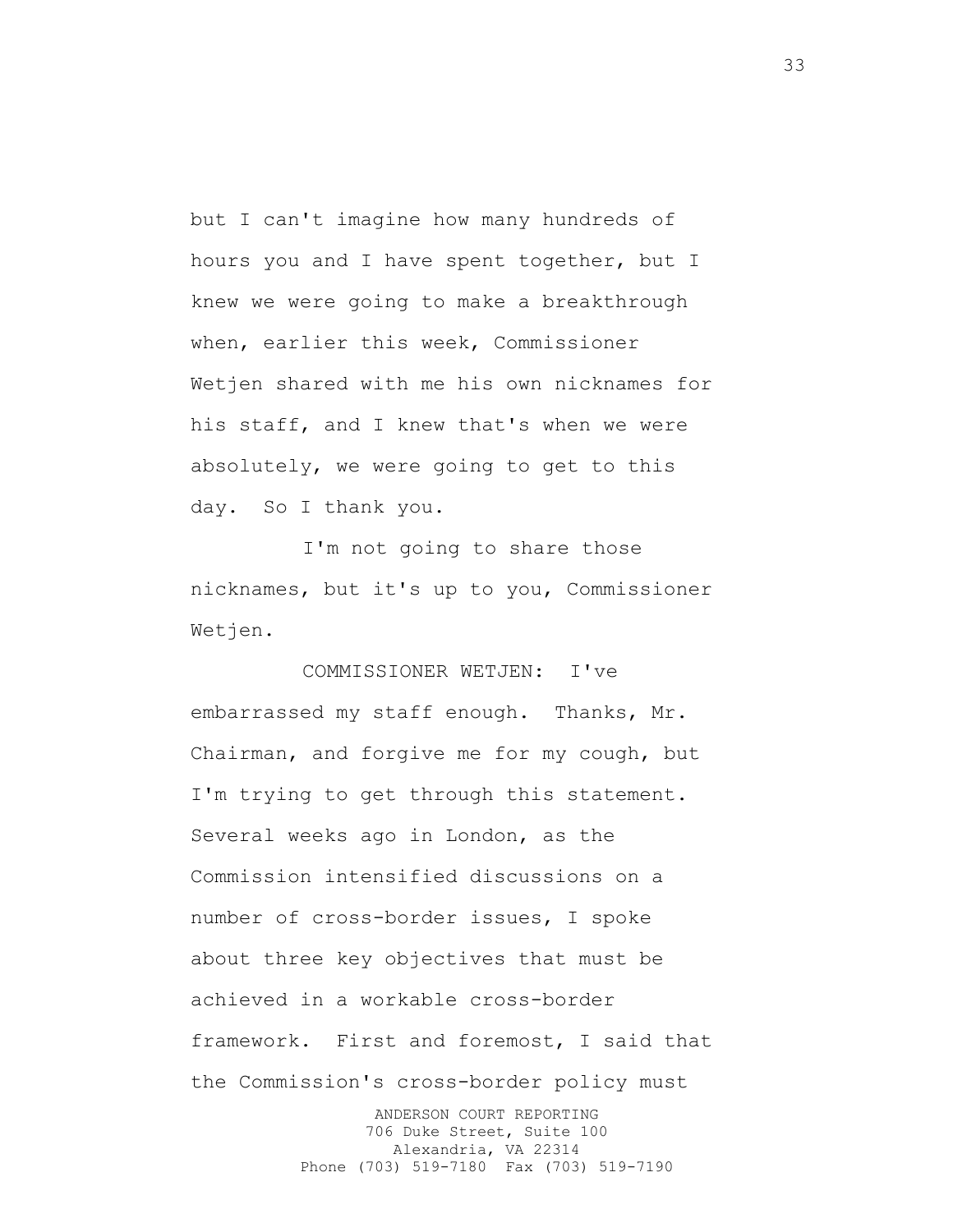protect U.S. taxpayers and the stability of the U.S. financial system.

Second, I said it must embrace a substituted compliance approach that supports an efficient and sound derivatives market structure, while also ensuring a level competitive landscape for the firms operating within it. And, finally, I said the cross-border guidance must be clear and workable. I am confident that the guidance and exemptive order before us today will adequately meet these objectives. I am therefore prepared to support them. Risk associated with derivatives is mobile. It can migrate rapidly across borders and modern financial markets.

All of us have observed that, while financial activities abroad may be confined to local markets, the rights and responsibilities that flow from these activities often are not. In light of this fact and in reaction to the financial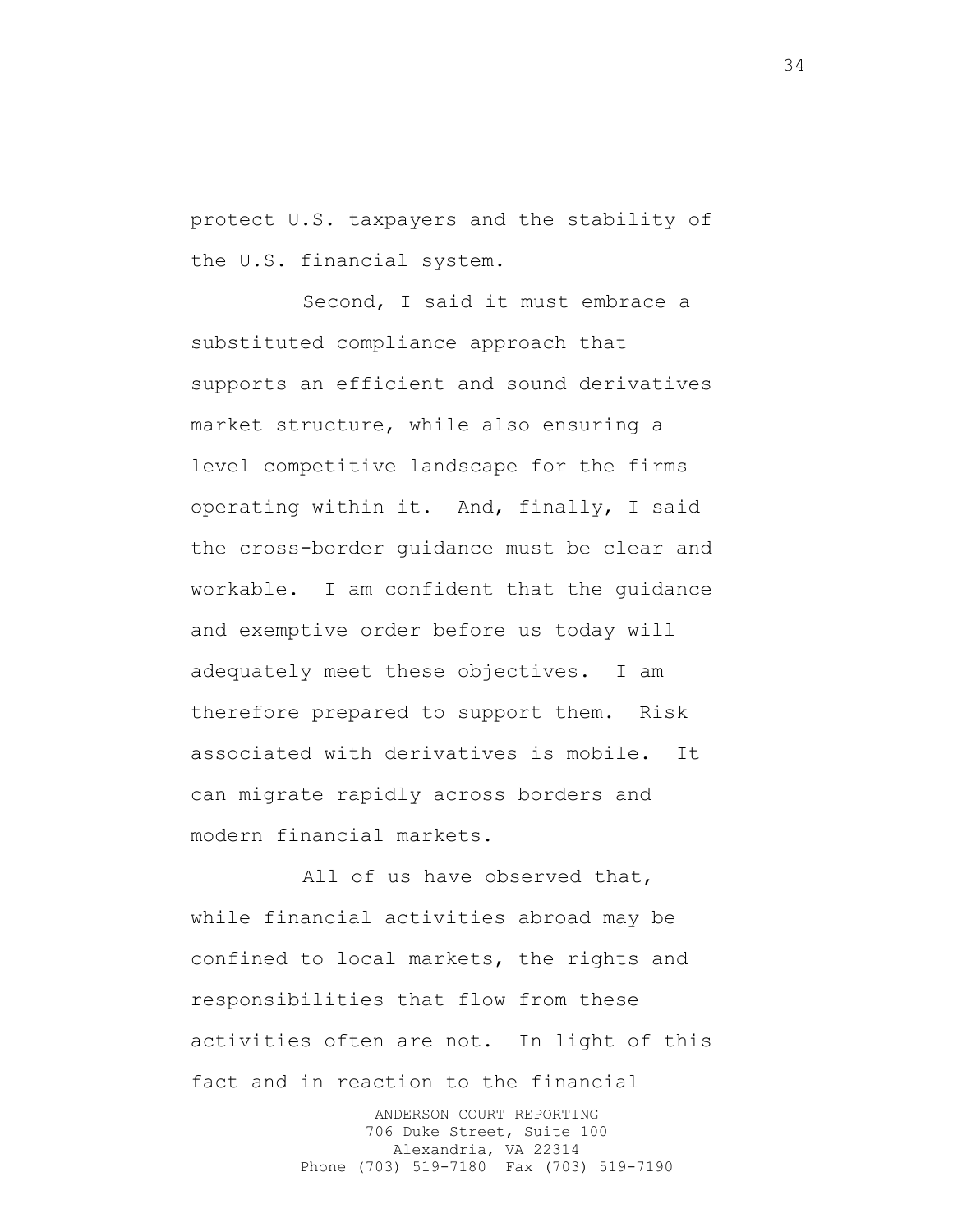crisis, Congress authorized the Commission to oversee activities conducted beyond U.S. borders in appropriate cases. Congress was purposefully less clear about what the appropriate cases might be, leaving it instead to this Commission to make those judgments. The guidance makes rational policy judgments about what those appropriate cases are today.

The foreign branches of U.S. banks operating overseas and other foreign entities benefitting from the credit support of a U.S. firm will be required to register if they are active dealers in the swap markets. With registration, of course, the public is assured that such entities implement risk management programs, report their swap activities, abide by capital standards, and manage credit risk in compliance with margin and clearing requirements. I noted in London that it is paramount that the Commission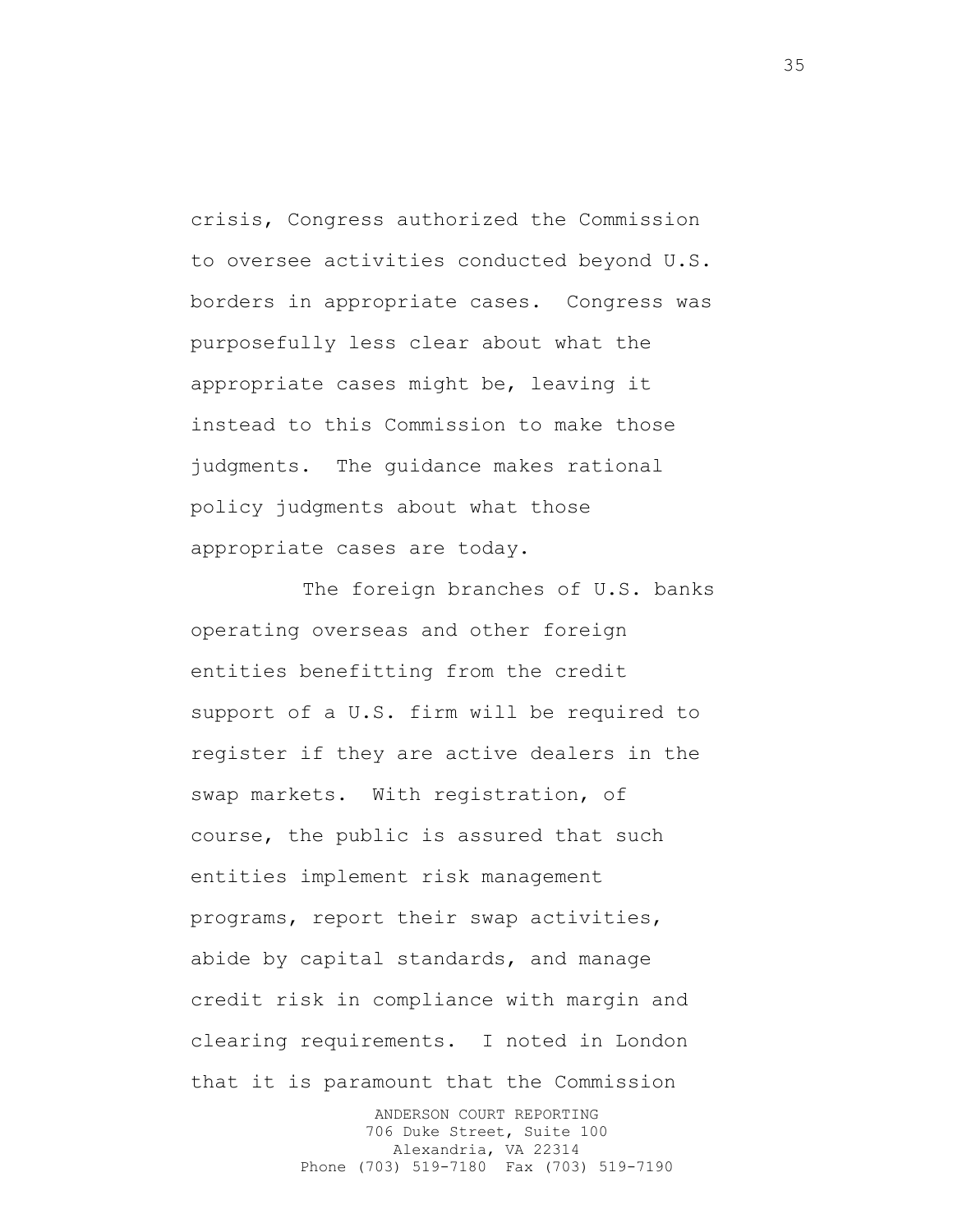seek to achieve its regulatory objectives in a manner that respects the limits of U.S. law and the resource constraints of U.S. and global regulators.

I acknowledged then, and I acknowledge now, that the Commission must tread carefully with respect to activities occurring solely on foreign soil, especially those involving only foreign firms or foreign affiliates of U.S. firms. I am persuaded, however, that affiliates benefitting from the financial support of a guarantor in the aggregate do carry the potential to directly and significantly affect the health of the U.S. Financial system. In many credit arrangements, risk flows directly back to the U.S. firm providing the guarantee. I think it appropriate for the Commission to seek to contain the risks associated with swap dealing where those activities occur.

> ANDERSON COURT REPORTING 706 Duke Street, Suite 100 Alexandria, VA 22314 Phone (703) 519-7180 Fax (703) 519-7190 In many cases, the guarantor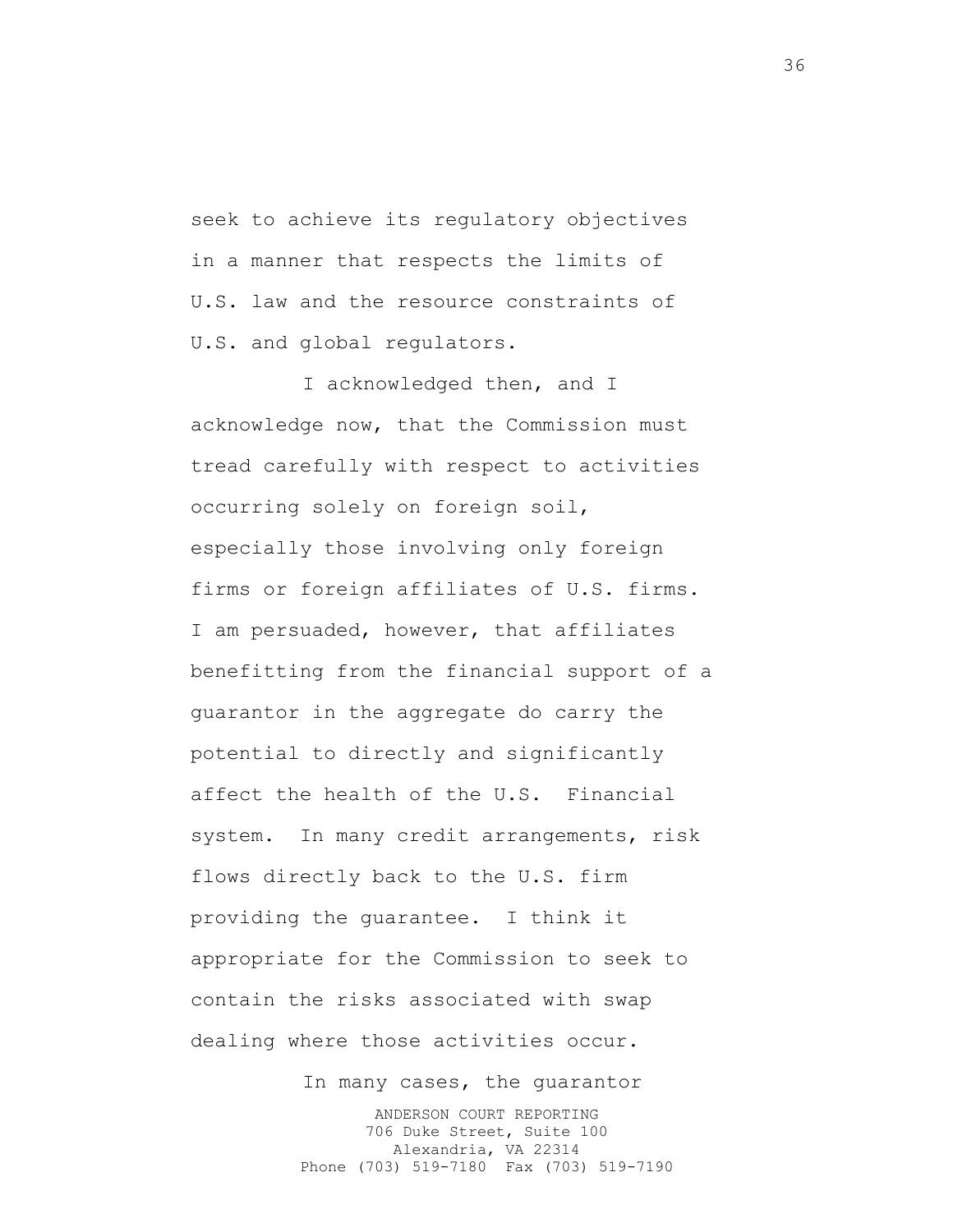itself is prudentially regulated. That might argue in favor of simply applying additional risk regulation to that entity. Prudential regulation, though, has taken into account risk importation issues for decades. It alone has not always prevented risk management failures, and the resulting threats to the stability of the financial system. The guidance, therefore, brings guaranteed affiliates within the Dodd-Frank regime. It also takes the practical approach of allowing that non-U.S. Affiliate to abide by risk management practices required by the jurisdiction in which it is located, so long as the Commission deems those practices comparable to U.S. law and sufficiently comprehensive.

ANDERSON COURT REPORTING 706 Duke Street, Suite 100 Alexandria, VA 22314 Phone (703) 519-7180 Fax (703) 519-7190 This approach strikes an appropriate balance between asserting the Commission's regulatory interests and recognizing the interests of other regulators. The swap markets, as we all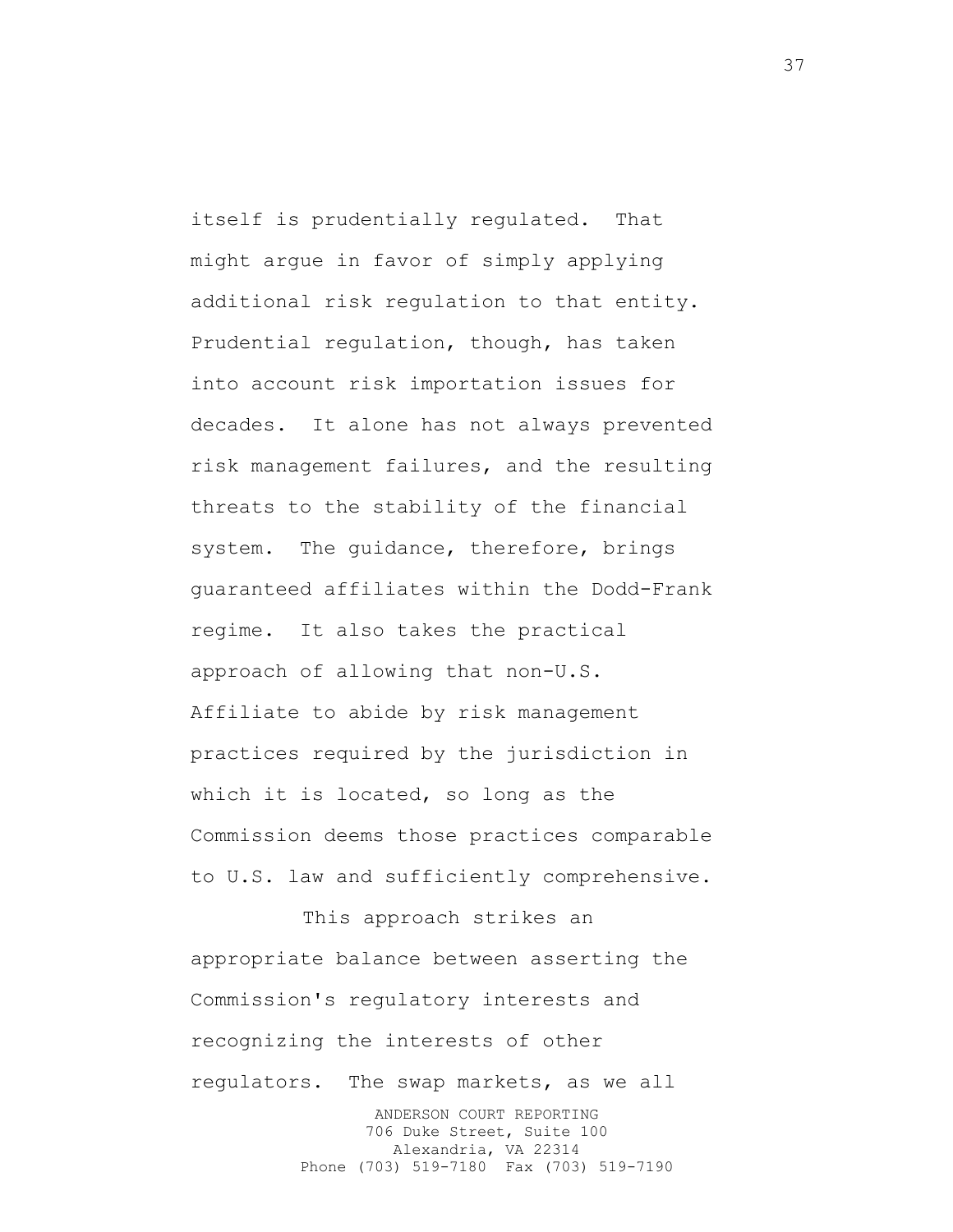know, are global. The guidance, therefore, supports an efficient and sound market structure by permitting U.S. persons to trade and clear swaps with non-U.S. persons through markets and clearinghouses outside the U.S. so long as they are regulated in a manner that is "essentially identical" to Dodd-Frank. This enormously consequential policy adjustment translates to open competitive derivatives markets. It will mean efficient and liquid markets.

A global regime such as the one now contemplated in the guidance is the best means to avoid Balkanization of risk and risk management that would have benefitted no one. In fact, the fragmentation and regionalization of markets that I believe likely would have developed under the earlier proposals also would have exposed the U.S. financial system to risks that are unnecessary, needlessly complex, and difficult to

> ANDERSON COURT REPORTING 706 Duke Street, Suite 100 Alexandria, VA 22314 Phone (703) 519-7180 Fax (703) 519-7190

38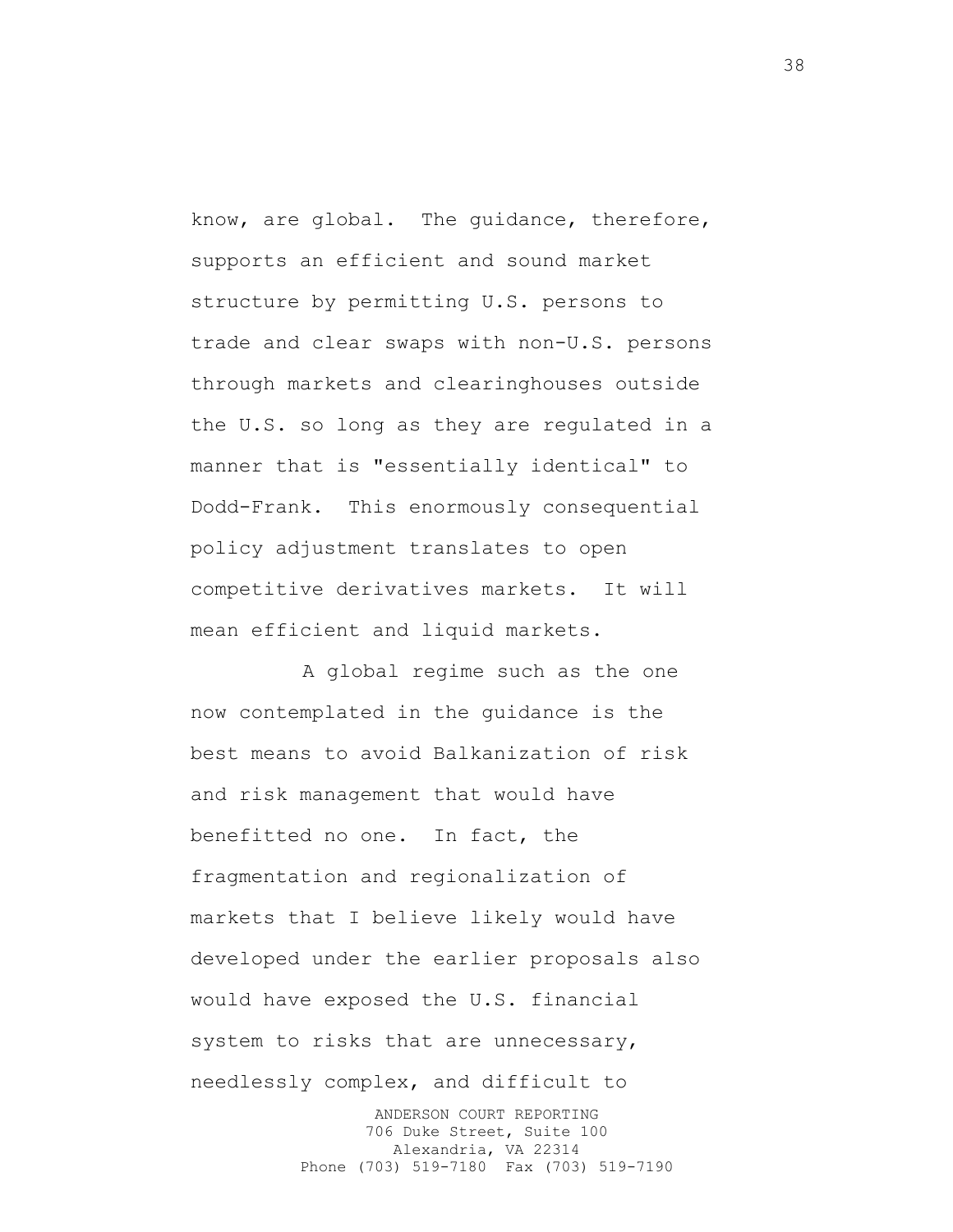predict and contain. I want to thank Chairman Gensler for his flexible thinking on this particular topic during the past several weeks. Indeed, perhaps more than any other policy decision in this guidance, the Commission's resolution of this important policy issue best explains the accord we just reached with the Europeans on the cross-border regulation of derivatives.

There are two technical points I would like to mention, however. First, while I support the practical outcomes of the no-action letters that allow Eurex and LCH SA to clear U.S. dealer swaps pending completion of their applications to register with the Commission, I believe this relief should have been delivered through formal Commission action. Likewise, the no-action letter that finds the various risk-mitigation requirements under EMIR to be "essentially identical"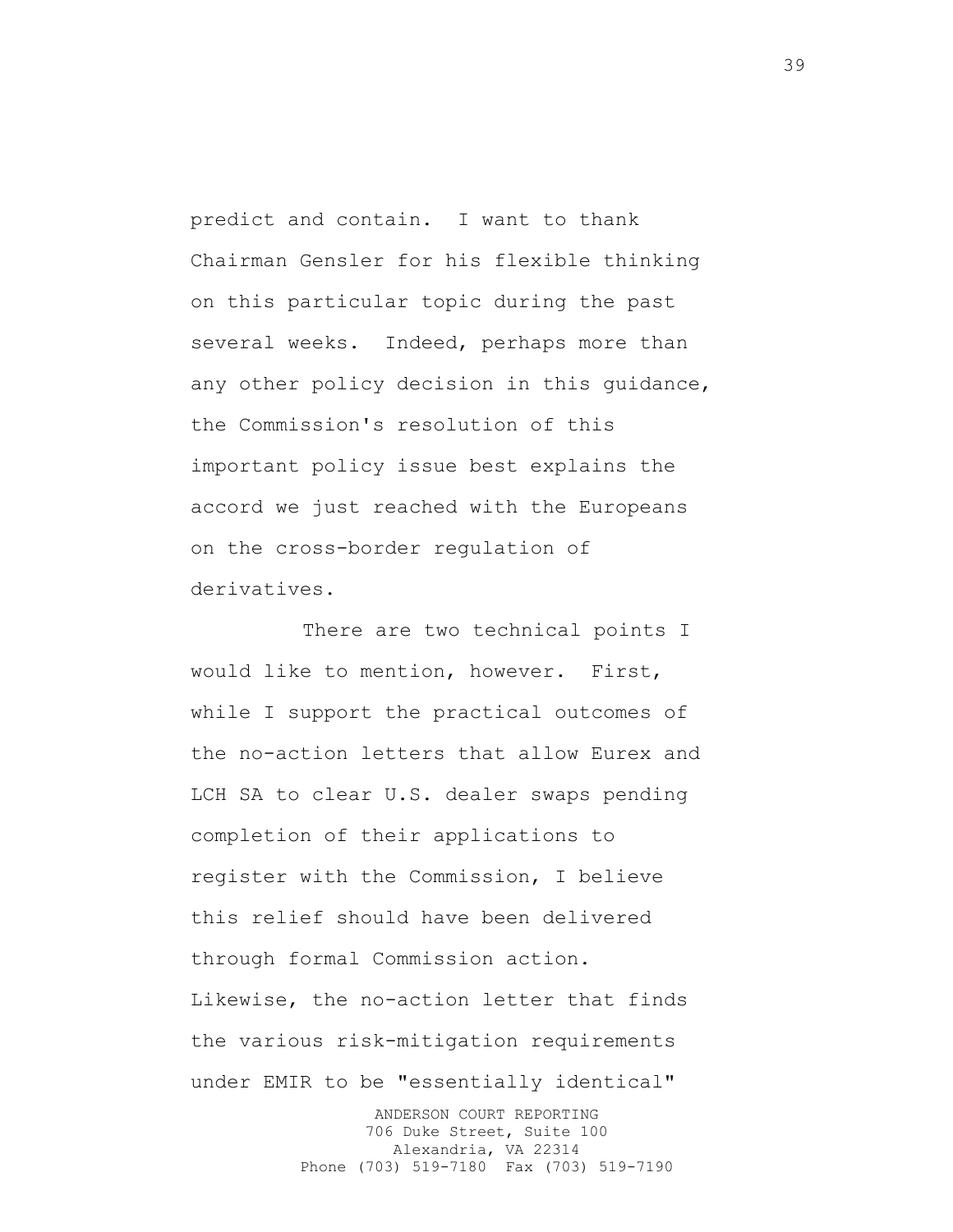should have been a Commission action. In the future, I expect these determinations will receive the full input and legal force of the Commission.

Second, while for now we are requiring the European clearinghouses or foreign boards of trade to register with the Commission, the final guidance contemplates a mutual recognition framework in which trading and clearing venues may compete fairly for U.S. business if they operate under "essentially identical" regimes. For instance, in the European Union, it is expected that European law will soon provide for the registration of new trading venues called organized trading facilities. The Commission will have the flexibility under the guidance to examine the requirements applicable to these new platforms and determine whether they are "essentially identical" to U.S. law, and therefore suitable for U.S. participants.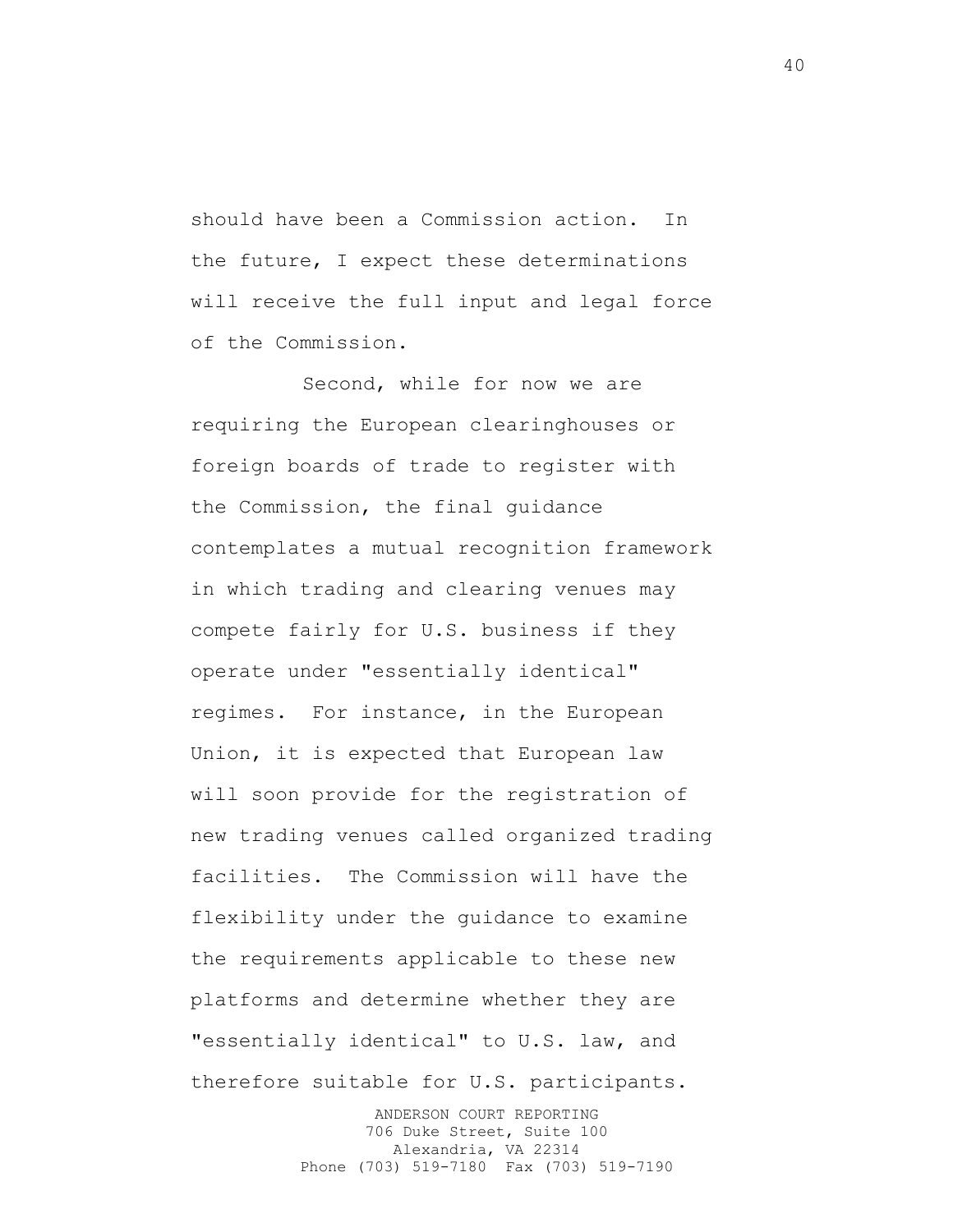Similarly, the guidance clarifies that such trading venues may register as swap execution facilities or petition for recognition as exempt SEFs.

Toward this end, the Commission should undertake a rulemaking soon to implement a petition process for regulated trading venues abroad that might seek recognition as exempt SEFs. The Commission staff is also developing a rulemaking to govern the process for recognizing exempt DCOs. In addition to providing for an efficient market structure, the guidance avoids creating unfair advantages for certain firms over others, or for certain legacy business structures over others. The guidance now reflects the policy that if the activities of, and risk presented by, firms or business structures are not materially different, the Commission will not treat such firms or business structures differently. Foreign branches and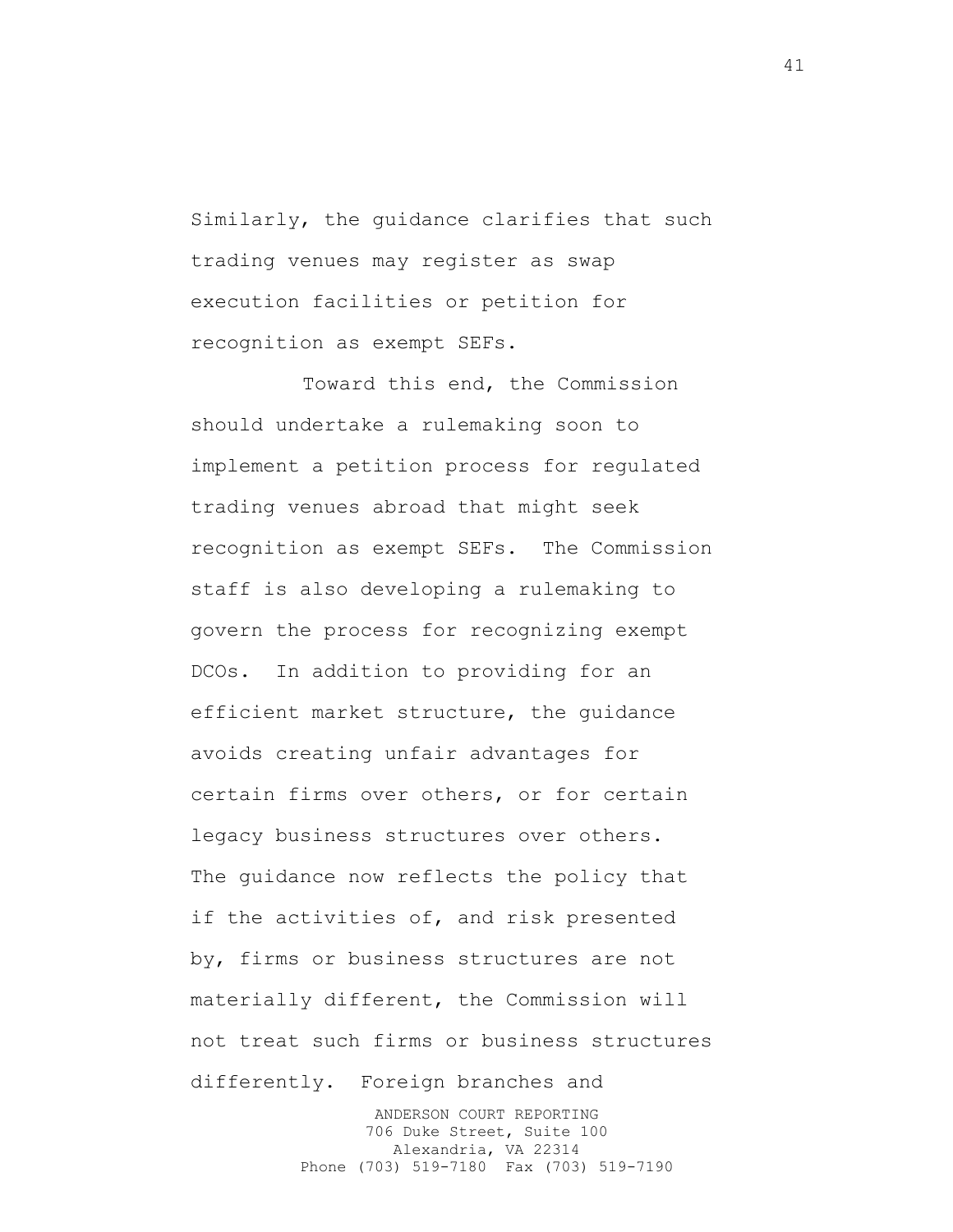guaranteed affiliates that are registered dealers will abide by the same policies under the same circumstances.

For markets to operate efficiently, competitively, transparently, and safely, market participants must know whether U.S. law applies, whether U.S. law conflicts with the laws of foreign jurisdictions, and whether they are doing what the law requires. Based on the Commission's joint statement with the European Union yesterday, together with the Commission's documents today, market participants now should have a good understanding of the rules of the road for conducting swap activities on our two continents, which continue to host the vast majority of swap activity globally. Although some call for more time, the Commission was not in a good position to delay these policy judgments any longer. Global market participants deserve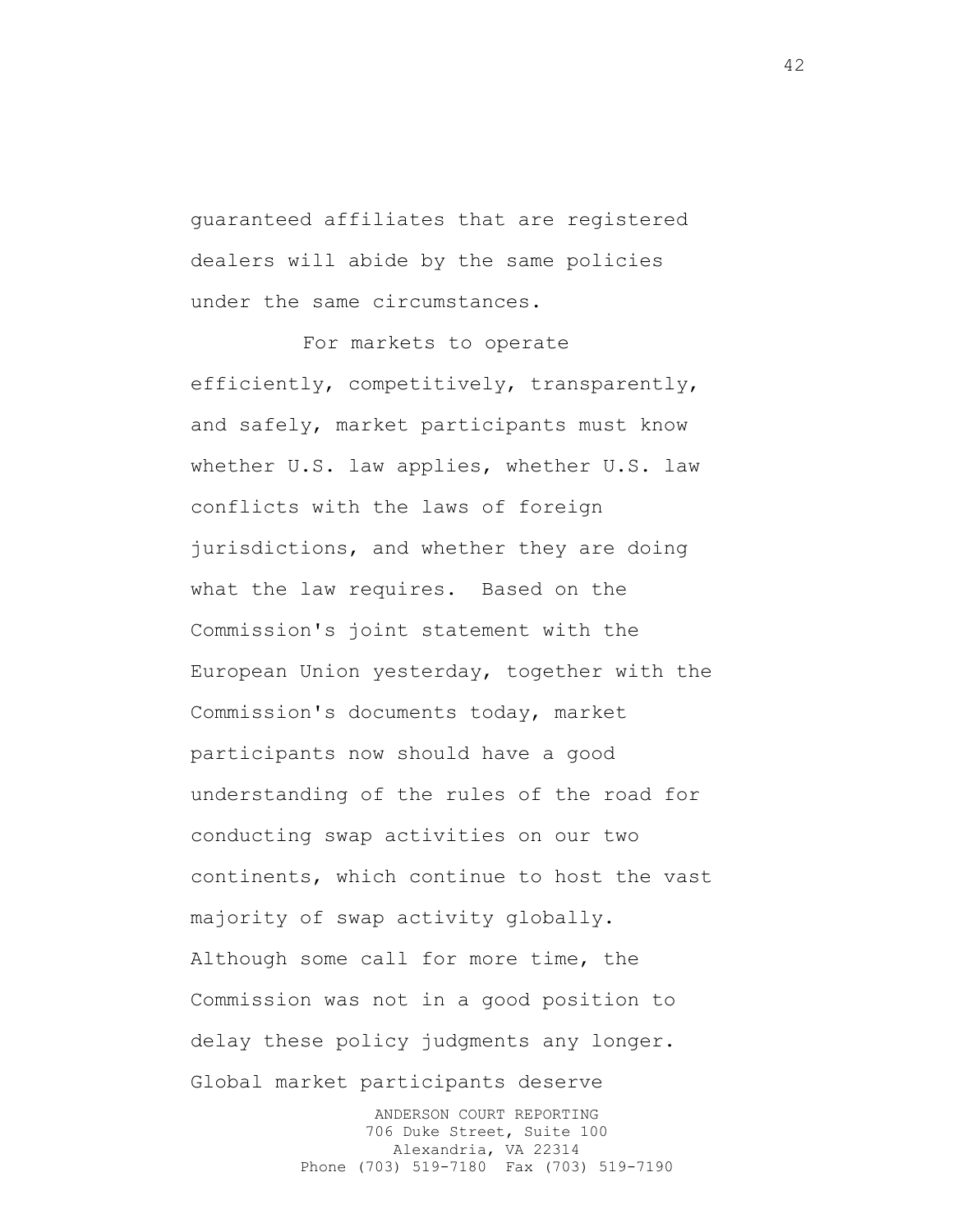regulatory certainty, and today's guidance and exemptive order provide it.

This week's accord with our friends and partners in Europe, moreover, empowered the Commission to adopt this policy even before the important work of delivering on the G20 commitments was complete on that continent. Inevitably, there will be questions arising from the guidance and exemptive order, and perhaps issues unaddressed in these documents that should have been. But I am convinced that, in sum, the most important questions have been answered clearly enough for now.

Finally, and based on today's facts and circumstances, the exemptive order provides sufficient adjustment time for the marketplace and appropriate incentives for foreign regulators to bring their regimes in line with Dodd-Frank. It could turn out that these compliance dates are too aggressive with respect to certain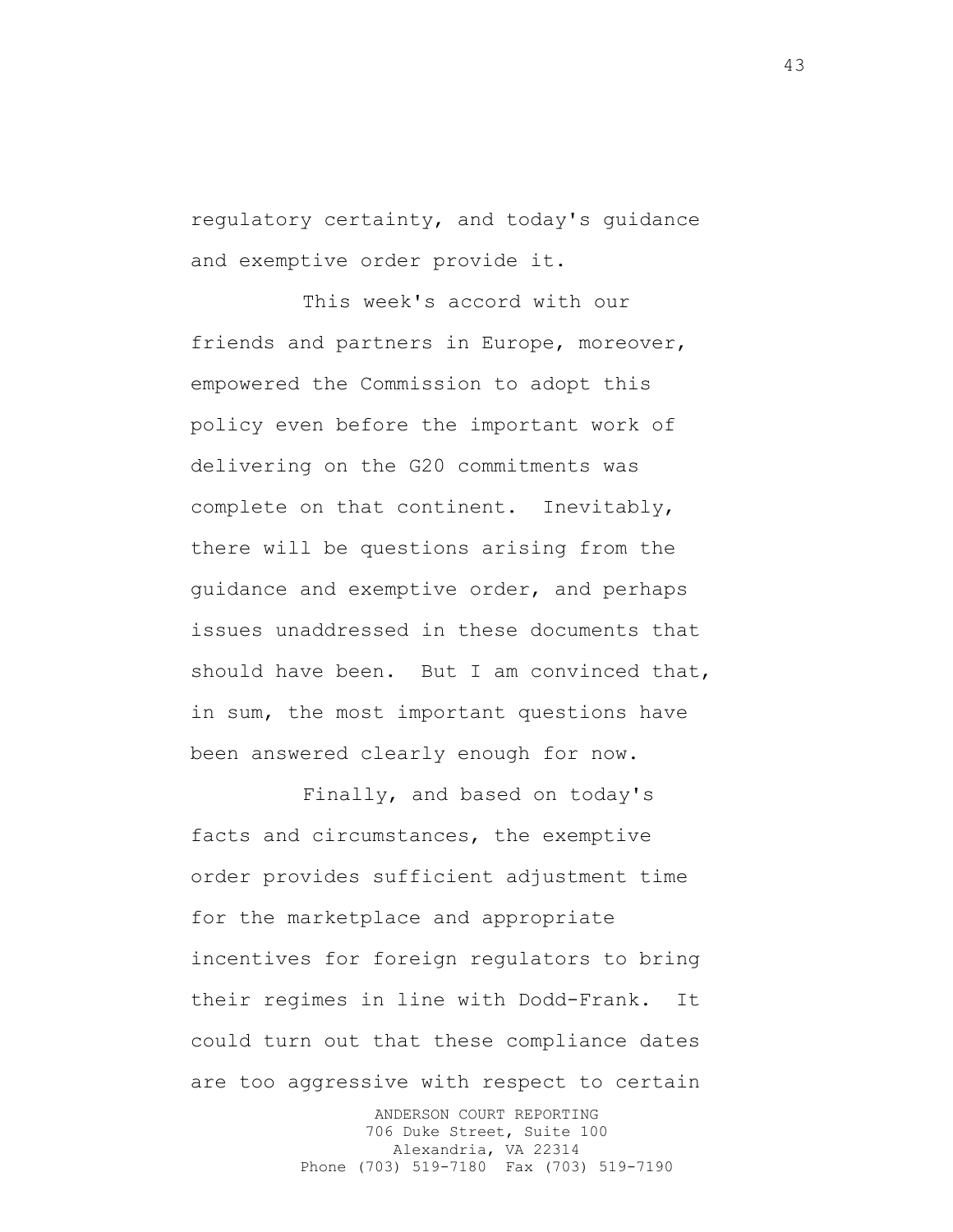requirements. In that case, the Commission must listen and respond to market participants and other regulators who bring legitimate compliance challenges to its attention.

Again, I want to thank the Chairman for his flexibility and tireless work over the last several weeks. It was only a short while ago that I publicly expressed skepticism that the Commission would be able to finalize these documents today. The Commission was able to pull off this impressive feat under a relatively truncated timeline -- how's that for an understatement -- only because of the Chairman's leadership and consensus-building. And I want to thank the Commission's professional staff, who have worked day and night to bring the guidance and exemptive order over the finish line today. I appreciate your efforts, and the American public owes you a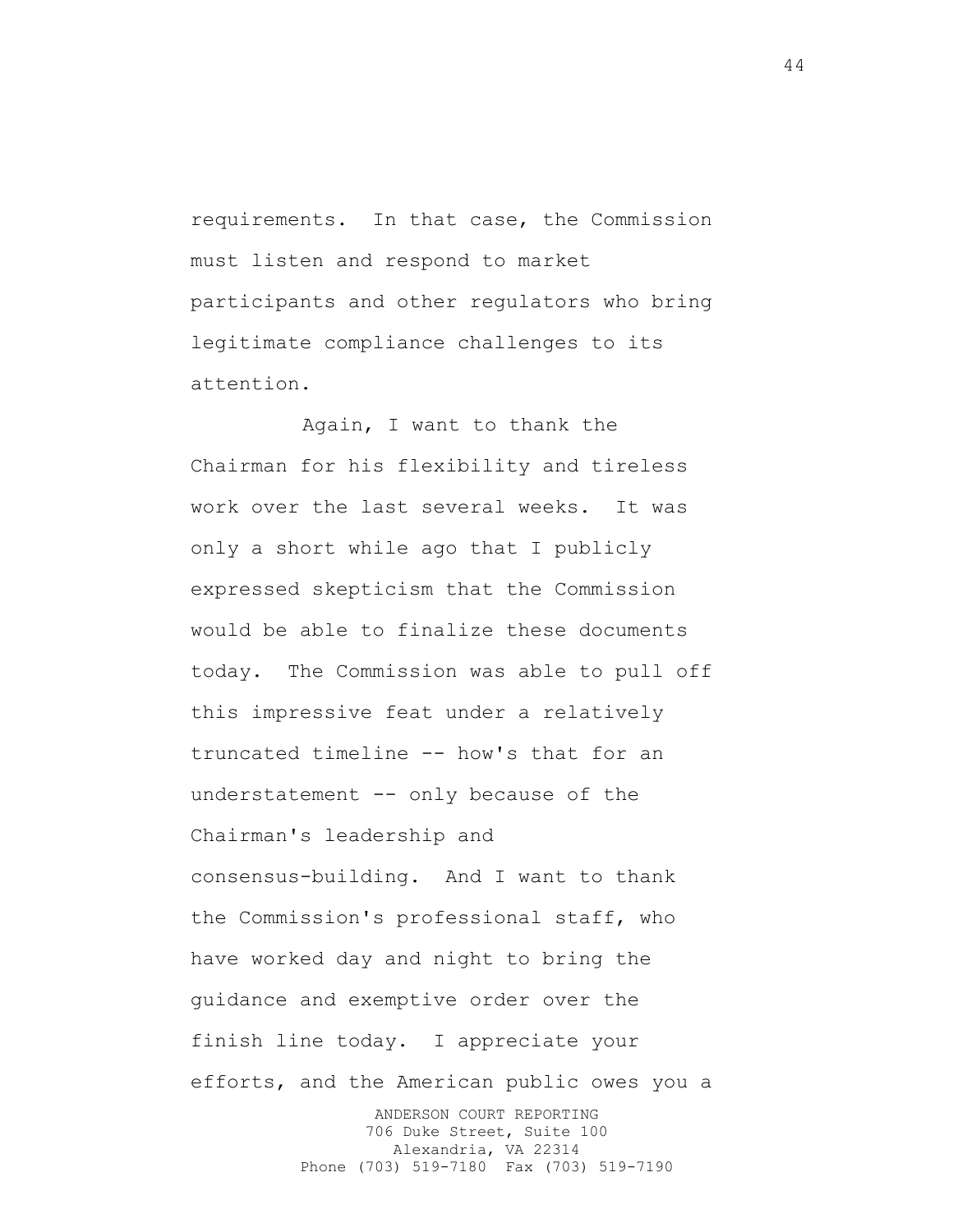debt of gratitude for the important service you have provided that is now reflected in these important policies. Thank you very much.

CHAIRMAN GENSLER: Thank you, Commissioner Wetjen, Commissioner O'Malia, and Commissioner Chilton for all of your input. And I just want to say, Commissioner O'Malia, though it doesn't sound like today you'll be able to support this, your input throughout this 14 months has been so valued, and I think the guidance is better for that input, even if we weren't able to bridge the gap.

Before we turn to the staff to present, I want to just turn to one other item which is important. I hope this is all right. But, at this point, I'd like to just raise an issue. With Commissioner Sommers not being with us now, the matter of the leadership of the Global Markets Advisory Committee, or what we sometimes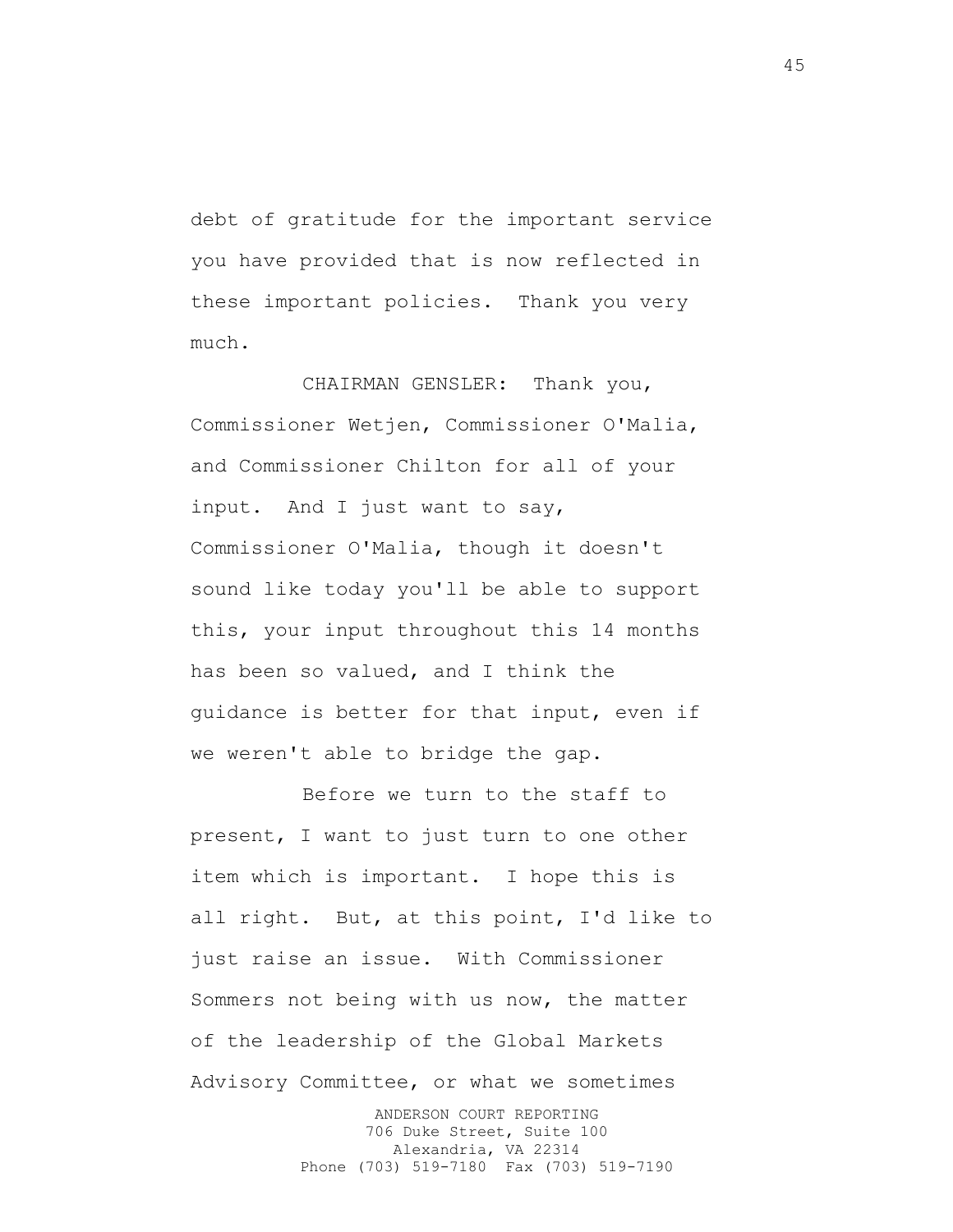call it, GMAC, here. We have a number of advisory committees, as you may know. Commissioner O'Malia has shown great leadership on the Technology Advisory Committee. Commissioner Sommers did so on the Global Market Advisory Committee. But now with her no longer being on the Commission, I'd like, I'm pleased to announce today that Commissioner Chilton will be taking on her responsibilities.

And under the charter of the Global Markets Advisory Committee, the Commission must vote on the designation of Commissioner Chilton as what's technically called the sponsor of this advisory committee, so I would appreciate and entertain a motion to designate Commissioner Chilton as the sponsor.

COMMISSIONER O'MALIA: Before we start that, can I ask a question of Commissioner Chilton on his priorities for the GMAC, and now that we have the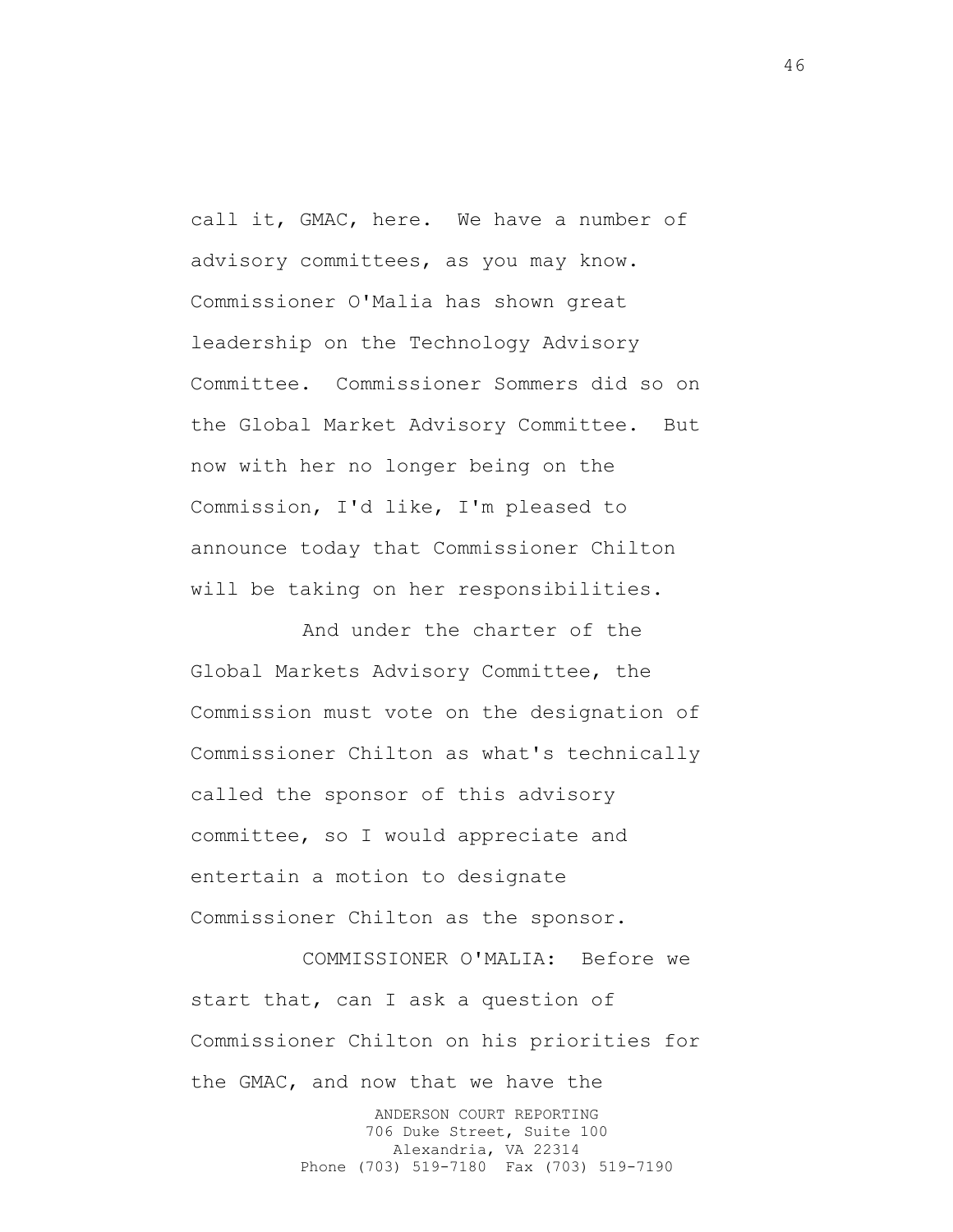important substituted compliance requirement before us, we have a vague process, but it certainly could benefit through a formal, open, transparent process, which invites foreign regulators, home country regulators, to participate in defending their regulatory regimes before the Commission before we, the Commission, not the staff, but the Commission, makes a decision on this.

Are you going to put that on the agenda as an immediate objective?

COMMISSIONER CHILTON: Yeah, we spoke about it briefly before the meeting, and I think it's a super thing that we should do. I mean, this substituted compliance isn't going to be something that we look at one time, take a snapshot, and then call it quits. It's going to be an evolving and morphing thing, and I think the GMAC can play a really important role in that regard. In general, these markets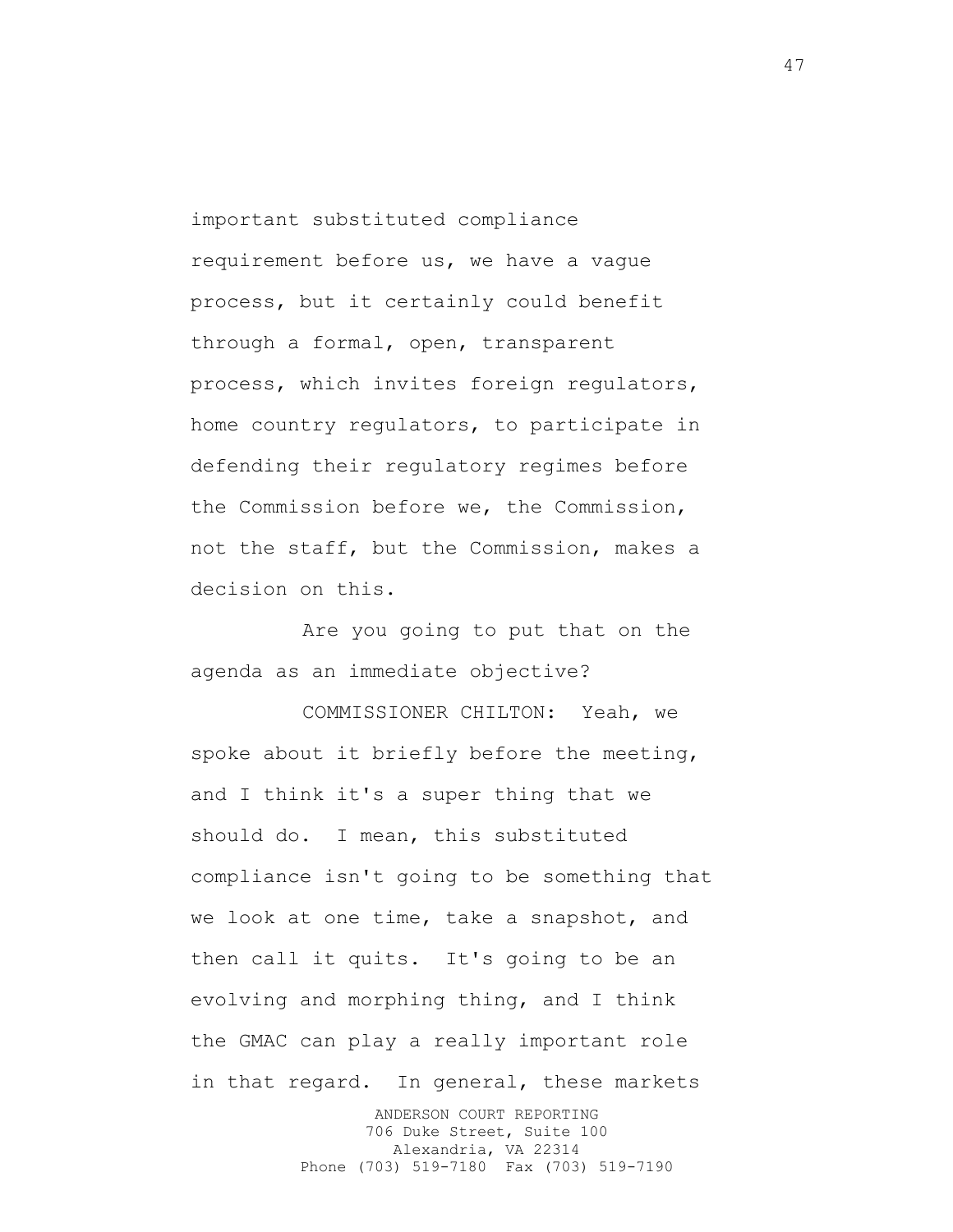are changing so fast that we need to think anew about them, and so I look forward to doing that with my colleagues, but with the GMAC. I mean, it's really an epic endeavor in which we're involved here, we've never done anything like this before globally. So, yeah, we'll do that, Commissioner O'Malia, and we'll do a lot more, too.

COMMISSIONER O'MALIA: Well, I'm happy to move his nomination.

COMMISSIONER WETJEN: Second.

CHAIRMAN GENSLER: And I am delighted and support Commissioner Chilton filling the big shoes of Commissioner Wetjen on this. So do I hand it to you, Melissa, or do I do it? I hand it to you. Thank you.

MS. JURGENS: This is a vote on the designation of Commissioner Bart Chilton as a sponsor of the Global Markets Advisory Committee. Commissioner Wetjen?

COMMISSIONER WETJEN: Aye.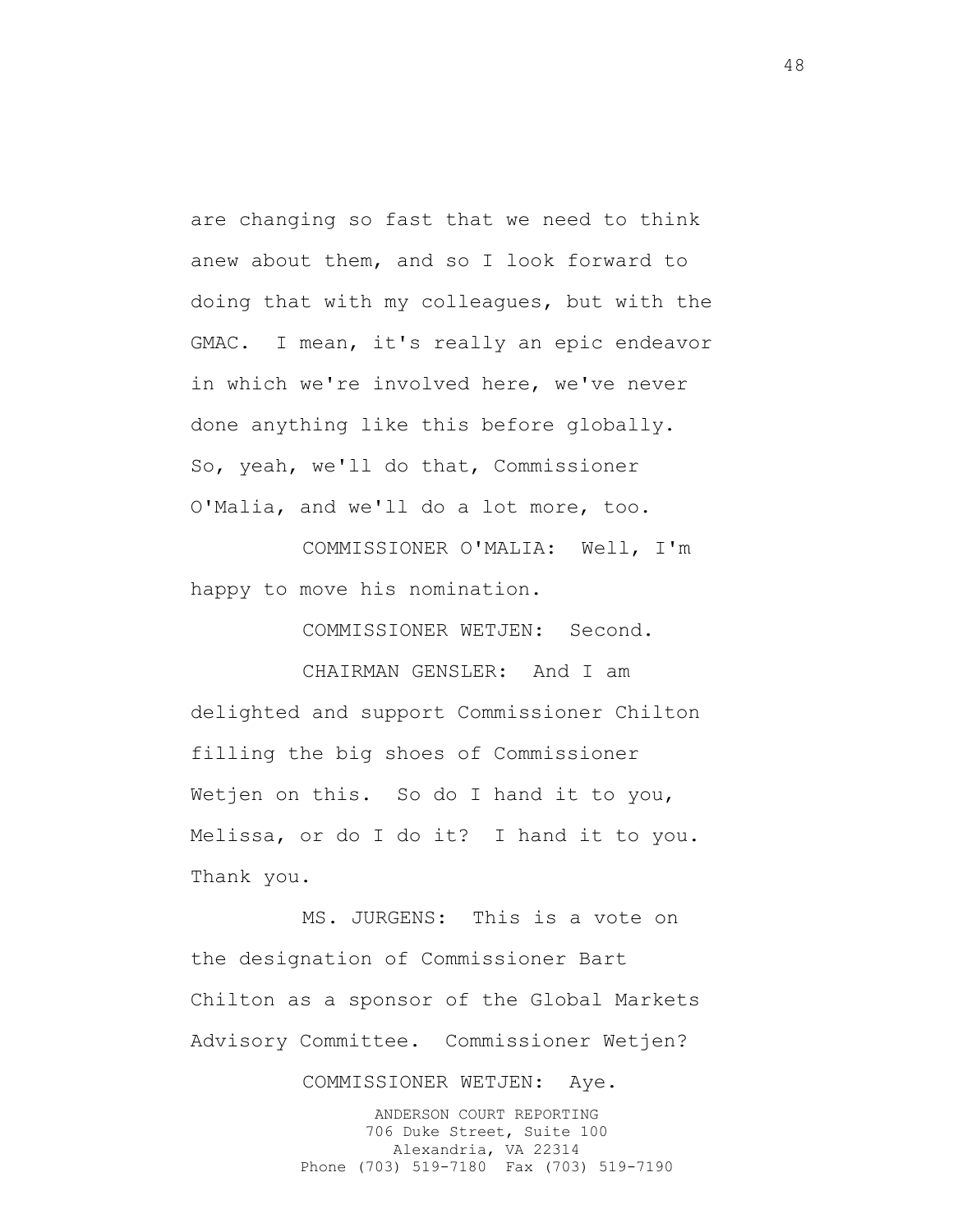MS. JURGENS: Commissioner Wetjen,

aye. Commissioner O'Malia?

COMMISSIONER O'MALIA: Aye.

MS. JURGENS: Commissioner

O'Malia, aye. Commissioner Chilton?

COMMISSIONER CHILTON: Aye.

MS. JURGENS: Commissioner

Chilton, aye. Mr. Chairman?

CHAIRMAN GENSLER: Aye.

MS. JURGENS: Mr. Chairman, aye. Mr. Chairman, on this matter, the ayes have four, the noes have zero.

CHAIRMAN GENSLER: We have matters of two other advisory committees, as well, and with all respect, I'm just going to go through those, as well, because that's where we are. But I want to say we're also considering establishing a new advisory committee to be headed by Commissioner Wetjen, and it's to be named the Market Risk Advisory Committee. We're not able to take a vote today, because we're working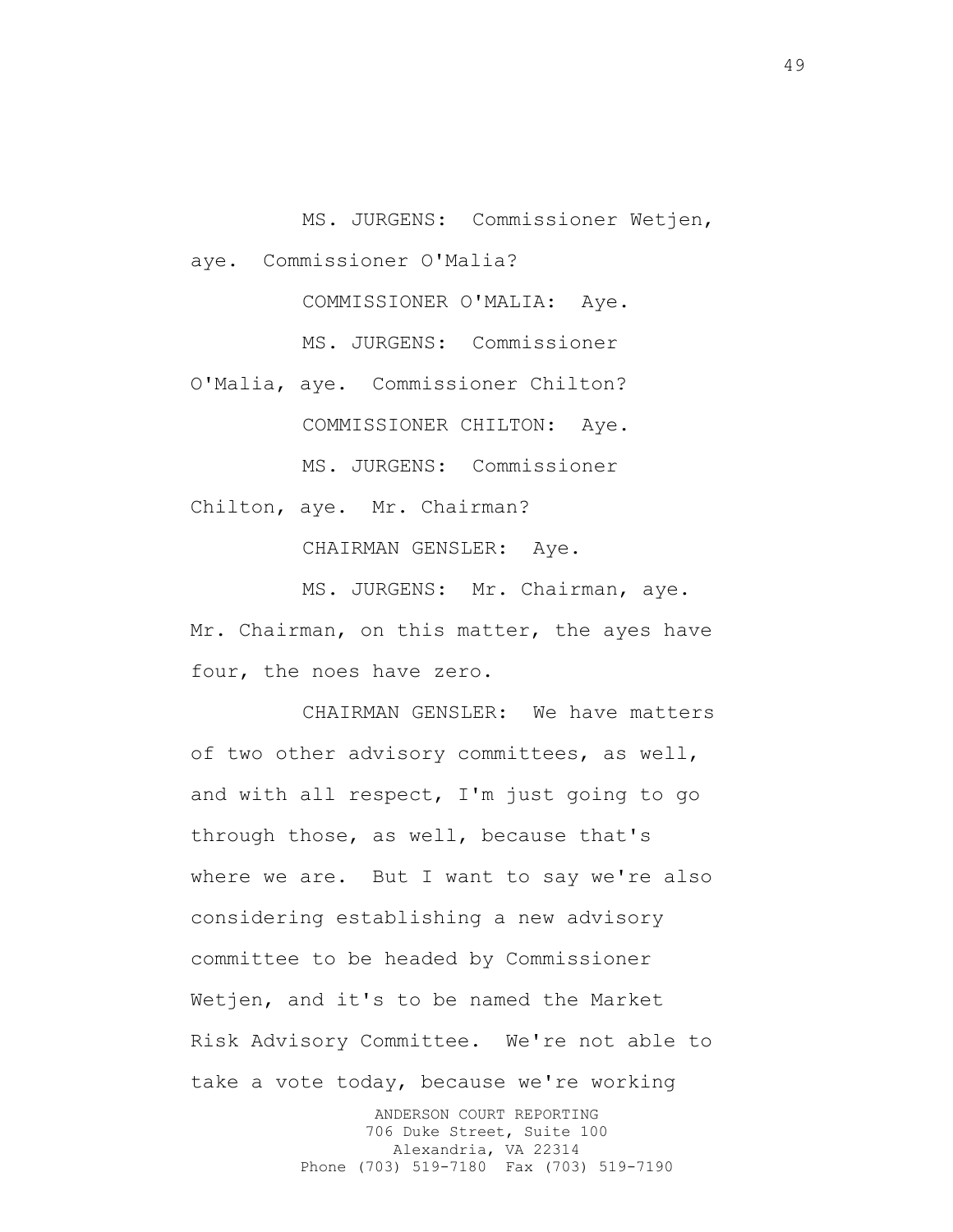with the General Services Administration Committee Management Secretariat to approve this new committee, but I think that we will greatly benefit as a Commission by pulling together a group of outside individuals of diverse backgrounds to give us advice on broad issues of market risk.

But I thought I'd just turn to Commissioner Wetjen if he wanted to say any comments. There's not actually a vote, but just --

COMMISSIONER WETJEN: I just appreciate your support, Chairman, in our discussions about this advisory committee, your willingness to consider the creation of a new one. And I also want to thank the folks in OGC who have been advising me on how best to go through this process, and we're hoping to get this up and running very soon. Thank you.

ANDERSON COURT REPORTING 706 Duke Street, Suite 100 Alexandria, VA 22314 Phone (703) 519-7180 Fax (703) 519-7190 COMMISSIONER CHILTON: I think you'll do a great job at this, Commissioner 50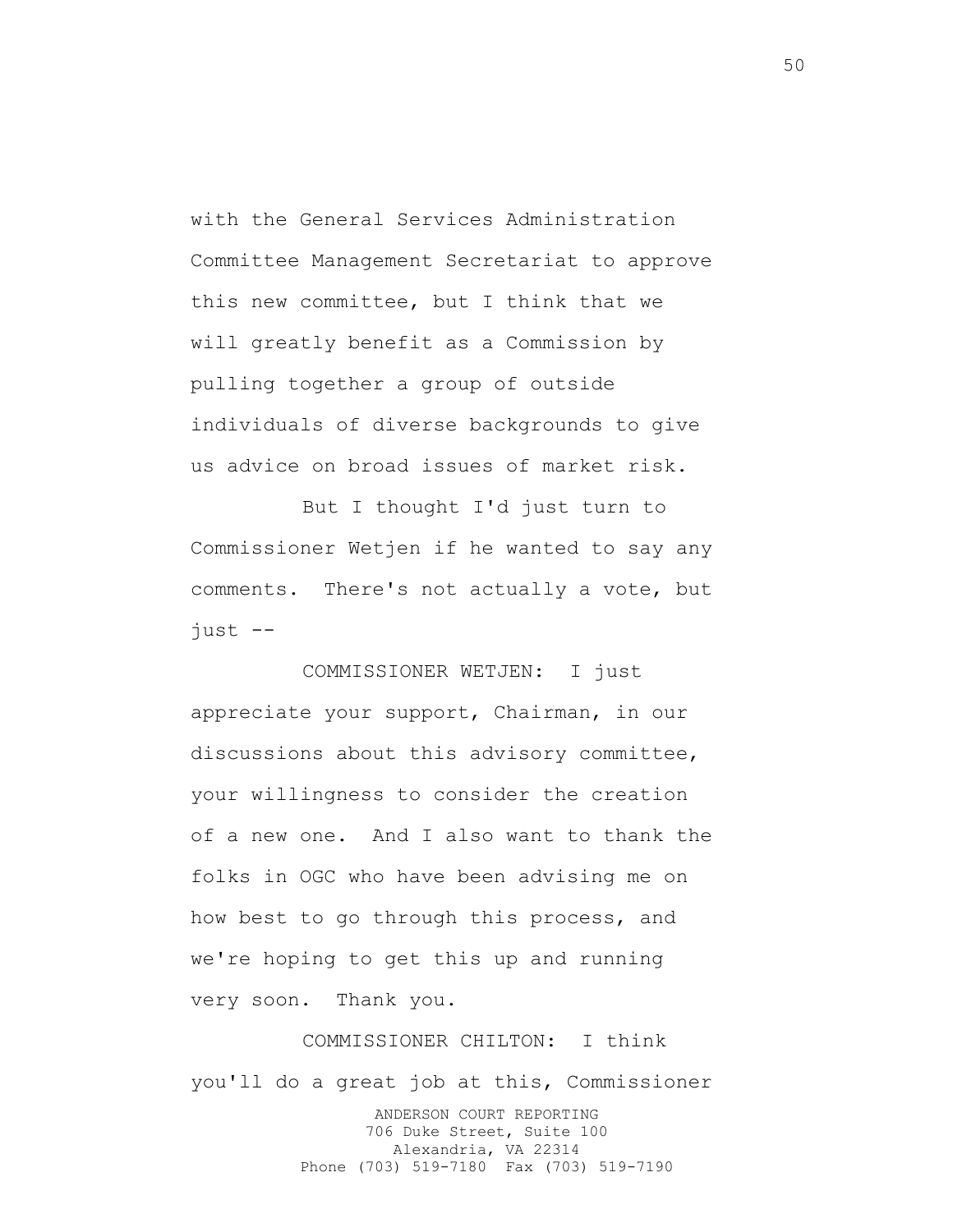Wetjen, and one of the things I talked about back in April was listening to end users more, and I suggested we do an end-user advisory committee, but, really, the effort of what we're looking at with an end-user advisory committee can be consumed by the risk committee, because it's all about risks, so I look forward to working with you on the end-user component, which I know you care deeply about also, as part of your work with that advisory committee.

CHAIRMAN GENSLER: And just so I can finish the trio, here, our Agricultural Advisory Committee will meet in this room on Thursday, July 25th, from 9:00 a.m. until the early afternoon. The committee is now, though I am technically the sponsor under the charter, and am proud to be the sponsor, the committee is chaired by Dr. Randall Fortenbery, and we look forward to that meeting.

> ANDERSON COURT REPORTING 706 Duke Street, Suite 100 Alexandria, VA 22314 Phone (703) 519-7180 Fax (703) 519-7190 Now, with that, I think it is time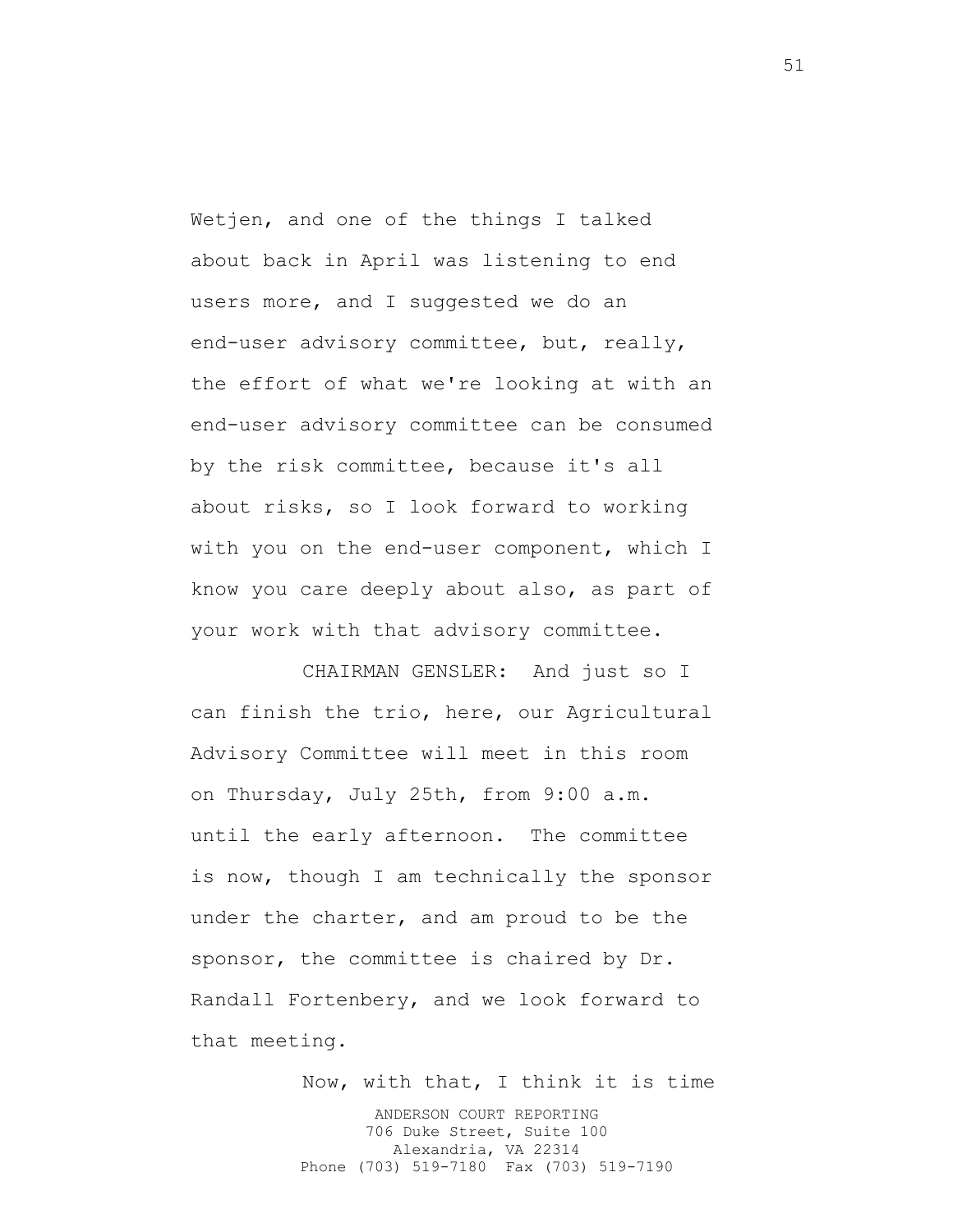for me to turn over to the excellent --

MEGAN WALLACE: Page 3.

CHAIRMAN GENSLER: Oh, I have to do page 3. I'm apparently told I'm supposed -- the staff will make presentations concerning the recommendations on the cross-border guidance and cross-border phase-in exemptive order. After each presentation, the floor will be open for questions and comments from each of the Commissioners. Following these discussions, the Commission may take votes on the recommendations as presented. All final votes conducted in this public meeting shall be recorded votes, and the results of these votes will be included in their relevant Federal Register release, including your longer piece.

ANDERSON COURT REPORTING 706 Duke Street, Suite 100 Alexandria, VA 22314 Phone (703) 519-7180 Fax (703) 519-7190 I first just ask unanimous consent to allow staff to make technical corrections to the documents voted on today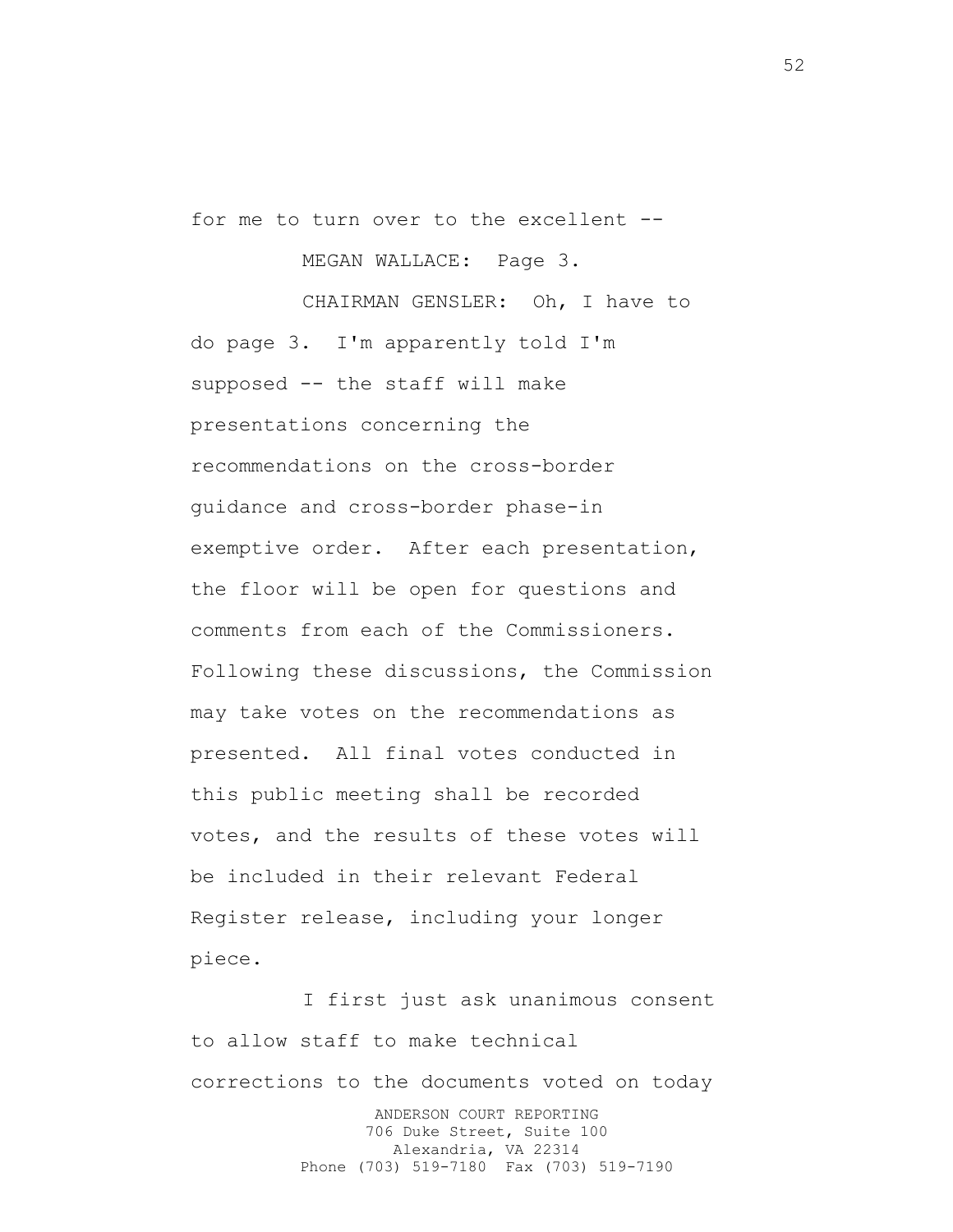prior to sending them to the Federal Register. Without objection? So ordered. COMMISSIONER O'MALIA: No

objection.

CHAIRMAN GENSLER: And then, at this time --

COMMISSIONER WETJEN: Mr. Chairman?

CHAIRMAN GENSLER: I'm sorry.

COMMISSIONER WETJEN: On the technical corrections, we talked about this a little bit. There might be a number of them, given the short time frame that we've had to have the staff draft all this up, so we look forward to continuing to work with the staff, and we'll get those changes based on our review that reflect the agreement to the staff as quickly as possible.

ANDERSON COURT REPORTING 706 Duke Street, Suite 100 Alexandria, VA 22314 Phone (703) 519-7180 Fax (703) 519-7190 CHAIRMAN GENSLER: Absolutely. And so, for the public, that means, though we normally do put these things on the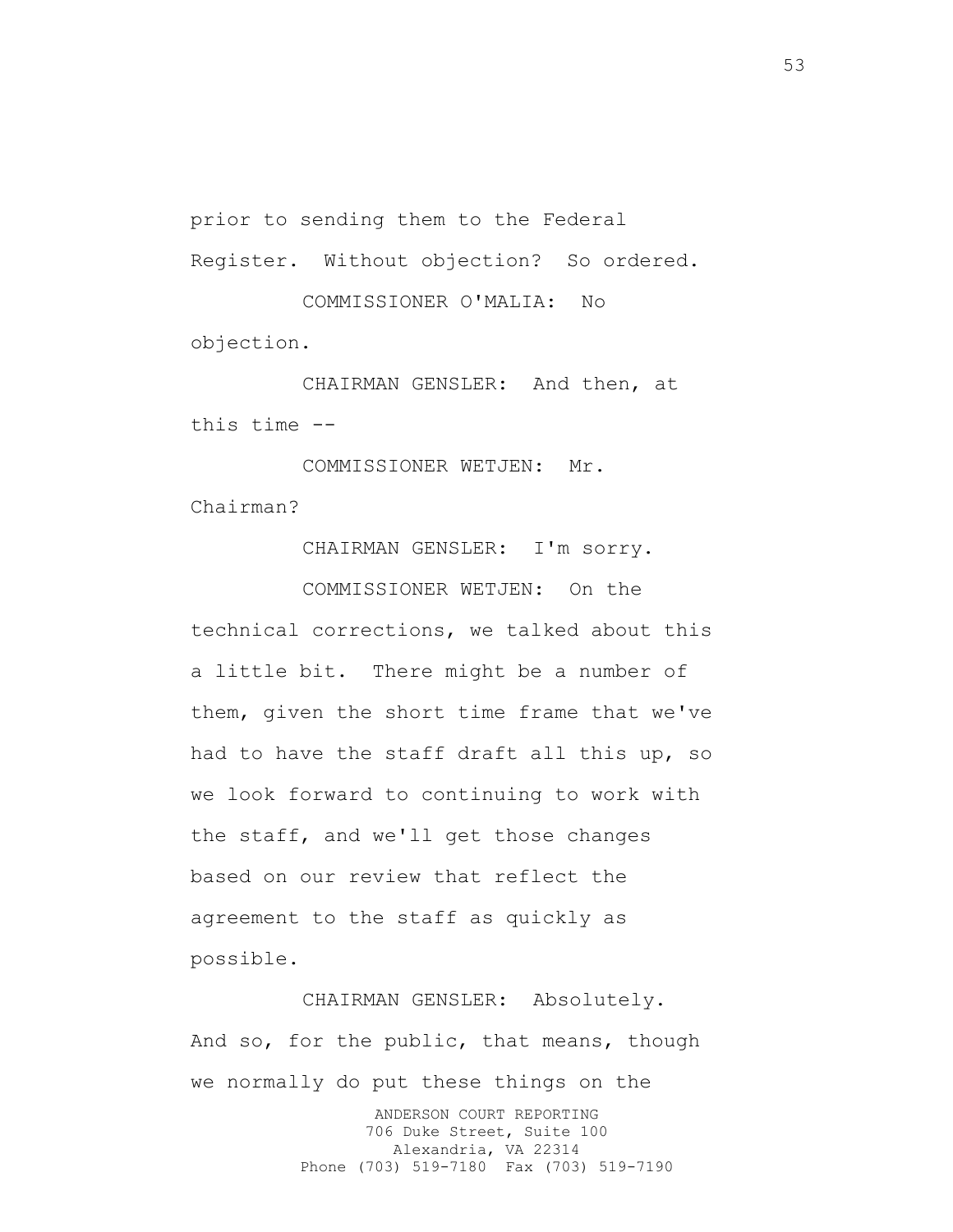website today, if one of the documents goes on the website and the other doesn't, and it's over the weekend and so forth, you'd understand. We just want to make sure that it's technically exactly what we have. I mean, we all have a voting document from last night, and my review is, I think that's pretty much there, but, of course, we want to make sure. And everybody will see that.

At this time, I'd like to welcome Jonathan Marcus, our General Counsel; Carlene Kim, Deputy General Counsel; Laura Badian all from the Office of General Counsel; Sarah Josephson, our Director of Office of International Affairs; Gary Barnett, who runs our Division of Swap and Intermediary Oversight; Erik Remmler, who is the Deputy Director to present their thoughts and recommendation on cross-border.

> ANDERSON COURT REPORTING 706 Duke Street, Suite 100 Alexandria, VA 22314 Phone (703) 519-7180 Fax (703) 519-7190 But before I do, I just want to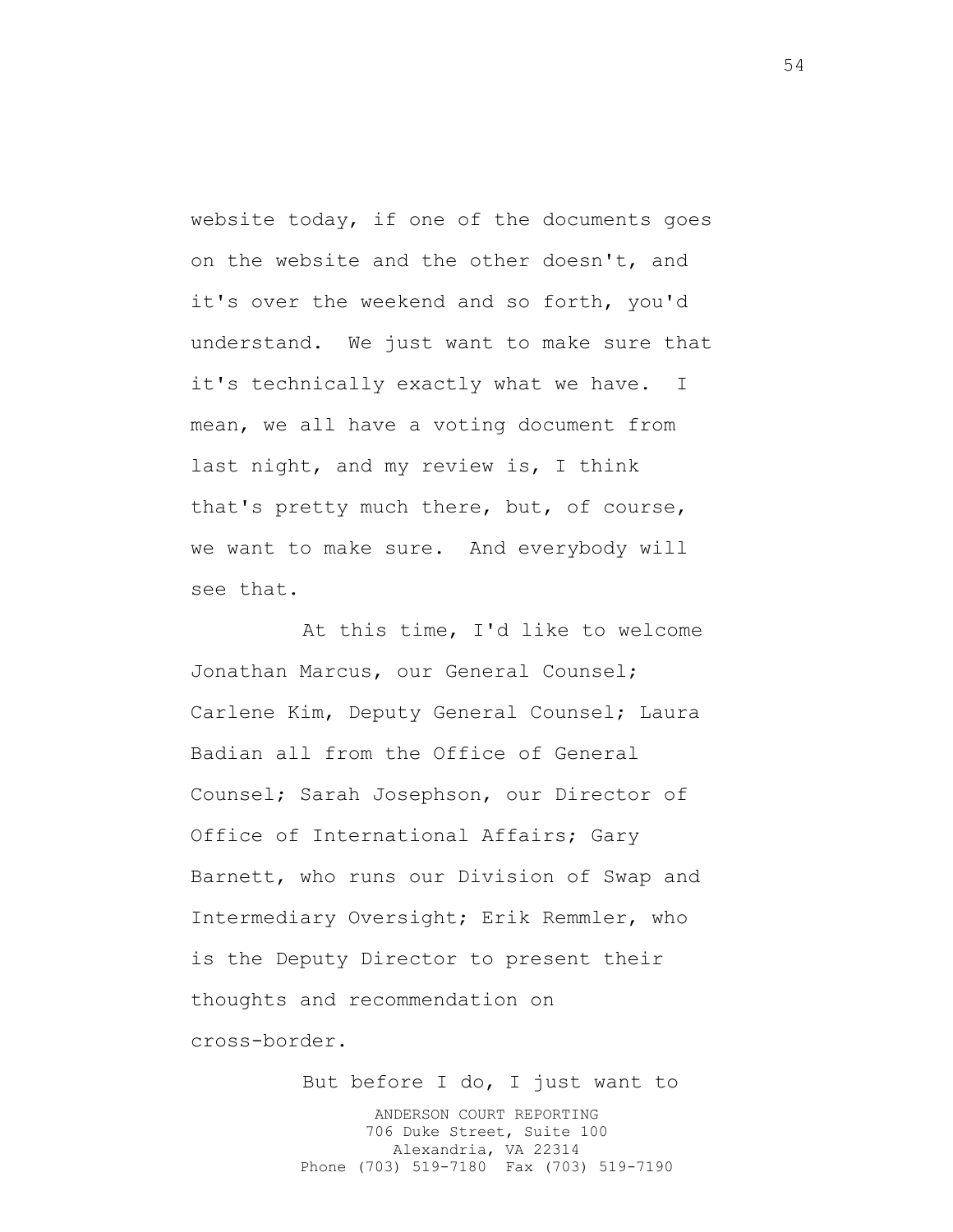thank not only the six of you, but probably the couple of dozen or three dozen other people that, for these last really 18 to 20 months of thinking through these issues, have just put an enormous bit of dedication, energy and thought into this, including many late nights this week. So thank you.

MS. KIM: Good morning, Mr. Chairman and Commissioners. Today staff is recommending that the Commissioner approve interpretive guidance and policy statement regarding the cross-border application of the swaps provisions of Title VII of the Dodd-Frank Act.

First, before we get into the details, on behalf of my colleagues in the Office of General Counsel, I would like to thank staff in the Division of Swap Dealer and Intermediary Oversight, Office of International Affairs, Division of Market Oversight, and Division of Clearing and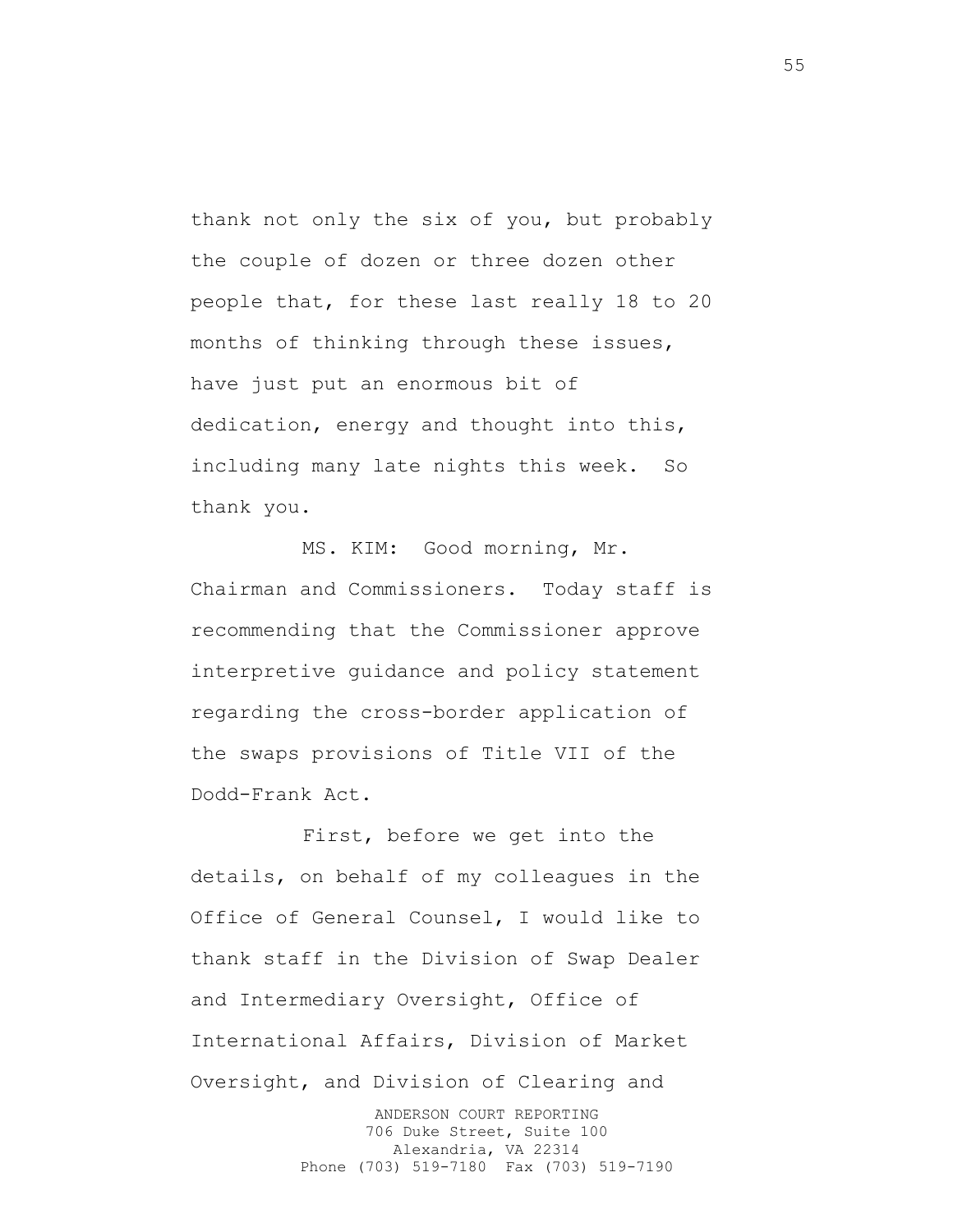Risk for all of their hard work, advice, and support during the drafting process. My special thanks goes to Mark Fajfar and Laura Badian in the OGC Office for their exceptional dedication and hard work in bringing us to here today. And I would be remiss if I did not acknowledge the special contributions of Dan Berkovitz, Jackie Mesa, and Terry Arbit. They're no longer with the agency, but each played a critical role in developing the guidance.

This Interpretive Guidance and Policy Statement is intended to provide greater legal certainty and clarity to U.S. and non-U.S. market participants regarding their obligations under the Commodity Exchange Act with respect to their cross-border activities. In particular, the guidance addresses the circumstances under which a non-U.S. Entity would be required to register as a swap dealer or MSP, and the extent to which Dodd-Frank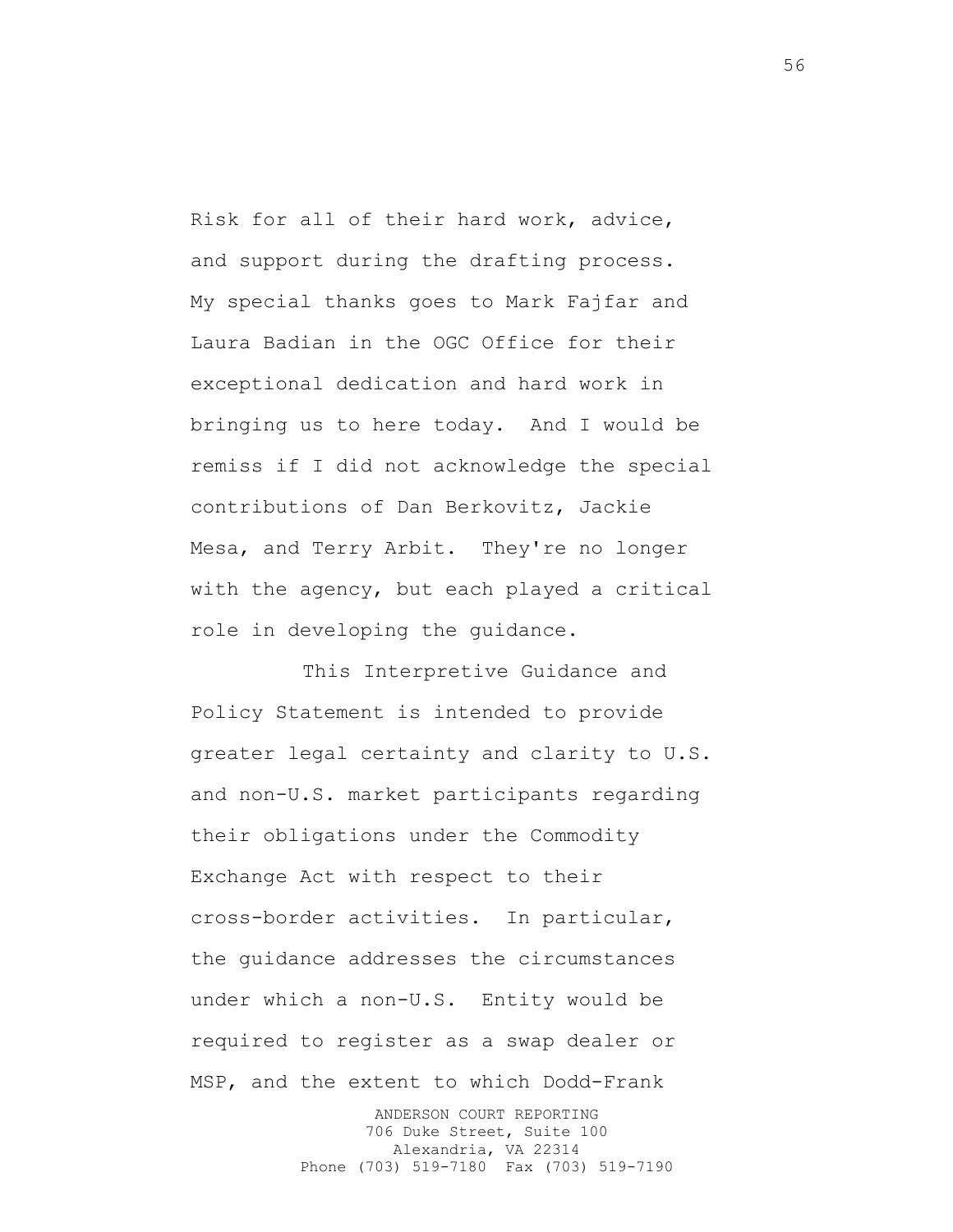requirements would apply to such registrants. It also provides a general framework for a substituted compliance regime under which the Commission would permit a non-U.S. registrant to comply with comparable and comprehensive requirements in its home jurisdiction.

The guidance also addresses the extent to which Dodd-Frank provisions would apply to transactions between non-registrants. I'll now pass the microphone to Laura Badian who will describe the key elements of the guidance.

MS. BADIAN: Good morning, thank you. Let me first turn to the interpretation of the term "U.S. person," a foundational element of the guidance. As proposed, the term was intended to encompass those persons whose activities, either individually or in the aggregate, have a direct and significant nexus to U.S. commerce within the meaning of section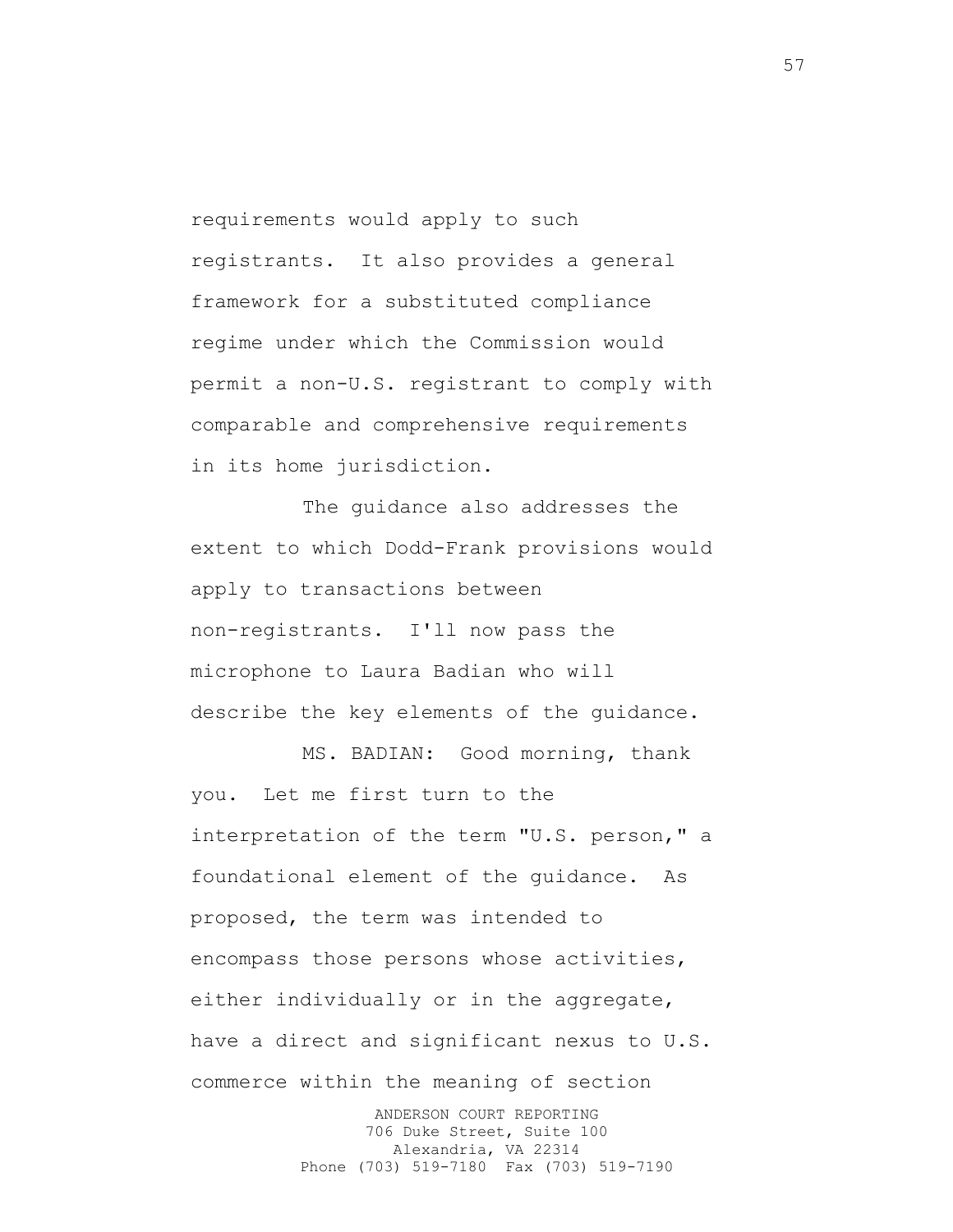2(i). In addition, the term "U.S. person" is a useful concept when considering the extent to which U.S. transaction-level requirements should apply to swap transactions.

The term "U.S. person" is largely territorial-based. The definition would include natural persons that are U.S. residents, as well as corporations, business entities, and funds that are organized in the United States or have their principal place of business here. In addition, collective investment vehicles, such as hedge funds and commodity pools, are included in the interpretation of the term "U.S. person" if they have their principal place in the United States. Such collective investment vehicles or funds also would fall within the term "U.S. person" if they are majority owned by "U.S. persons," but there is an exception for collective investment vehicles that are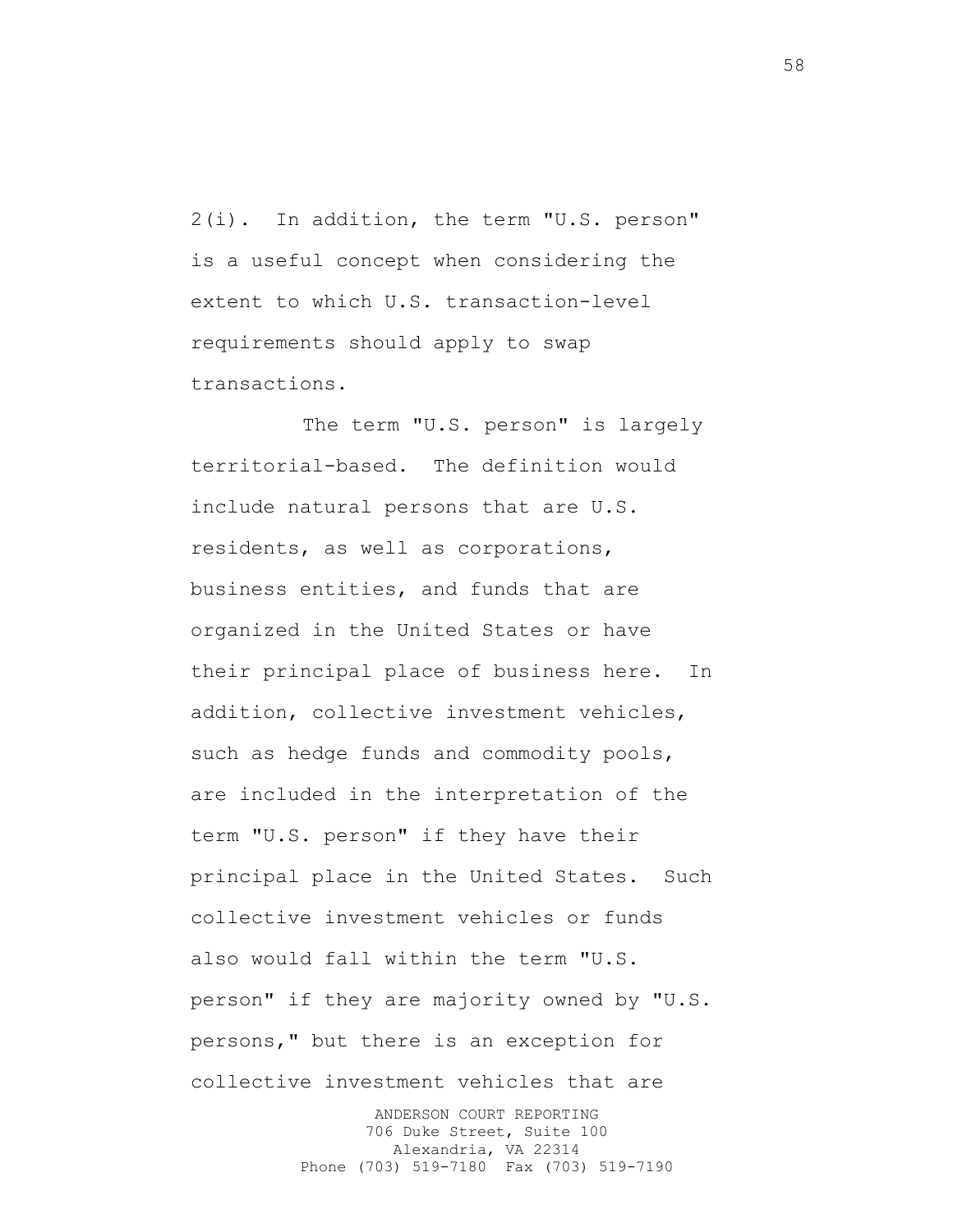publicly offered but not offered to U.S. Persons.

Turning to the Dodd-Frank requirements, for purposes of applying the swap provisions of the Dodd-Frank Act to cross-border swap transactions, the guidance divides these requirements into two basic categories. First, entity-level requirements apply to a swap dealer or major swap participant firm as a whole. For example, entity level requirements would include such things as capital adequacy, chief compliance officer, and swap data repository reporting. In contrast, transaction-level requirements generally apply on a transaction-by-transaction basis, and include, for example, clearing margin, real time reporting, and trade execution requirements.

ANDERSON COURT REPORTING 706 Duke Street, Suite 100 Alexandria, VA 22314 Phone (703) 519-7180 Fax (703) 519-7190 Transaction-level requirements generally apply to swaps between non-U.S.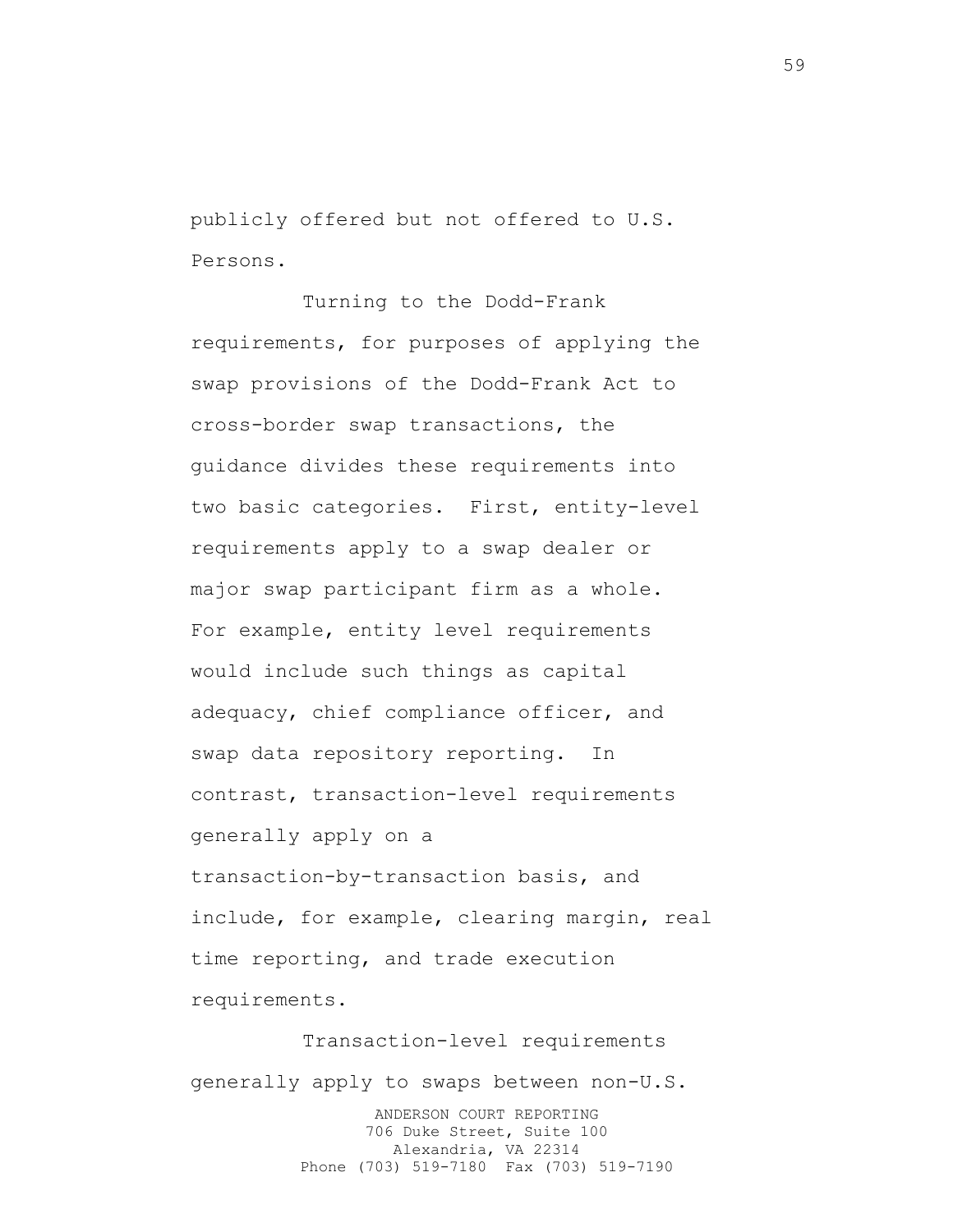swap dealers and MSPs with U.S. persons and with guaranteed affiliates, but these swaps would generally be eligible for substituted compliance in the case of swaps with guaranteed affiliates. Dodd-Frank Act transaction-level requirements generally do not apply when the swap is between a non-U.S. swap dealer or major swap participant and a non-U.S. Person that is not a guaranteed affiliate. Where a swap is executed anonymously between any non-U.S. swap dealer or major swap participant and a U.S. person on a registered DCM or SEF and cleared, the non-U.S. person generally will be considered to have satisfied the transaction-level requirements that apply to such a swap transaction.

ANDERSON COURT REPORTING 706 Duke Street, Suite 100 As Carlene mentioned, and many of you have mentioned, there's a substituted compliance regime set forth in the guidance. Under the substituted compliance

Alexandria, VA 22314 Phone (703) 519-7180 Fax (703) 519-7190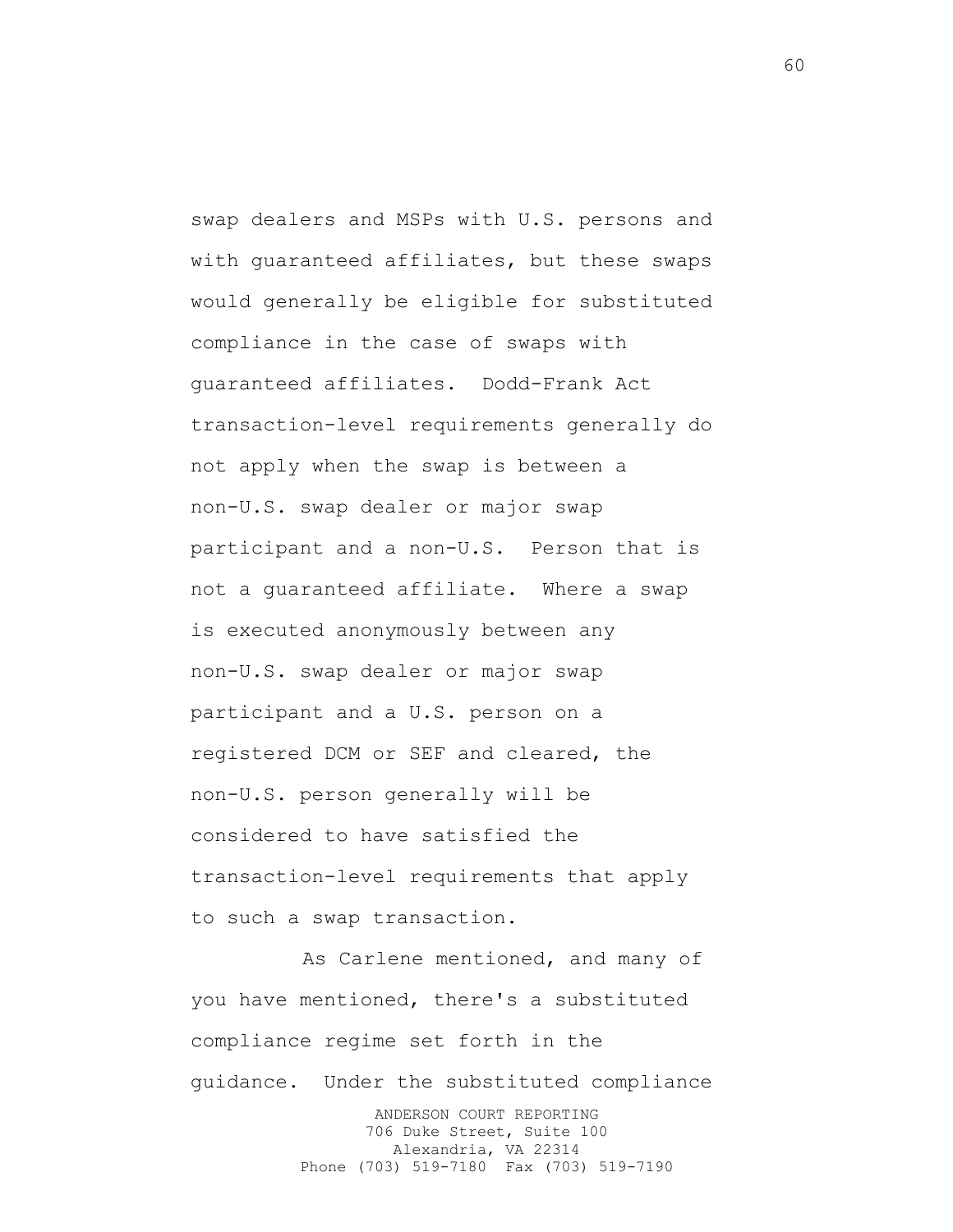regime, if the Commission issues a comparability determination for a given entity- or transaction-level requirement, the Commission generally would permit an applicant to substitute compliance with the requirements of the relevant home jurisdiction's law and regulations -- or in the case of foreign branches of U.S. swap dealers, the foreign location of the branch -- in lieu of compliance with the corresponding requirement under the Commodity Exchange Act and our regulations.

The guidance broadly describes the process and the factors that it would consider in making this comparability assessment. A couple of things to emphasize here. First, comparable and comprehensive does not mean that we would look for identical regulations abroad. Rather, we would take into account all relevant factors, including the scope and objectives of the relevant regulatory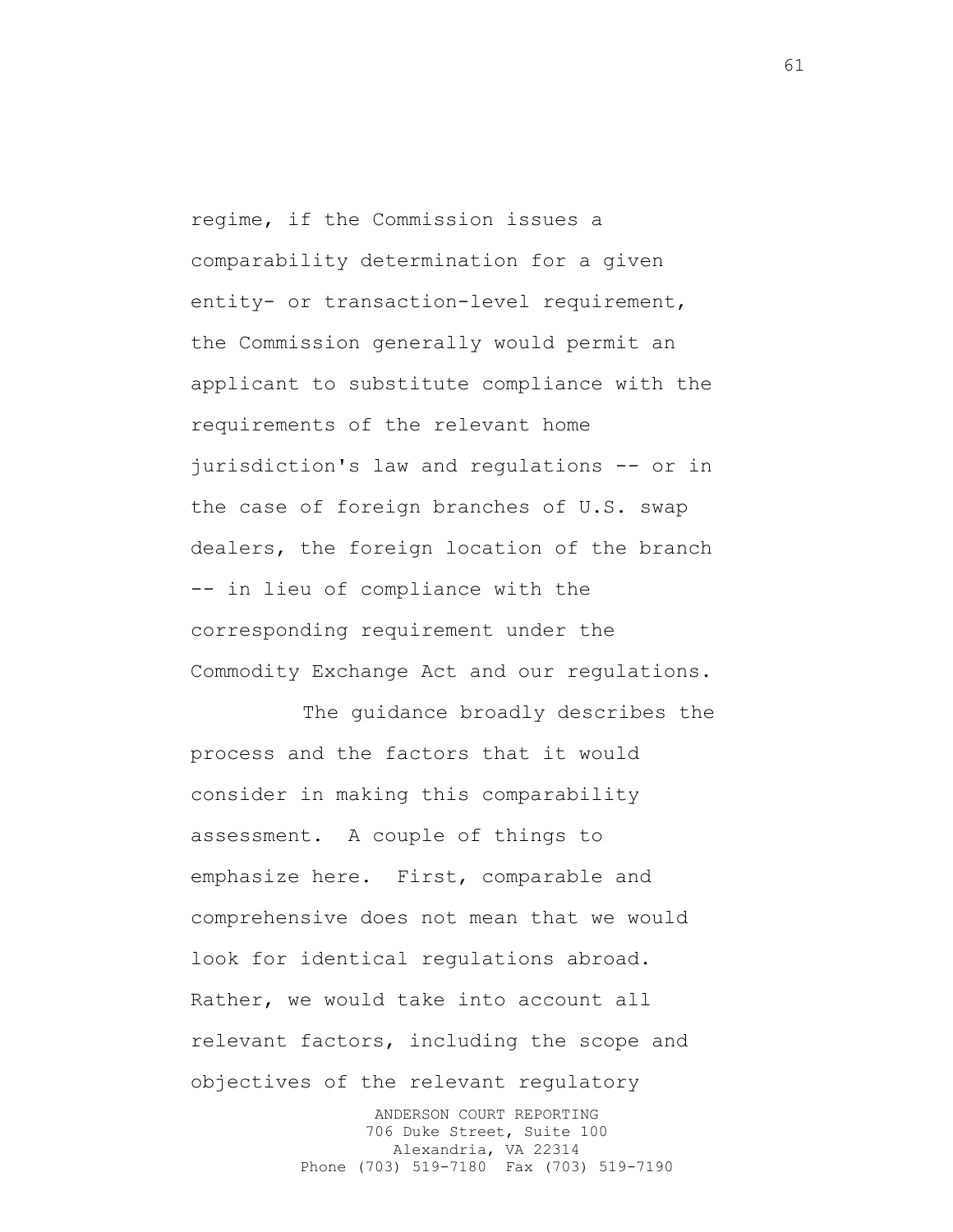requirements, and the comprehensiveness of the foreign regulators' supervisory compliance program when you make this assessment. Second, this assessment does not entail a rule-by-rule analysis, but rather the Commission would make this assessment on a category-by-category basis.

With respect to guaranteed affiliates, the guidance recognizes that non-U.S. persons, which are affiliated with a U.S. person, may present the potential for systemic risk to the U.S. financial system because such swaps are guaranteed by a U.S. person. So, for example, swaps entered into by non-U.S. swap dealers with guaranteed affiliates of U.S. persons would be subject to Dodd-Frank Act requirements, as are swaps with U.S. persons, but the transaction with the guaranteed affiliate would be eligible for substituted compliance. Swaps between two guaranteed affiliates that are not swap dealers would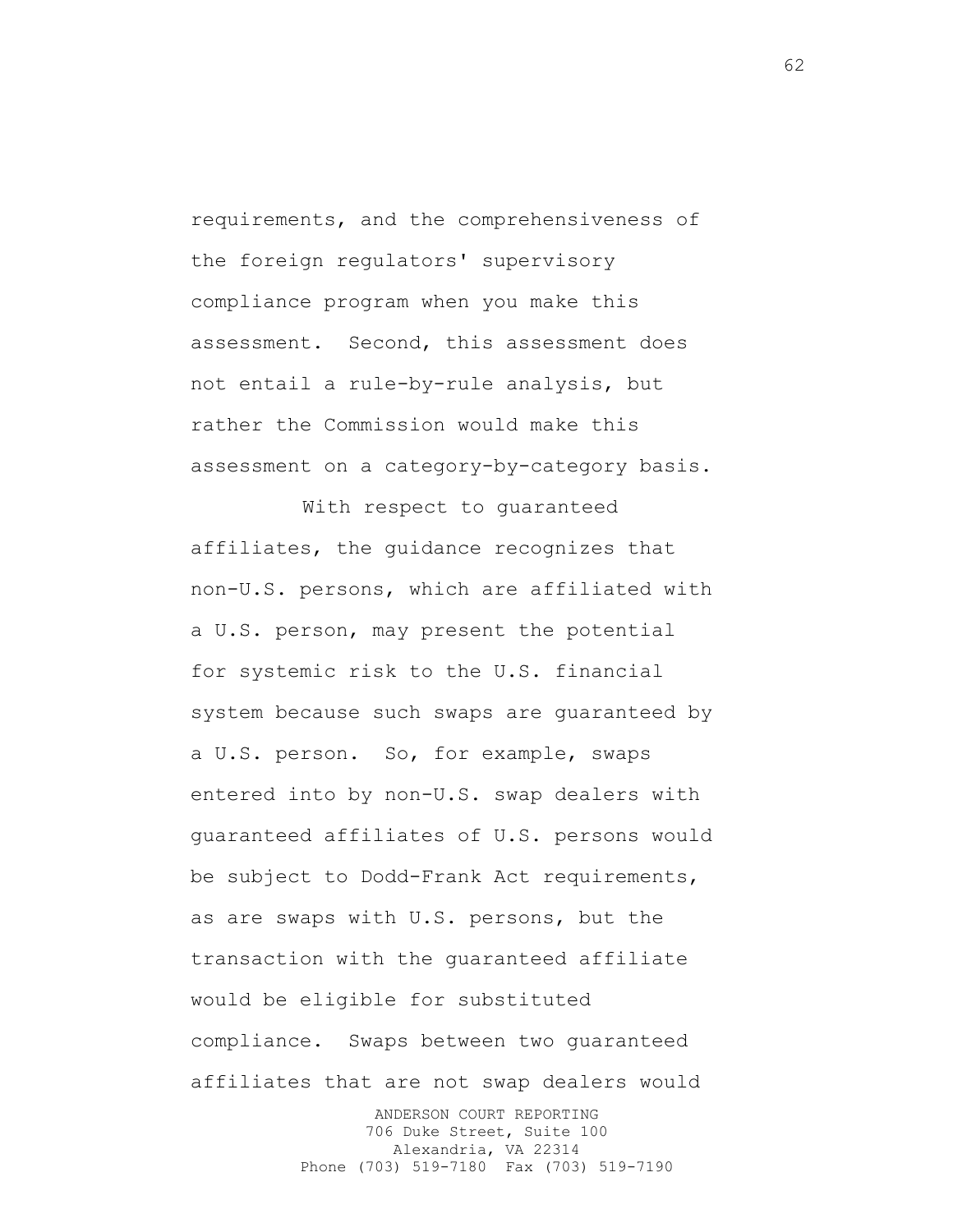also be subject to certain Dodd-Frank requirements that apply to non-swap dealers, but with substituted compliance available.

A swap between a non-U.S. person and a foreign branch of a U.S. swap dealer, or between two foreign branches, is eligible for substituted compliance and is not counted towards the de minimus threshold for swap dealer registration if the swap is bona fide with a foreign branch based on factors such as whether the employees negotiating and agreeing to the terms of the swap, other than employees with ministerial functions, are located in the foreign branch, or another foreign branch of the U.S. bank. Another factor would be whether the foreign branch or another foreign branch is the office through which the U.S. bank makes and receives payments and deliveries under the swap.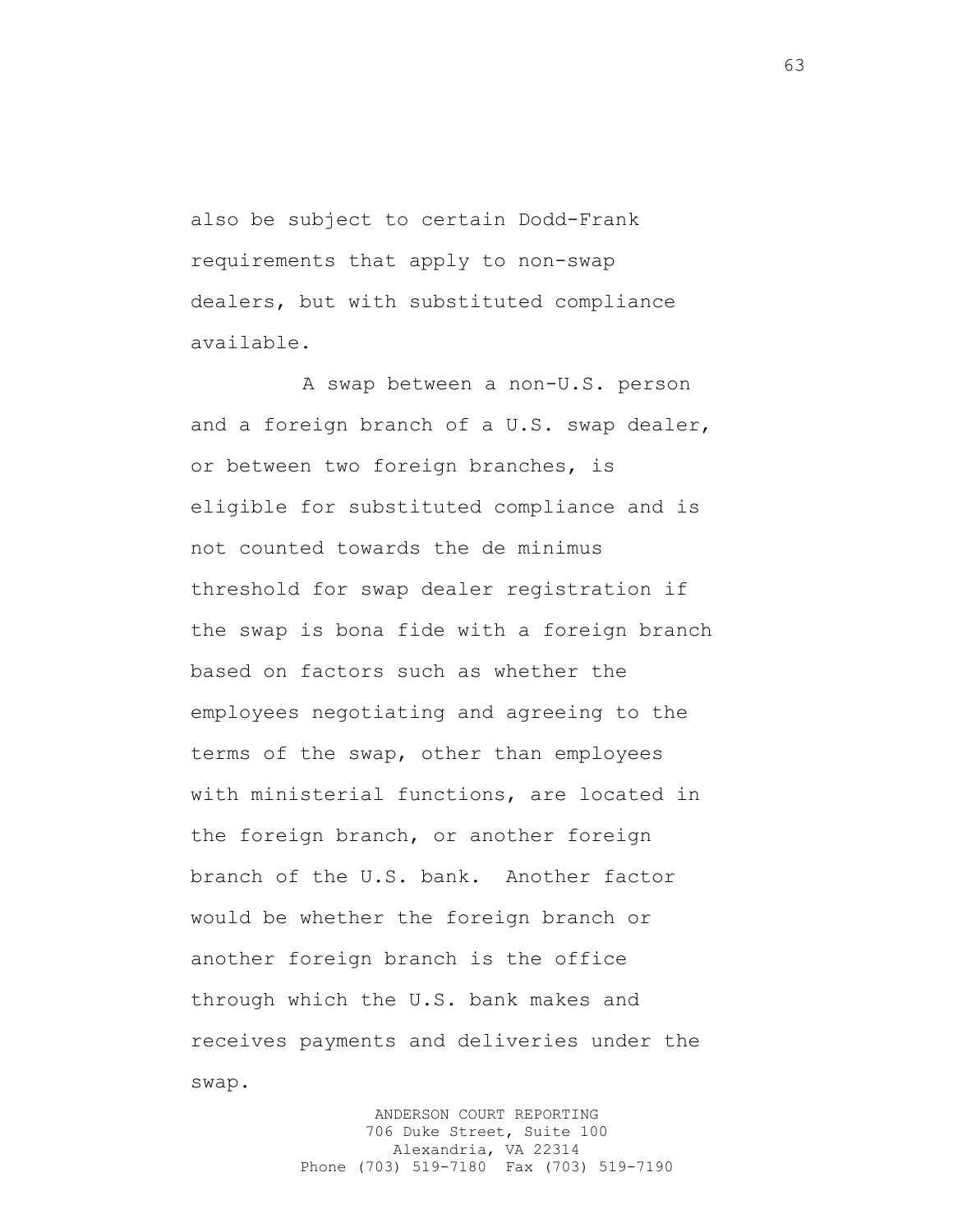With respect to the swap dealer de minimis calculation, the Commission's policy under the guidance is that a U.S. person or a non-U.S. Person that is a guaranteed affiliate should generally count in its swap dealer de minimis calculation all of its dealing swaps, whether with U.S. or non-U.S. counterparties. However, a non-U.S. person that is not a guaranteed affiliate should generally count swaps with U.S. persons and swaps with certain guaranteed affiliates. However, a non-U.S. person that is not a guaranteed affiliate may exclude any swaps that are entered into anonymously on a registered DCM, SEF, or foreign board of trade and cleared.

Stated in general terms, the Commission's interpretation on aggregation allows both U.S. persons and non-U.S. persons in an affiliated group to engage in swap dealing activity up to the de minimis threshold. The swaps of an affiliate,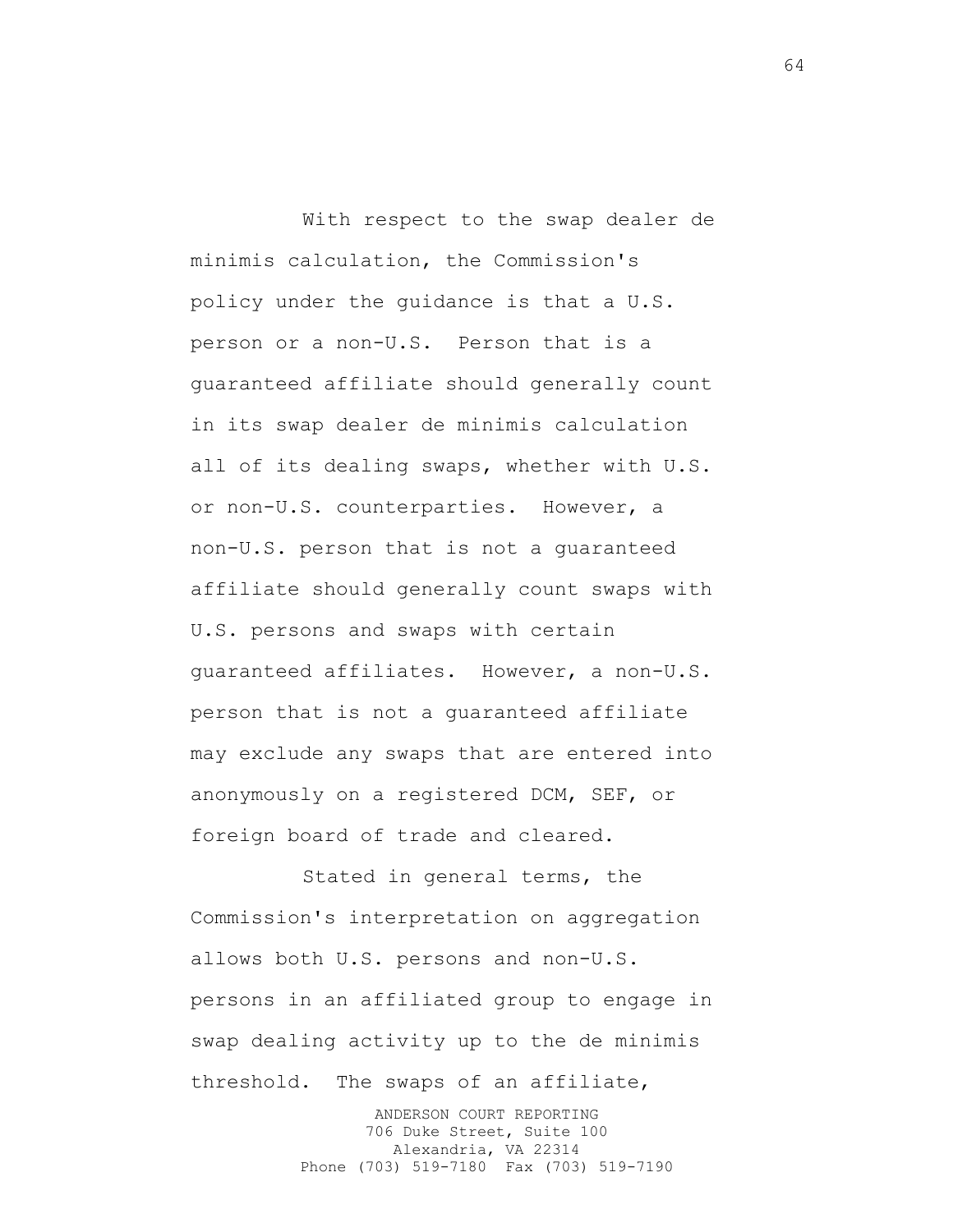either U.S. or non-U.S., that is a registered swap dealer are excluded. When the affiliated group meets the de minimis threshold in the aggregate, one or more affiliates inside or outside the United States would generally have to register as a swap dealer so that the relevant swap dealing activity of the unregistered affiliates remains below the de minimis threshold.

CHAIRMAN GENSLER: I didn't know if there was more presentation or not. No? OK. So, the Chair will now entertain a motion to accept the staff recommendation concerning the cross-border guidance.

> COMMISSIONER CHILTON: So moved. COMMISSIONER WETJEN: Second.

CHAIRMAN GENSLER: Thank you. I support this guidance, given all that I said earlier, so I won't repeat it again, but I think this guidance appropriately balances the international harmonization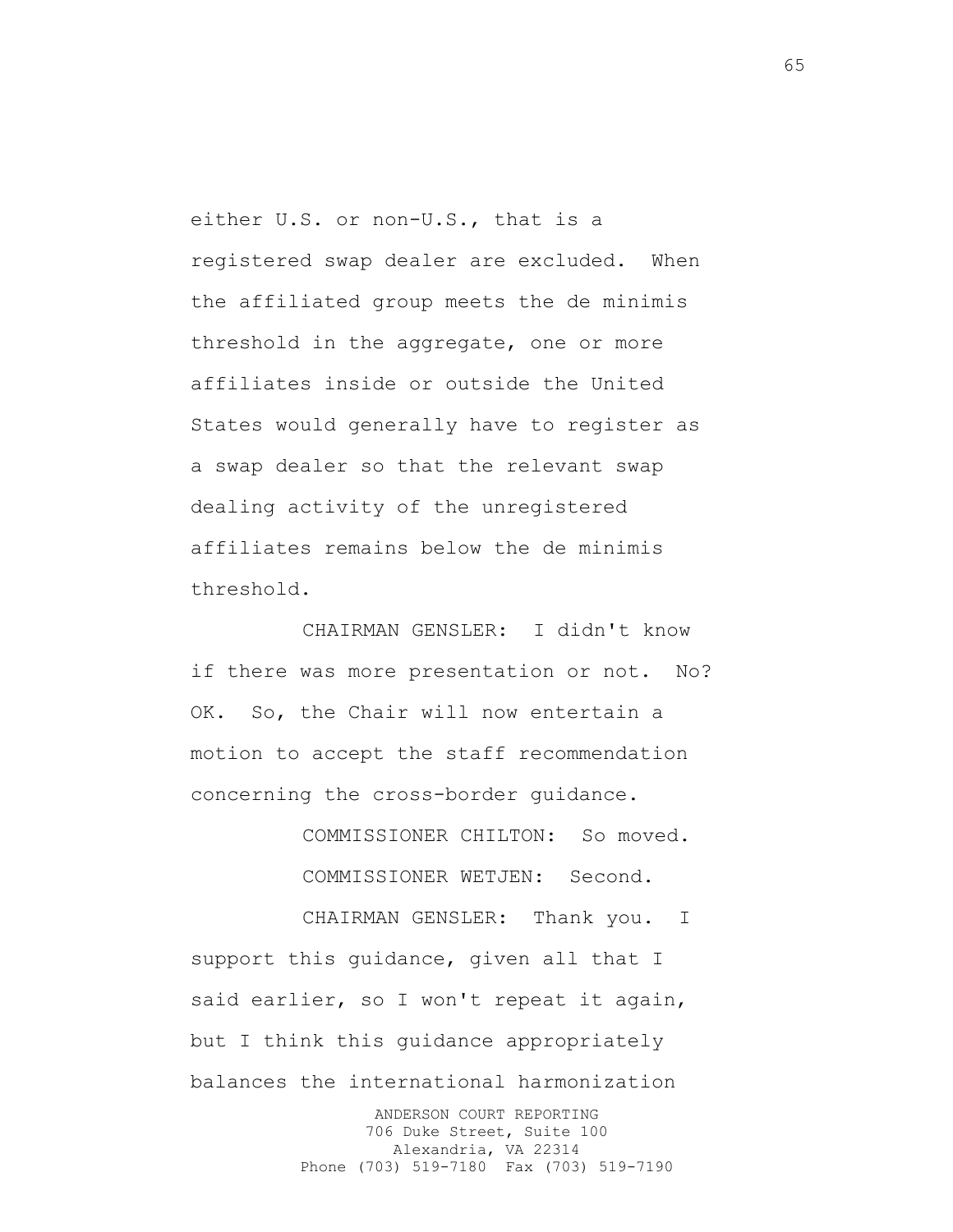efforts. What I've come to learn is this word about international comity, but most importantly, the protection of the American public in bringing transparency to these markets, and the reality of modern finance that global financial institutions guaranteed, in any jurisdiction, can bring risk back to that jurisdiction. And I think that's what's critical and the core of what is direct and significant connection to or effect on U.S. commerce.

So I support this guidance, and I also want to thank publicly the Securities and Exchange Commission for tireless and consistent input over these last 18 or 20 months of considering these issues. Commissioner Chilton?

COMMISSIONER CHILTON: I'm fine, thank you.

CHAIRMAN GENSLER: Commissioner O'Malia?

COMMISSIONER O'MALIA: Thank you.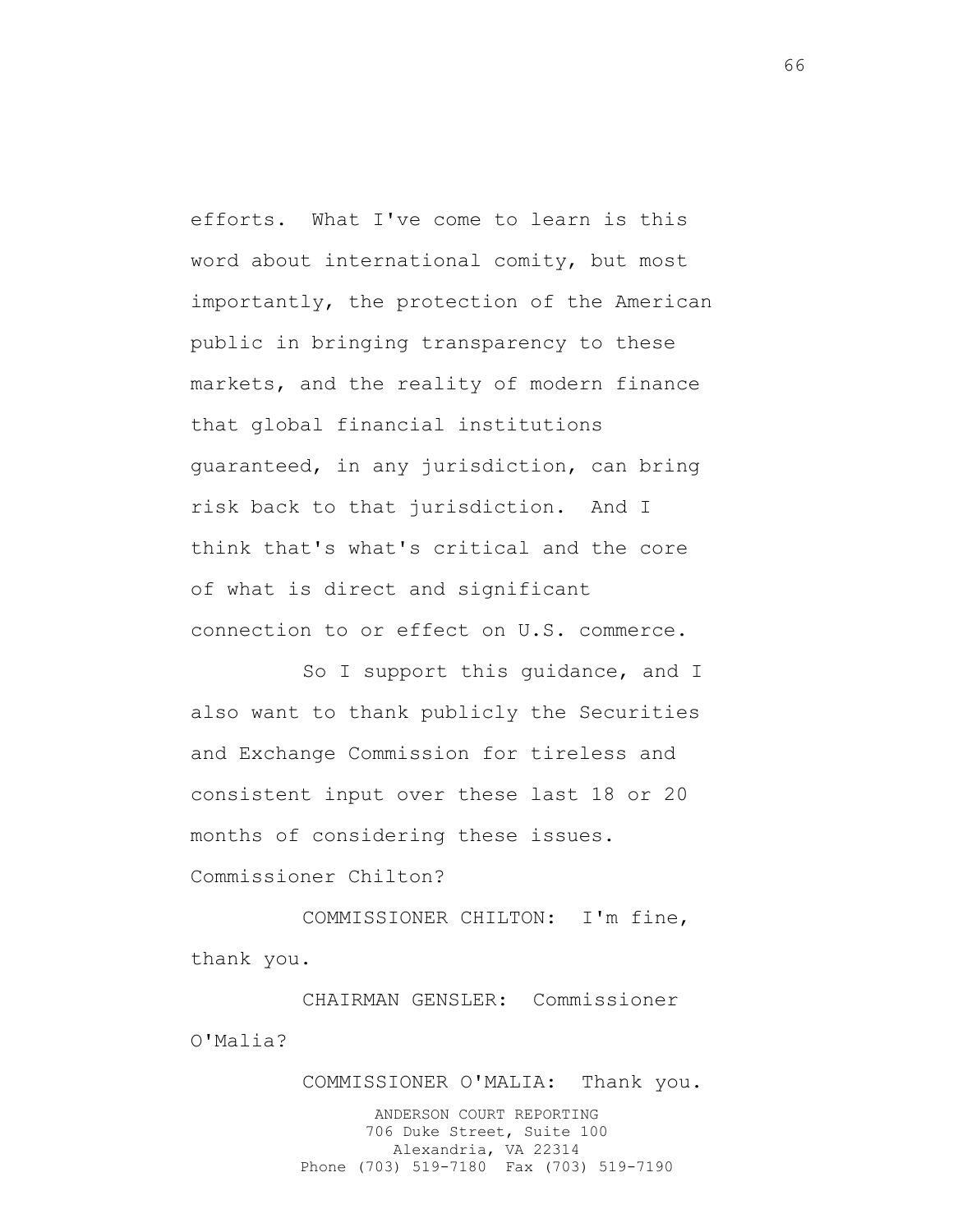Very interested in the substituted compliance program on page, I think - well, I don't know what the new draft, last night's draft says, but I think one draft I had is page 208 had a statement in there, there's going to be an outcomes-based, and Laura, you basically indicated that it would be outcomes-based. You didn't say those words, but is that what you meant in your summary of your description of the process?

MS. BADIAN: Right. But, of course, we would look to see whether the requirements in the other jurisdictions are comparable and comprehensive to ours.

COMMISSIONER O'MALIA: So one area that I'm kind of wondering about is data reporting. As I understand it, we will require direct electronic access for every, in order to be, as the first test, direct electronic access without any legal barriers; is that correct?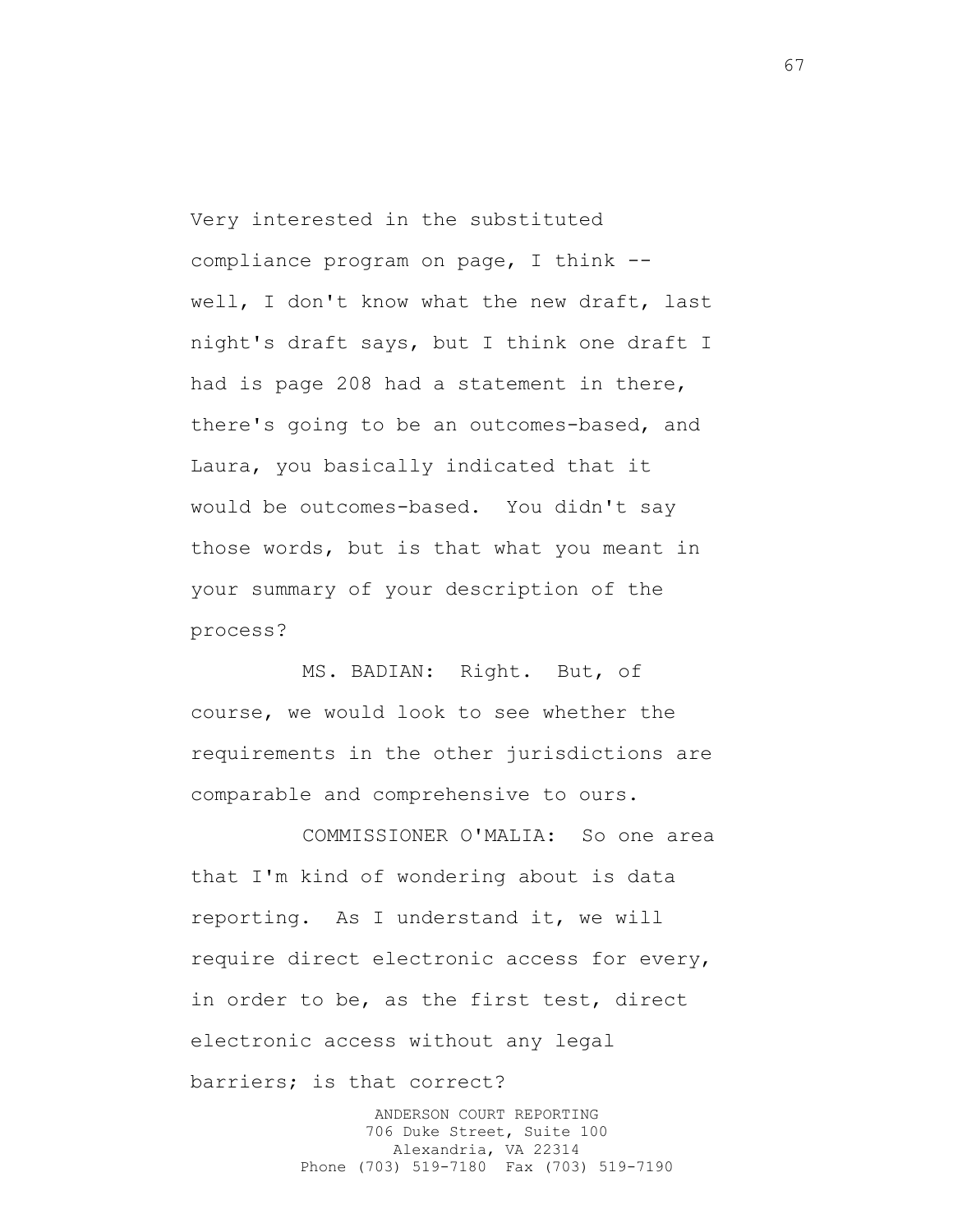MS. KIM: Yes, unfettered access.

COMMISSIONER O'MALIA: Do we provide the same for international and the same unfettered access to our SDRs, to every other regulatory entity?

MS. KIM: I'm going to look to my colleagues in the Division of Market Oversight.

MS. NATHAN: Morning.

COMMISSIONER O'MALIA: Good morning.

ANDERSON COURT REPORTING MS. NATHAN: Our ability to provide direct unfettered access to our foreign counterparts is somewhat constrained by the statutory provisions of Dodd-Frank, which require, in Section 728 of Dodd-Frank, 21(d) of the CEA, that such access must be accompanied by an indemnification agreement. We have done, at the staff and at the Commission level, as much as we believe we're able to do, consistent with the Dodd-Frank Act, to find

706 Duke Street, Suite 100 Alexandria, VA 22314 Phone (703) 519-7180 Fax (703) 519-7190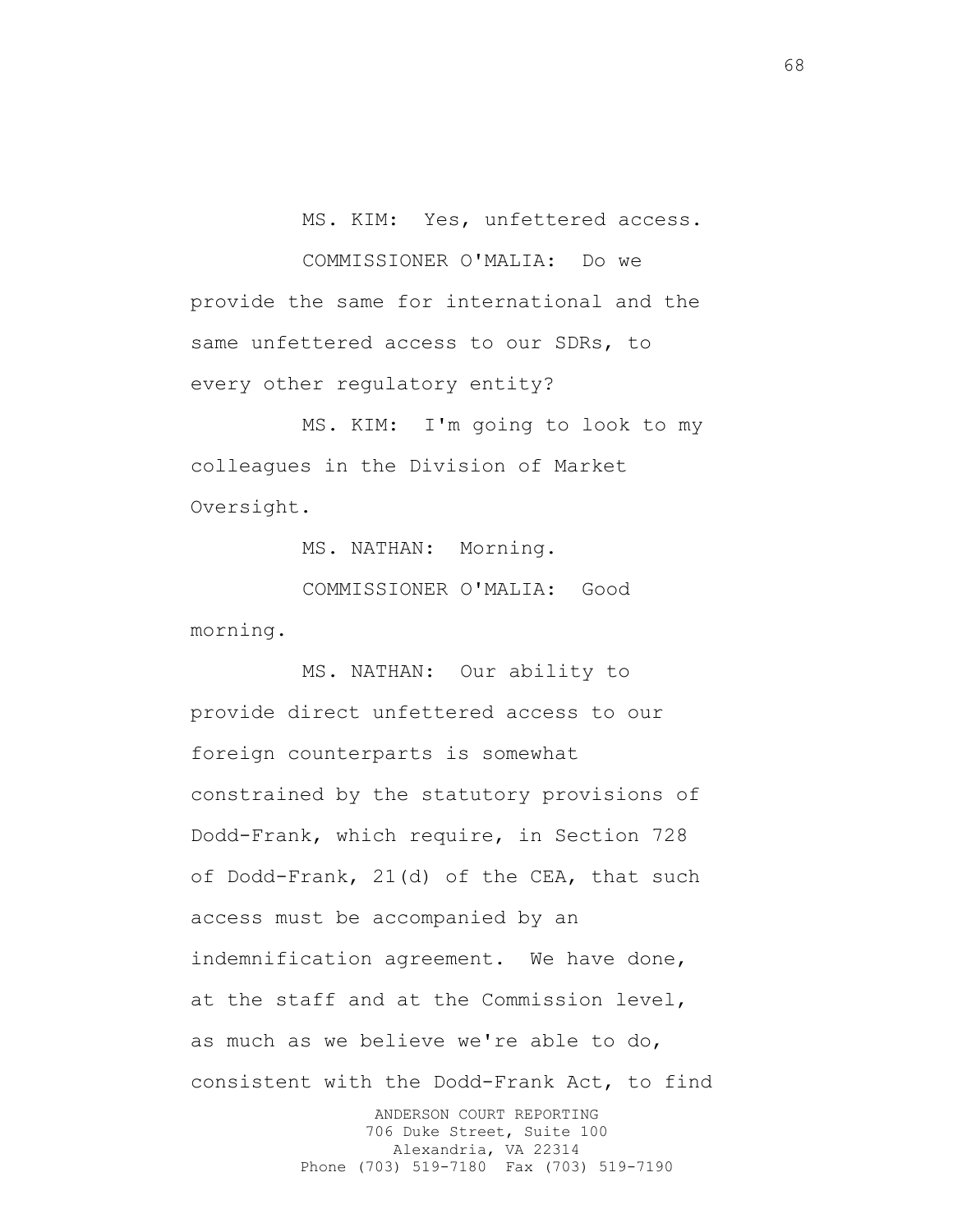ways to accommodate foreign regulators where we think we can.

COMMISSIONER O'MALIA: Now, thank you very much. Now, it also says as a second condition that we will insist on a comparable form and format of the data. Does that mean we get to dictate to foreign SDs, I mean TRs that they have to develop, they have to collect the same data we are and in the same format that we're collecting it in order to be comparable?

MS. NATHAN: I don't know that that's strictly true, and because I'm not a data expert, I may not be able to give you the answer that you're looking for, but I think the idea is that the data has to be sufficiently comparable so that it has some utility to our surveillance staff and ODR, ODT/ODR, I forget what the division is called, so that they can use it appropriately and so that it can be aggregated.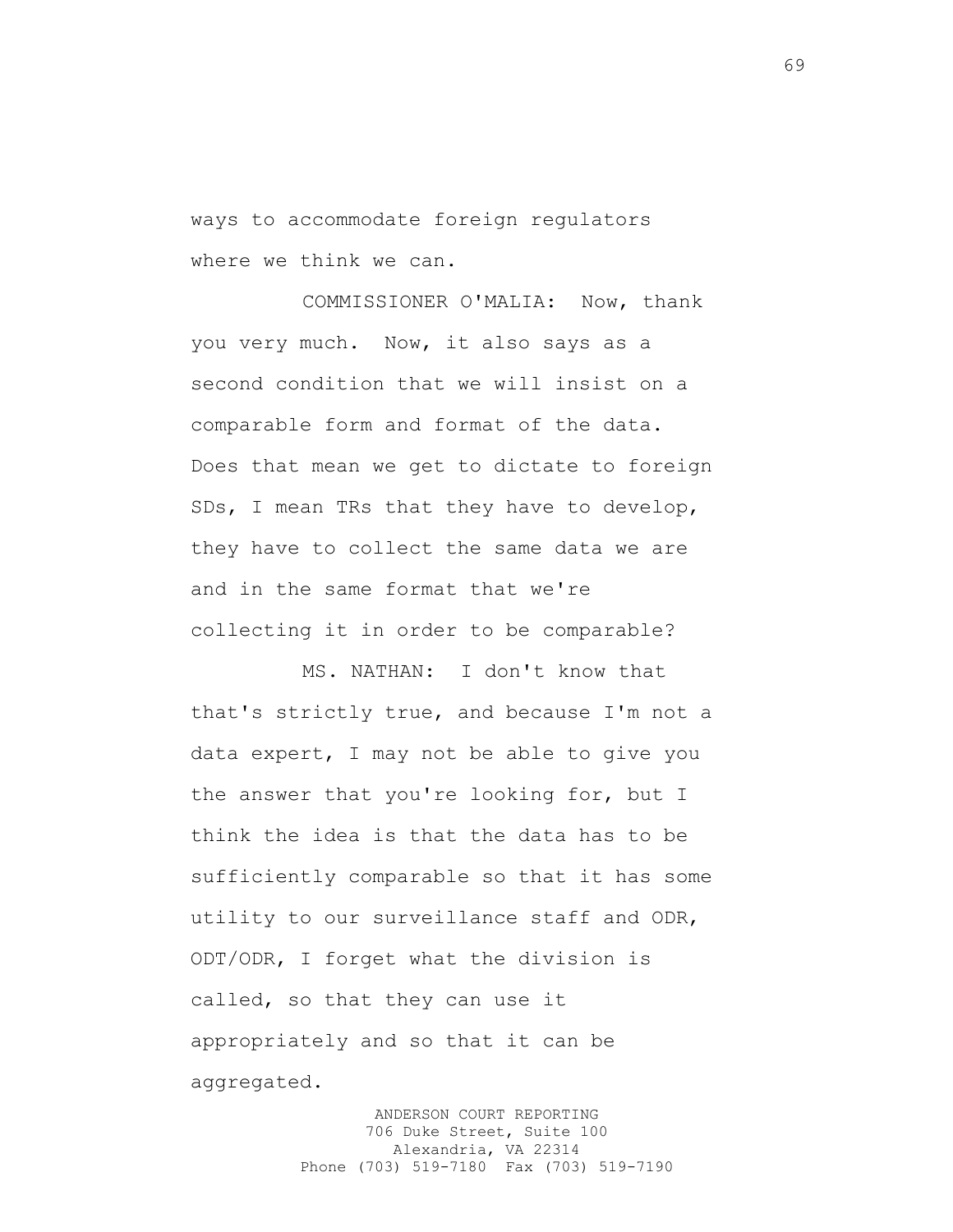## COMMISSIONER O'MALIA: So I'm

trying to understand how an outcomes-based and a form and format requirement is consistent. Because demanding a foreign entity meet our form and format doesn't sound like an outcomes-based, that sound like a very much more granular specific. How do we reconcile these two?

MS. NATHAN: It is, by definition, I think, a more technical requirement than some of the others. However, we think and we are working with Srini and John Rogers to come up with a protocol that would allow us to find, say, that, while their data is not identical to ours, it can be made useful in some way so that it does not have to be identical.

ANDERSON COURT REPORTING COMMISSIONER O'MALIA: That goes right up until we get to large trader reporting, correct? And that we will demand -- there is no substituted compliance in this proposal for large

706 Duke Street, Suite 100 Alexandria, VA 22314 Phone (703) 519-7180 Fax (703) 519-7190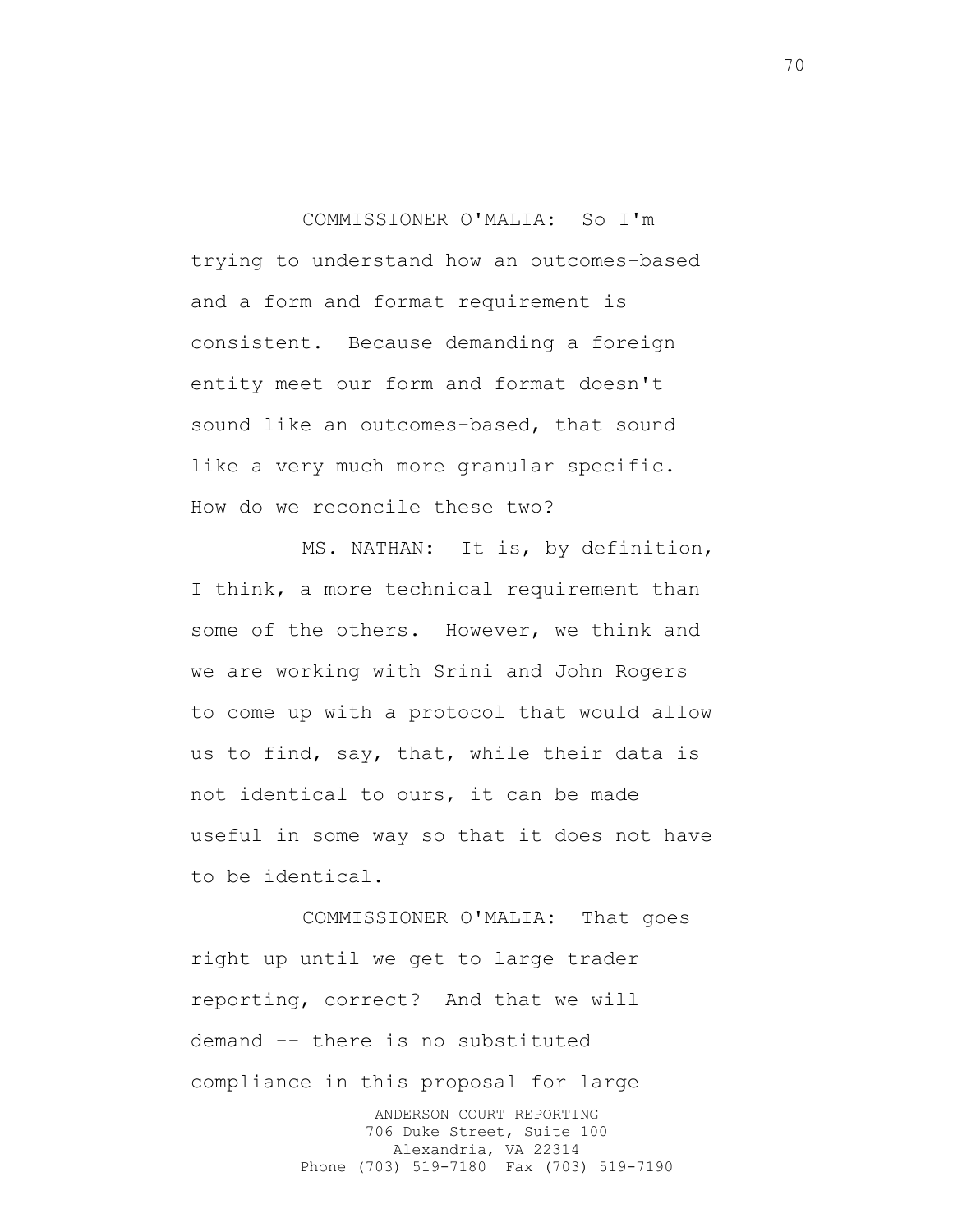trader reporting?

MS. NATHAN: That's correct.

COMMISSIONER O'MALIA: How are we going to compel non-U.S. persons to report, to comply with our large trader reports?

MS. KIM: My understanding is, and my colleague in DMO, she will correct me if I misstate anything, but my understanding is that, currently, non-U.S. persons do report, submit to the extent that they trigger reporting requirements under Part 20. They do so report.

COMMISSIONER O'MALIA: That wasn't the question. How are we going to enforce somebody else who doesn't feel like they need to comply with large trader reporting under this guidance?

CHAIRMAN GENSLER: I think that if Laura and Susan turn your mic off, it would help, just the feedback. But, now, David Van Wagner.

> ANDERSON COURT REPORTING 706 Duke Street, Suite 100 Alexandria, VA 22314 Phone (703) 519-7180 Fax (703) 519-7190 MR. VAN WAGNER: Yeah. I mean,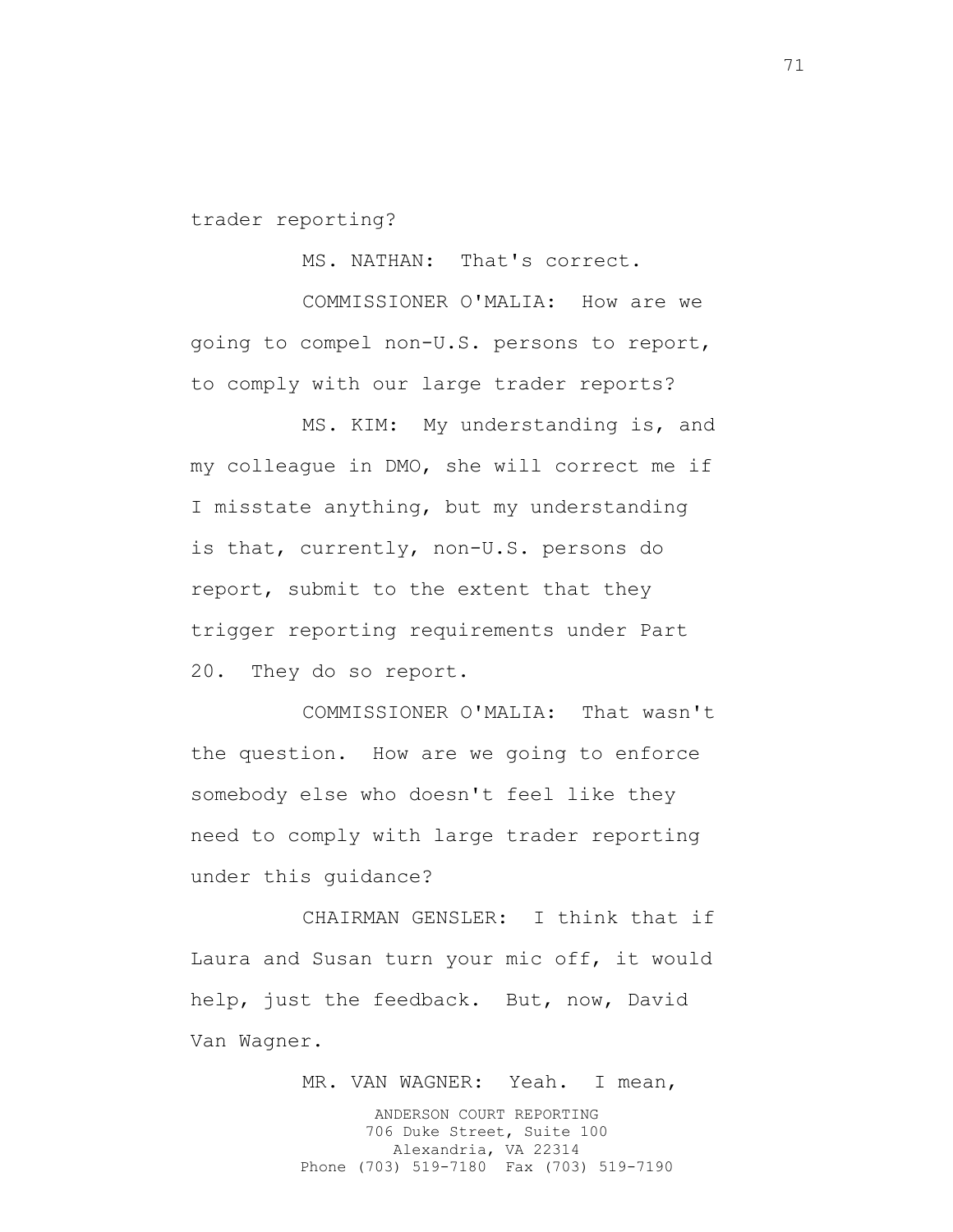just the premise, of course, is, the requirement in the first instance is only going to be going out to SDs and clearing members. So that's, as a threshold, you'll have do that, and they are actually reporting this data already.

COMMISSIONER O'MALIA: So you're saying that you would use the registration as the hook to compel them to report?

MR. VAN WAGNER: I think that's right.

COMMISSIONER O'MALIA: But it doesn't, the large trader language doesn't -- I think it's on, I don't know what it's on, I keep -- 236, it says for non-U.S. persons. It doesn't limit it, and there's a variety and --

MR. VAN WAGNER: Right, right, for the overlays --

ANDERSON COURT REPORTING 706 Duke Street, Suite 100 Alexandria, VA 22314 COMMISSIONER O'MALIA: A variety of different large trader references sprinkled throughout this document --

Phone (703) 519-7180 Fax (703) 519-7190

72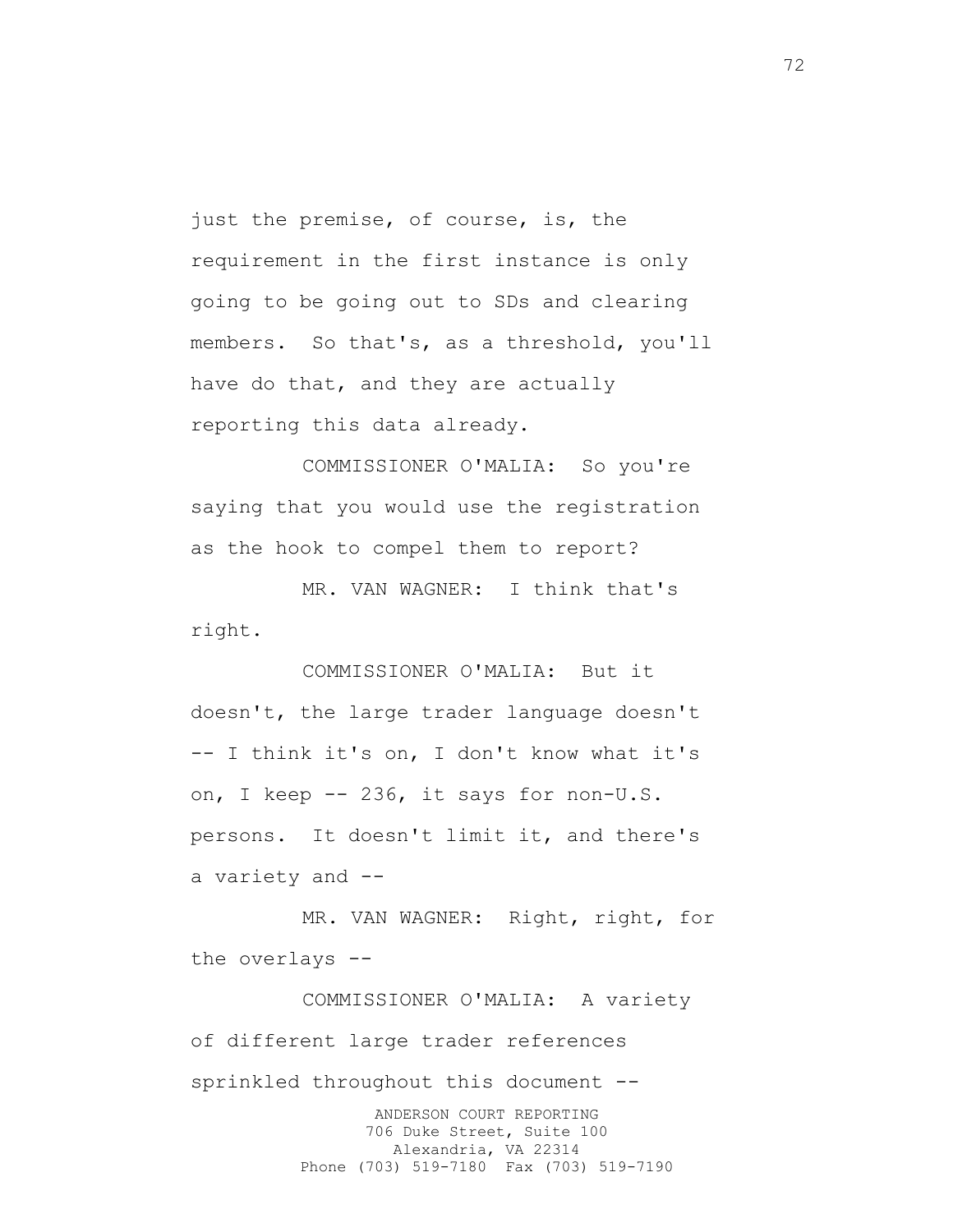MR. VAN WAGNER: Correct.

COMMISSIONER O'MALIA: That it's tough to understand.

MR. VAN WAGNER: Granted. But the overlay, of course, is part 20 itself. I suppose we could frame within that, I mean, we would bring forth the part 20 references and make it clear that part 20 --

COMMISSIONER O'MALIA: So it's only clearing members and swap dealers. But, I mean, it is possible that you could have somebody who is neither one of these entities that is of significant size to trigger the reporting, couldn't you?

MR. VAN WAGNER: Sorry.

MS. FLOOD: So, in terms of periodic reporting obligations of large positions under part 20, the requirements are for clearing members, swap dealers and also DCOs have reporting obligations. There are certain recordkeeping requirements that would be applicable to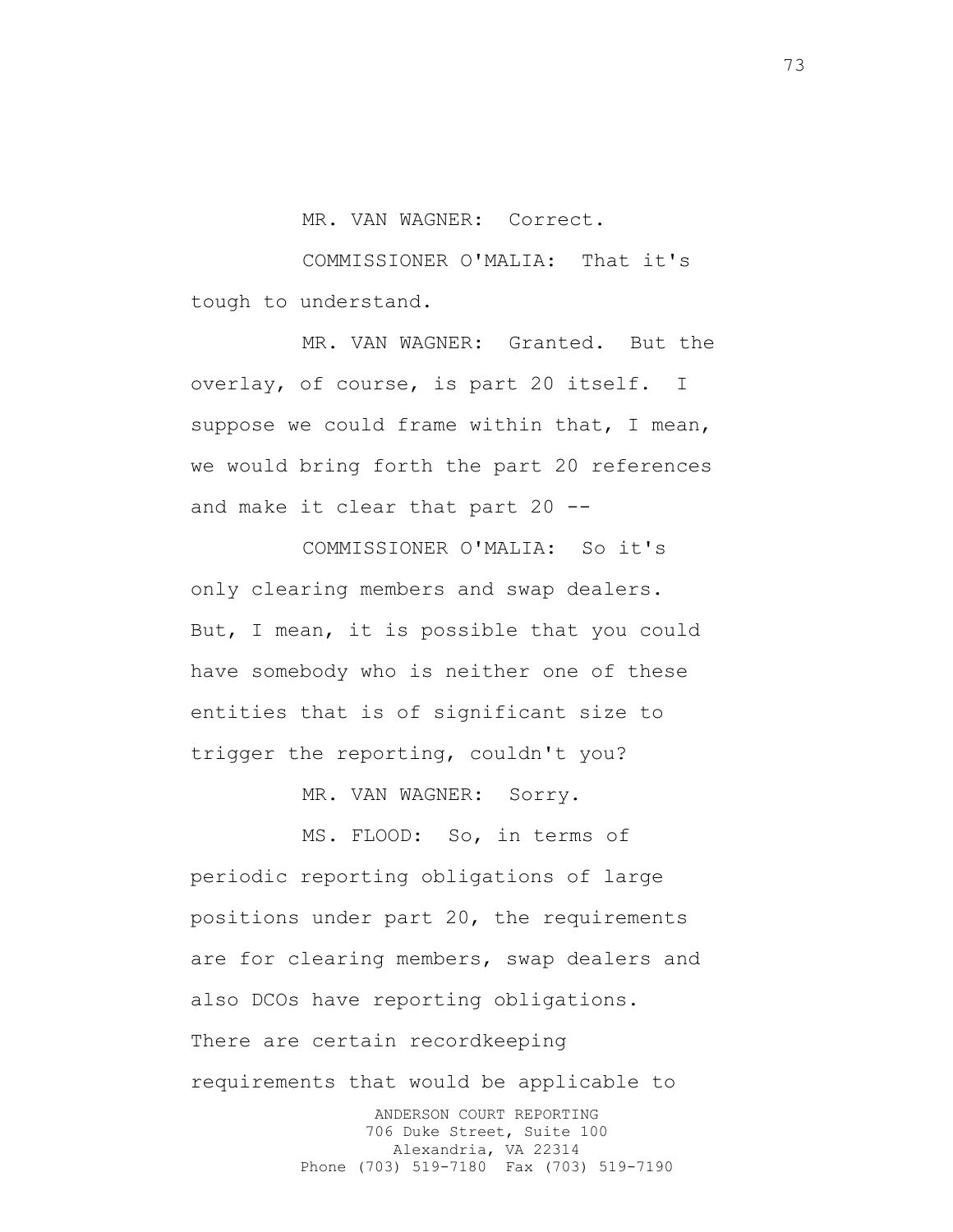non-clearing member, non-swap dealer entities that have large positions, there are recordkeeping requirements. And I believe that the way that the rule works --

COMMISSIONER O'MALIA: Large trader rule part 20?

MS. FLOOD: Part 20.

COMMISSIONER O'MALIA: Yeah.

MS. FLOOD: The, in terms of the recordkeeping requirements for those entities -- so these would be non-clearing members, non-swap dealers who have these recordkeeping obligations -- they are able to maintain those records generally in the form that they would in the normal course of business. So the thought is that, if you have these recordkeeping requirements, the burden shouldn't be too onerous.

But, in addition to that, I just want to clarify that part 20 applies to physical commodity swaps that have a linkage, either directly or indirectly, to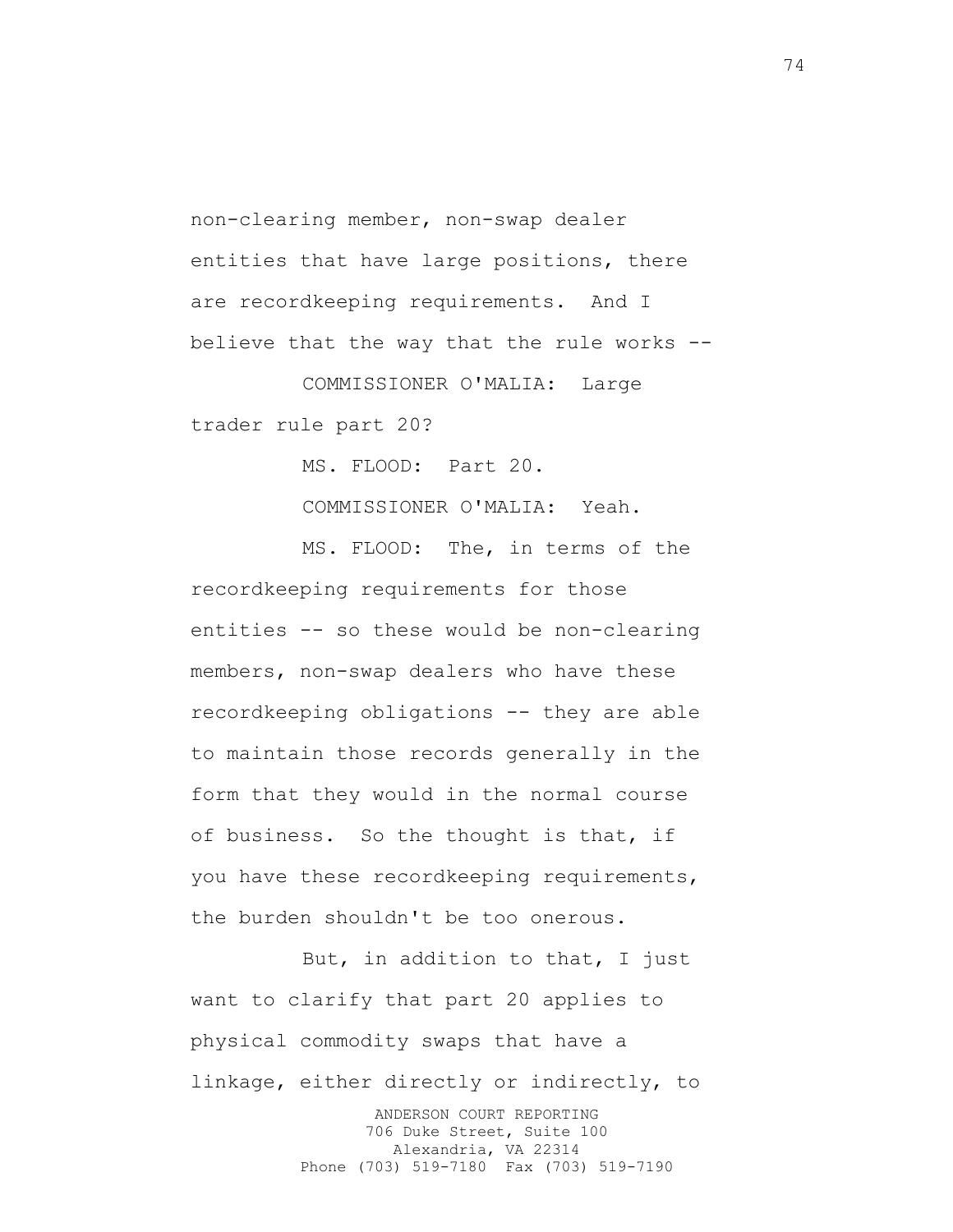a specified list of U.S. listed physical commodity futures, so --

COMMISSIONER O'MALIA: So somebody trading on the Matif wheat contract could be currently a non-swap dealer, a regional bank, for example, that could have a sizable position of a linked contract. How do we compel them to report? Is that the linkage, or does it have to be actually linked to the U.S. contract?

MS. FLOOD: Well, the linkage is to the U.S. contract. That triggers the reporting obligation under part 20. And the view as expressed in the guidance, as I understand it, is that that linkage, the fact that these swaps are deemed to be economically equivalent to U.S.-listed physical commodity futures, that is a direct and significant connection to activities in the U.S. market. Anybody, my colleagues can correct me if I'm wrong, but I do not believe that, under the Futures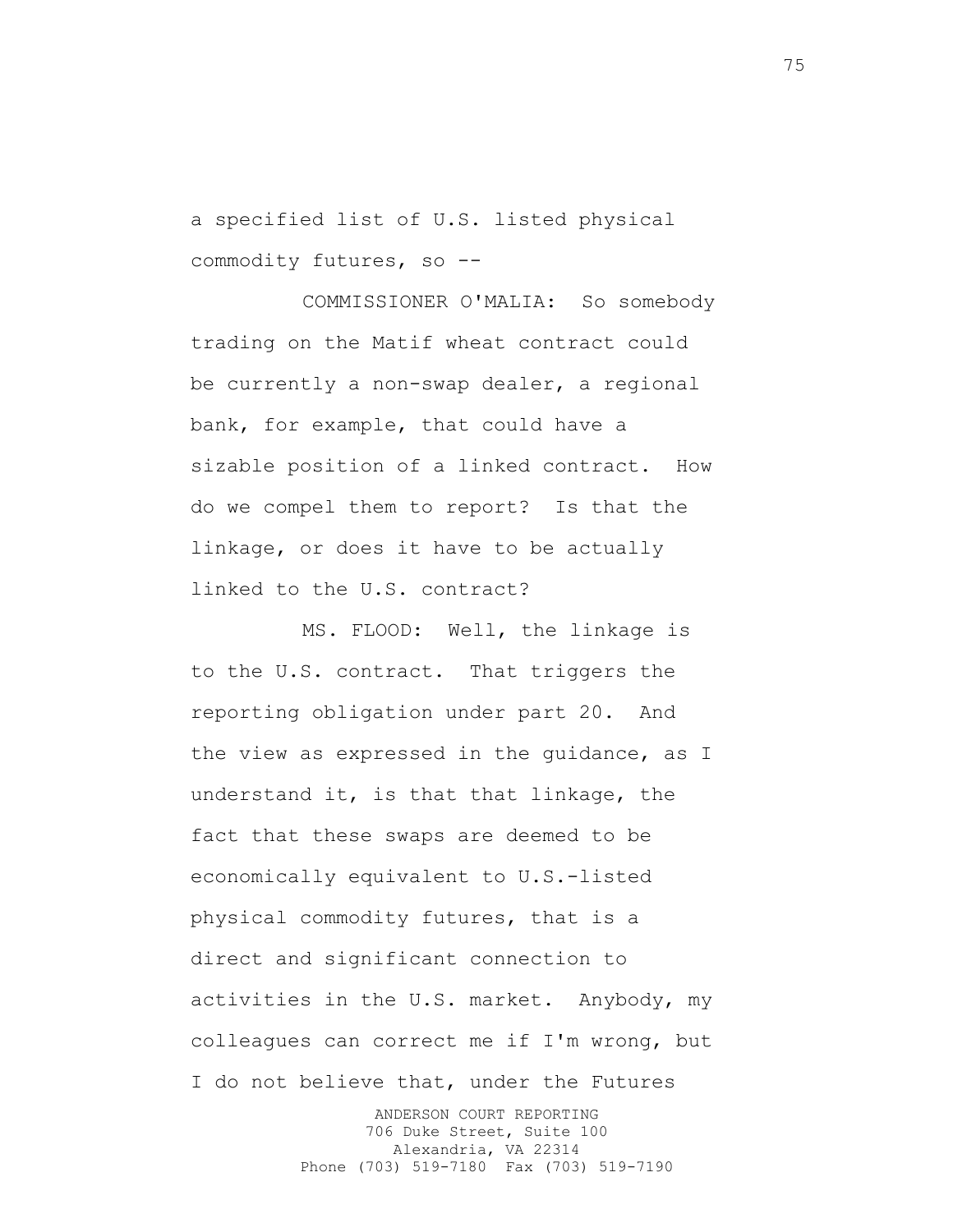Large Trading program, there is a concept of substituted compliance, for example.

I think that the threshold is if you have the large reportable positions in the covered futures contracts, you are required to report under the Futures Large Trader Reporting regime.

COMMISSIONER O'MALIA: Thank you. Sarah, have we shared the requirement for direct electronic access in the form and format with the EU, and have they agreed that this is fine in order to achieve substituted compliance?

MS. JOSEPHSON: Have we shared -can you --

COMMISSIONER O'MALIA: Have we shared the requirement that we're going to insist on direct electronic access without any legal barriers and insist on the same form and format?

ANDERSON COURT REPORTING 706 Duke Street, Suite 100 Alexandria, VA 22314 Phone (703) 519-7180 Fax (703) 519-7190 MS. JOSEPHSON: Right. I think the best way to answer that question about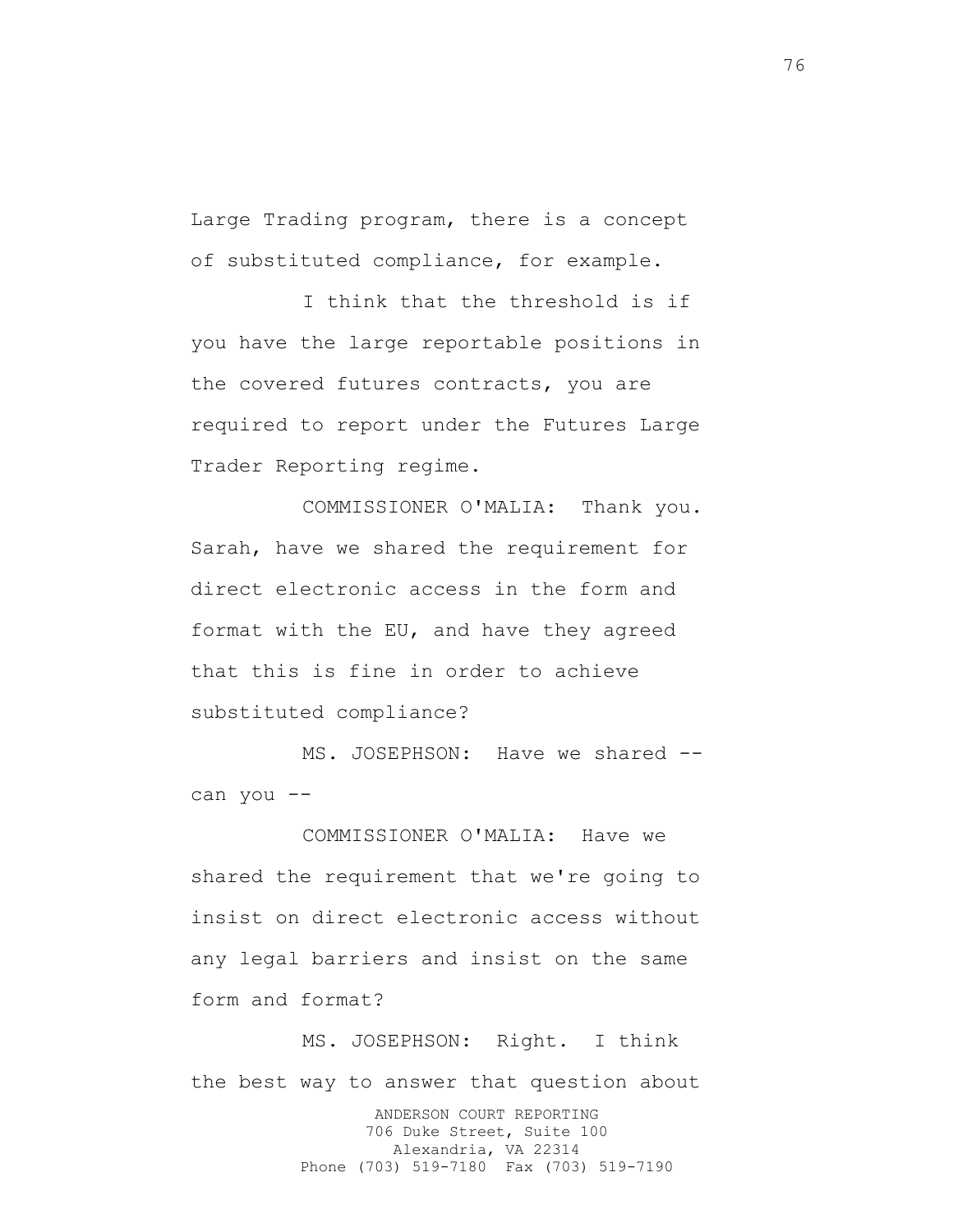direct unfettered access is to step back for a moment and explain just how much work we've been doing in this area with our colleagues internationally, both on a multilateral level and bilaterally in terms of being able to get to a good understanding of access to the data, but then also you'll see reflected in the path forward document that went out yesterday morning that we do have certain issues around data.

But, generally speaking, we're working through those collaboratively with our colleagues in terms of being able to use that data in a meaningful way to be able to sort through, understand, analyze it, aggregate it where that's possible. And I think there's a broad understanding right now about issues related to that, we've had numerous, numerous conversations, and my colleagues both at this table and behind us can tell you about many of those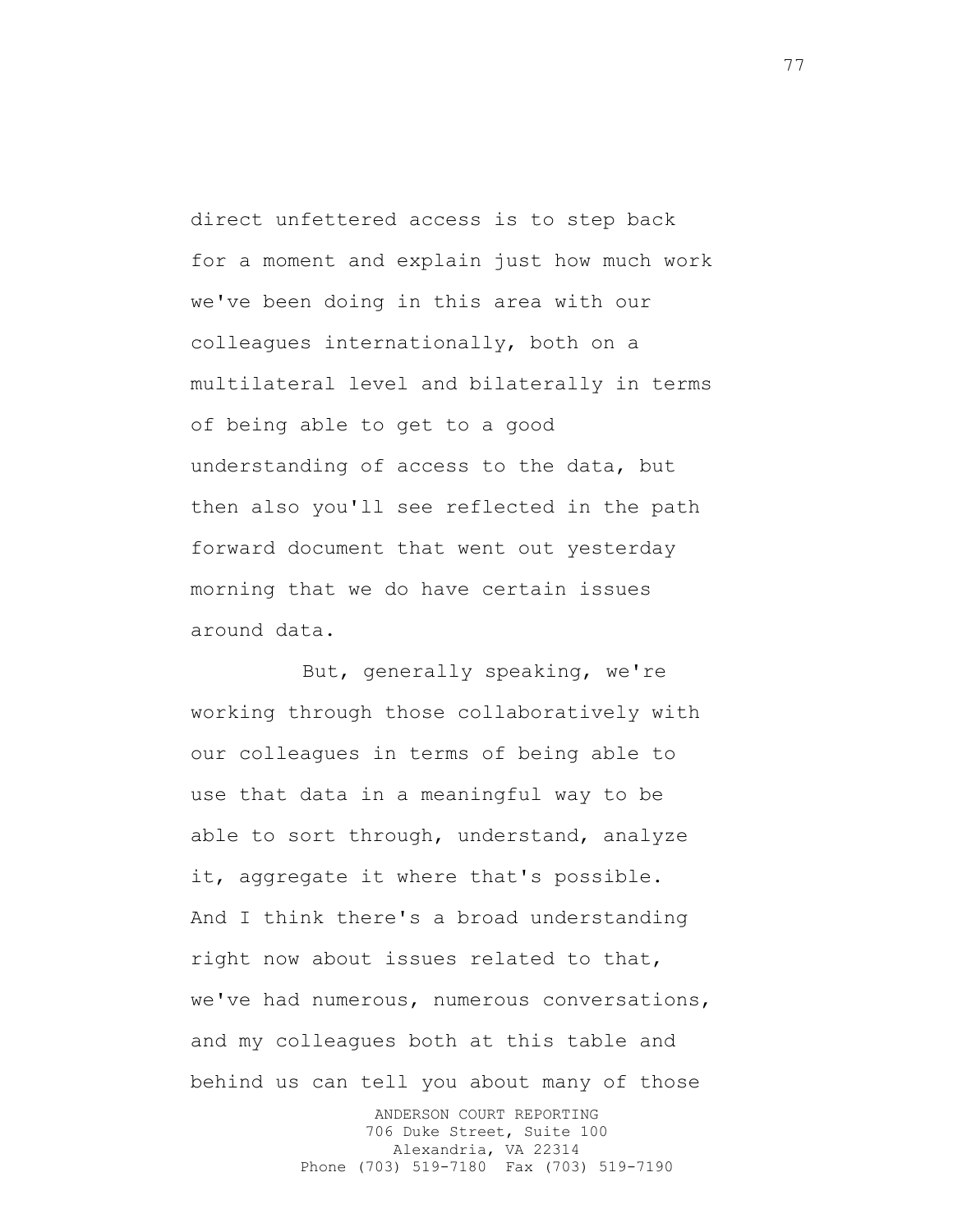conversations, and I think we're working through that.

COMMISSIONER O'MALIA: But on the issue of direct electronic access, they don't have any problems, as far as you're aware of?

MS. JOSEPHSON: That I'm aware of, no, I think that the --

COMMISSIONER O'MALIA: Saving the privacy laws --

MS. JOSEPHSON: Yes.

COMMISSIONER O'MALIA: Which was the answer I was looking for.

MS. JOSEPHSON: With the exception of privacy blocking and secrecy laws that have been well documented, yes.

COMMISSIONER O'MALIA: Thank you. Jonathan, can we talk a little bit about our legal and enforcement authority under the cross-border guidance, as opposed to rulemaking. What enforcement and legal authority does guidance give us?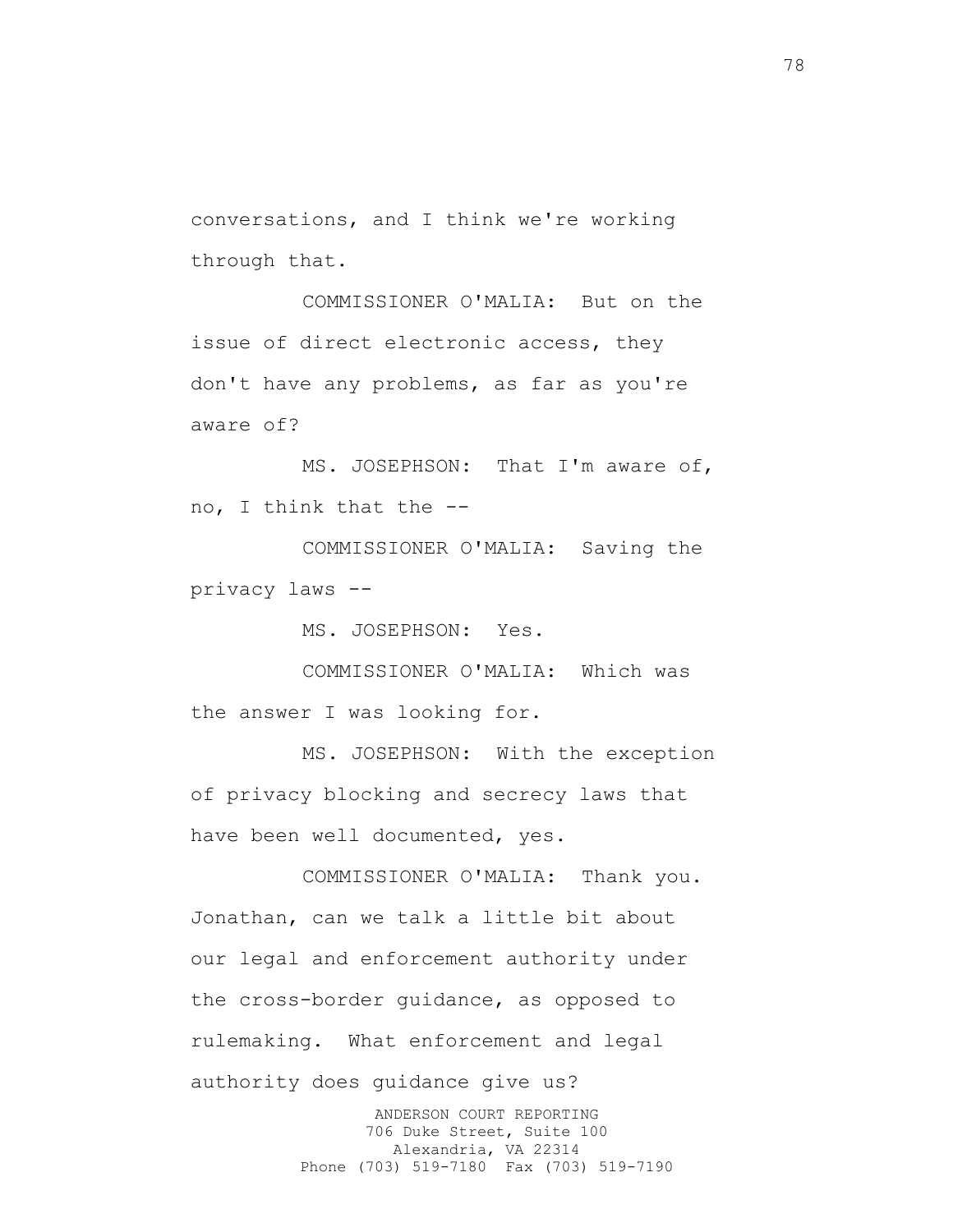CHAIRMAN GENSLER: You might want to your button.

COMMISSIONER O'MALIA: Turn on your mic.

MR. MARCUS: The guidance reflects the Commission's interpretation of 2(i) and it also reflects what the, I saw a statement from the agency as to how it intends, at this time, to apply and enforce section 2(i). And when the enforcement authority comes from the statute, from 2(i), and also from the rules that would, the rules the Commission has already promulgated that would then apply based on the interpretation of section 2(i). So that's, but the guidance itself is not binding strictly. We couldn't go into court and counter the complaint, list a violation of the guidance as an actionable claim.

ANDERSON COURT REPORTING 706 Duke Street, Suite 100 Alexandria, VA 22314 Phone (703) 519-7180 Fax (703) 519-7190 But the guidance does tell market participants what the Commission's current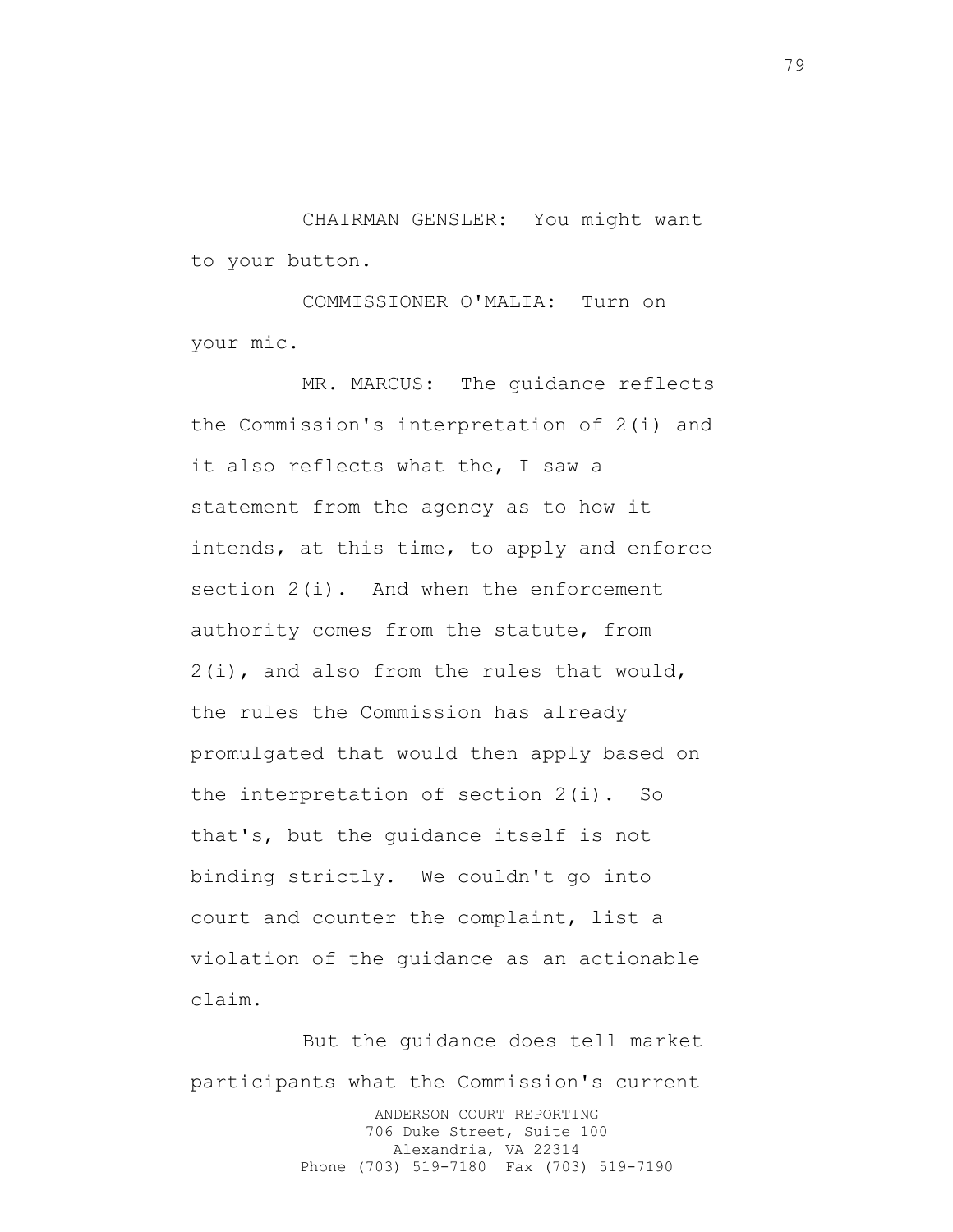views are about how 2(i) applies in the cross-border context, and the statute gives us that enforcement authority.

COMMISSIONER O'MALIA: Susan, can I ask you to come back to the table, I forgot a question on data. There's a footnote, it was 472, I have no idea what it is now, it's certainly not 472 in the latest, the last two documents I was looking at. But it said swap dealers have to report to an SDR. We went through this with CME rule 1001. Does that mean are we going to revisit the same problems that we had before?

CHAIRMAN GENSLER: And, again, Jonathan, you might want to turn off your mic. I'm just helping.

MS. NATHAN: I'm not sure I understand your question.

COMMISSIONER O'MALIA: So before rule 1001, where we said the clearinghouse could be the party reporting to the SDR. I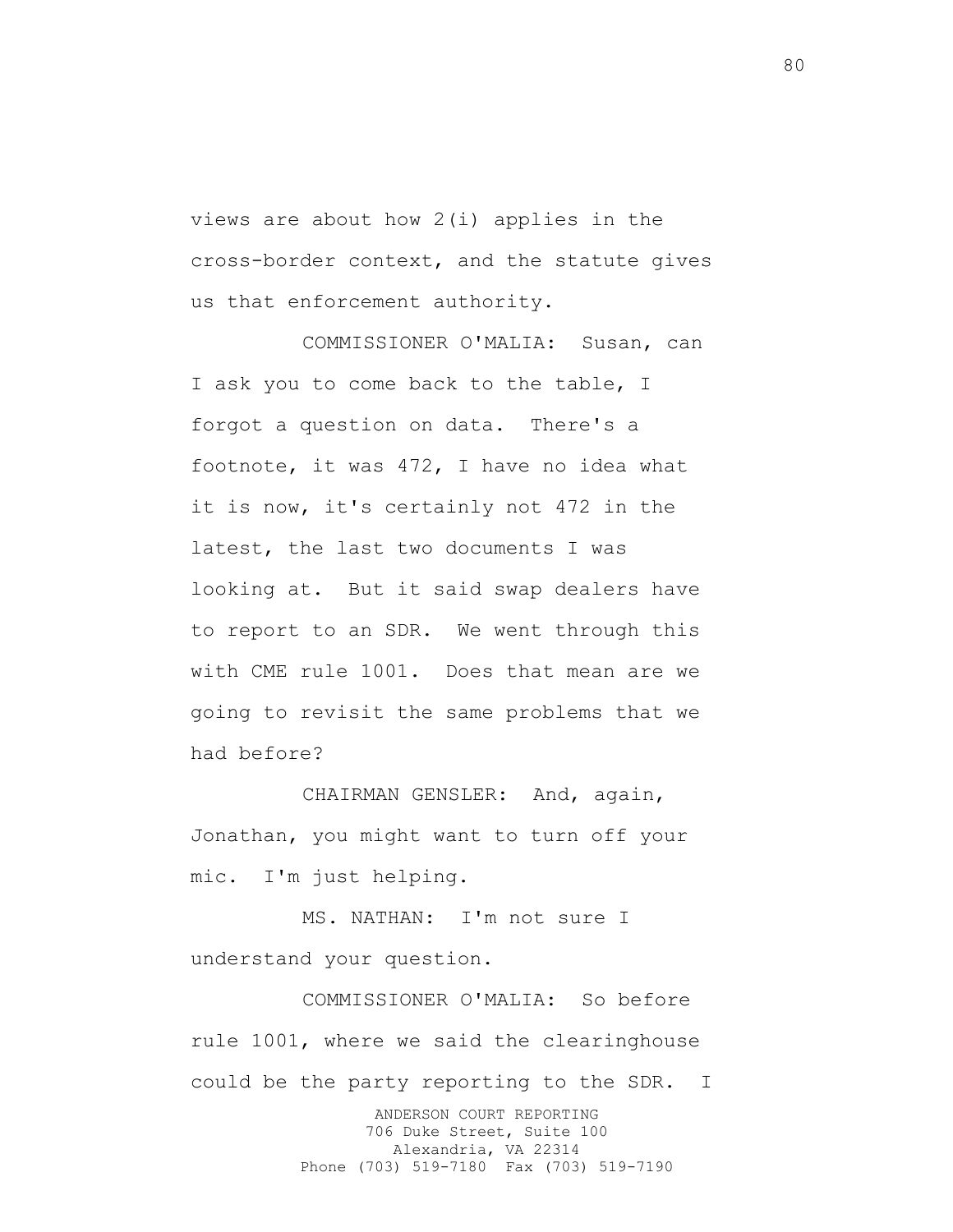believe an earlier footnote said that -- it was 472, it's not there anymore, it's changed but it says that swap dealers have to report to an SDR. Are we going to have the same problem -- maybe you guys know what the new footnote is.

MS. NATHAN: I don't know the answer.

CHAIRMAN GENSLER: Which footnote is it now, Susan?

MS. NATHAN: It's, I'm sorry, it's 501.

CHAIRMAN GENSLER: Is it 468? Because I'm reading 468.

MS. NATHAN: No, it's on page 219.

CHAIRMAN GENSLER: I think Commissioner O'Malia might be referring to what was now  $--$ 

MS. NATHAN: Perhaps we're not referring to this same thing, but --

CHAIRMAN GENSLER: It's on page 203, footnote 468.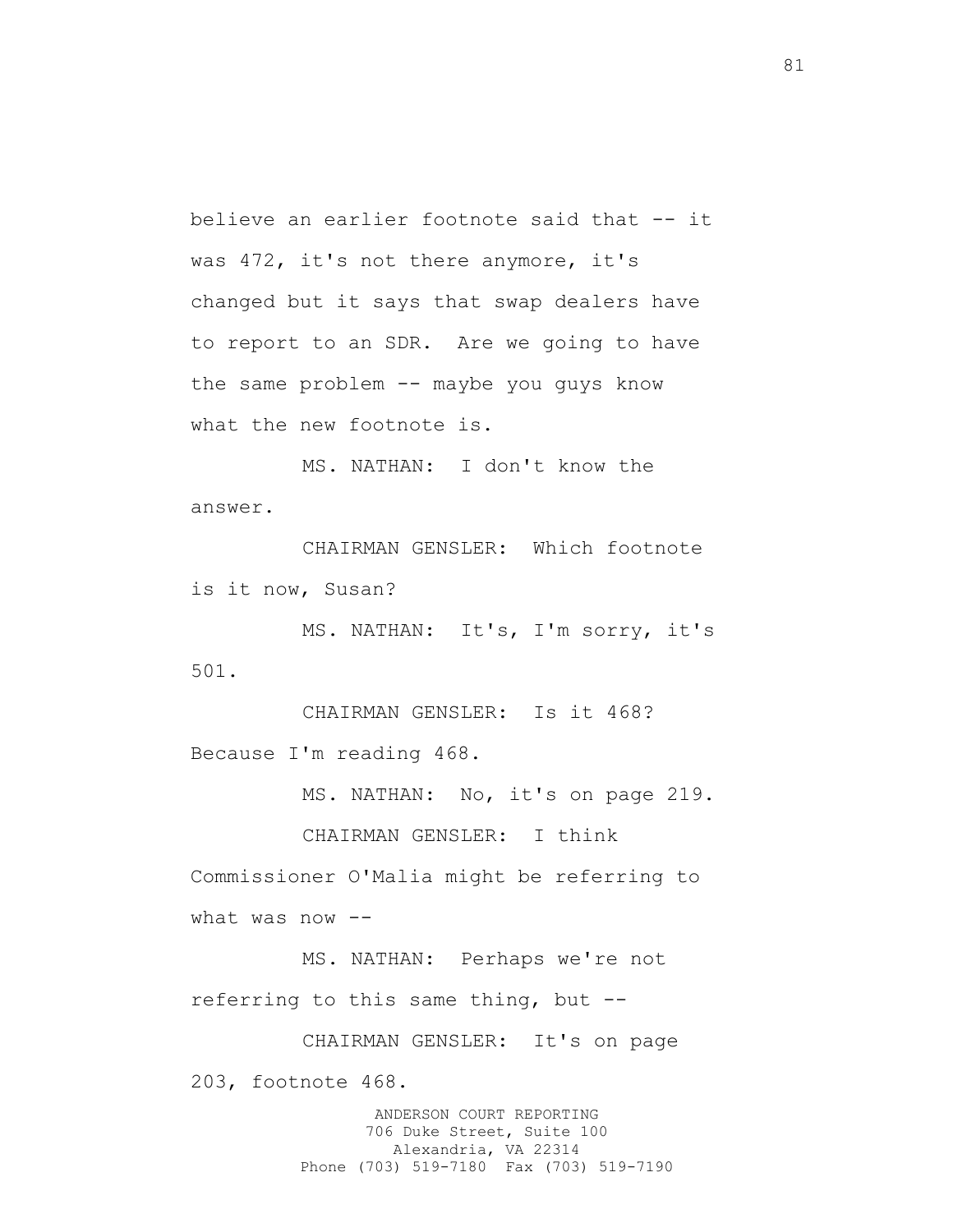MS. NATHAN: All right.

COMMISSIONER O'MALIA: It seems as though it's changed, but does this fix that issue?

CHAIRMAN GENSLER: I think, because this, Commissioner O'Malia, I think this looks that this is now --

COMMISSIONER O'MALIA: It doesn't say swap dealer.

CHAIRMAN GENSLER: Yeah. Because your point is well taken that it shouldn't say swap dealer, because in those other circumstances, it might be somebody else. So let's make sure just, if there's another footnote, as well, that we just ensure that Commissioner O'Malia's, what I'll call clean-up, is addressed.

COMMISSIONER O'MALIA: And I would also, footnote 501 also may have some bearing on this, as well.

ANDERSON COURT REPORTING 706 Duke Street, Suite 100 Alexandria, VA 22314 Phone (703) 519-7180 Fax (703) 519-7190 CHAIRMAN GENSLER: So you look at footnote -- Carlene and Susan, if you look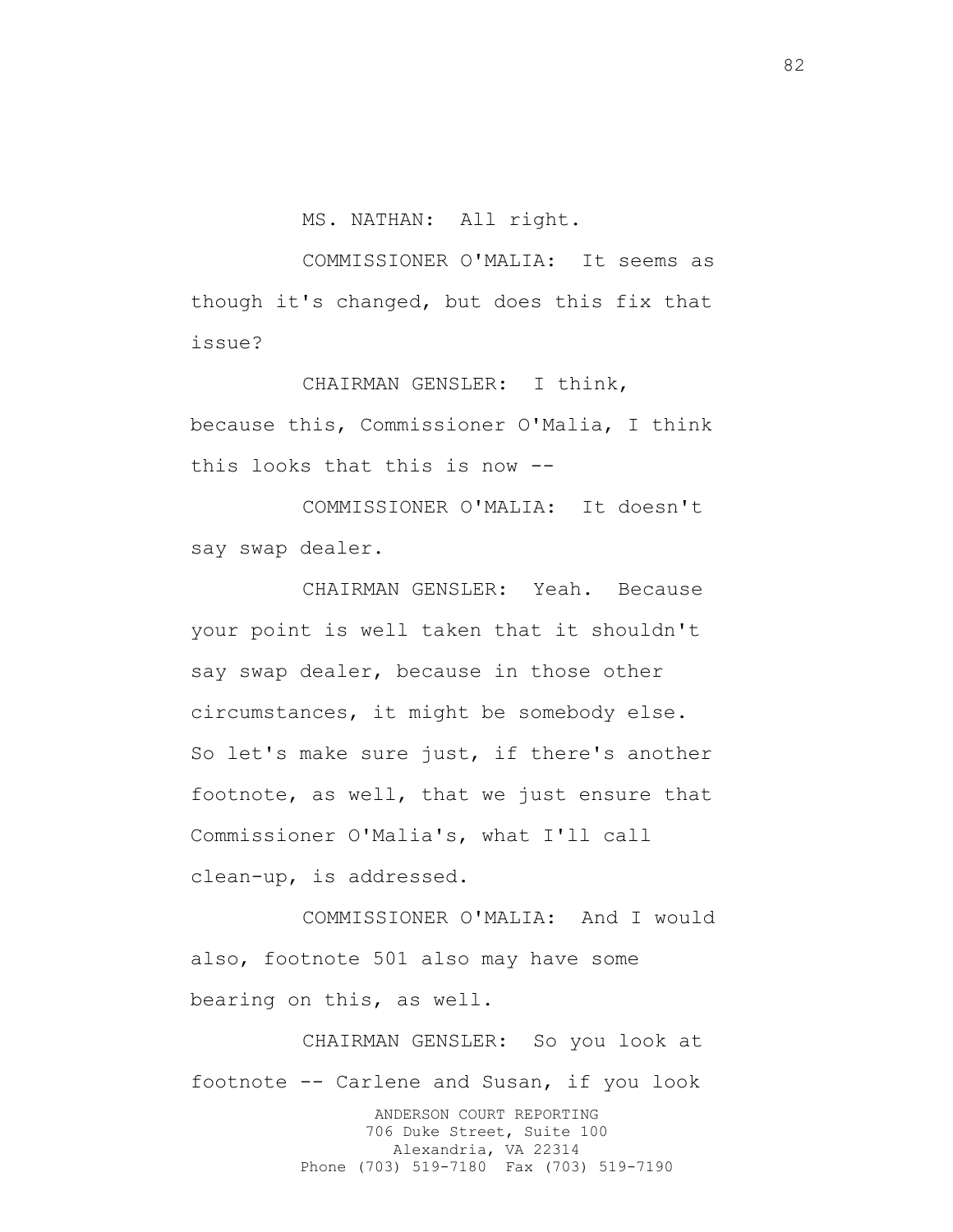at footnotes 501 and 468 and just ensure that what Commissioner O'Malia is suggesting --

COMMISSIONER O'MALIA: Can I ask on the timetable in process for substituted compliance, I guess this goes to Erik or Gary. Since, Erik, I think you're reviewing the submissions thus far from which countries?

MR. REMMLER: We've received submissions now as of this morning from all six jurisdictions where we have registered swap dealers. That includes the EU, Switzerland, Hong Kong, Australia, Canada and I think -- did I forget any -- Japan.

COMMISSIONER O'MALIA: And what is your timetable for reviewing those and making a determination on substituted compliance?

ANDERSON COURT REPORTING 706 Duke Street, Suite 100 Alexandria, VA 22314 Phone (703) 519-7180 Fax (703) 519-7190 MR. REMMLER: We received, the first one we received was in late April, but most of them have come in very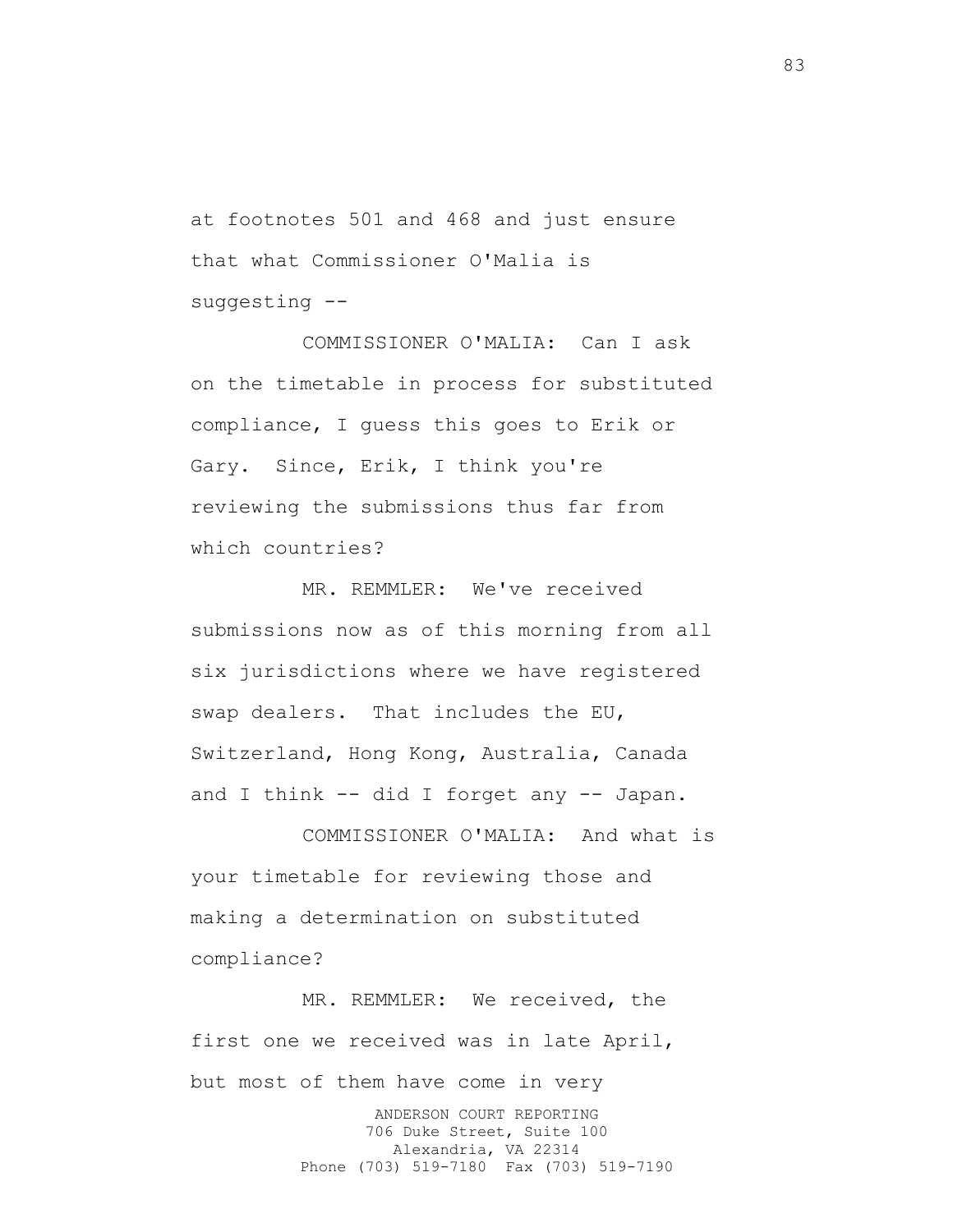recently, and so we're in the process of reviewing them. I expect that the reviews, it's a process of first the staff reviewing the submissions, developing an understanding of the regulations, guidelines, and laws of each jurisdiction, that are referenced in the submissions and then having conversations with, consulting with market participants and regulators in each of the jurisdictions. So that process, I expect, will take a matter of months.

COMMISSIONER O'MALIA: And what role will the Commission play in that process?

MR. REMMLER: My understanding is that, as the staff works through their review of these submissions and comes up with recommendations for the Commission, the Commission will then consider them and make a determination with regard to substituted compliance.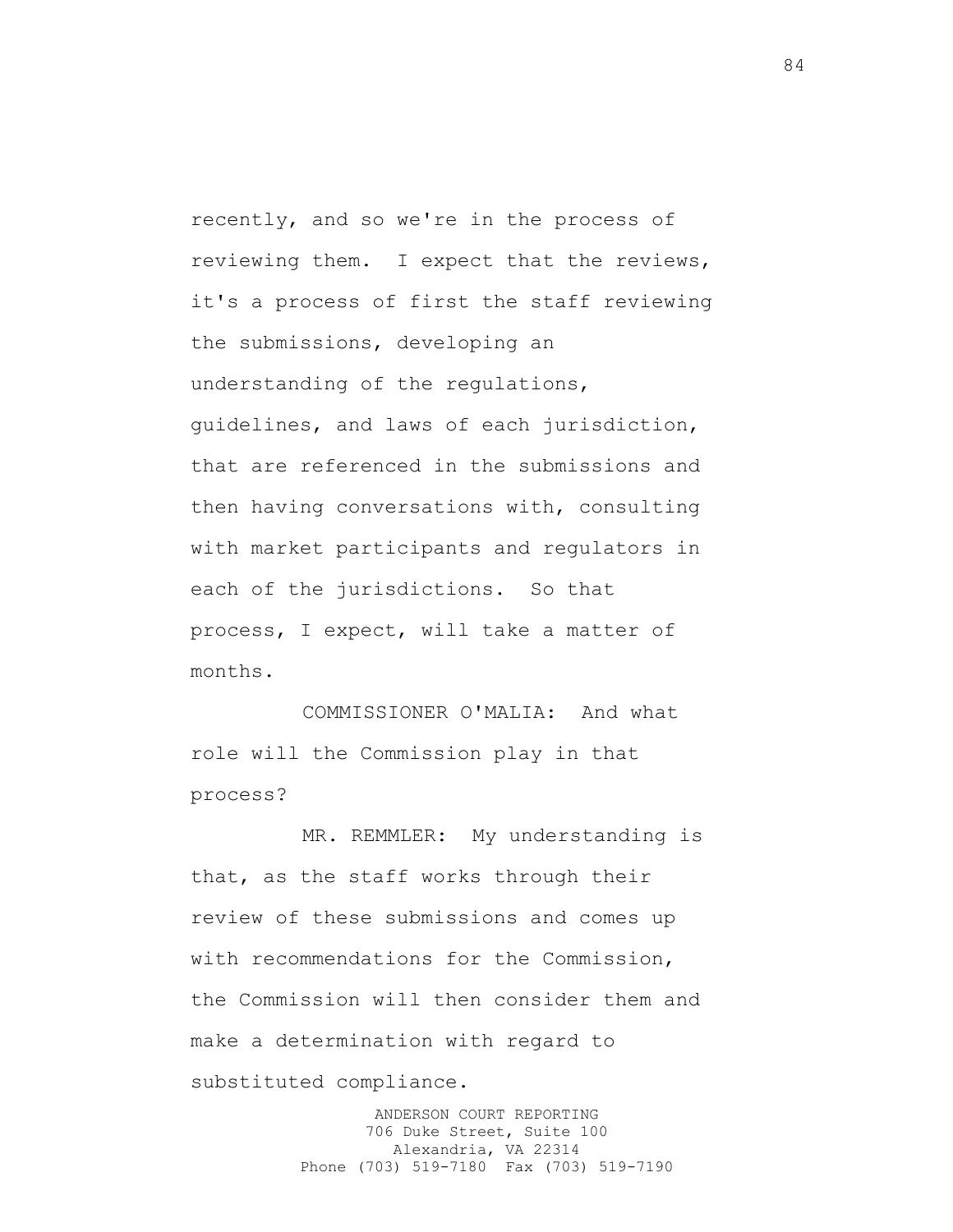## COMMISSIONER O'MALIA: How will

you brief the Commission if we have questions for the international regulators, how will we be in contact with them? Will there be an open meeting, other than possibly what Commissioner Chilton is going to organize through GMAC?

CHAIRMAN GENSLER: Can I make a suggestion? I think that each of the Commissioners should be as active as they wish with Erik, time permitting, but with Erik, Gary Barnett, Sarah, and getting briefings and advice and sharing Commissioner's advice to the staff. This is ultimately a Commission determination, so I think that should be welcomed, and I hope that Erik and the team, in terms of the regulators-to-regulators what many of the international regulators have asked is for there to be collaboration and ongoing consultation, which there will be, naturally, really spearheaded by Sarah,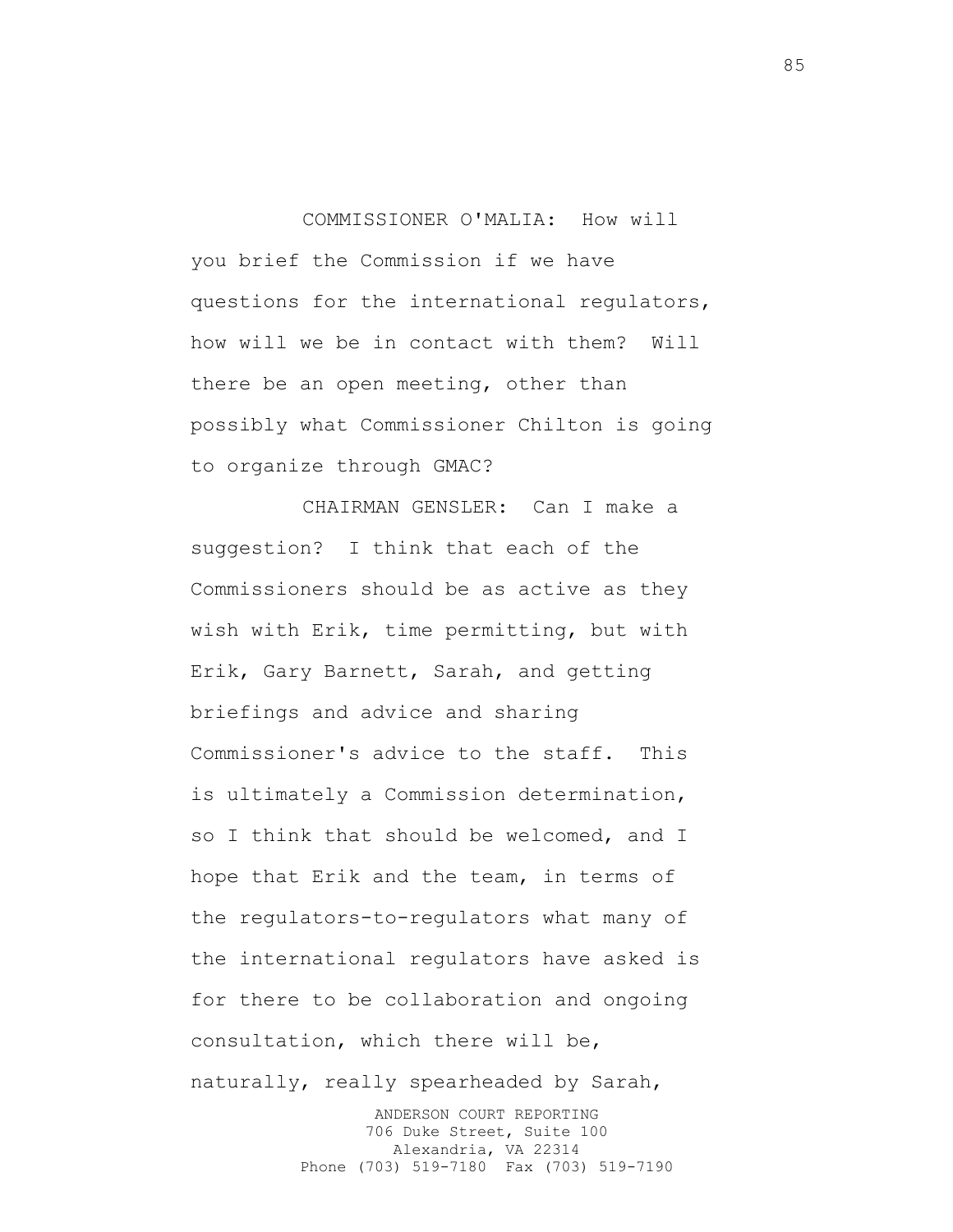Gary, and Erik directly at the staff levels. But I think Commissioners should  $-$ 

COMMISSIONER O'MALIA: Well, I want to make sure there is a process, and if they want to come up with a process to continuously kind of update the Commission on what they're working on and where they are in terms of the submissions, because I think, in some regards, you're going to have some probably very disappointed regulators that believe they are equivalent, and that might have a different outcome than they expect, and we will have a problem, and I don't want to be facing that at the 11th hour.

I'd want to know it in maybe the 5th or 6th hour before we get to some deadline that forces us to make a bad decision or a rush decision, when none of this has to happen if we engage publicly and transparently.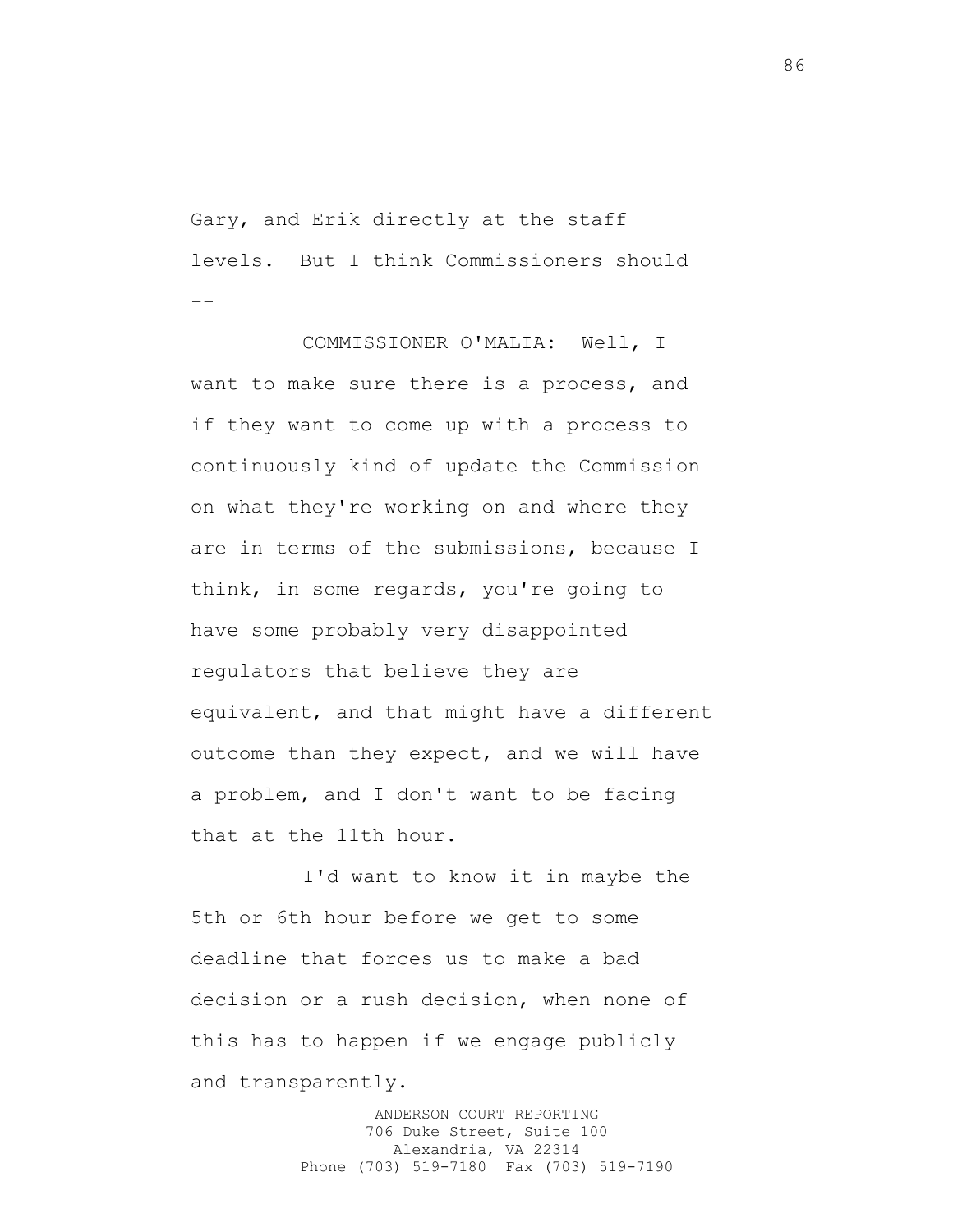CHAIRMAN GENSLER: I think that we're on a similar path to have regular updates, Commission briefings or Commissioner briefings, because it's within the Sunshine Act, but to have briefings in writing and oral. Now that we have all six, if Erik and Gary, you can come up with a process within the next two weeks, that's a real process that we all know on how you're going to keep us updated on the six jurisdictions, and your initial thoughts, and then as they are ongoing.

COMMISSIONER O'MALIA: Sarah, I'd also recommend that you ask foreign regulators if they'd like to participate in some sort of dialogue, if they want to come defend their submissions or talk about their submissions. I think that would be very helpful to have an understanding of what they're thinking and how they execute their own regulations and where they believe they're comparable. So I would

> ANDERSON COURT REPORTING 706 Duke Street, Suite 100 Alexandria, VA 22314 Phone (703) 519-7180 Fax (703) 519-7190

87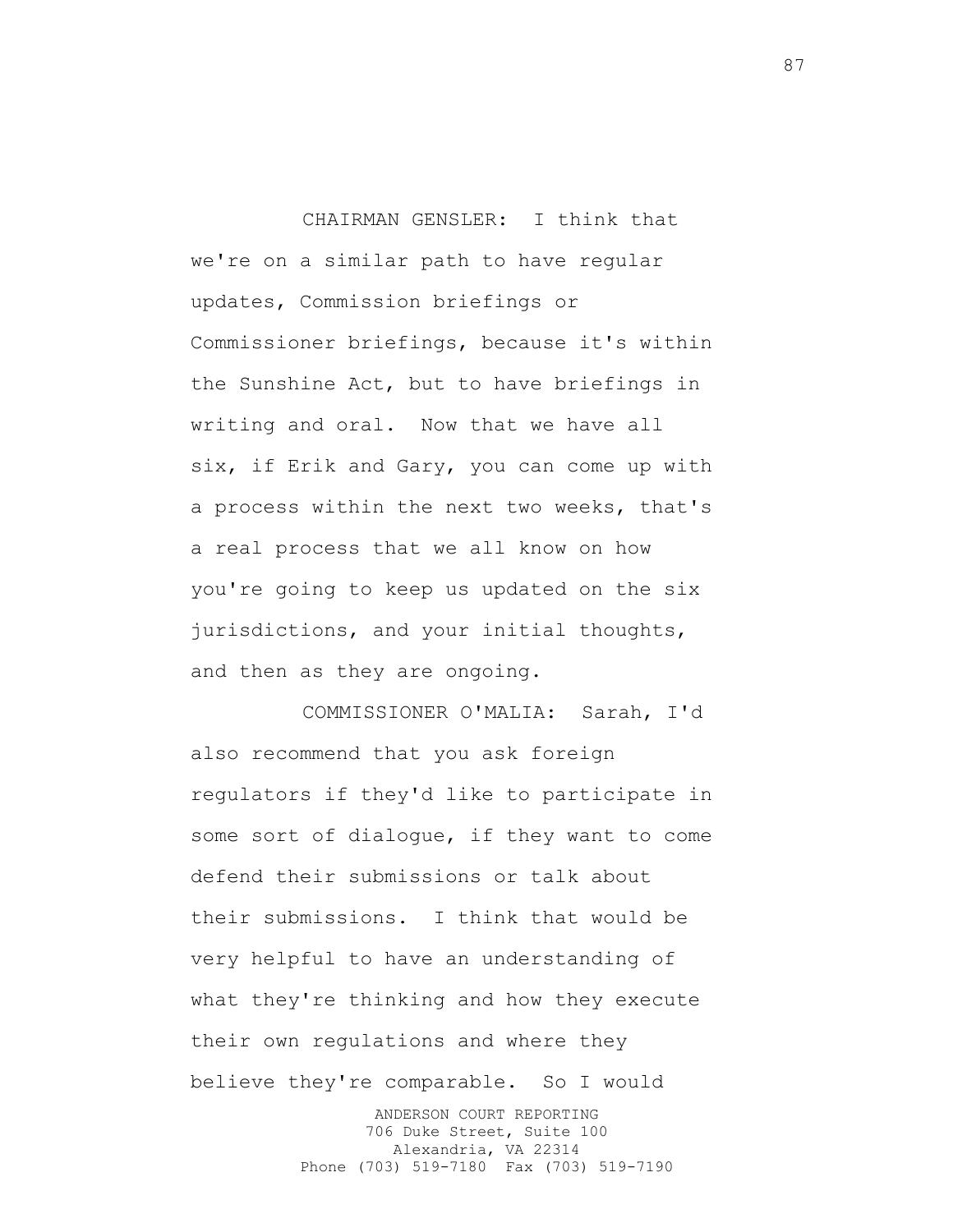welcome that opportunity, so when you speak to them, please pass on that request.

MS. JOSEPHSON: Yes, we will do that.

## COMMISSIONER O'MALIA:

Commissioner -- last question, I apologize. Commissioner Wetjen mentioned the no-action letter that went out, I believe yesterday, regarding the risk management. Now, this is an indefinite letter of no-action, which comes right before what Erik and everybody are working on to find comparability. And I know we're under some deadline of some sort we've created, but why did we give indefinite relief when we're about to make a comparability determination going forward? And, furthermore, this guidance requires us to review every four years all of our substituted compliance, yet this is a permanent kind of relief.

ANDERSON COURT REPORTING 706 Duke Street, Suite 100 Alexandria, VA 22314 Phone (703) 519-7180 Fax (703) 519-7190 So I'm trying to understand how this process works, and when the Commission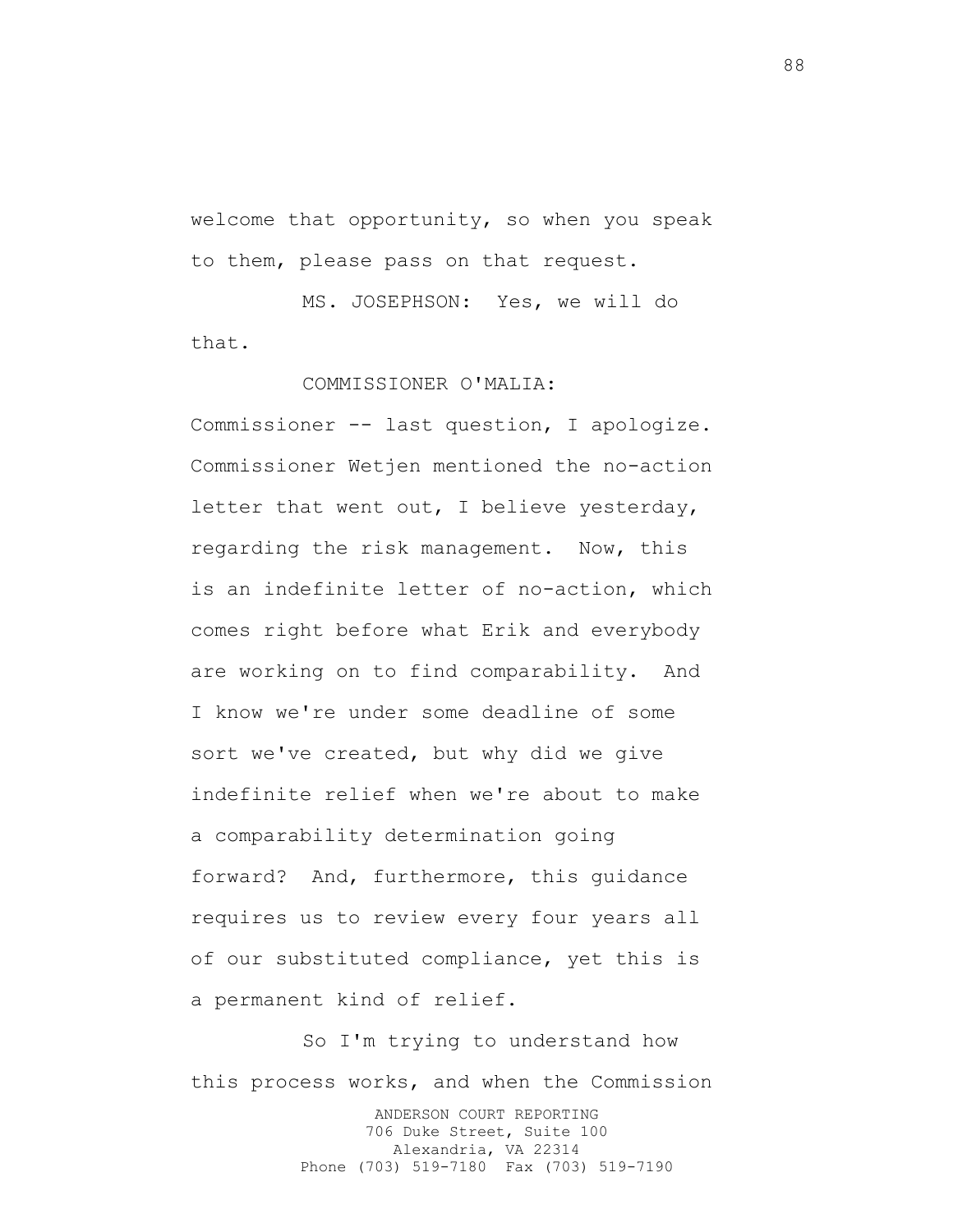gets to make the decision, and when no-action letters substitute for Commission decision, and especially when it's permanent.

CHAIRMAN GENSLER: Can I try to address it? I think that document appropriately reflects, I apologize, I can't remember the page number, but appropriately reflects that such actions where foreign regimes are essentially identical be brought to this Commission and, I can't remember the exact words, but that that's the presumptive approach. This negotiation with Europe, this was an important feature of this negotiation that they requested, and we've done this elsewhere in other circumstances where we've done no-action letters, so it was a part of it. But it's definitely the intention and I think in the guidance to do such things at a Commission level.

COMMISSIONER O'MALIA: Well, I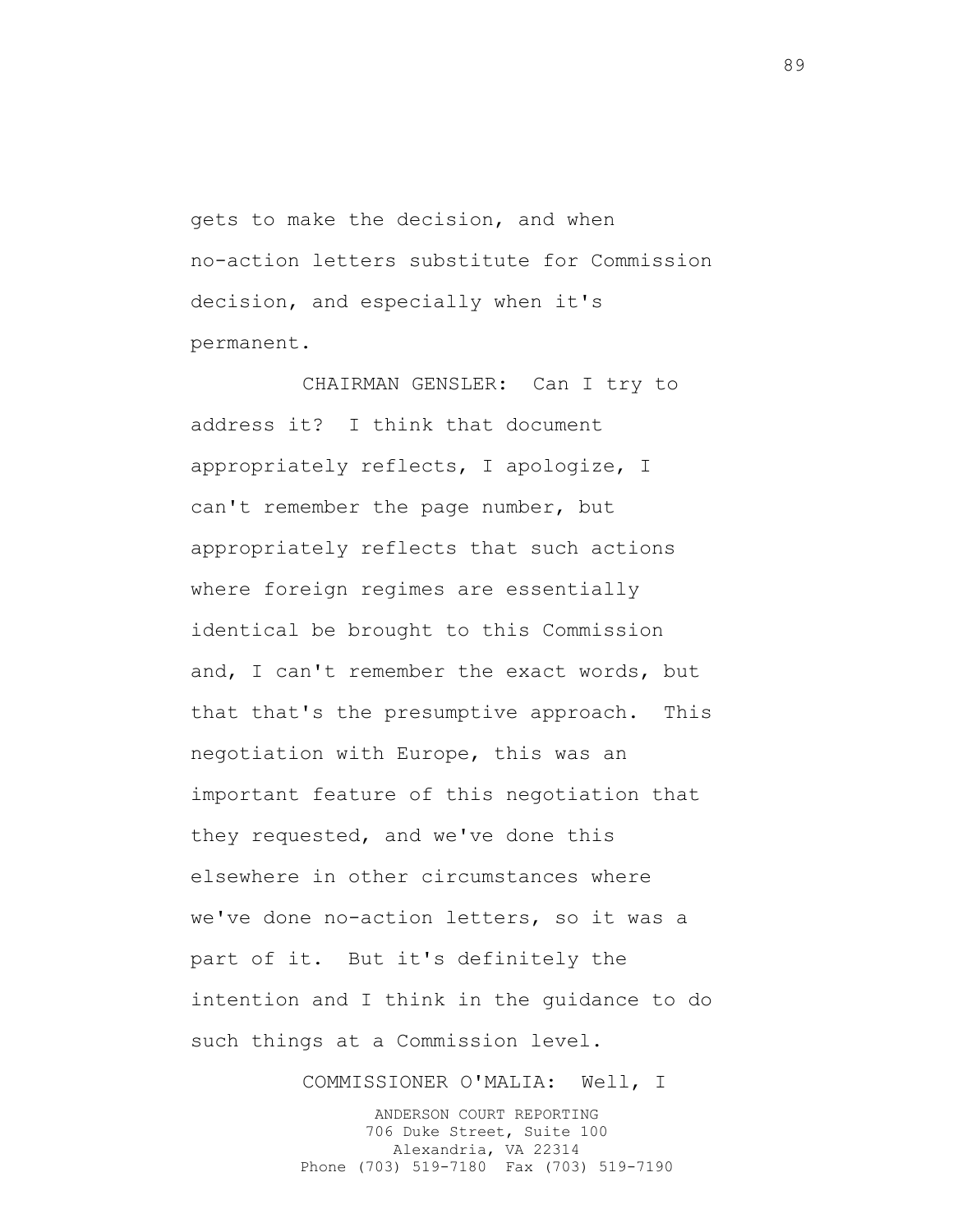think we've taken the no-action process and what should have been limited relief, carefully chosen selective relief, and turned it into an abused process that is, frankly, creating regulation and undermining the Commission decisions, frankly reversing some Commission rules. And that's a dangerous precedent, especially in one document, you give us ultimate decision to make substituted compliance, and then take it away through a no-action letter. So I think we definitely need some processes here, to understand what, when, and how we're going to be using these things, because these are usurping the Commission decision process right here.

MS. KIM: Can I just add a statement? The guidance that's being considered for approval today acknowledges your concern about the use of no-action letter, and it states that, it acknowledges the concern that you just articulated. So

> ANDERSON COURT REPORTING 706 Duke Street, Suite 100 Alexandria, VA 22314 Phone (703) 519-7180 Fax (703) 519-7190

90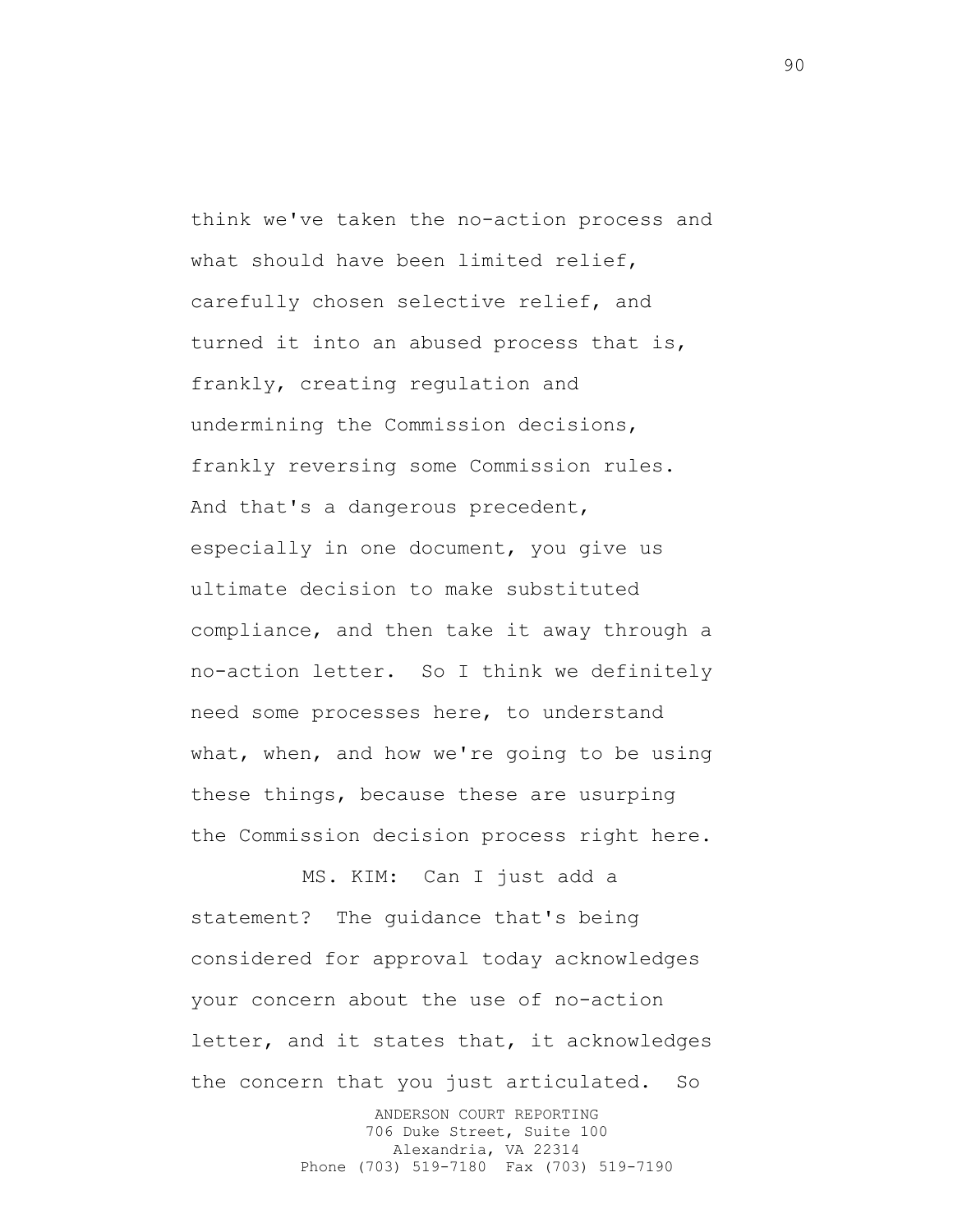it expressly states that, going forward, any prospective, essentially identical findings will be made largely by Commission order, but we also retain the flexibility to do so through Commission staff no-action process. So --

COMMISSIONER O'MALIA: So, you say you don't like the no-action process, but you reserve --

MS. KIM: No, no, I didn't say -- COMMISSIONER O'MALIA: It anyway to protect our ability to do it.

MS. KIM: Anything about not liking the no-action letter process --

COMMISSIONER O'MALIA: Well, I thought you said that you raised the same concerns I did --

MS. KIM: No --

COMMISSIONER O'MALIA: Which is - no?

MS. KIM: I'm agreeing, I'm

agreeing with your concern about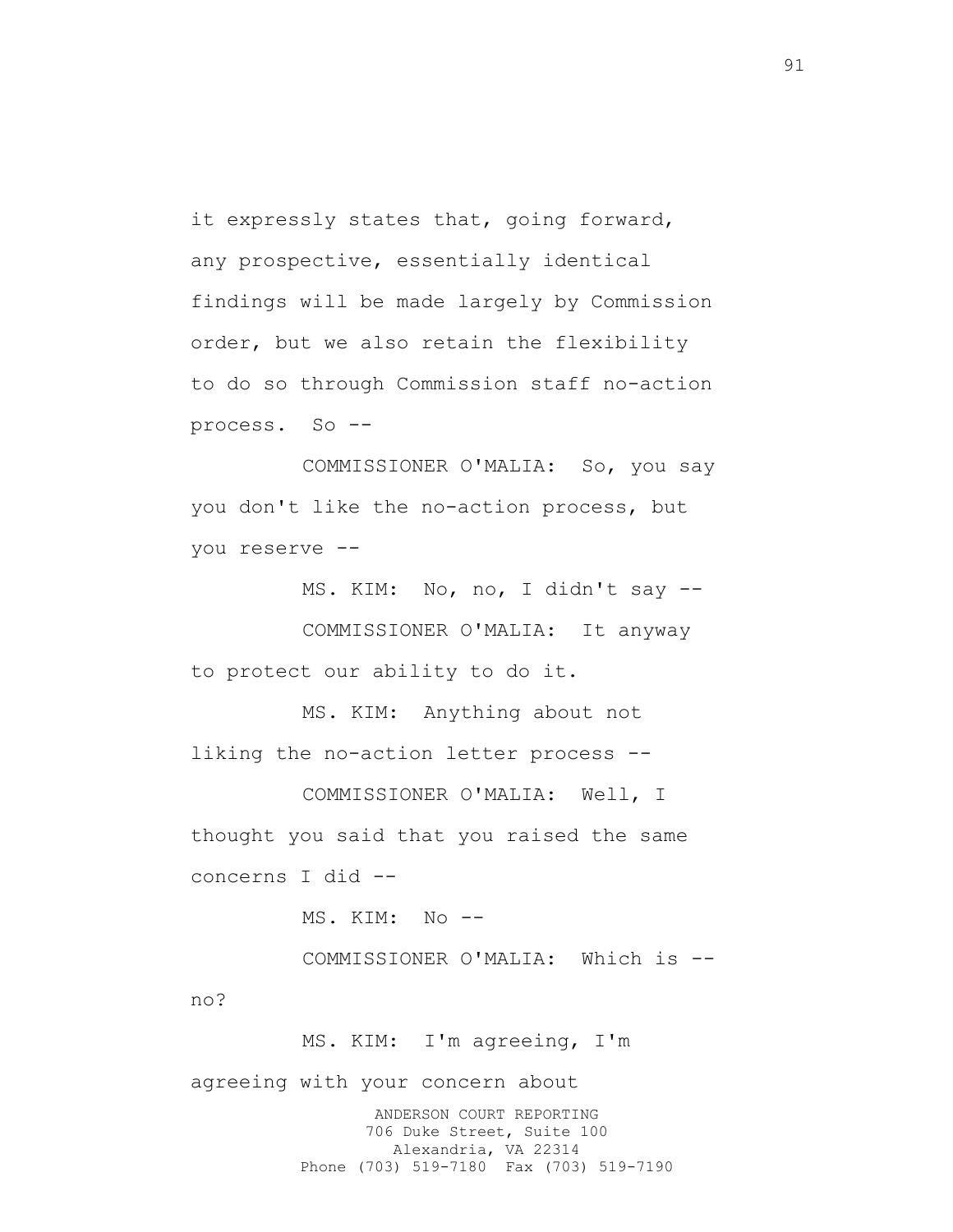inappropriate use of no-action letter, I didn't say anything about whether, in this context, as used in the "essentially identical" finding, was inappropriate. But we also have to, I think we all agree that there is need for Commission staff to retain the flexibility to use no-action process to address certain specific situations. And I think, when I say I acknowledge your concern, and it's reflected in the guidance, is that the Commission commits to minimize the potential for abuse by committing to use the Commission level order, as opposed to staff no-action letter, in any future findings regarding essentially identical.

COMMISSIONER O'MALIA: Well, then  $-$ 

ANDERSON COURT REPORTING 706 Duke Street, Suite 100 Alexandria, VA 22314 MS. JOSEPHSON: Can I -- COMMISSIONER O'MALIA: Would it make more sense if we went, in this news release, talking about the agreement with

Phone (703) 519-7180 Fax (703) 519-7190

92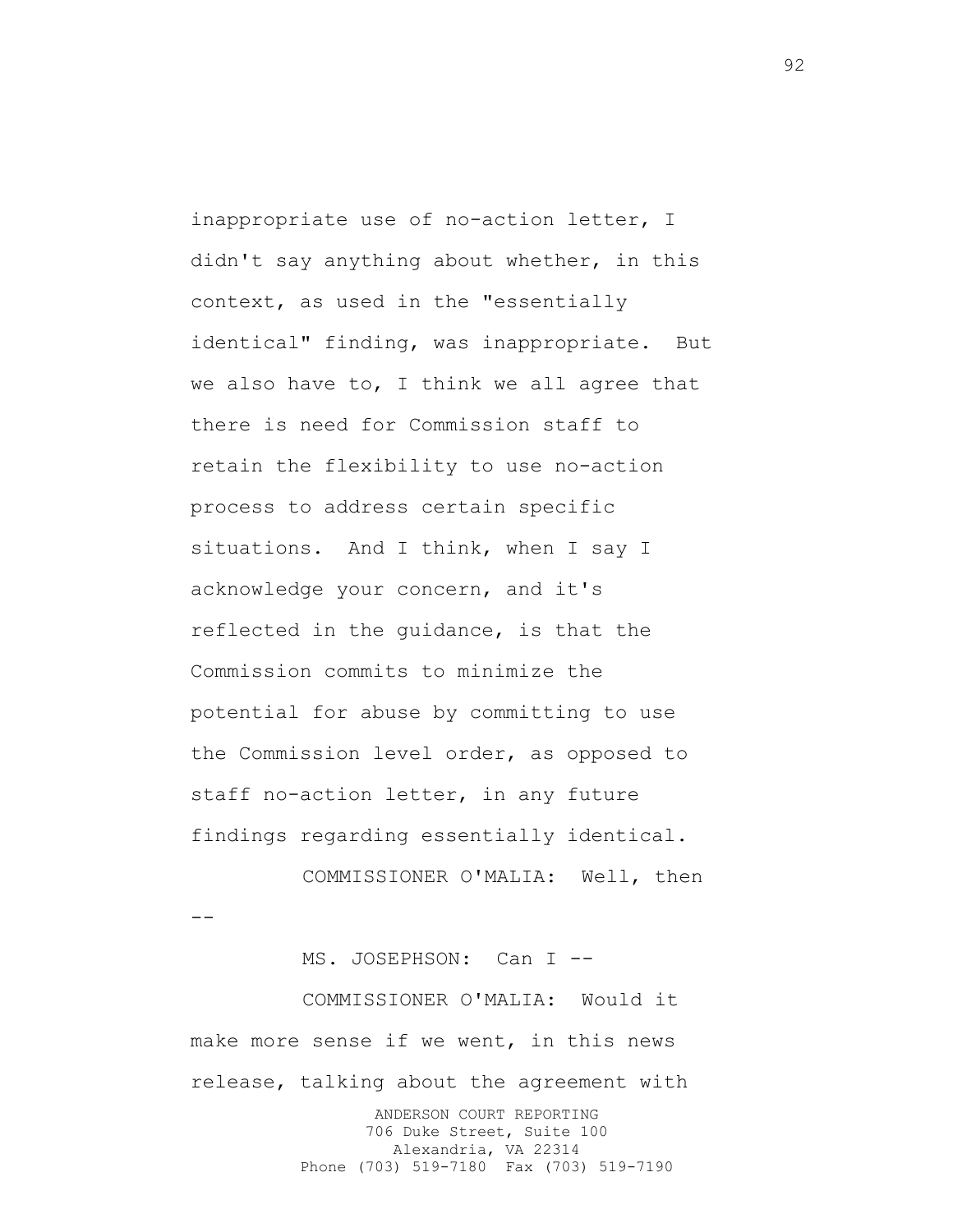Europe, which is a positive, we list two other no-actions regarding FBOTs and other things that we're going to be doing. Why don't we do those in either substituted compliance or rule change?

MS. JOSEPHSON: Perhaps it would make sense for me to just jump in for a moment, here, and --

CHAIRMAN GENSLER: Would you bring the mic closer?

MS. JOSEPHSON: Okay. To mention the specific letter that you reference does build off of a very close and collaborative and very constructive relationship that we have had with the European Union and specifically the European Commission and the ESMA, the Markets authority in Europe, to look at the rules that have been finalized under EMIR. So their statutory and regulatory framework, so both the legal, the law and the regulations to do the side-by-side comparison of those rules.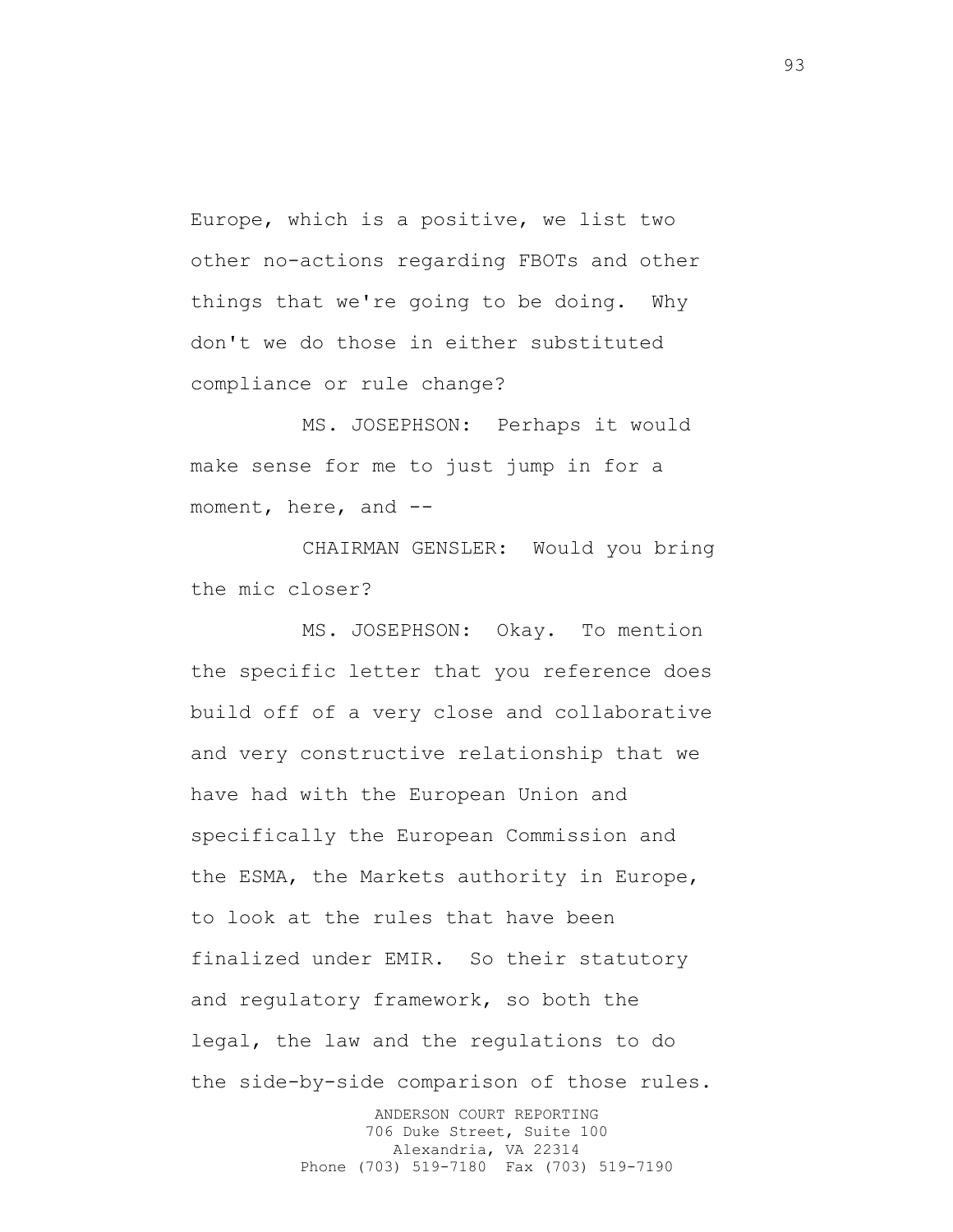And I would compliment and thank very much our colleagues at both the European Commission and also ESMA for the work that they have done to basically be able to demonstrate to us, and we were in discussions about looking at specific requirements, and they were reflected in that letter.

So it's the trade confirmation rules, portfolio reconciliation and compression, documentation in terms of valuation and dispute resolution, and looking at rules that have been finalized under EMIR and under Dodd-Frank, our rules in part 23 for swap dealers and major swap participants and recognize that they're essentially identical, so when you have that sort of joint jurisdiction, that you can recognize that. And, again, that's not inconsistent with a substituted compliance determination, which will occur in due course, and has been --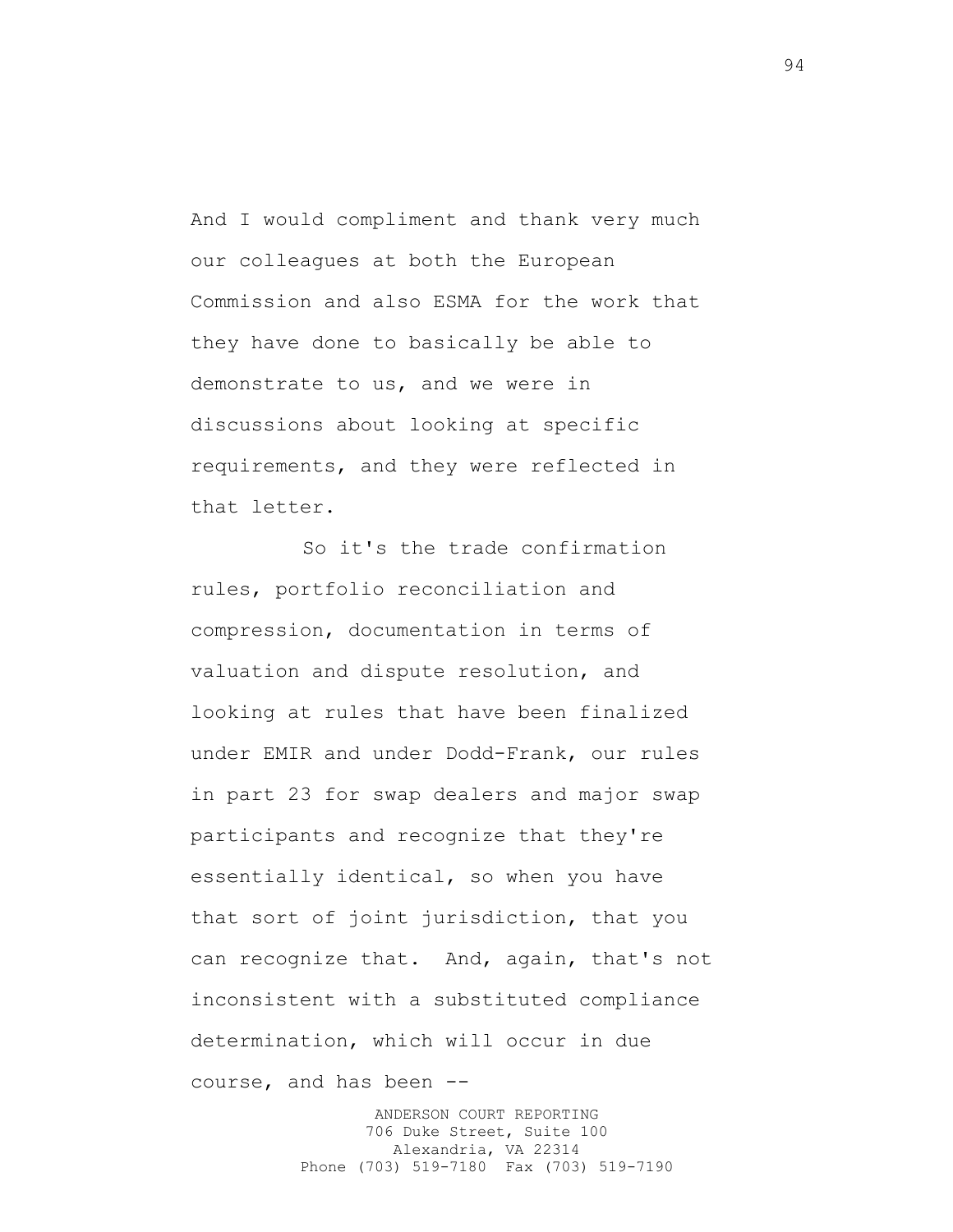## COMMISSIONER O'MALIA: But it

makes the substituted compliance irrelevant when you precede it with a no-action letter.

MS. JOSEPHSON: It doesn't, I don't think it makes it irrelevant, I think they're separable concepts, both legally and intellectually.

COMMISSIONER O'MALIA: But what is, if it's a Commission decision and a no-action -- what is, you've got dual path, here, that you could either do it no-action or you could do it, you know, in the guidance, the important guidance we have that is going to define how we deal with people internationally, it says that it's a Commission decision through substituted compliance.

MS. JOSEPHSON: I think where we are today reflects the reality of the situation, and as we look at the markets and we have two sets of rules that have --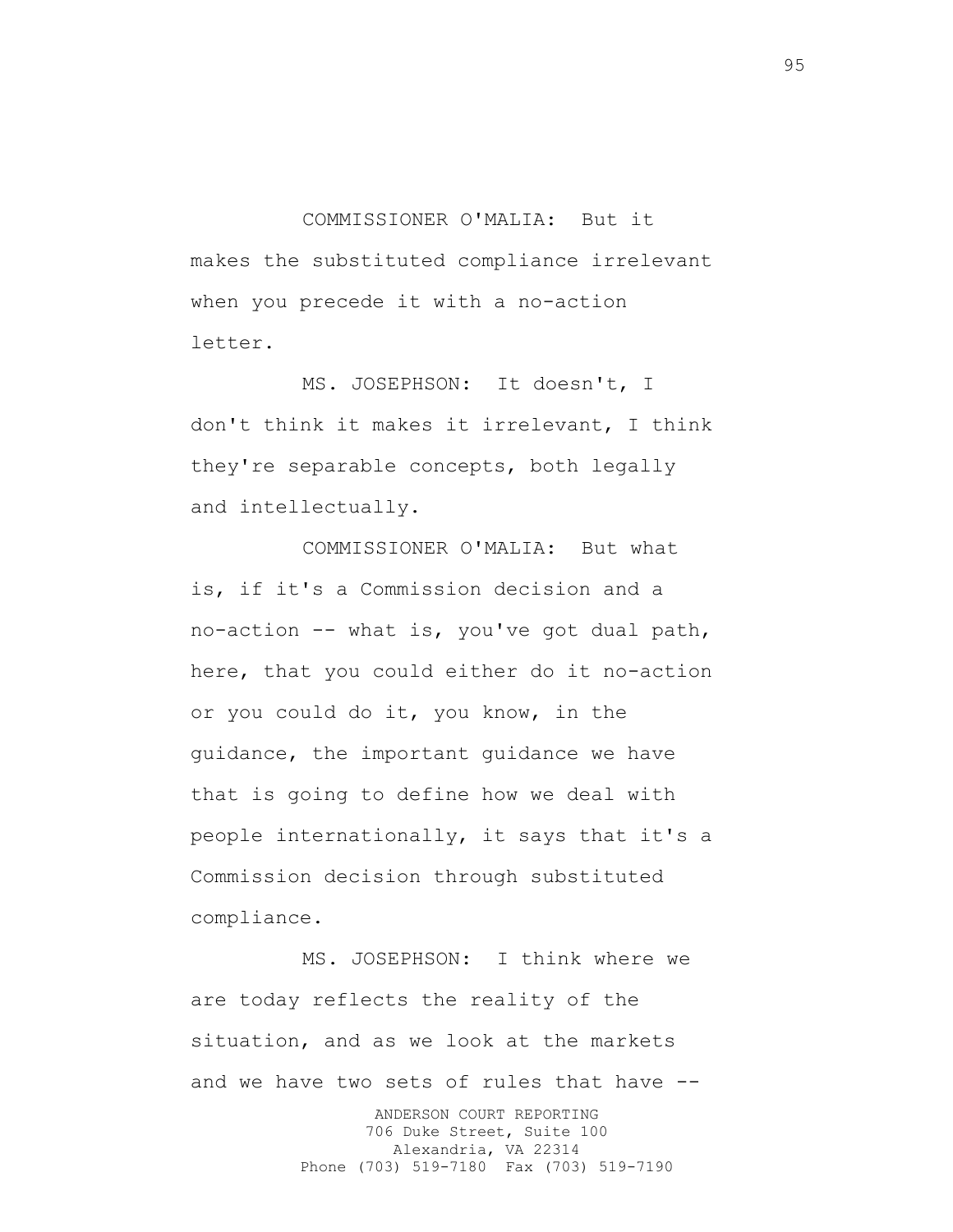## COMMISSIONER O'MALIA: Who looks

at the markets, who gets to make this decision?

MS. JOSEPHSON: I think the decision is being made, you know, again, as we move forward --

COMMISSIONER O'MALIA: Who?

MS. JOSEPHSON: Well, at times, as Carlene was mentioning, I think we have the authority to use staff no-action where appropriate, we also have, in the Commission decision making process, which we are all very much familiar with.

CHAIRMAN GENSLER: I would also note two things, Commissioner O'Malia. Often, and probably pretty consistently, regulatory bodies would want this Commission to act as the full Commission. So I think that, too, tends to that. This circumstance was one where the European Commission wanted us, at least at the staff level, to do something sooner than could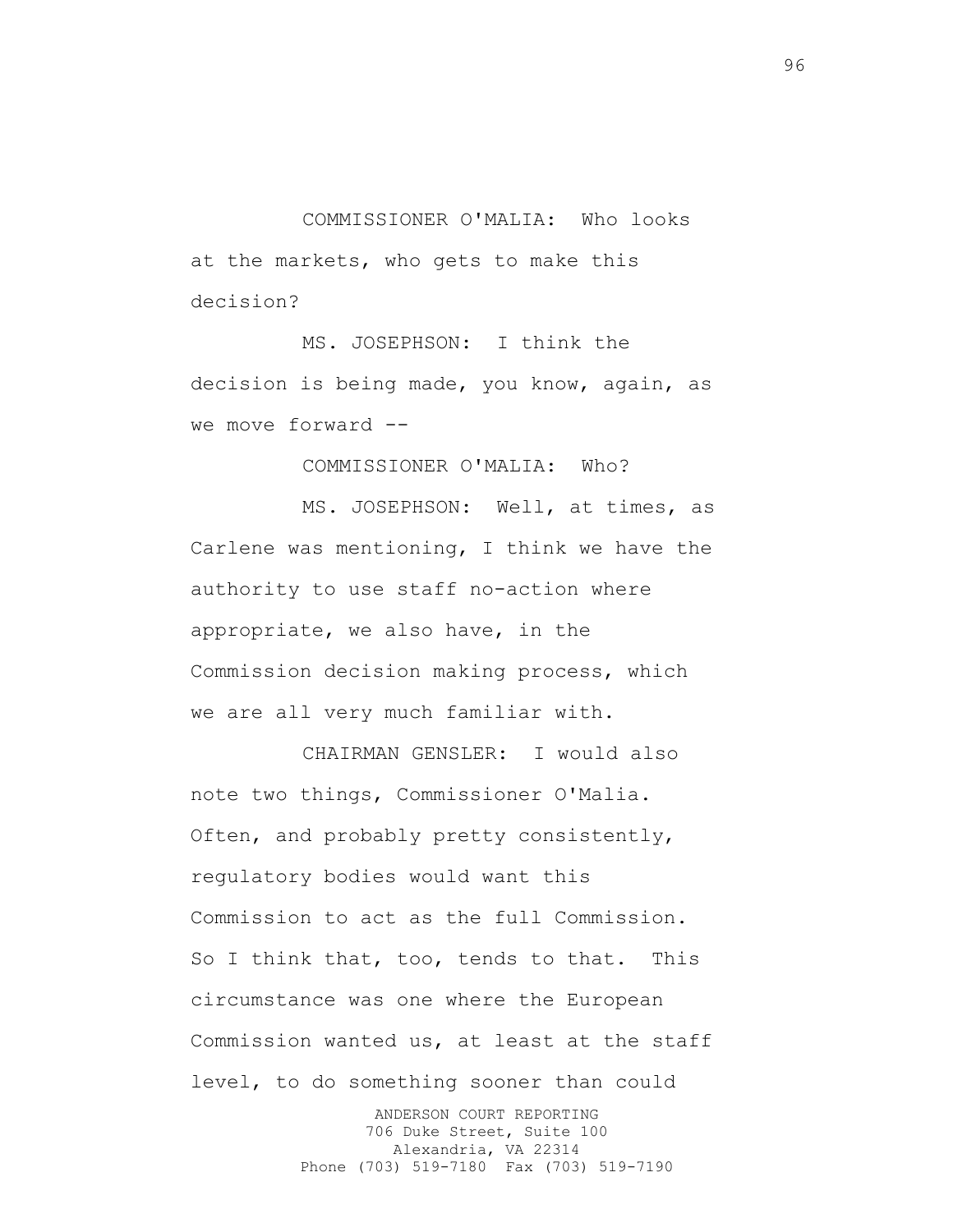possibly be done, but it's fully described and discussed in the guidance. Secondly, regulatory commissions, not just this one, have used staff no-action type letters probably for a few decades. When I was asked to chair this Commission, one of the things Congress asked, the Senate asked is could we inventory. And you remember this inventory of 700 no-action letters that, over the last 20 or so years, we couldn't go back 35 years, but probably over the last 20 years that we inventoried and put it all on our website, that was 700 before. And, yes, over these last four years, we've probably added another 100 to 150, but it is something that is a tool of regulatory agencies like ours.

COMMISSIONER CHILTON: Mr. Chairman, two things. One, I almost chimed in on your previous concern, Commissioner O'Malia, about not learning about these things at the 11th hour, and I agree, we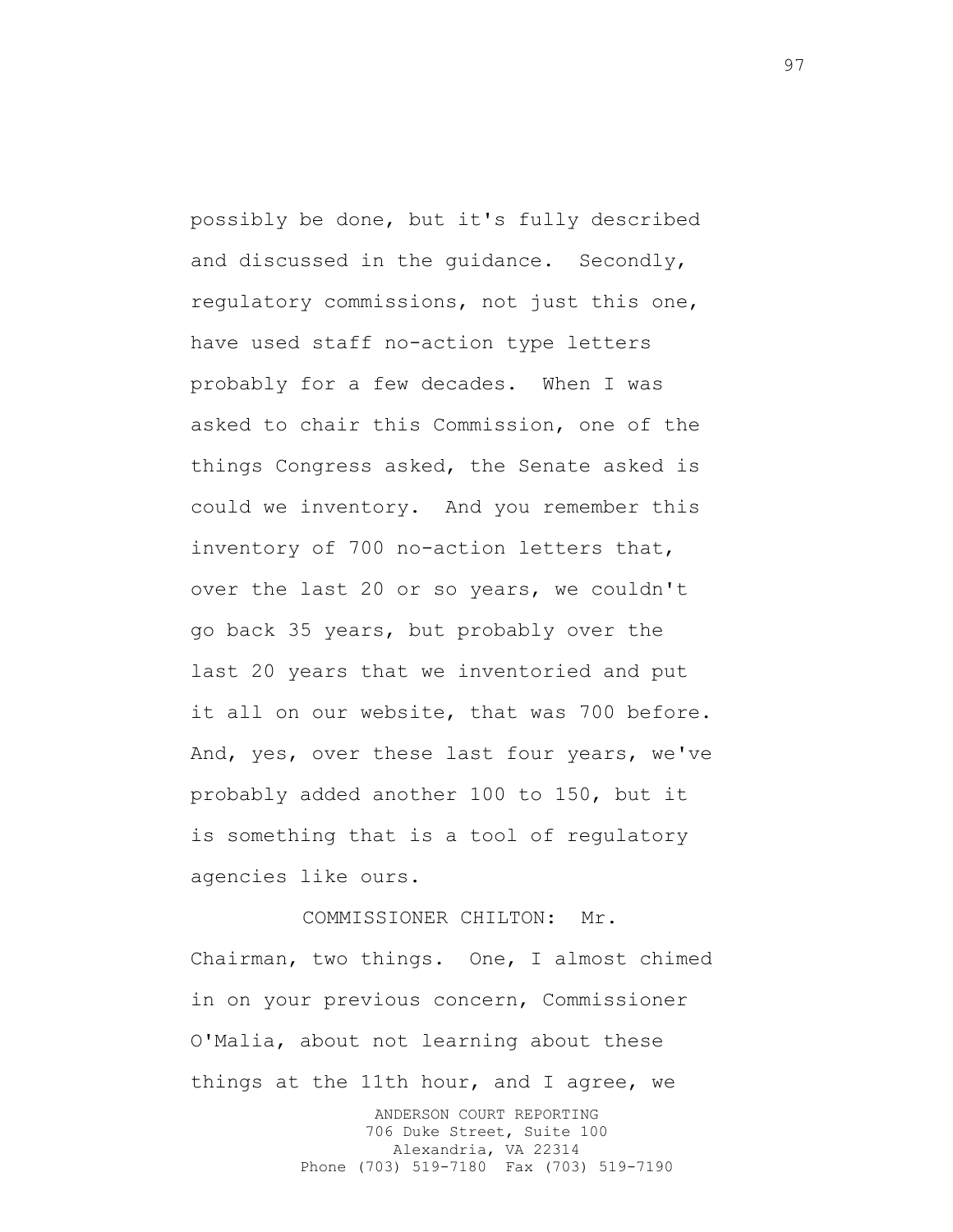need some process, whatever people come up with, whether or not it's showing us a list every week and telling us where people are, who's come in, sort of like we're doing on this SEF rule, every week, they tell us who's applied, et cetera, so that we do find out ahead of time. But then, to this point about the no-actions, the no-actions actually allow us, I think, to be more nimble and quick, because it delegates it to the staff.

Now, we can, at any time, say, hold on, we're not comfortable with that at all. It requires diligence on our part, but I think that will avoid the no-action process, will avoid your previous concern about finding things out at the 11th hour about substituted compliance. So I guess it's in the eye of the beholder, but all of it comes back to the job that we're supposed to do to ensure that the appropriate authority is granted,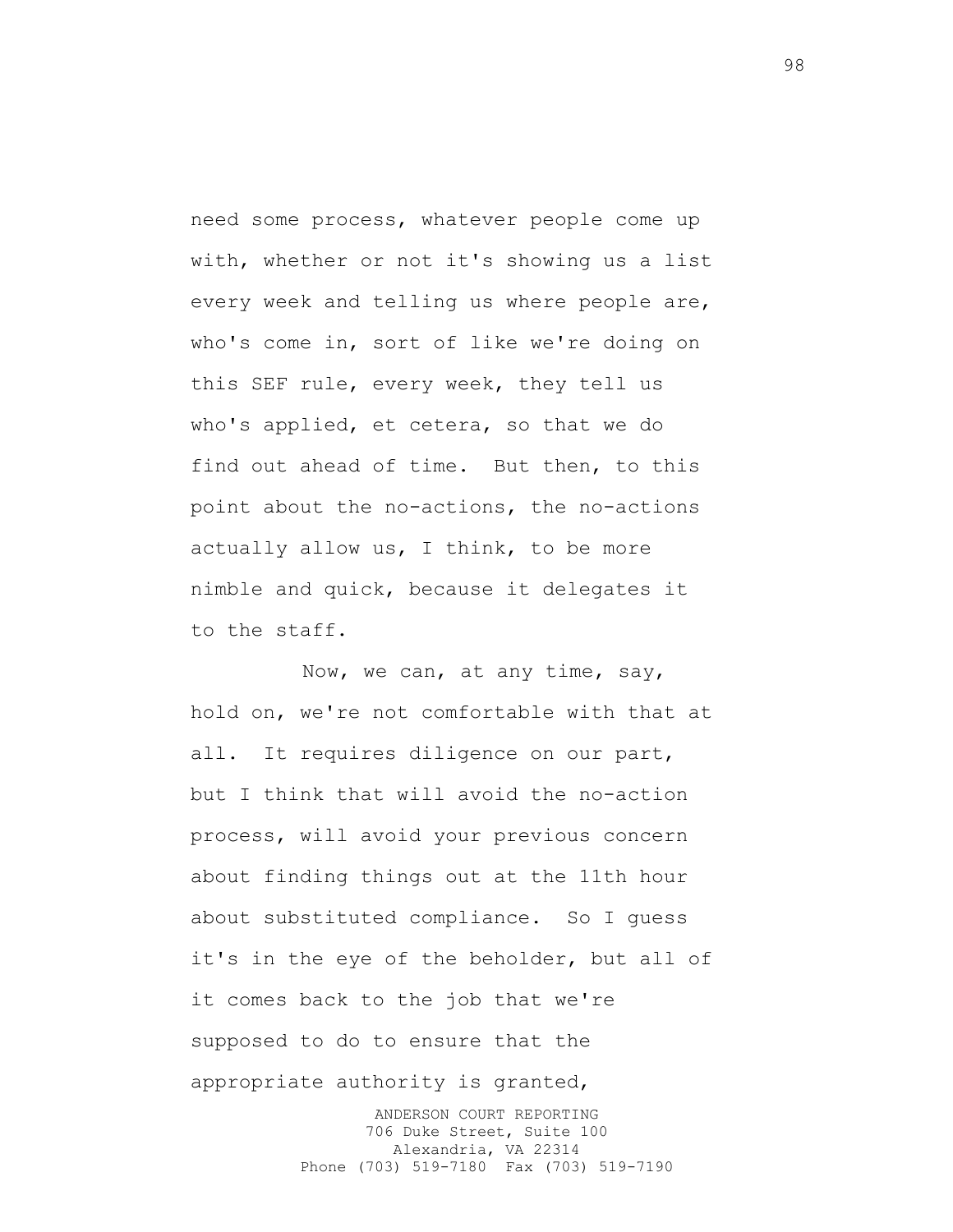designated as staff, but not too much at times if they're going astray.

COMMISSIONER O'MALIA: Well, I'd be interested to know -- I'm told that the no-action process is just that, no action by the Commission, as well, and that we don't have a say, it's not a Commission decision, therefore, it's not subject to notice and comment, it's not subject to other things. So it does have a lower standard in terms of kind of the Administrative Procedure Act. So, on one hand, it's a very nimble tool, but on the other hand, it is an end-run around some of these transparent and rulemaking processes. We do have, in just Dodd-Frank alone, over 100 exemptions, 20 of them, I believe, are indefinite, which turns that into a rulemaking, if, in my opinion. If you say the rule is X and then say except for Y, and you make that indefinite, that turns into reversing Commission action, that is a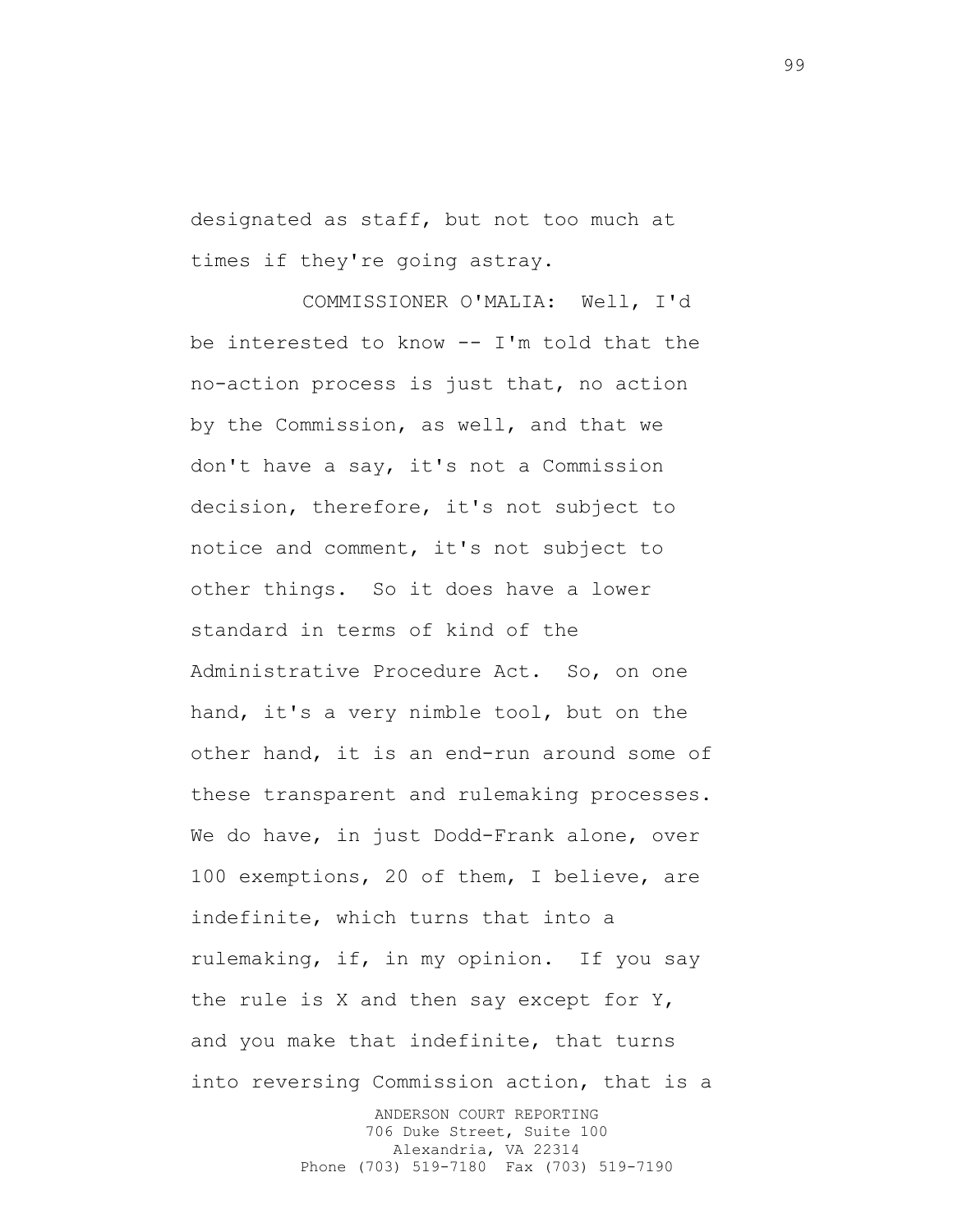rulemaking, in my mind, and that is probably something we need to be very careful with.

So we have a process, you know, we're engaging with them, they're submitting it, and to on and off, turn on and off the Commission's authority to use a rulemaking or a no-action relief, I don't, I don't feel as comfortable with the no-action relief. And I think we've crossed a line in how we've used them, and the frequency in which we use them, especially in terms of how you understand what the rules and times and conditions. Because it's not in the rule, right, you've got to go to our website, you've got to check it out, you've got to go through the 100 or so ones that we found, like, oh, does this apply to the rule that I'm looking at in the Code of Federal Regulations or not?

> ANDERSON COURT REPORTING 706 Duke Street, Suite 100 Alexandria, VA 22314 Phone (703) 519-7180 Fax (703) 519-7190 It's not as transparent, it is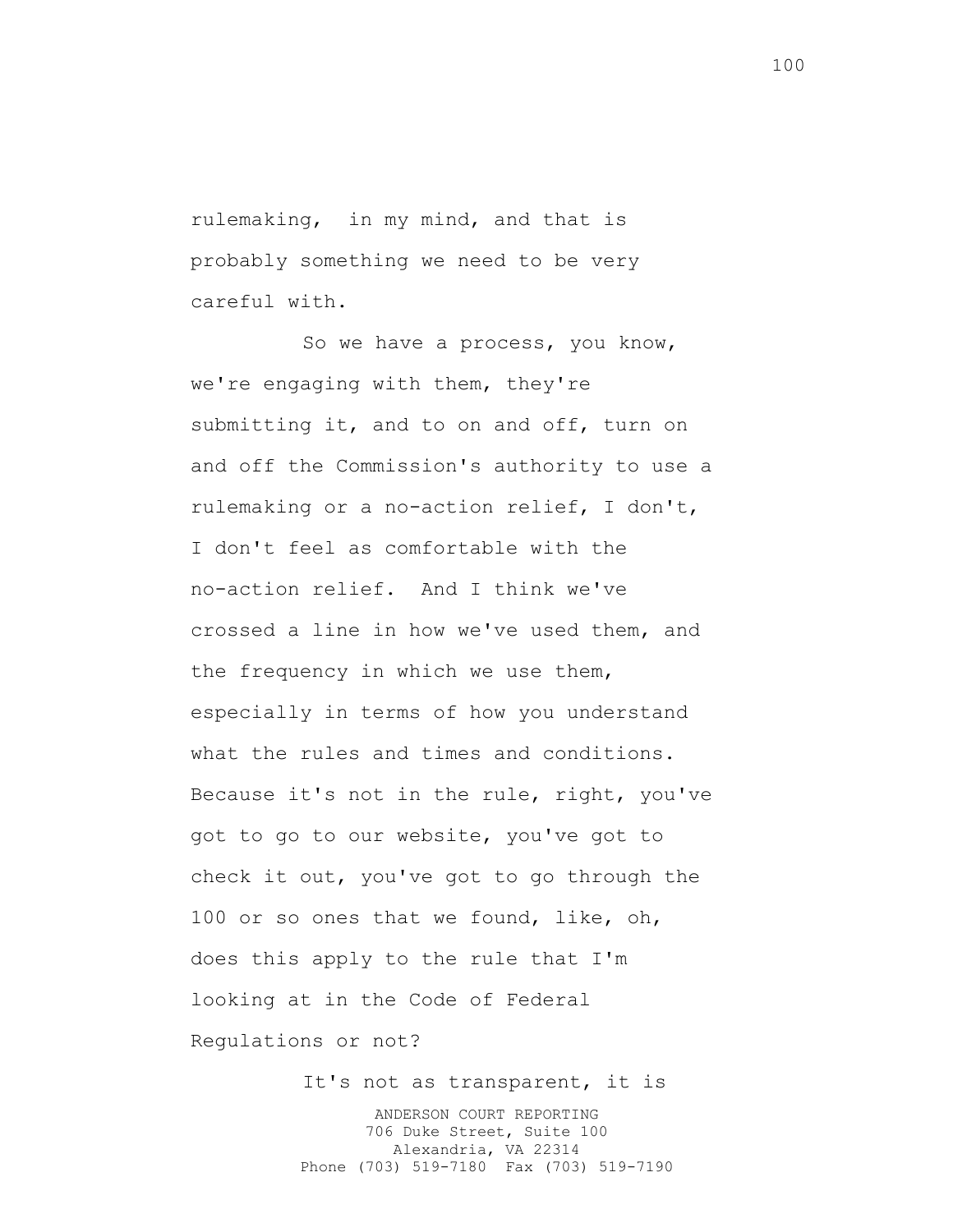confusing, at worst, and in some cases, I think, it undermines the Commission's rule, so I'm going to leave it there for now. I'm not letting this thing go. The Commission has a role, Congress appointed, the President appointed us, Congress approved us to make these decisions. I've voted on hundreds of things. I'm around. I'm happy to vote on things. Put them before us and let us vote. But to have things taken away from us, or not put in front of us and just provided indefinite relief or fixes is not a good policy, in my mind.

CHAIRMAN GENSLER: Mark?

COMMISSIONER WETJEN: I don't have any questions.

CHAIRMAN GENSLER: I thank you all, and now I turn to Melissa.

MS. JURGENS: This is a vote on the interpretive --

CHAIRMAN GENSLER: What's that?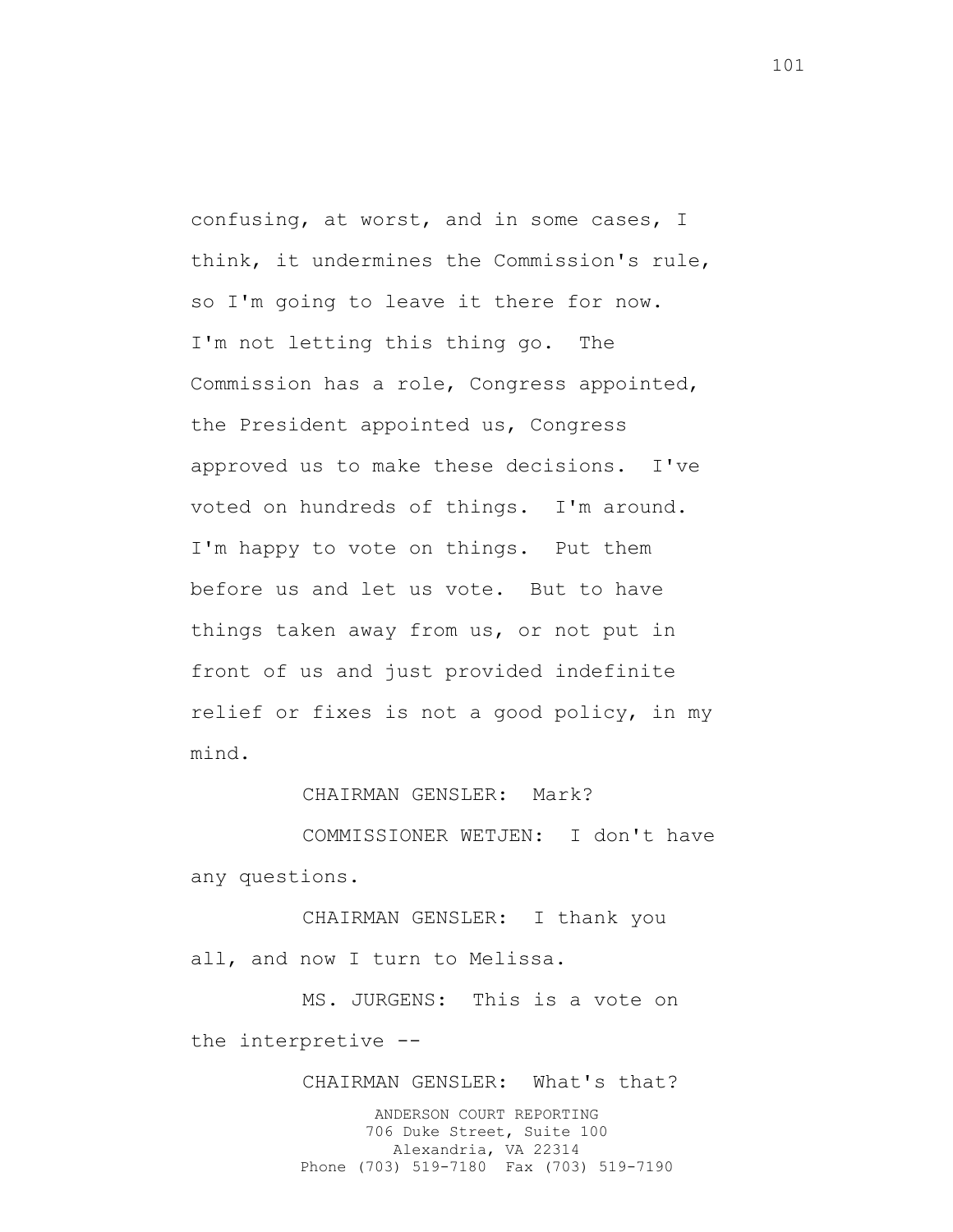MS. JURGENS: Mr. Chairman?

CHAIRMAN GENSLER: Hold on, Melissa. I'm supposed to turn to you because these are two separate votes --

COMMISSIONER O'MALIA: Wait, oh, I thought we were separating them. I have one question on the exemptive relief.

CHAIRMAN GENSLER: Oh, I'm not, I haven't --

COMMISSIONER O'MALIA: Okay, that's what I thought.

CHAIRMAN GENSLER: Yeah, this is a vote just on the guidance.

COMMISSIONER O'MALIA: Okay.

CHAIRMAN GENSLER: And then we will have a motion and a second on the second one.

COMMISSIONER O'MALIA: That's fine.

ANDERSON COURT REPORTING 706 Duke Street, Suite 100 Alexandria, VA 22314 Phone (703) 519-7180 Fax (703) 519-7190 CHAIRMAN GENSLER: And then, after the motion and second, there will be questions. So, if there are no further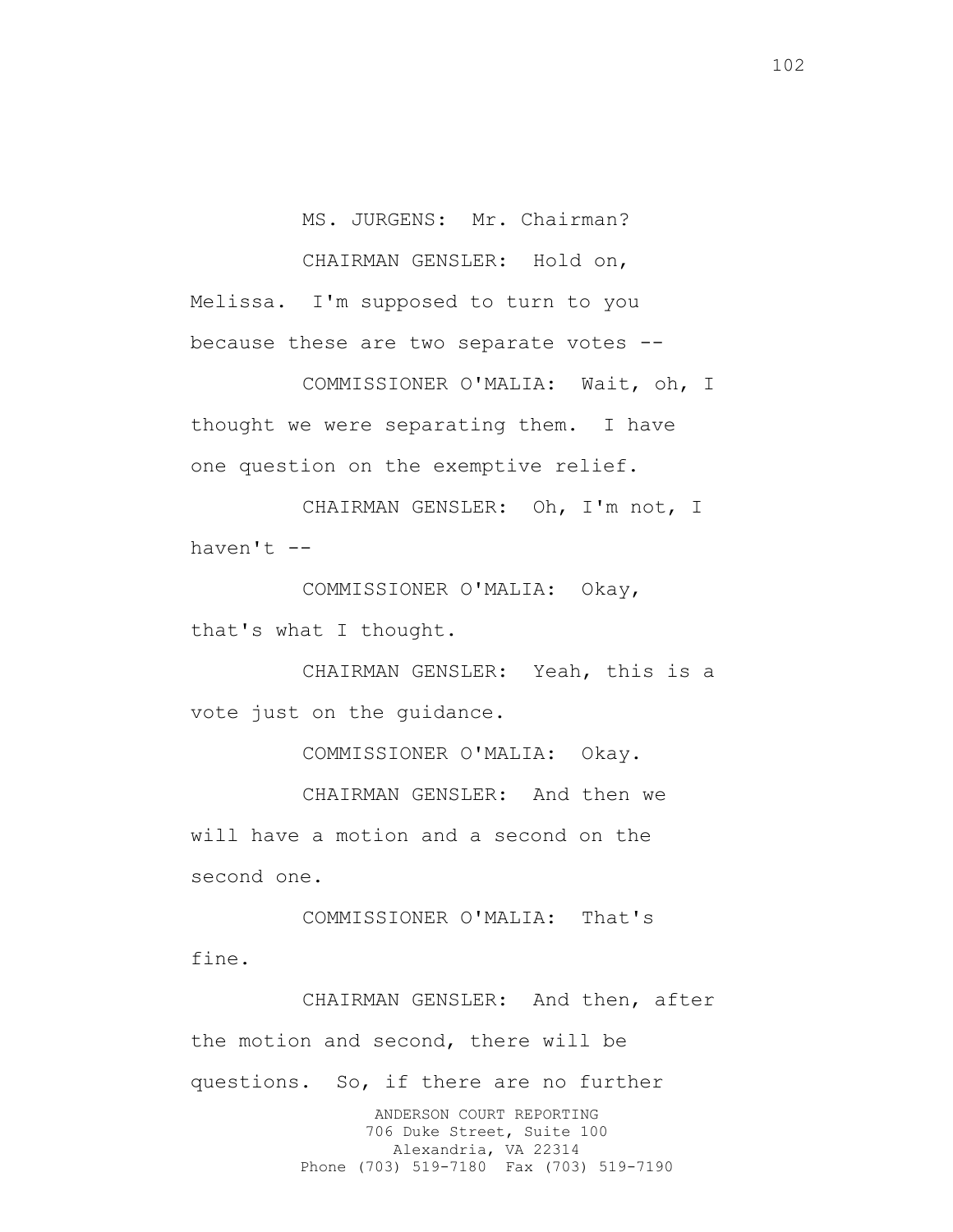questions, I would like to thank the presenters, but now also ask if Melissa, Ms. Jurgens, will call the roll.

MS. JURGENS: This is a vote on the interpretive guidance and policy statement regarding compliance with certain swap regulations, also known as the cross-border final guidance.

Commissioner Wetjen?

COMMISSIONER WETJEN: Aye.

MS. JURGENS: Commissioner Wetjen,

aye. Commissioner O'Malia?

COMMISSIONER O'MALIA: No.

MS. JURGENS: Commissioner

O'Malia, no. Commissioner Chilton?

COMMISSIONER CHILTON: Aye.

MS. JURGENS: Commissioner

Chilton, aye. Mr. Chairman?

CHAIRMAN GENSLER: Aye.

MS. JURGENS: Mr. Chairman, aye.

Mr. Chairman, on this matter, the ayes have three, the noes have one.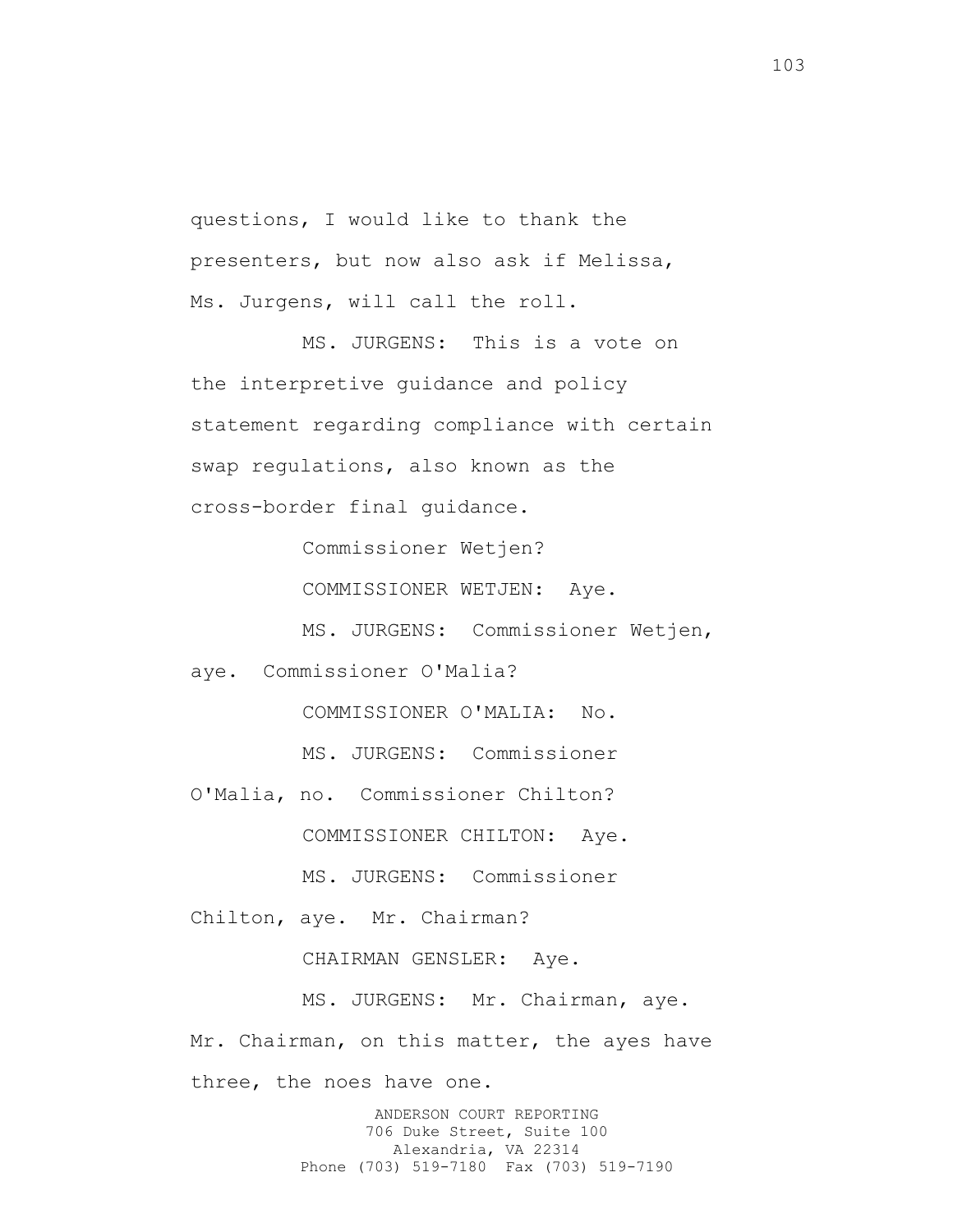CHAIRMAN GENSLER: Thank you. The majority, the ayes having it, the staff recommendation is accepted, along with the technical corrections, which everybody will see as these hours proceeded today, and maybe into the weekend, will be sent to the Federal Register. I can turn over now to the second presentation presenting the cross-border phase-in exemptive order. And after you present, I'll take a motion and a second, and we'll have questions.

MS. BADIAN: The staff is also recommending that the Commission issue an exemptive order, which would provide temporary conditional relief from certain swap provisions of the Dodd-Frank Act to non-U.S. swap dealers and MSPs, as well as foreign branches of U.S. swap dealers. Among other things, the exemptive order recognizes that market participants may need additional time to facilitate their transition to the interpretation of the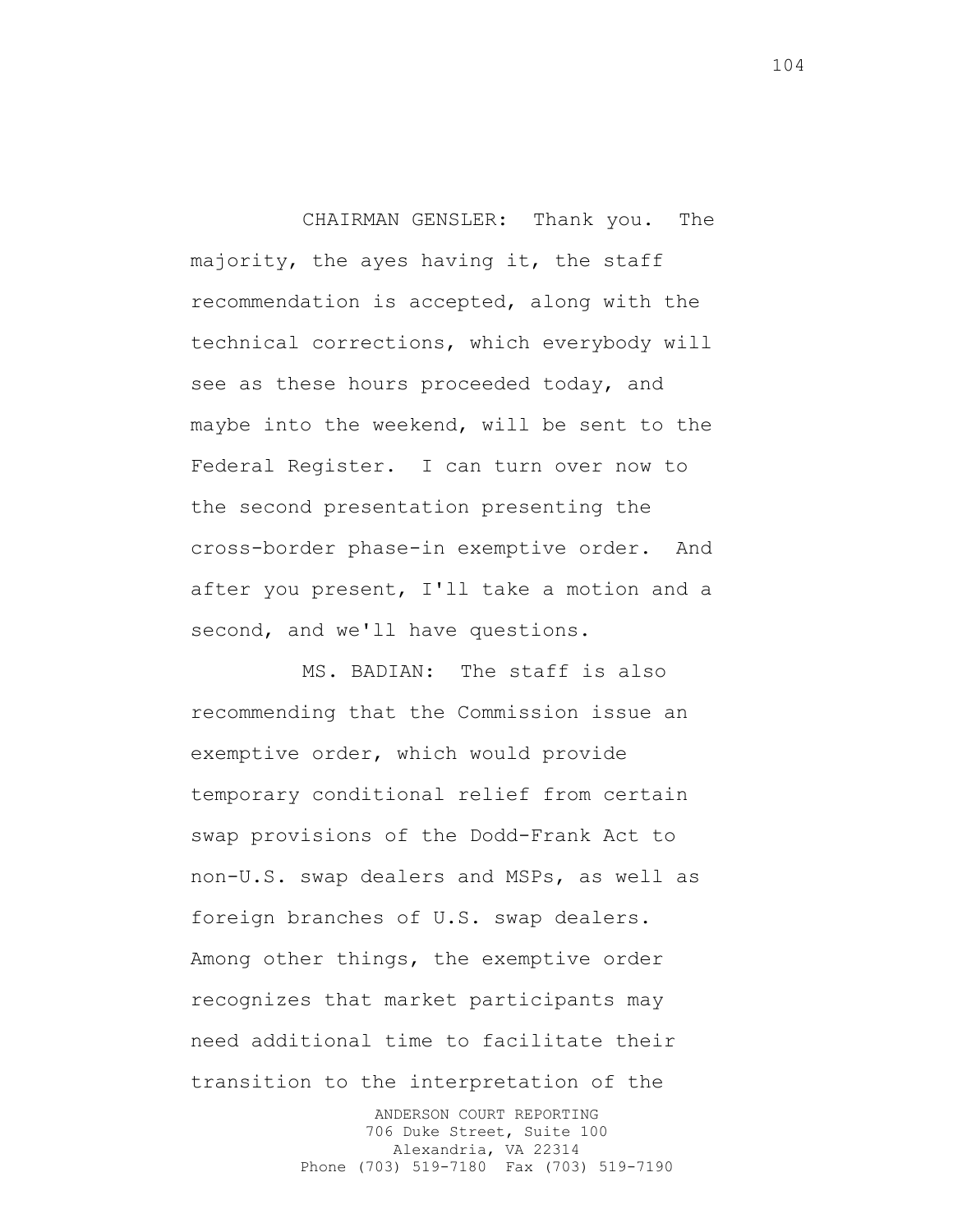term "U.S. person" in the guidance. Under the exemptive order, the definition of the term "U.S. person" contained in the Commission's January order of last year will continue to apply from July 13, 2013, which is the date that the exemptive order is effective, until 75 days after the final guidance is published in the Federal Register.

In addition, market participants may continue to apply the swap dealer and major swap participant calculation provisions contained in the Commission's January exemptive order from July 13, 2013 until 75 days after the guidance is published in the Federal Register. The exemptive order also would provide non-U.S. swap dealers and non-U.S. MSPs in six jurisdictions that have submitted a request for a substituted compliance determination with conditional relief from certain entity-level and transaction-level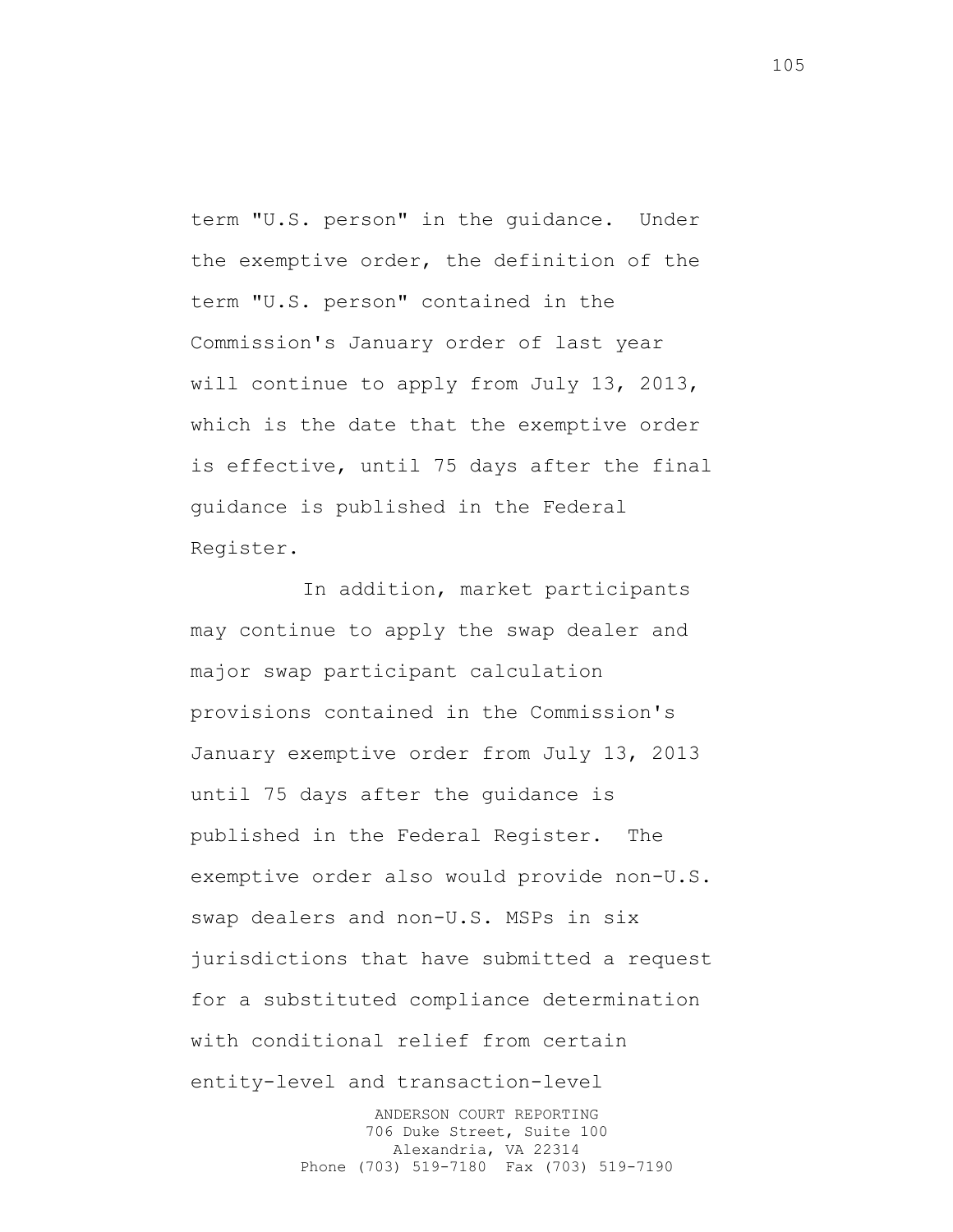requirements until the earlier December 21, 2013, or 30 days following the issuance of a substituted compliance determination.

CHAIRMAN GENSLER: I will now entertain a motion to accept the staff recommendation on cross-border phase-in exemptive order.

> COMMISSIONER O'MALIA: So moved. COMMISSIONER WETJEN: Second.

CHAIRMAN GENSLER: I support the exemptive order, and with this important step that has been taken, I think, to provide market participants a time to phase-in to this new market reality. I will have a longer statement of support, but the reason I support this, I think that it provides an adequate period of time, this 75 days from when it's in the Federal Register, added to the last year of discussions and dialogue with the marketplaces for the market to adjust to this guidance, but provides further time,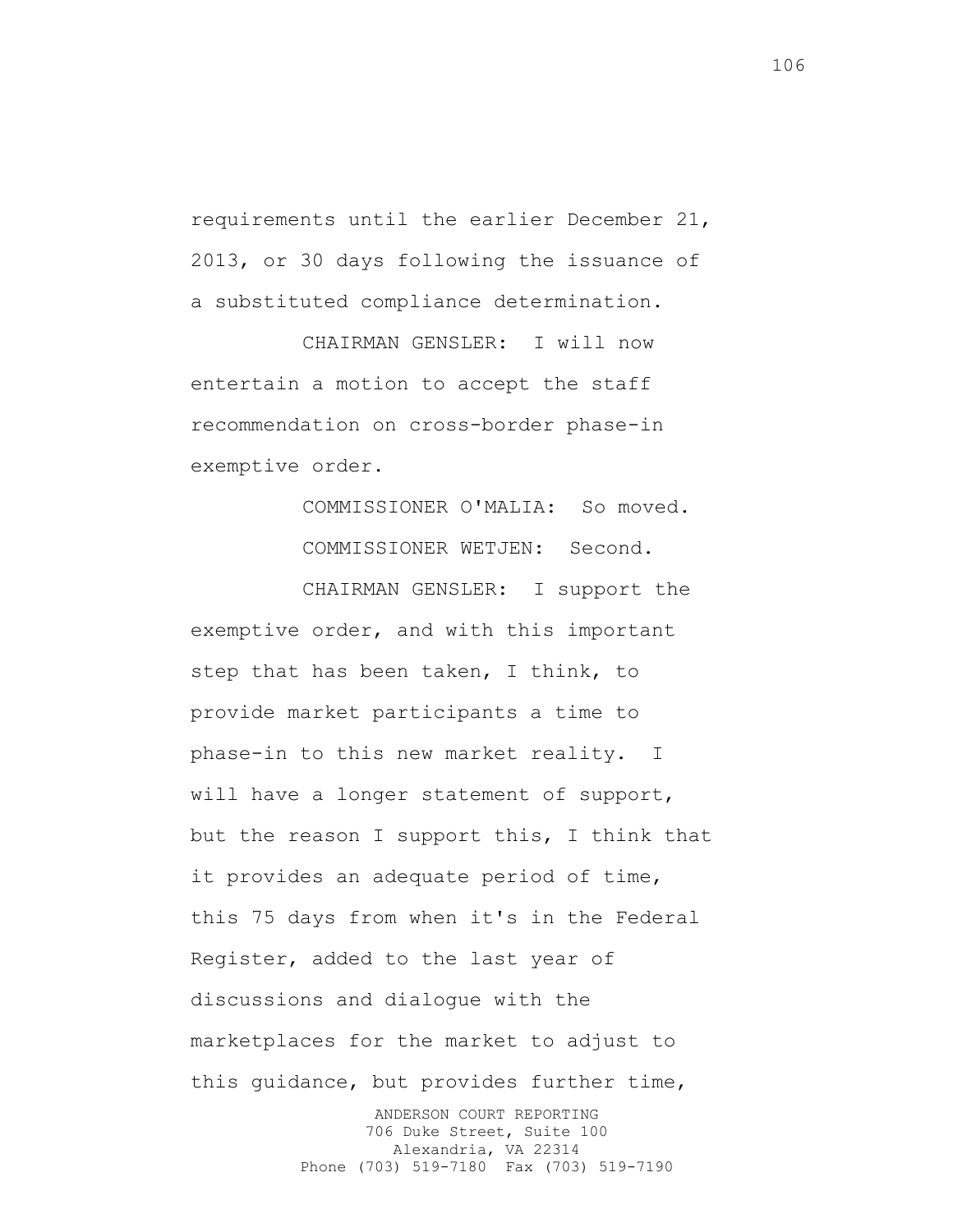approximately five months additional time to work with foreign regulators in these six key jurisdictions.

And I'm glad to hear, Erik, that as of this morning or last night, we did get the last submissions. But we've been working actively with Australia, Canada, Japan, and the European Union for some time now, and as Erik reported, we got the, there's one swap dealer registered from Switzerland and one from Hong Kong, and I gather we just received those; is that right? And it aligns with what, at least Europe and Japan had asked for, to proceed afoot, to proceed promptly, but to give an additional five months for dialogue, collaboration, to look at outcomes as is appropriate.

ANDERSON COURT REPORTING 706 Duke Street, Suite 100 Alexandria, VA 22314 Phone (703) 519-7180 Fax (703) 519-7190 But it does mean that, and after three years of Dodd-Frank having been passed, and a year of discussion on cross-border, that I'm just going to use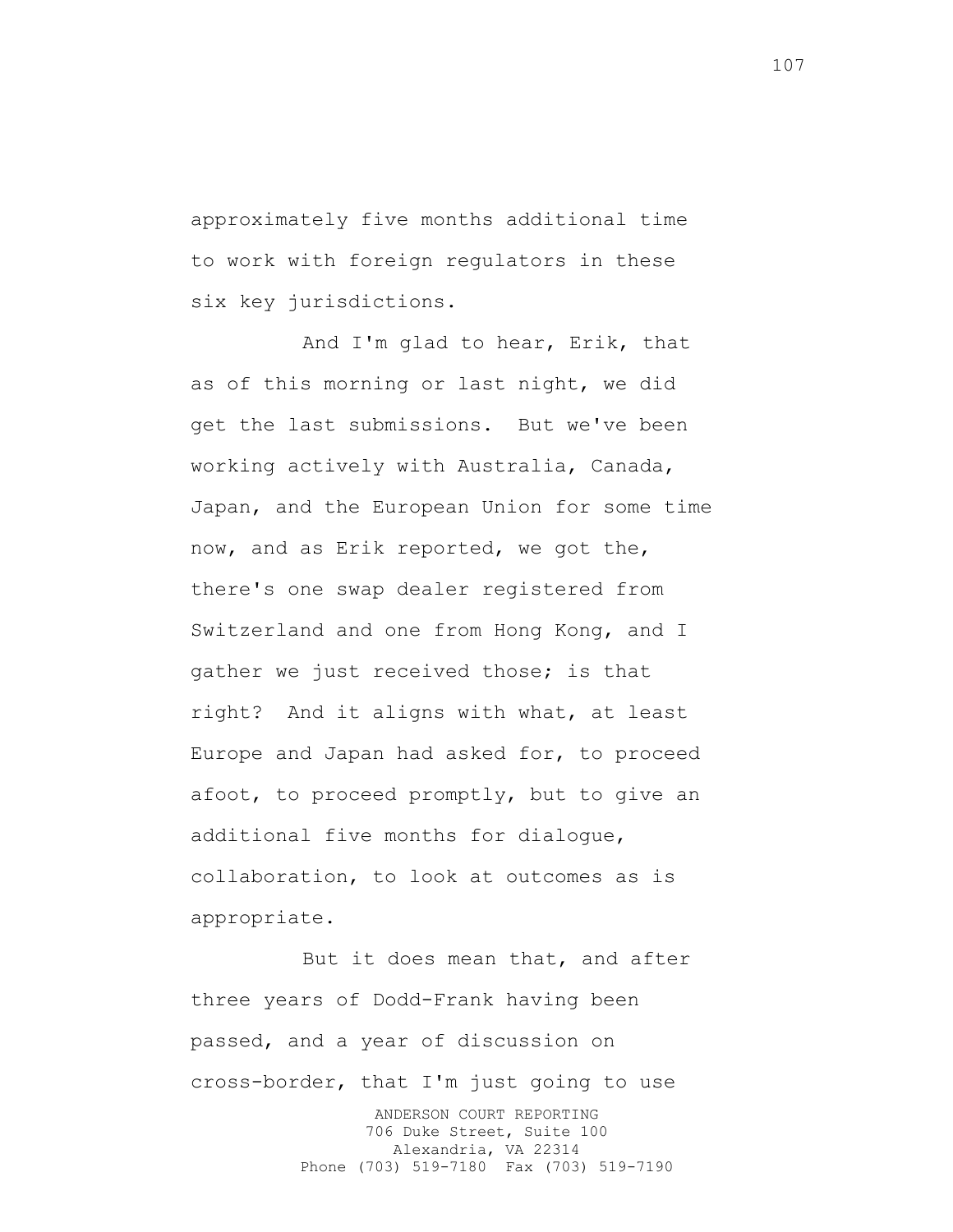one example, but a hedge fund that has its principal place of business in the U.S., a nerve center in the U.S., but just happens to have a PO Box in the Cayman Islands should probably be getting ready to do their central clearing as a U.S. person, come about 75 days after this is in the Federal Register, and I think that's appropriate. I also look forward to the comments that the public would send us on this exemptive relief.

Commissioner Chilton?

COMMISSIONER CHILTON: I don't have any questions other than to continue to thank you guys, but I want to make one comment about the phase-in. I mean, it is the key component of getting this done in, I think, a more streamlined, efficient, and effective fashion. Without the phase-in, we'd be going not just first, and I don't mind going first, but we might be going first by a significant length of time on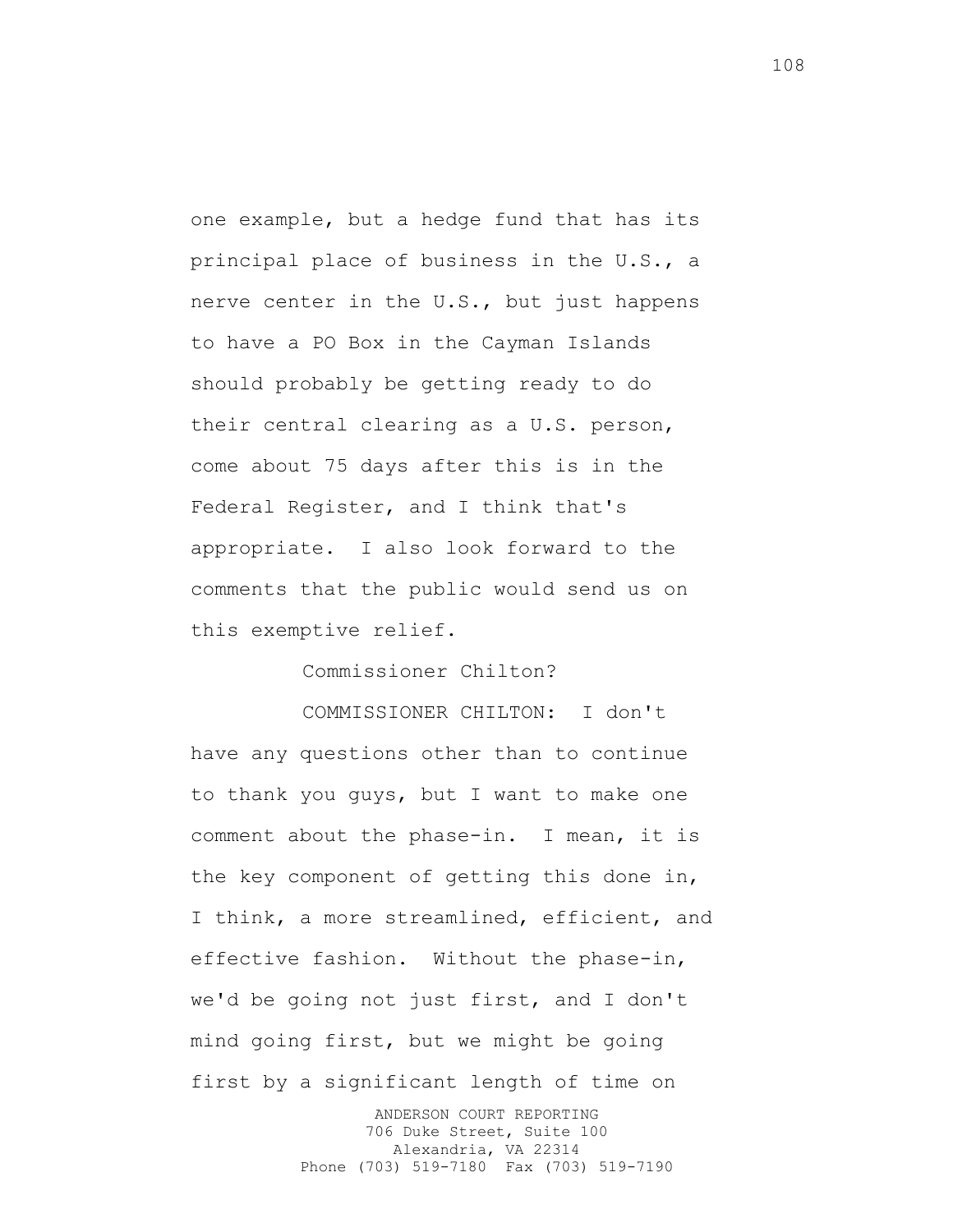some things, and we don't have a real good visual on anything that might come out sideways; would there be market migration, would we be poking a stick in another regulator's eye.

So I think that the phase-in is really the core concept that allows us to go forward, even though we're going first, in an appropriate way that, as I said in my opening remarks, will lead to a better networking of global regulatory regimes. So, again, thanks to staff, and thank you, Mr. Chairman, for including this concept, which I think is really key to moving forward. Thank you.

CHAIRMAN GENSLER: I thank you, Commissioner Chilton. I know that you called for this, in fact, all the Commissioners called for this, but you happened to call for it in a speech about a month ago, then Commissioner Wetjen called for it in another speech. But I thank you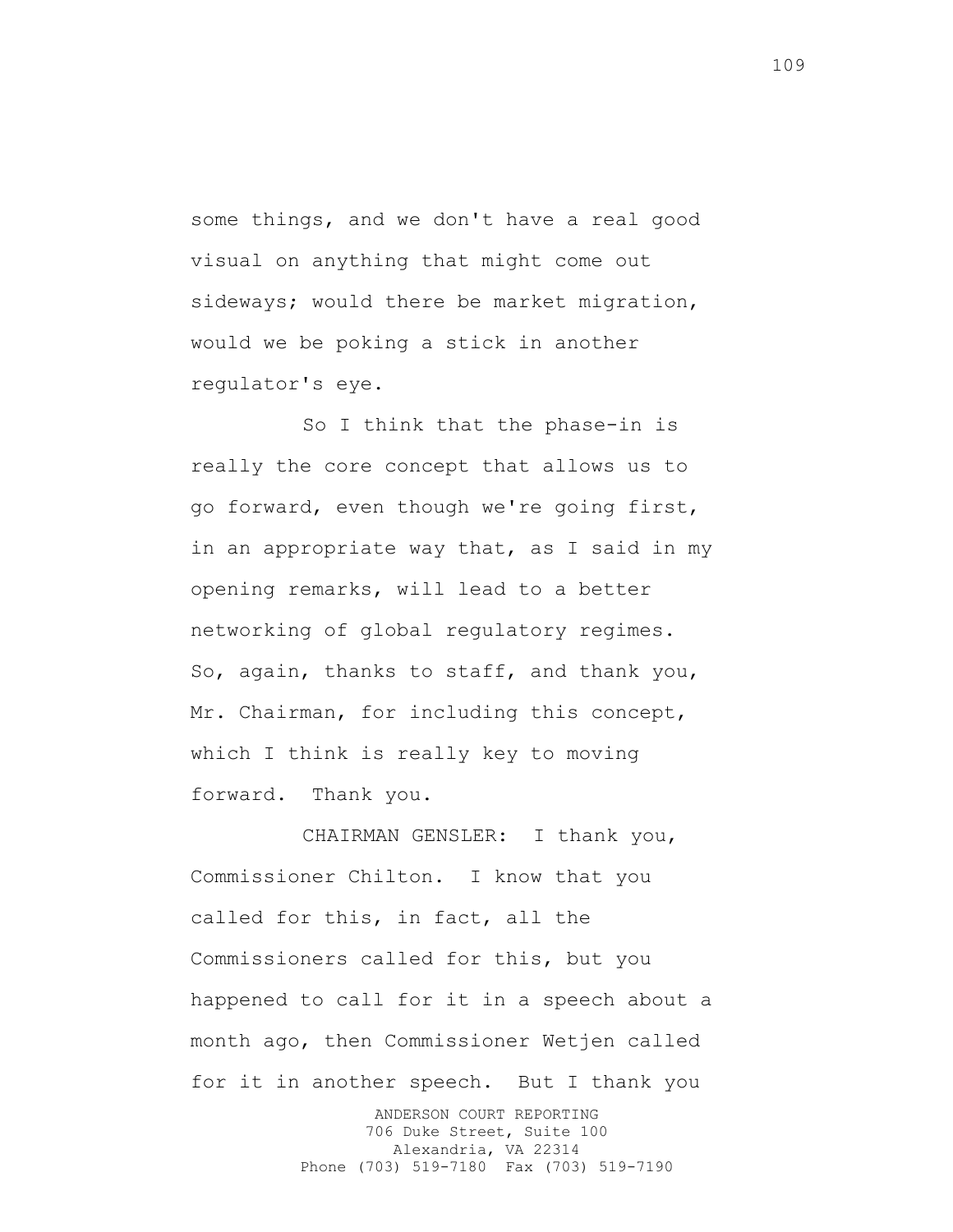for all your input, because I do think, I mean, this gets consistent with, really, we've been consistently phasing in compliance. And it may well be even as we make substituted compliance determinations, and I think we will be making those, this Commission might phase even some of those in further beyond this December date. This is really a date to keep us moving afoot to make the substituted compliance determinations, but there may be phasing, phasing that I would certainly support beyond that, as we phase-in the substituted compliance itself.

Commissioner O'Malia?

COMMISSIONER O'MALIA: Jonathan, section  $553(c)$  of the APA, 5 USC  $553(c)$ , states in part that, after notice required by this section, the agency shall give interested parties an opportunity to participate in the rulemaking through submission of written data, views, or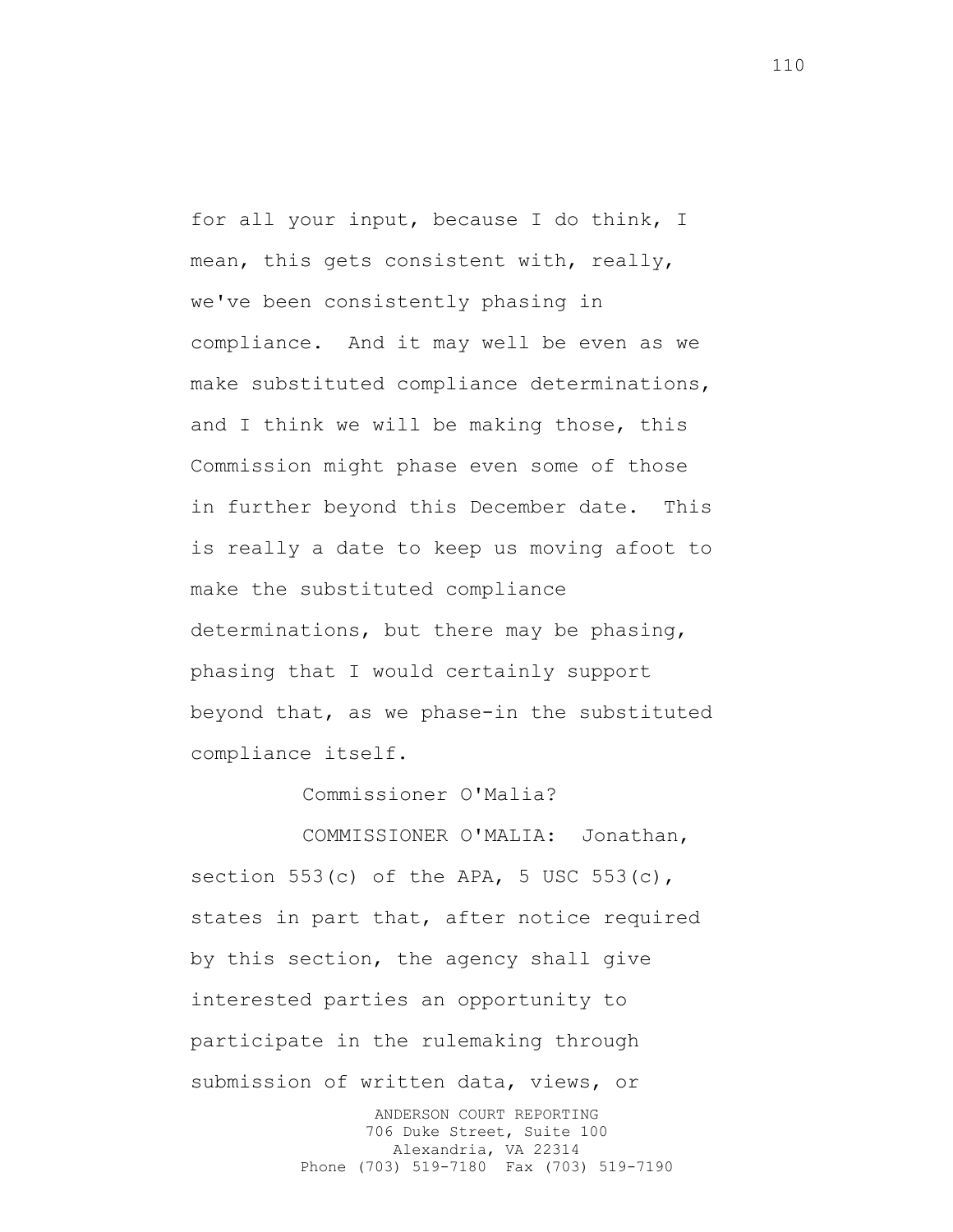arguments with or without the opportunity for oral presentation. This is regarding the Administrative Procedures Act in a memo you sent me saying why my request over a month ago to provide a 15-day comment period was too narrow.

Now we've gone to a, execute the order, and have a simultaneous comment period, which does not seem to meet - because it says, "after notice required by this section." It seems, though, in your memo, here, you said case law does not set a minimum floor for comment period, although the Supreme Court in dicta has suggested it may view a 30-day as the minimum period for allowing meaningful opportunity to comment. Why did we go with zero comment before the Commission decision?

ANDERSON COURT REPORTING 706 Duke Street, Suite 100 Alexandria, VA 22314 Phone (703) 519-7180 Fax (703) 519-7190 MR. MARCUS: Commissioner O'Malia, this is an interim final exemptive order that provides for an opportunity for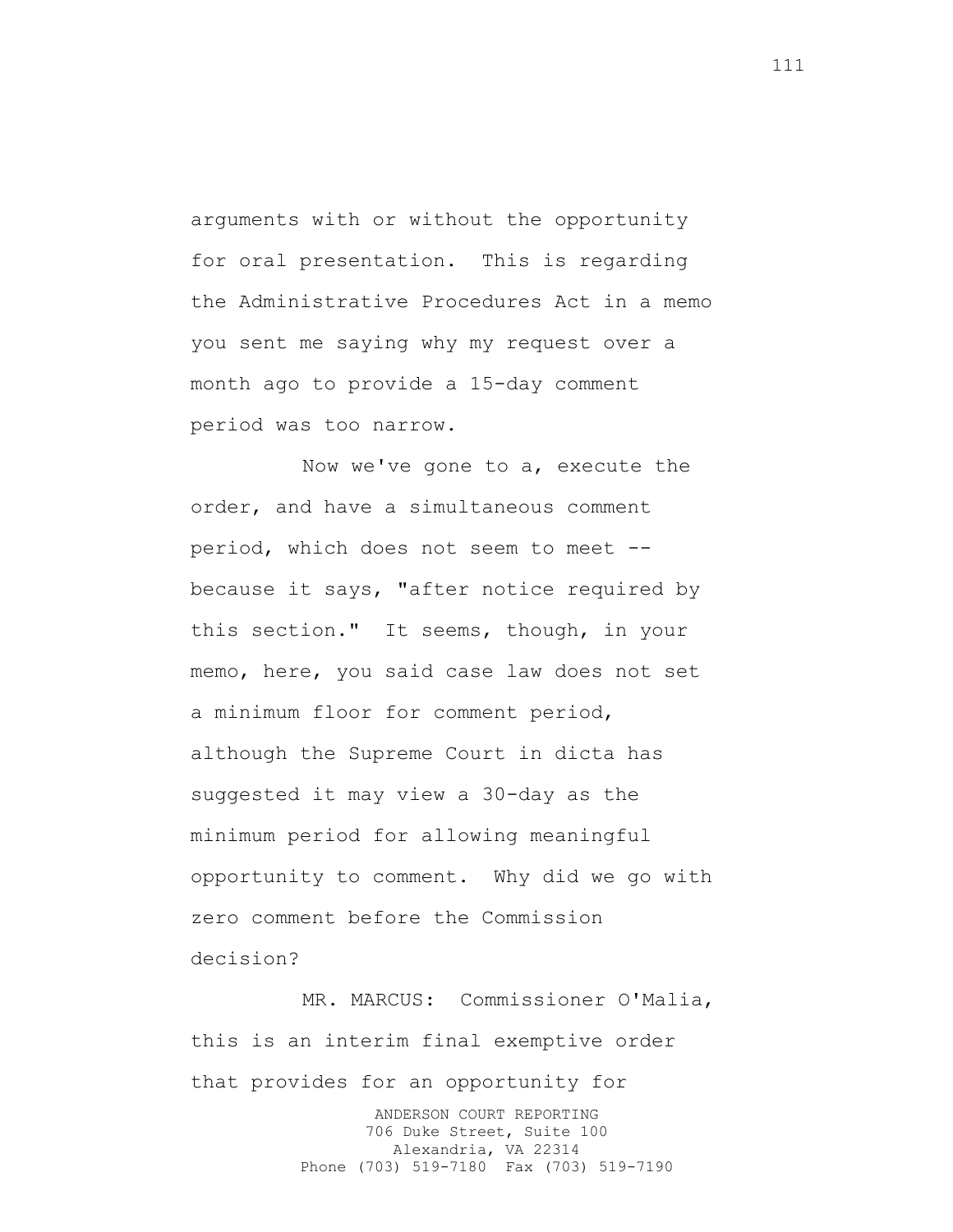comment, a 30-day period for comment. Agencies do have the authority to issue interim rules, interim orders under the APA for good cause, and, here, I believe there is a basis to do so, in light of the --

COMMISSIONER O'MALIA: Where did you put that, for good, that discussion, I don't think it's in the, I didn't read it in the exemptive order. Why we --

MR. MARCUS: It's on the, on pages  $6 - -$ 

CHAIRMAN GENSLER: You might pull the mic closer to you.

MR. MARCUS: Sorry. Pages 6 through 8 of the exemptive order, go through some of the reasons the Commission is issuing the order in this context, including the rapidly evolving nature of the legal regimes, and we've had, of course, the ongoing discussions with foreign regulators that, where the picture really has been changing virtually every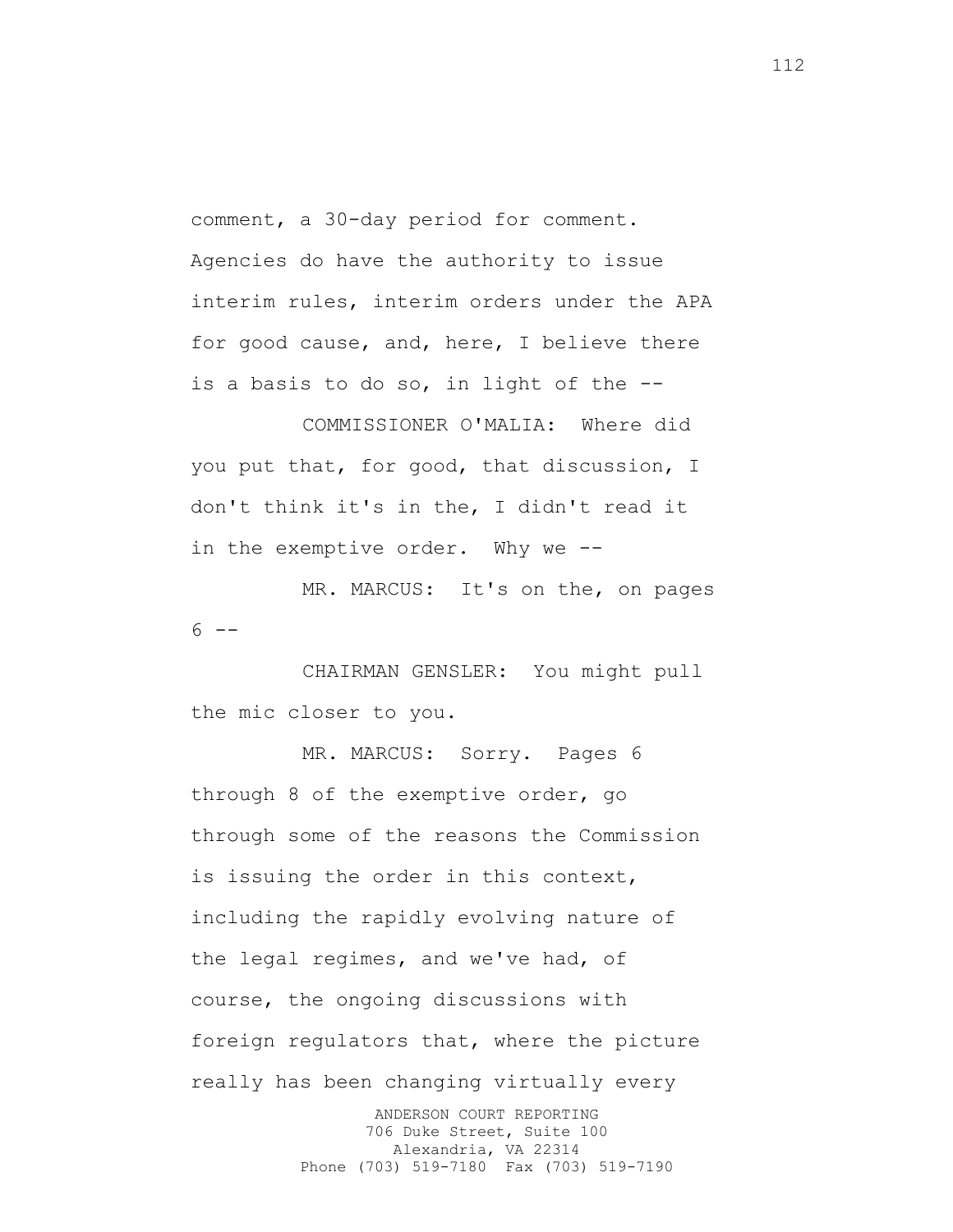day up until today. So there is, this really was a rapidly evolving situation, so we believe it is a basis, in this case, in light of the, perhaps, the substituted compliance program is not, perhaps, as far as long as anticipated before this day, to alleviate uncertainty in the markets and possible disruption in the markets.

COMMISSIONER O'MALIA: I'm reading the first page in this, and it says in this final exemptive order, the Commission provides temporary conditional relief, effective upon the expiration of the January order. It doesn't say interim final anywhere.

MR. MARCUS: Well, my understanding is it is an interim final order.

COMMISSIONER O'MALIA: It doesn't say that.

ANDERSON COURT REPORTING 706 Duke Street, Suite 100 Alexandria, VA 22314 Phone (703) 519-7180 Fax (703) 519-7190 MS. KIM: No, I believe, we'll have to verify that, the Federal Register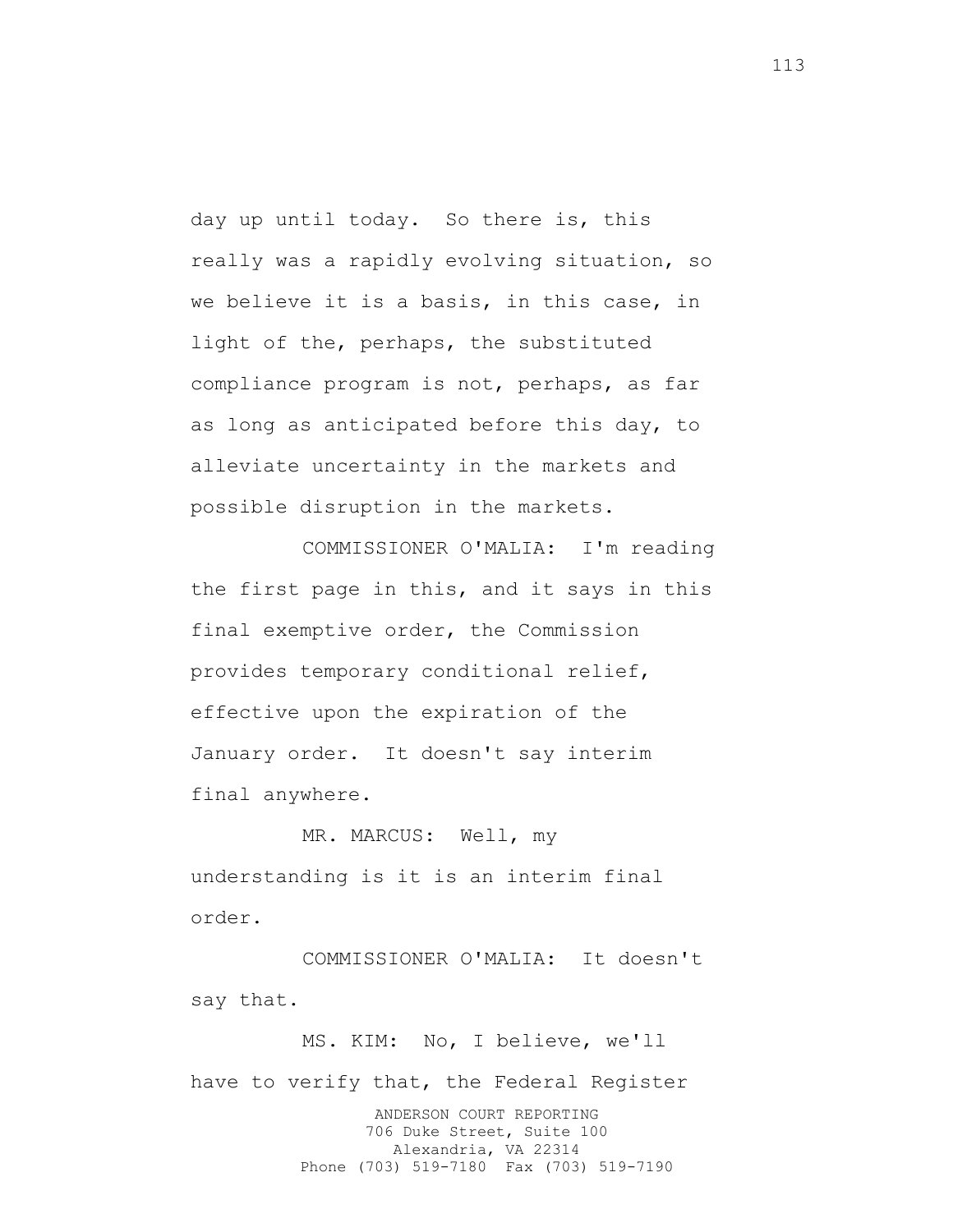doesn't recognize interim final orders, so it has the effect of an interim final order, that it is --

COMMISSIONER O'MALIA: The Federal Register does not recognize interim final orders? Because my next question was, where in the APA are interim final orders discussed?

MS. KIM: When I say, well, I think we're sort of stuck on labeling, here. The reason, if the question is why are we not calling this document --

COMMISSIONER O'MALIA: I'm stuck on the comment period in what the APA provides.

MS. KIM: Okay.

COMMISSIONER O'MALIA: If you want to label it something different, I'd just like to understand --

MS. KIM: No, I thought the question was why are we not calling --

COMMISSIONER O'MALIA: What the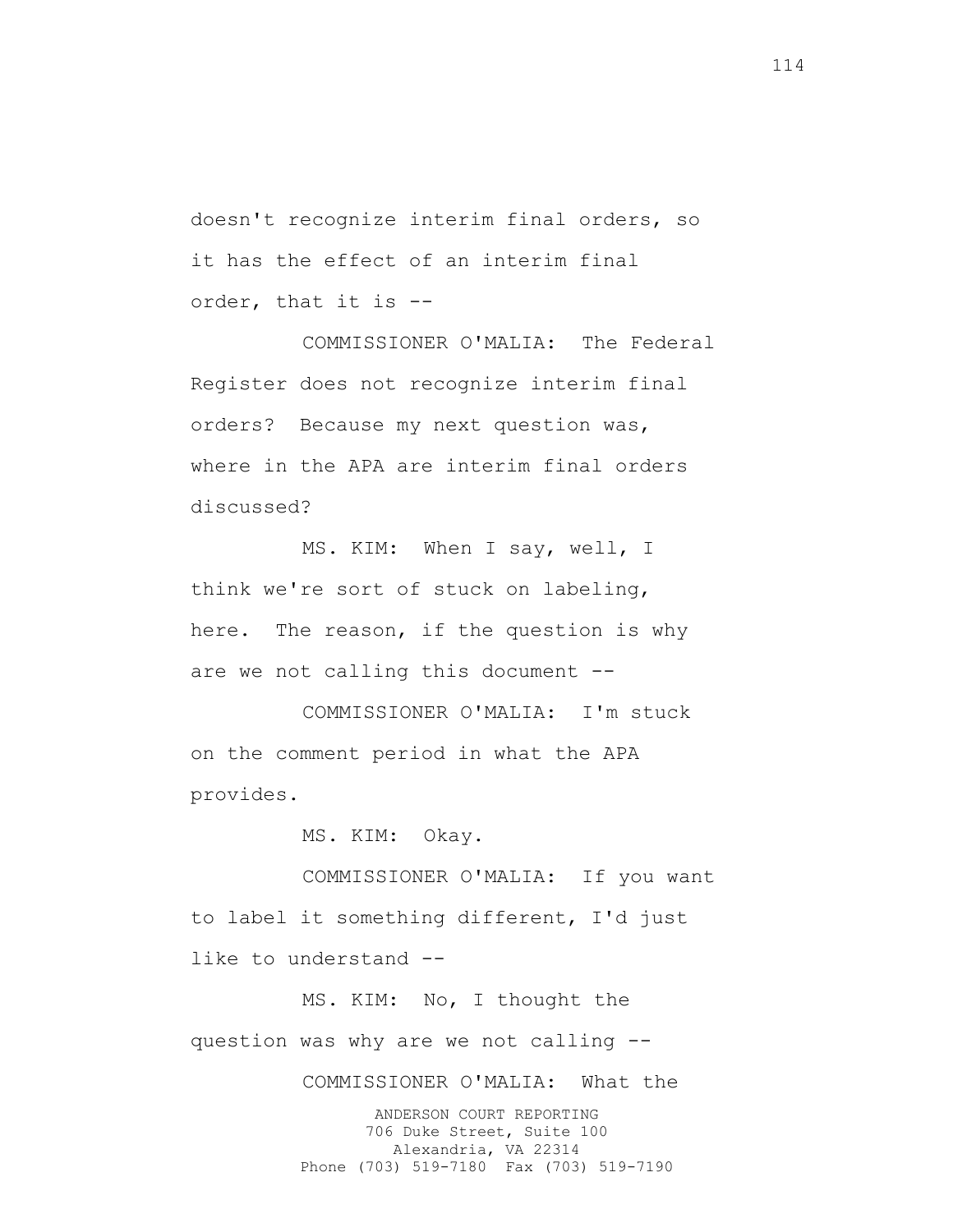context was.

MR. MARCUS: Yeah. Well, it's in, whatever you title the document, it's in the nature of a rule, regulation, order that, where, generally under the APA, there are circumstances in which this type of agency action can be issued on an interim final basis.

COMMISSIONER O'MALIA: Is there, you've listed for me in this memo why a 15-day was perilously dangerous in terms of APA, citing Hollingsworth v. Perry, legislative history on Administrative Procedures Act, Forrester v. Consumer Protection Safety Commission, you know, a variety of things here, Florida Power & Light, all these other kind of things, on why a minimum comment period is necessary. So I'm concerned --

MR. MARCUS: Well, that's, right, I mean, that generally wasn't addressing the interim final authority that an agency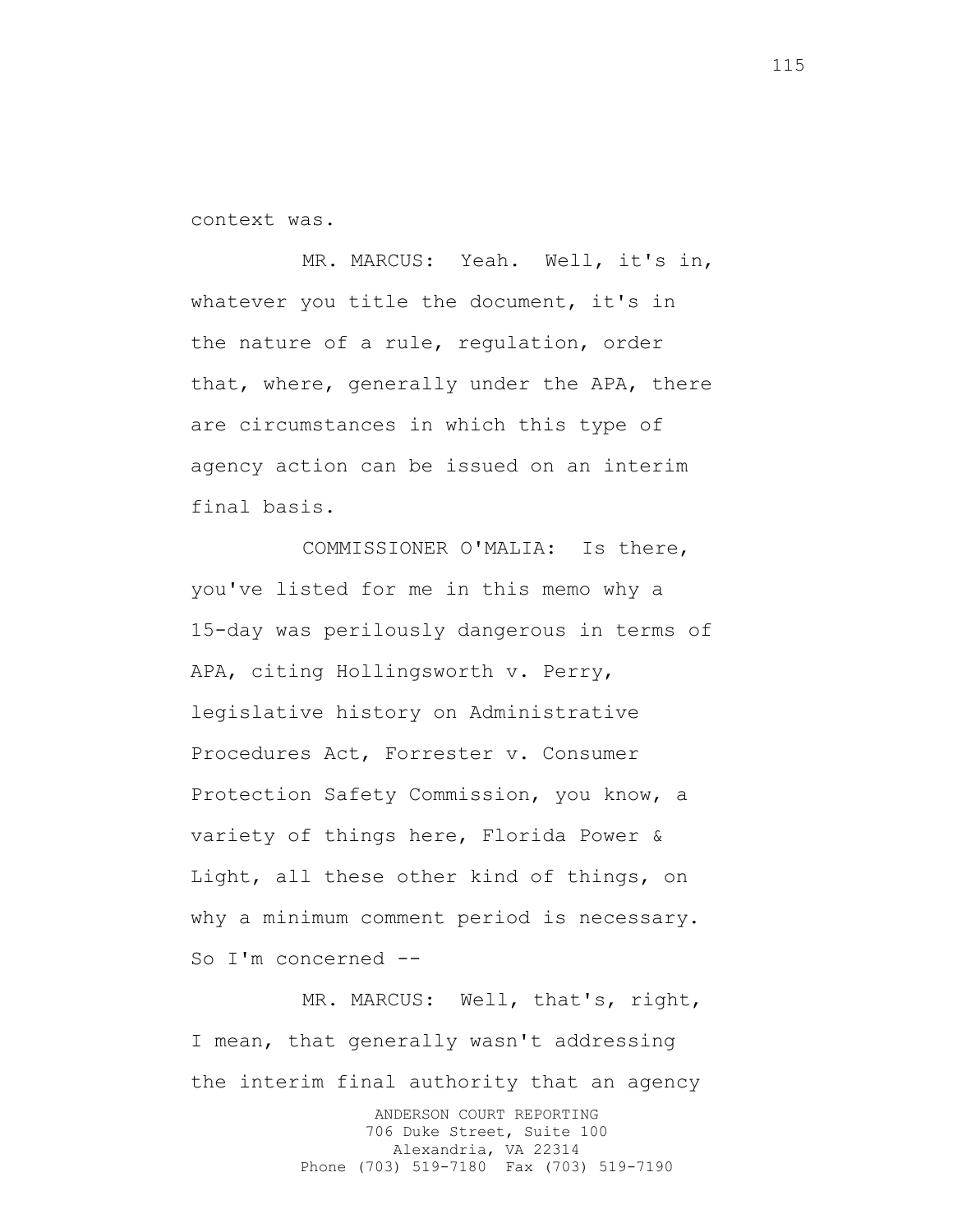has.

COMMISSIONER O'MALIA: And so, I suspect there's some core case around interim final which we are on solid ground?

MR. MARCUS: There are a lot of cases that have interpreted the authority of agencies to issue interim final orders, and we believe, in the circumstances here, it was justified, again, in light of the rapidly evolving nature of the legal regime, the novelty of that regime, the global reach of the swaps market in that regime that there was a justification, here, to do that. And then to give 30 - again, to give 30 days for comment and --

ANDERSON COURT REPORTING 706 Duke Street, Suite 100 Alexandria, VA 22314 Phone (703) 519-7180 Fax (703) 519-7190 COMMISSIONER O'MALIA: But it's 30 days simultaneous with implementation, right? It's not a 30-day comment period and then implementation. It's implemented effective upon publication of the Federal Register and simultaneously accepting comment. There's no commitment that we

116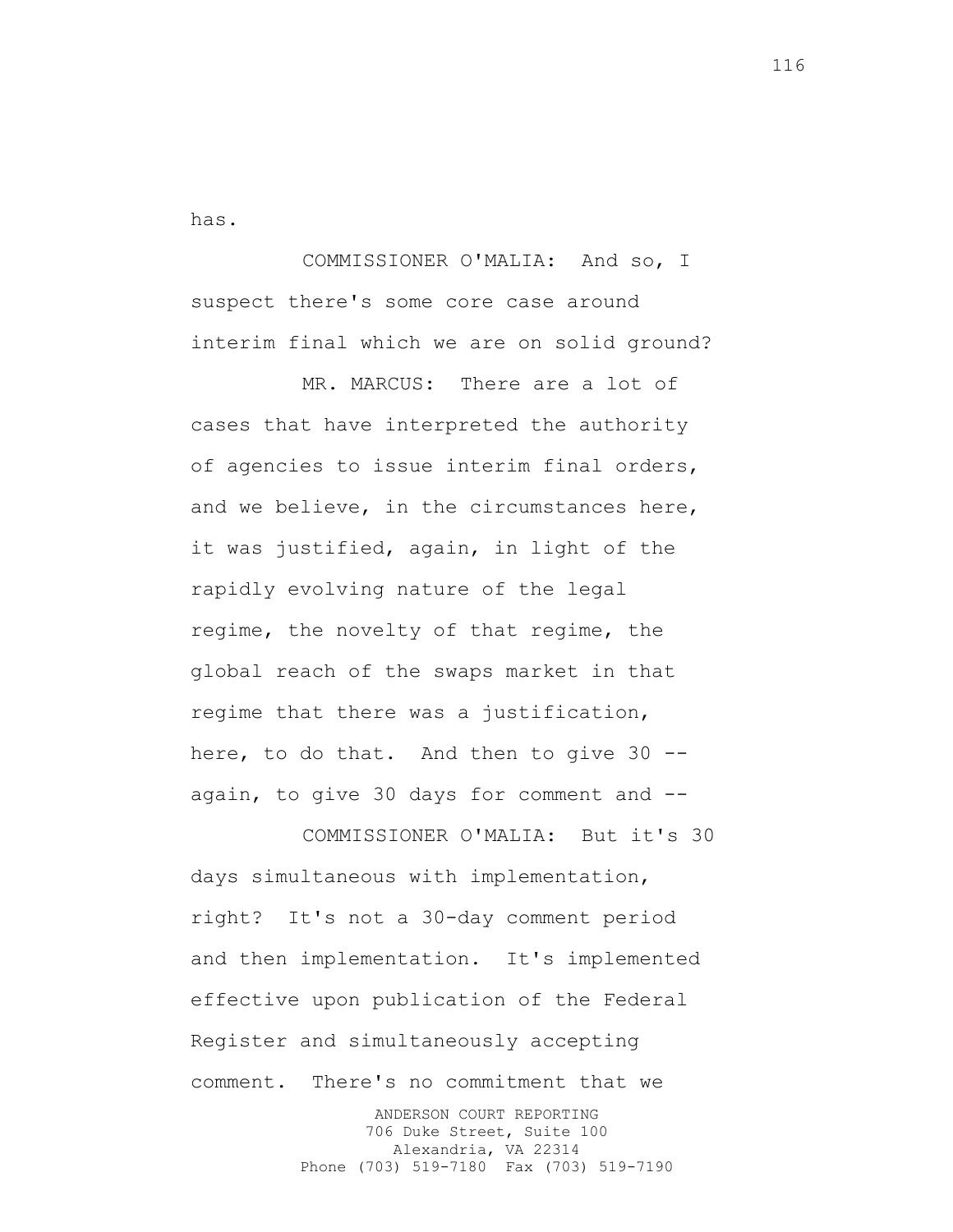will go back and answer the comment letters, is there, or change our rule? It's just a comment period, right?

MR. MARCUS: That's right, it's a comment period --

COMMISSIONER O'MALIA: With no commitment to do any of the, you know, digest it, put it before the Commission again.

MR. MARCUS: I think we can assume that the Commission will act in good faith and will take the comments seriously. And the comment period does close before the other dates set out, the other deadlines set out, for example, substituted compliance in December, so we'll have the comments well before that time that the Commission can consider.

COMMISSIONER O'MALIA: Can you provide me the case law when you get a chance on this to support the interim final guidance strategy?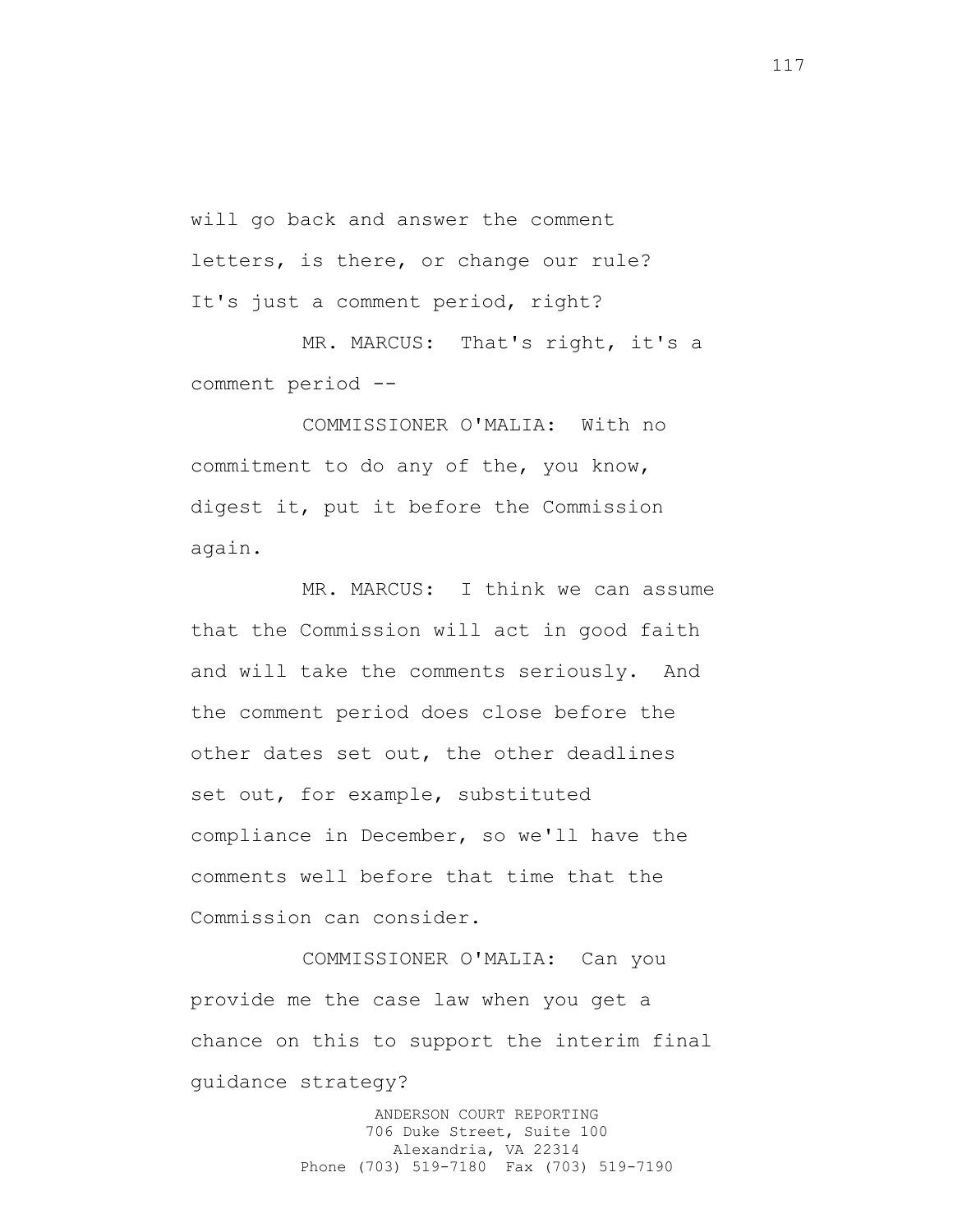MR. MARCUS: Yes.

COMMISSIONER O'MALIA: And you might want to relabel this thing because it doesn't say that today.

MR. MARCUS: Okay.

MS. NATHAN: Commissioner O'Malia --

CHAIRMAN GENSLER: I'd just note -- I'm sorry -- we, at Commission request, I remember, even, discussions with probably at least two of you in December. We did this similarly around business conduct application of external and internal business conduct rules that we did, what I would colloquially call an interim final exemptive order there, providing four months and six months time for phasing in the compliance, to do it as a Commission action, to have the Commission speak as a Commission, rather than no-action letter, back to the discussions earlier, and this is very similar to provide the markets with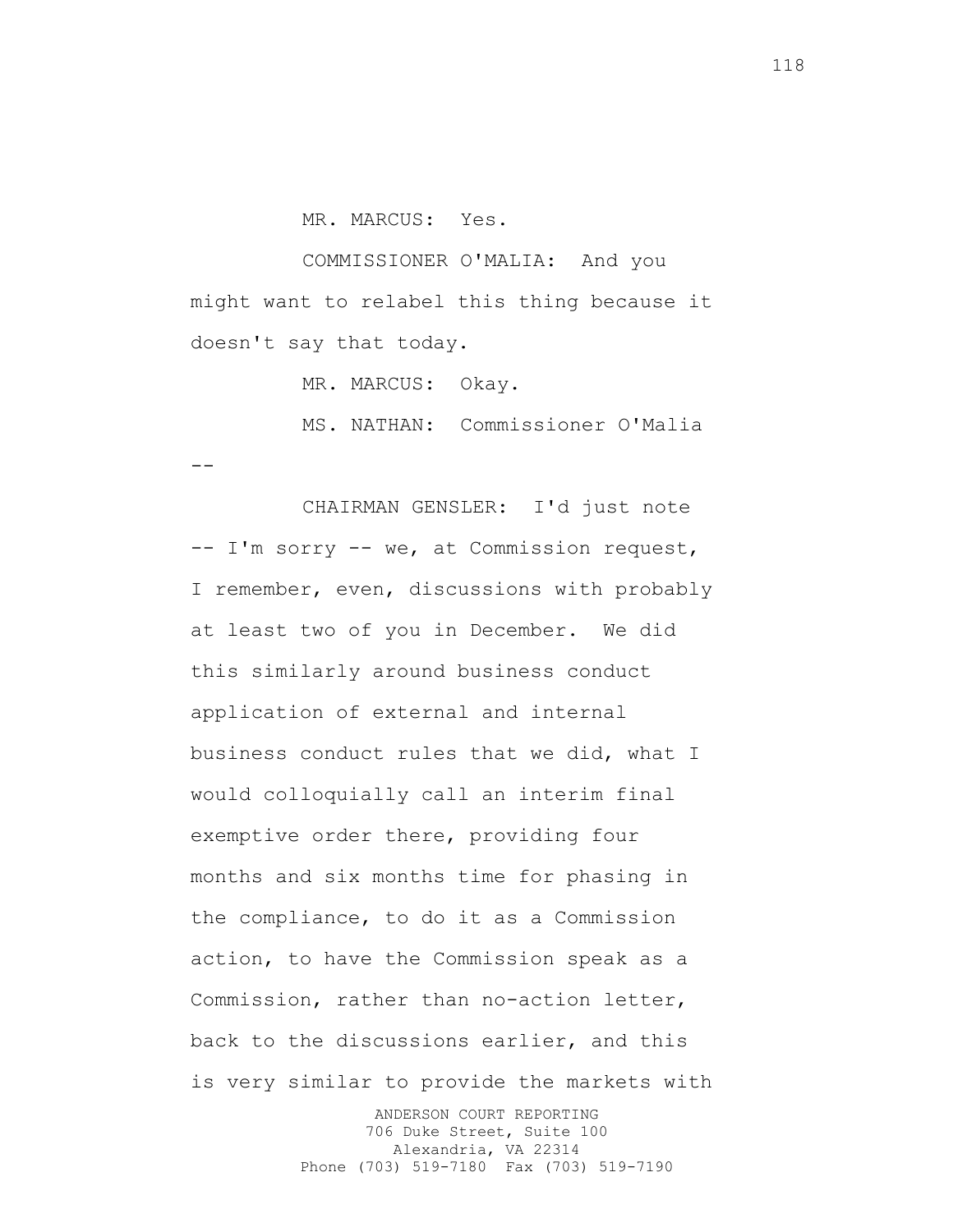clarity and confidence that they have this relief as a full Commission action, not dissimilar from what we did in December on that one.

COMMISSIONER O'MALIA: I'm for clarity and certainty and transparency, but we've got to abide by the laws, and APA is not something you get to ignore. We are an administrative agency, we have to follow that law.

CHAIRMAN GENSLER: And we are following that. Susan?

MS. NATHAN: Yeah, I just wanted to point out, to the extent it's helpful, Commissioner O'Malia, that interim final rules are also not specifically mentioned in the APA. They are a creature of agency action that developed in response to a particular need. This interim final order appears, to me, and to all of us, I think, to be an analog to the interim final rule, it follows the same process where the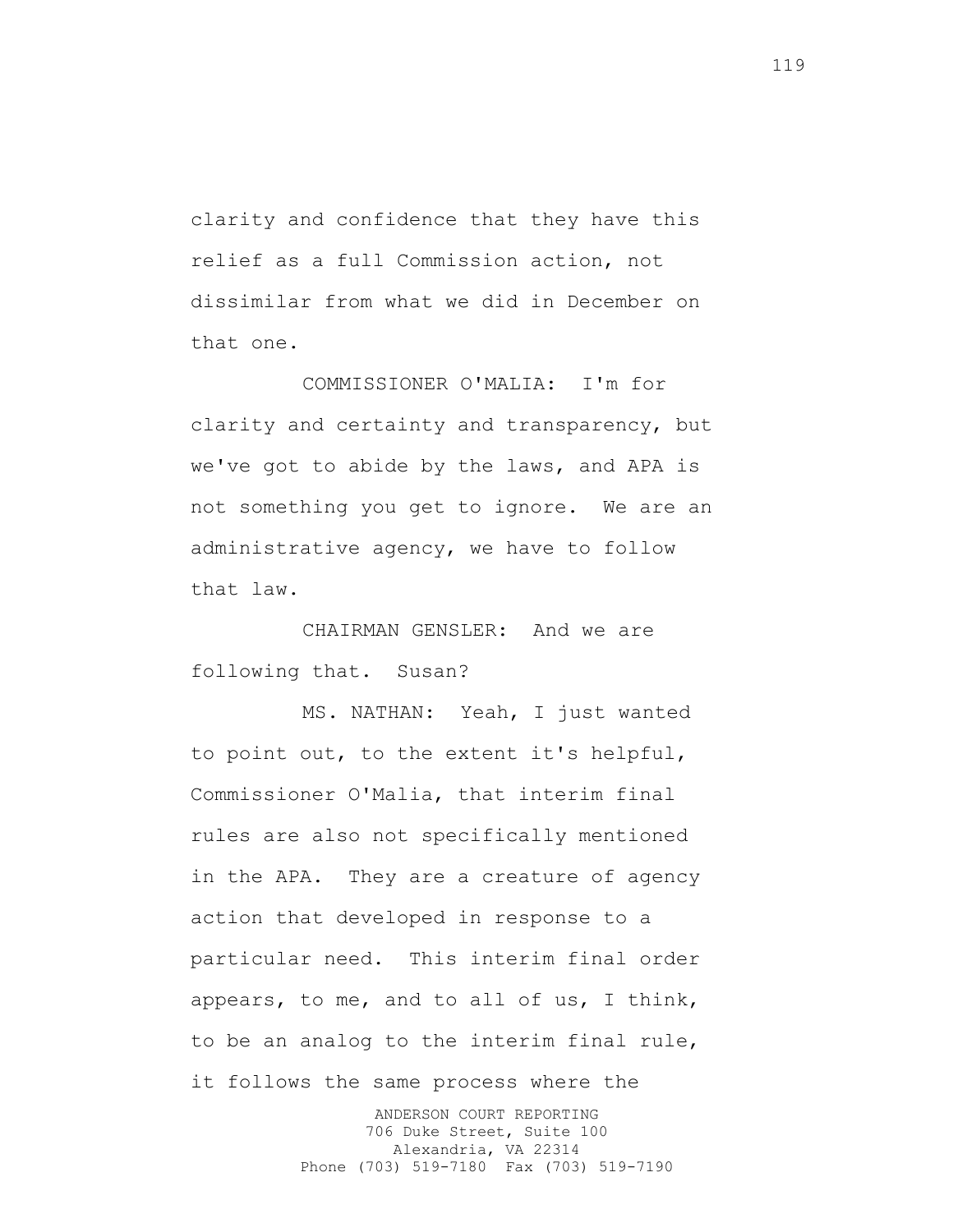action becomes final when published or when voted on, however that works, with a comment period to follow so that if there are egregious errors that need to be addressed, they can be addressed after the fact. That's all, thank you.

CHAIRMAN GENSLER: Commissioner Wetjen?

COMMISSIONER WETJEN: I don't have any questions.

CHAIRMAN GENSLER: Then I think - let me just make sure I read the script properly. If the Commissioners are now prepared to vote, Ms. Jurgens, will you please call the roll?

MS. JURGENS: This vote is on the exemptive order regarding compliance with certain swap regulations, also called the cross-border phase-in exemptive order. Commissioner Wetjen?

> ANDERSON COURT REPORTING 706 Duke Street, Suite 100 COMMISSIONER WETJEN: Aye. MS. JURGENS: Commissioner Wetjen,

Alexandria, VA 22314 Phone (703) 519-7180 Fax (703) 519-7190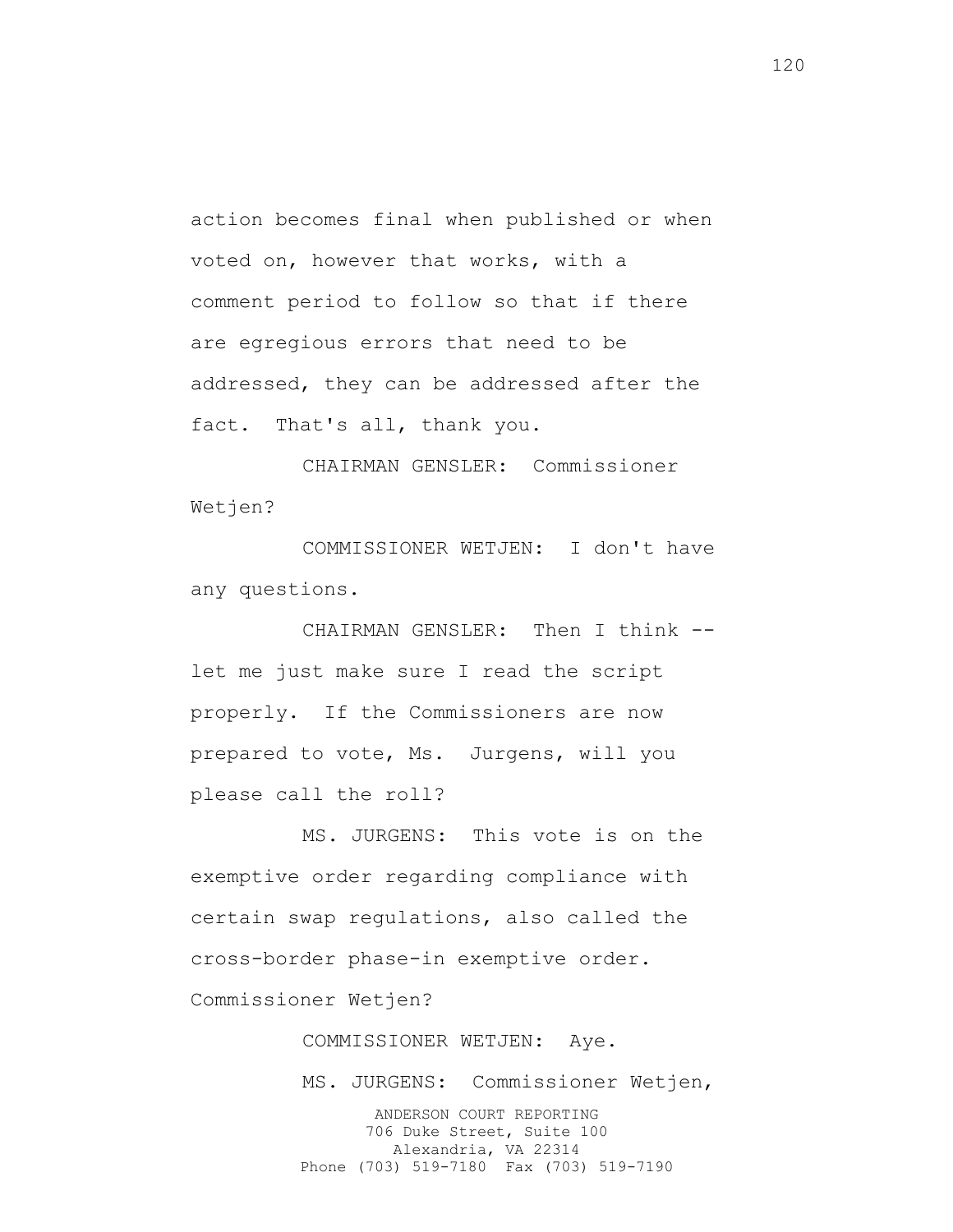aye. Commissioner O'Malia?

COMMISSIONER O'MALIA: No. MS. JURGENS: Commissioner

O'Malia, no. Commissioner Chilton? COMMISSIONER CHILTON: Aye.

MS. JURGENS: Commissioner

Chilton, aye. Mr. Chairman?

CHAIRMAN GENSLER: Aye.

MS. JURGENS: Mr. Chairman, aye. Mr. Chairman, on this matter, the ayes have three, the noes have one.

CHAIRMAN GENSLER: The ayes have it, and the staff recommendation is accepted, along with technical edits will be sent to the Federal Register. Before we adjourn, I just wanted to mention, as often Commissioner O'Malia asks me, so I was anticipating "What's next?" And it's always a terrific question. I thought I would just mention some of the things that we currently have in front of the Commission that, hopefully, we will finish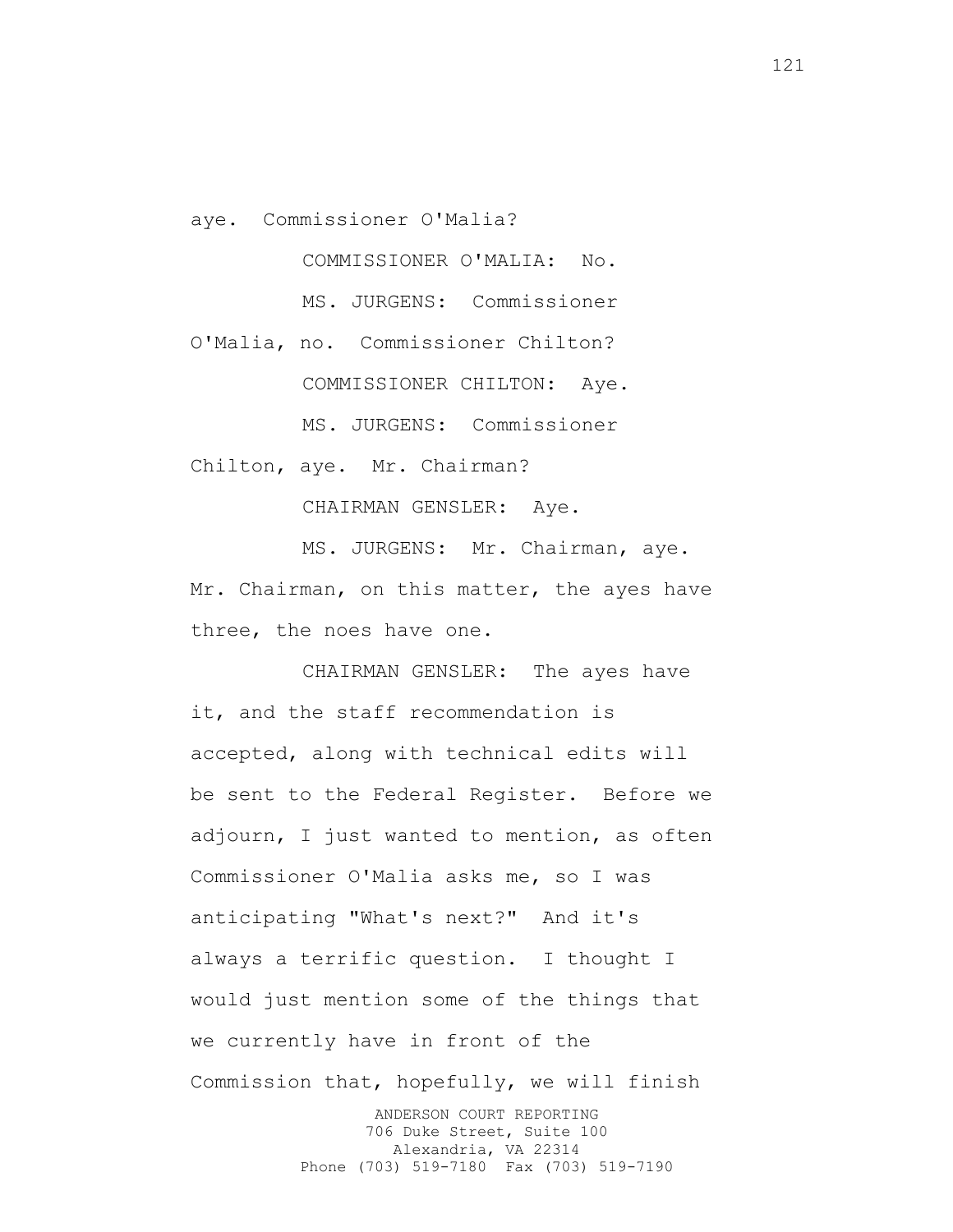up this summer.

Commodity pool operator harmonization final rule, this was a matter that we proposed, I see Amanda Olear here, but we proposed about a year-and-a-half ago, and the final, pens down version, I think, has really benefitted from each of the Commissioners' offices. I don't know if there is further input, but if there is, it would be terrific to get that in and whether we can move that by seriatim promptly, or if you all think it's appropriate, we can have a public Commission meeting to do that.

There's the final, it's called exemptive relief for cooperatives, which I think we'll move on promptly. There's also something that is very important to the Europeans, and though it was not put in the joint statement for various reasons, but we move on systemically important clearinghouses, these provisions of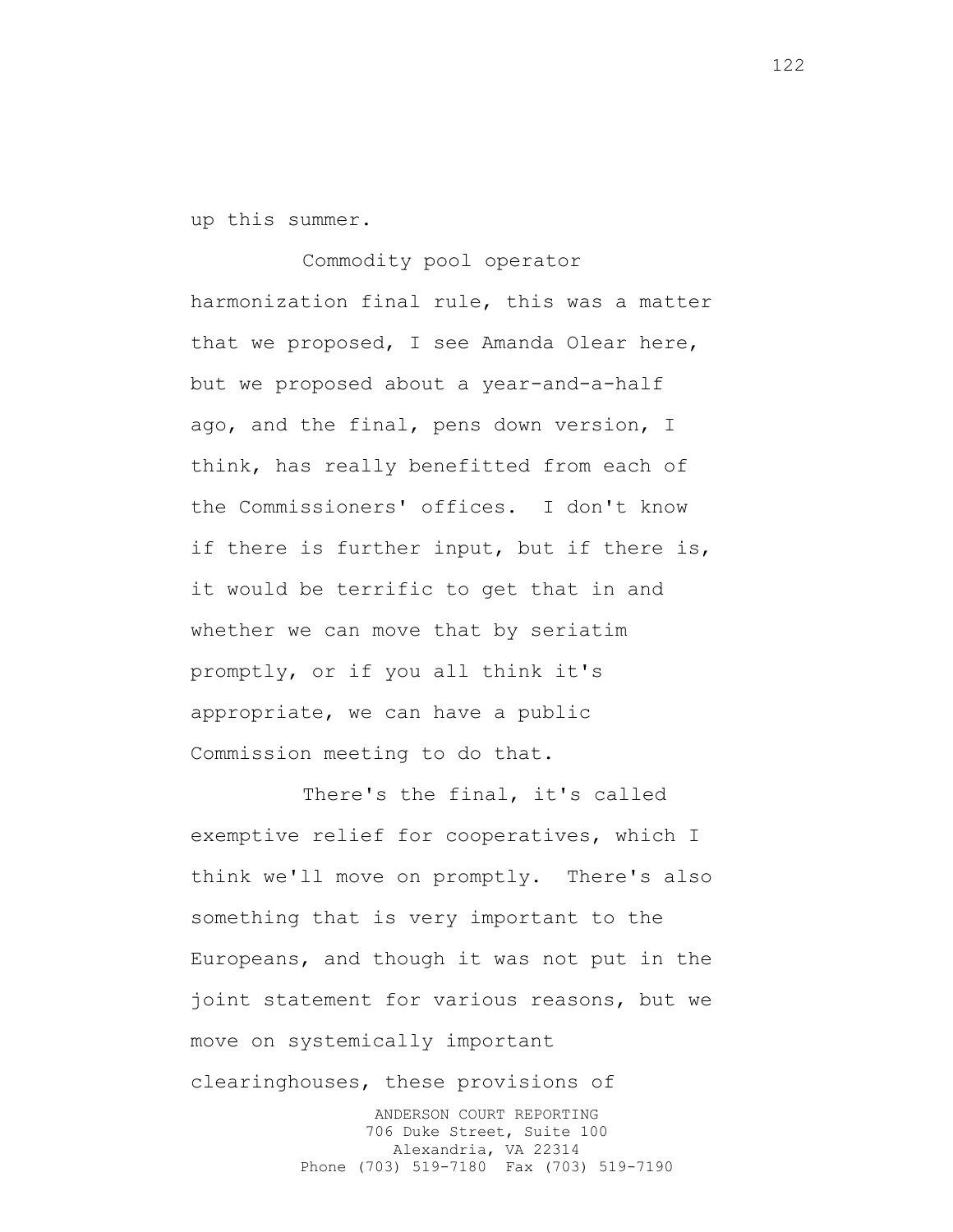covering the two largest of their members if they were to default in something called two-hour recovery time. I think those are the three, I might be mistaken, that are in final shape before us. Right now, we do have some proposed for finals, as well. We have a proposed on position limit aggregation that is in front of us. We're still working, I think all the Commissioners have that, but we're still working, and I'm looking forward to the Division of Market Oversight, the Office of Chief Economist and Office of General Counsel to sort of hopefully, promptly, in the next few weeks, to get something to the Commissioners to consider on proposing on position limits.

And I look forward to, I'm going to look at Gary Barnett in the Division of Swap and Intermediary Oversight, and obviously working with the Chief Economist and General Counsel and Clearing and Risk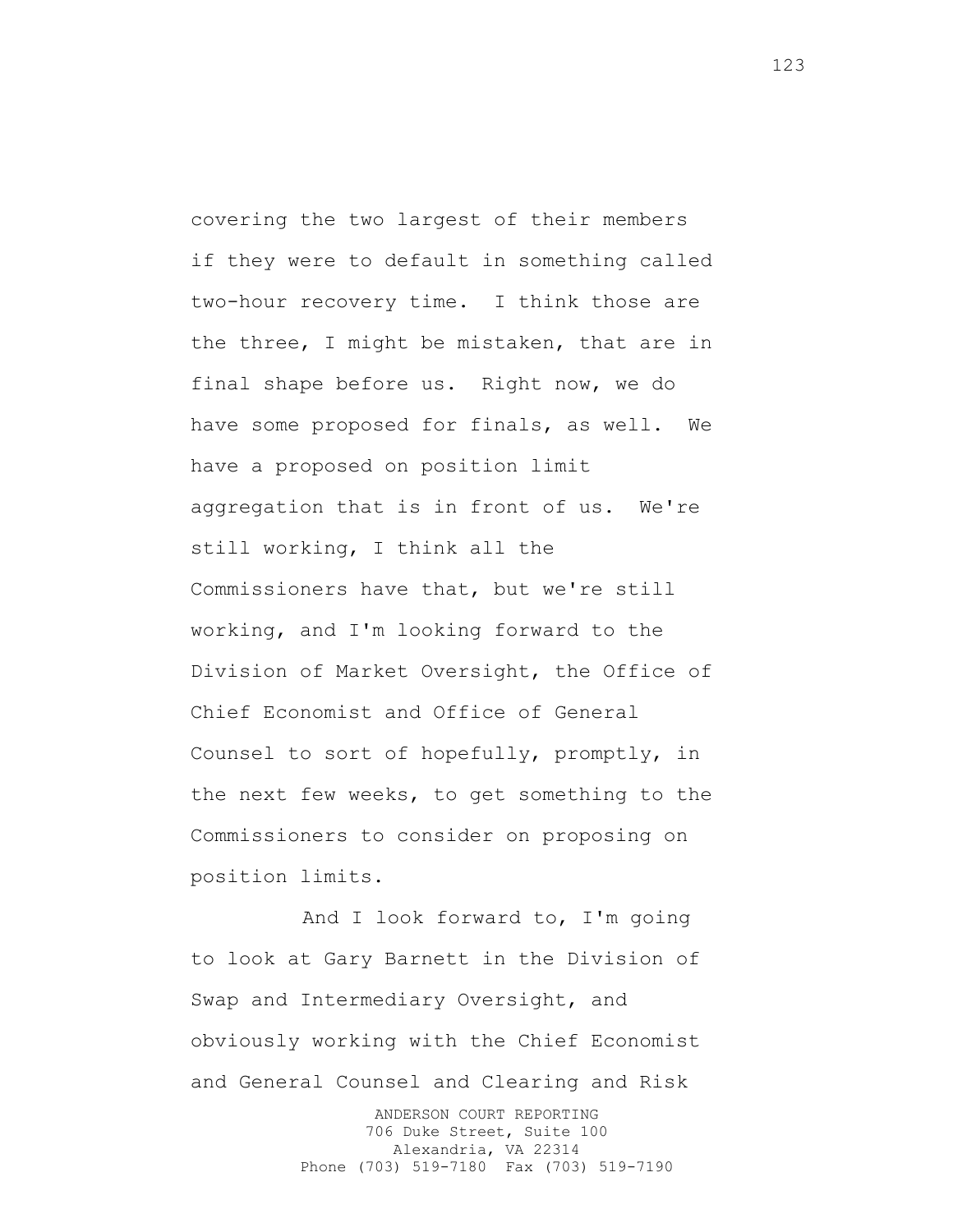on customer protection rules, to move that up in front of us. And I think there's also in front of Commissioners the concept release on, I sometimes call it testing and supervision, but I can't recall what we labeled that. And I know that we made very good progress between your office, Commissioner O'Malia, and the Division of Market Oversight, I don't know if it's all looped --

COMMISSIONER CHILTON: Almost.

CHAIRMAN GENSLER: Almost? Almost. So, hopefully, when Commissioner O'Malia and Commissioner Chilton tell me that it's there, we can do that, that would be terrific. And there's something on ownership and control, and the ownership and control, to finalize that rule, I'm just making a plug for it, but it really is important for surveillance, and I think it really works together with all that you've done, and the Technology Advisory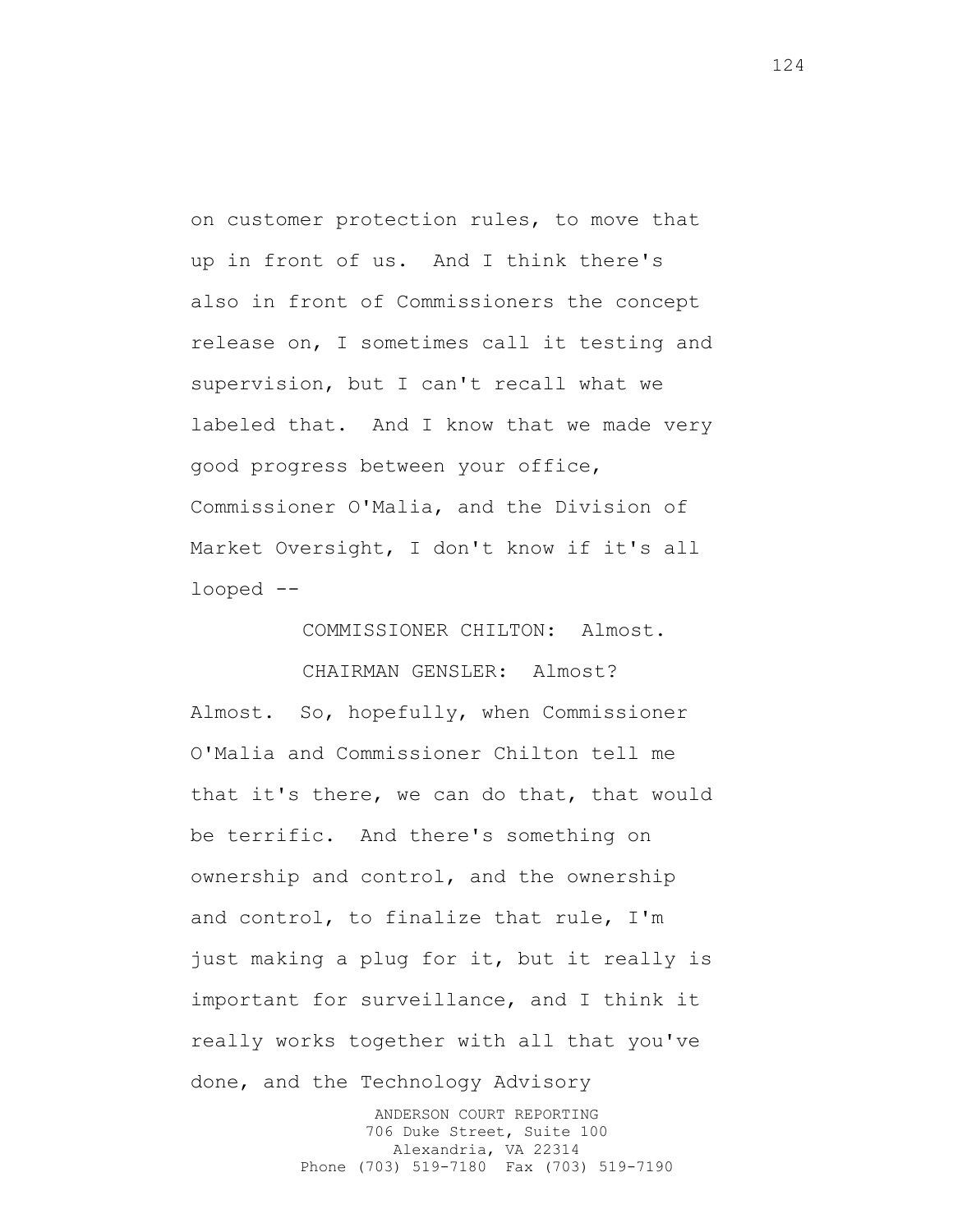Committee, to go from paper to data, I think that's an important one.

I may have missed one or two. In the near term, we continue to work with our fellow agencies on the Volcker Rule, and that one has so many other agencies, the Federal Reserve, the FDIC, Office of the Comptroller of the Currency, the SEC, Treasury's involvement, but to the extent Commissioners have input, I don't have a full document or staff, I don't think, has a full document, unless anybody in the room knows from the other agencies, but if there's input or thoughts and considerations, I think it would be helpful, and maybe we should feed input from all of us back to the other agencies on the Volcker Rule.

So those are some of the things. I don't know if Commissioner Chilton, O'Malia, or Wetjen have anything you want to add on that?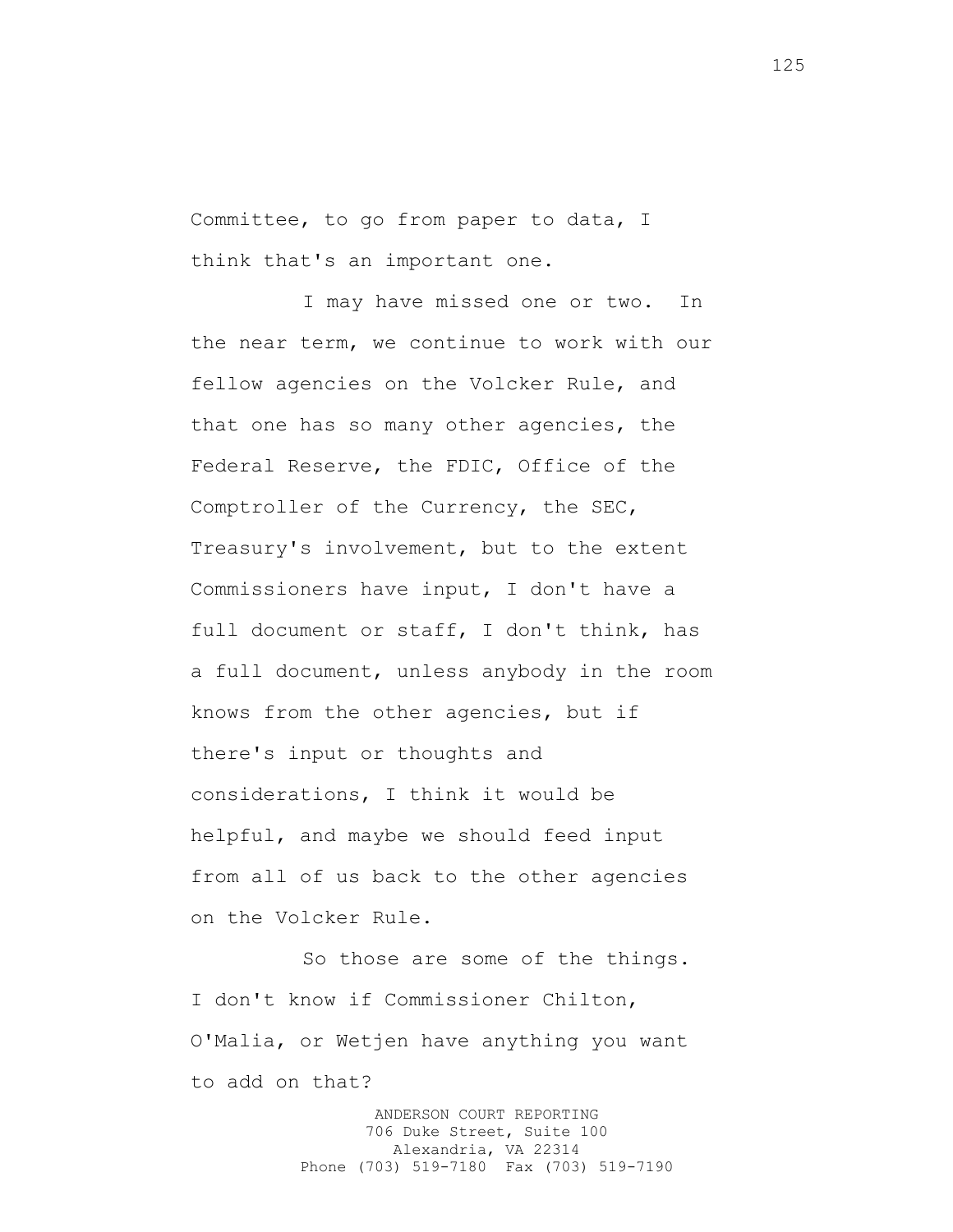## COMMISSIONER CHILTON: Thank you

for mentioning limits, and I agree and appreciate you pushing to get that done. I want to get limits done, and then for, we've talked about the Volcker Rule, but I think, on Volcker, this agency has a really key role. Because I continue to be concerned that the exemption for proprietary trading that's allowed under the law could be, it could be a huge loophole if we don't define what, actually what hedging is. And so I hope that we do, either individually, put something forward or even perhaps, as a Commission, if we can agree on -- we know something about hedging, Hedging R Us, so it seems to me that we should reengage.

I know we've been involved in it and we've been focusing on some other things, but I look forward to doing that and working with my colleagues on it.

CHAIRMAN GENSLER: And I thank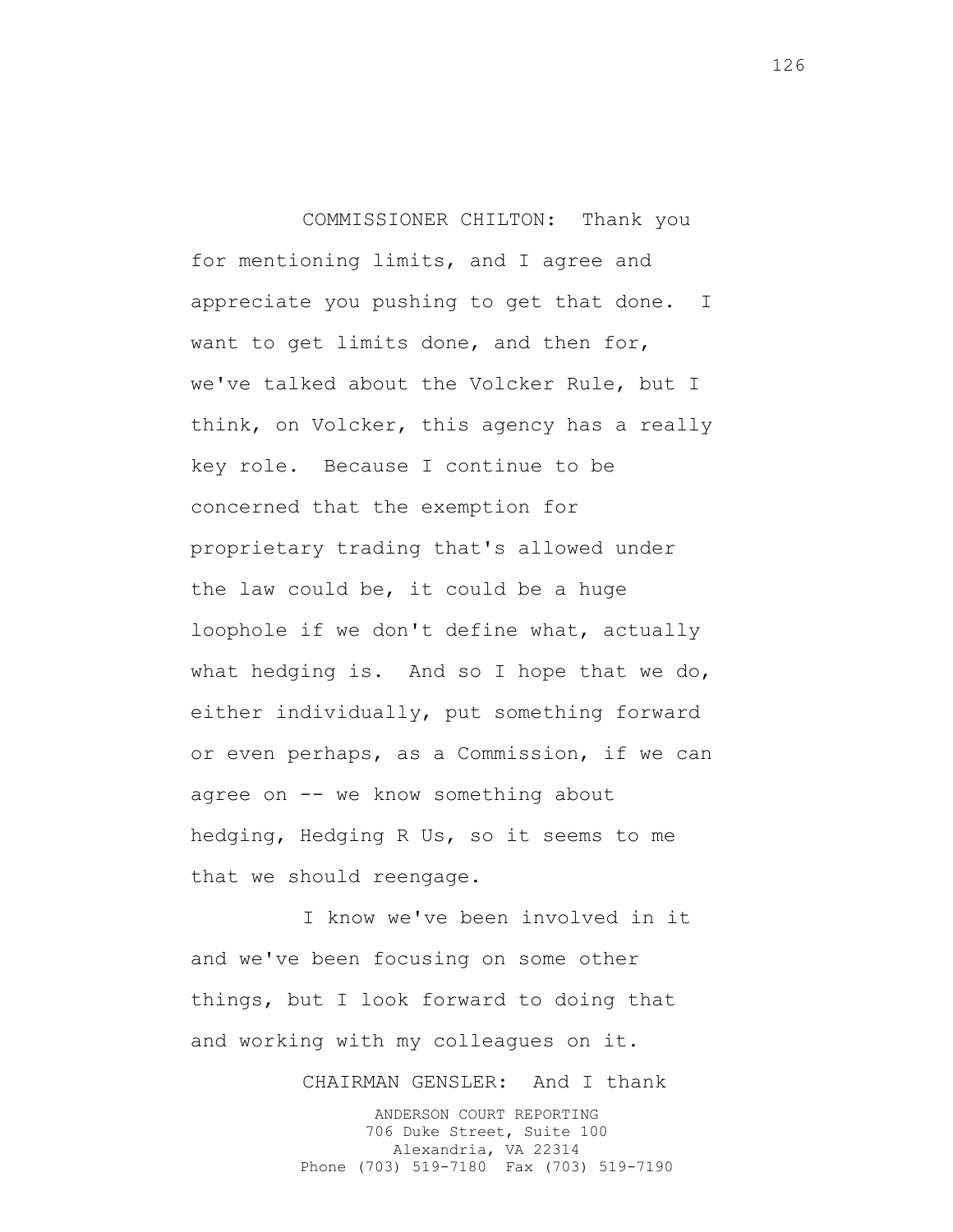you, Commissioner O'Malia, for always spurring me to do this. With that, I think I will take a motion to adjourn the meeting.

> COMMISSIONER CHILTON: So moved. COMMISSIONER O'MALIA: Second.

CHAIRMAN GENSLER: I want to say the meeting is adjourned, but first I want to give a big thank you to this incredible staff that pulled this together. So I thank you, and this meeting is adjourned.

> (Whereupon, the PROCEEDINGS were adjourned.)

\* \* \* \* \*

127